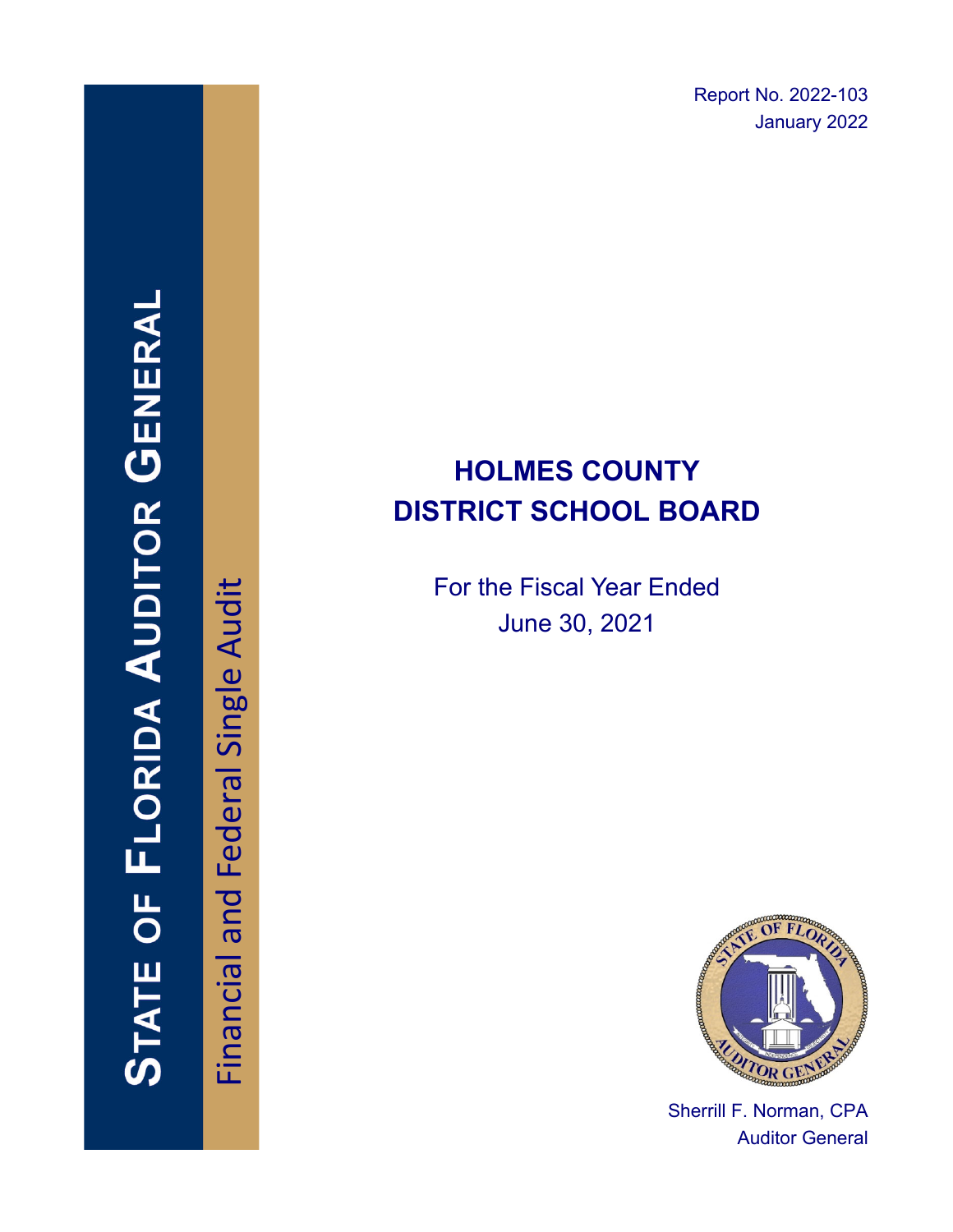#### **Board Members and Superintendent**

During the 2020-21 fiscal year, Buddy L. Brown served as Superintendent of the Holmes County Schools from November 17, 2020, Terry L. Mears served before that date, and the following individuals served as School Board Members:

|                             | District No. |  |
|-----------------------------|--------------|--|
| Kaci Johnson                |              |  |
| Wilbur G. Baker, Vice Chair | 2            |  |
| Alan Justice, Chair         | 3            |  |
| <b>Shirley Owens</b>        | 4            |  |
| I eesa Lee                  | 5            |  |

The Auditor General conducts audits of governmental entities to provide the Legislature, Florida's citizens, public entity management, and other stakeholders unbiased, timely, and relevant information for use in promoting government accountability and stewardship and improving government operations.

The team leader was Jason Law, and the audit was supervised by Shelly G. Curti, CPA.

Please address inquiries regarding this report to Edward A. Waller, CPA, Audit Manager, by e-mail at tedwaller@aud.state.fl.us or by telephone at (850) 412-2887.

This report and other reports prepared by the Auditor General are available at:

[FLAuditor.gov](http://flauditor.gov/)

Printed copies of our reports may be requested by contacting us at:

**State of Florida Auditor General** 

**Claude Pepper Building, Suite G74 · 111 West Madison Street · Tallahassee, FL 32399-1450 · (850) 412-2722**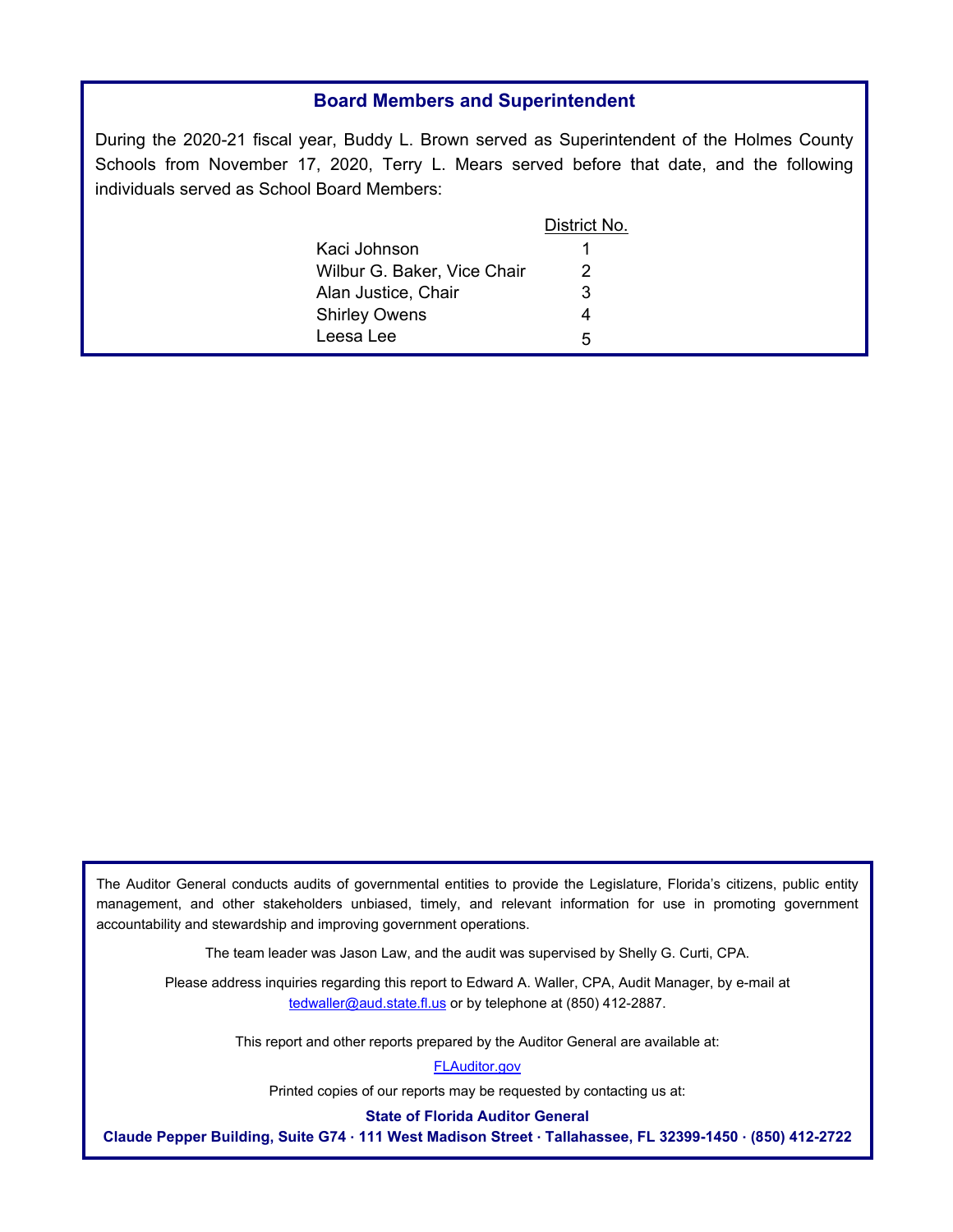## **HOLMES COUNTY DISTRICT SCHOOL BOARD TABLE OF CONTENTS**

|                                                                                                               | Page<br>No. |
|---------------------------------------------------------------------------------------------------------------|-------------|
|                                                                                                               | Ť           |
| <b>INDEPENDENT AUDITOR'S REPORT</b>                                                                           |             |
|                                                                                                               | 1           |
|                                                                                                               | 3           |
|                                                                                                               | 4           |
| <b>BASIC FINANCIAL STATEMENTS</b>                                                                             |             |
|                                                                                                               | 15          |
|                                                                                                               | 16          |
|                                                                                                               | 18          |
| Reconciliation of the Governmental Funds Balance Sheet                                                        | 20          |
| Statement of Revenues, Expenditures, and Changes in                                                           | 22          |
| Reconciliation of the Governmental Funds Statement of<br>Revenues, Expenditures, and Changes in Fund Balances | 24          |
|                                                                                                               | 25          |
| Statement of Revenues, Expenses, and Changes in Fund                                                          | 26          |
|                                                                                                               | 27          |
|                                                                                                               | 28          |
|                                                                                                               | 29          |
|                                                                                                               | 30          |
| OTHER REQUIRED SUPPLEMENTARY INFORMATION                                                                      |             |
| Budgetary Comparison Schedule – General and Major Special Revenue Funds                                       | 56          |
| Schedule of Changes in the District's Total OPEB Liability and Related Ratios                                 | 58          |
| Schedule of the District's Proportionate Share of the Net Pension Liability - Florida                         | 59          |
| Schedule of District Contributions - Florida Retirement System Pension Plan                                   | 59          |
| Schedule of the District's Proportionate Share of the Net Pension Liability - Health                          | 60          |
| Schedule of District Contributions - Health Insurance Subsidy Pension Plan                                    | 60          |
|                                                                                                               | 60          |
|                                                                                                               | 62          |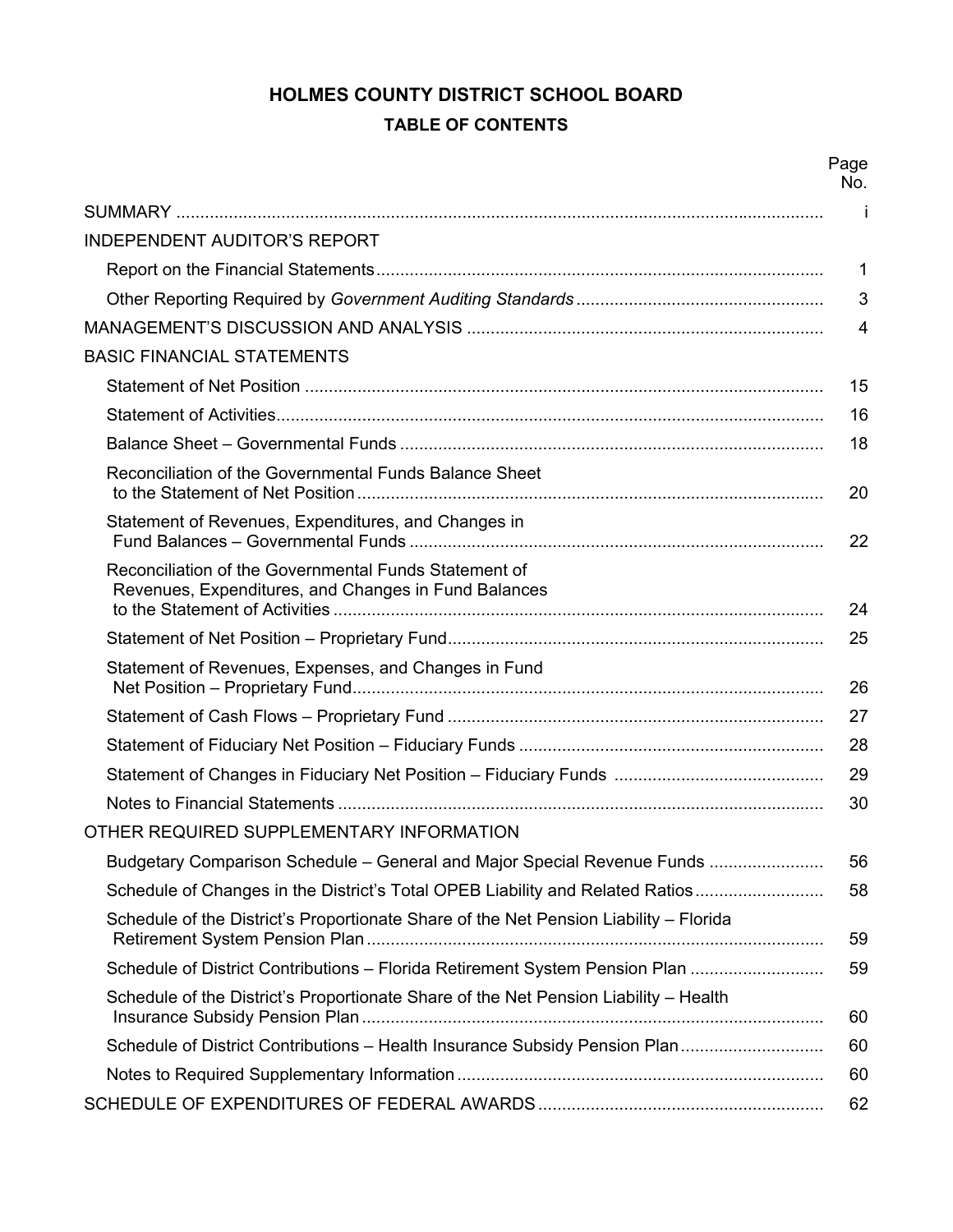## **HOLMES COUNTY DISTRICT SCHOOL BOARD**

## **TABLE OF CONTENTS (CONTINUED)**

| age |
|-----|
| Nο  |

| INDEPENDENT AUDITOR'S REPORT ON INTERNAL CONTROL OVER<br>FINANCIAL REPORTING AND ON COMPLIANCE AND OTHER MATTERS<br>BASED ON AN AUDIT OF FINANCIAL STATEMENTS PERFORMED | 64 |
|-------------------------------------------------------------------------------------------------------------------------------------------------------------------------|----|
| INDEPENDENT AUDITOR'S REPORT ON COMPLIANCE FOR EACH MAJOR<br>FEDERAL PROGRAM AND REPORT ON INTERNAL CONTROL OVER                                                        | 66 |
|                                                                                                                                                                         | 69 |
|                                                                                                                                                                         | 70 |
|                                                                                                                                                                         | 70 |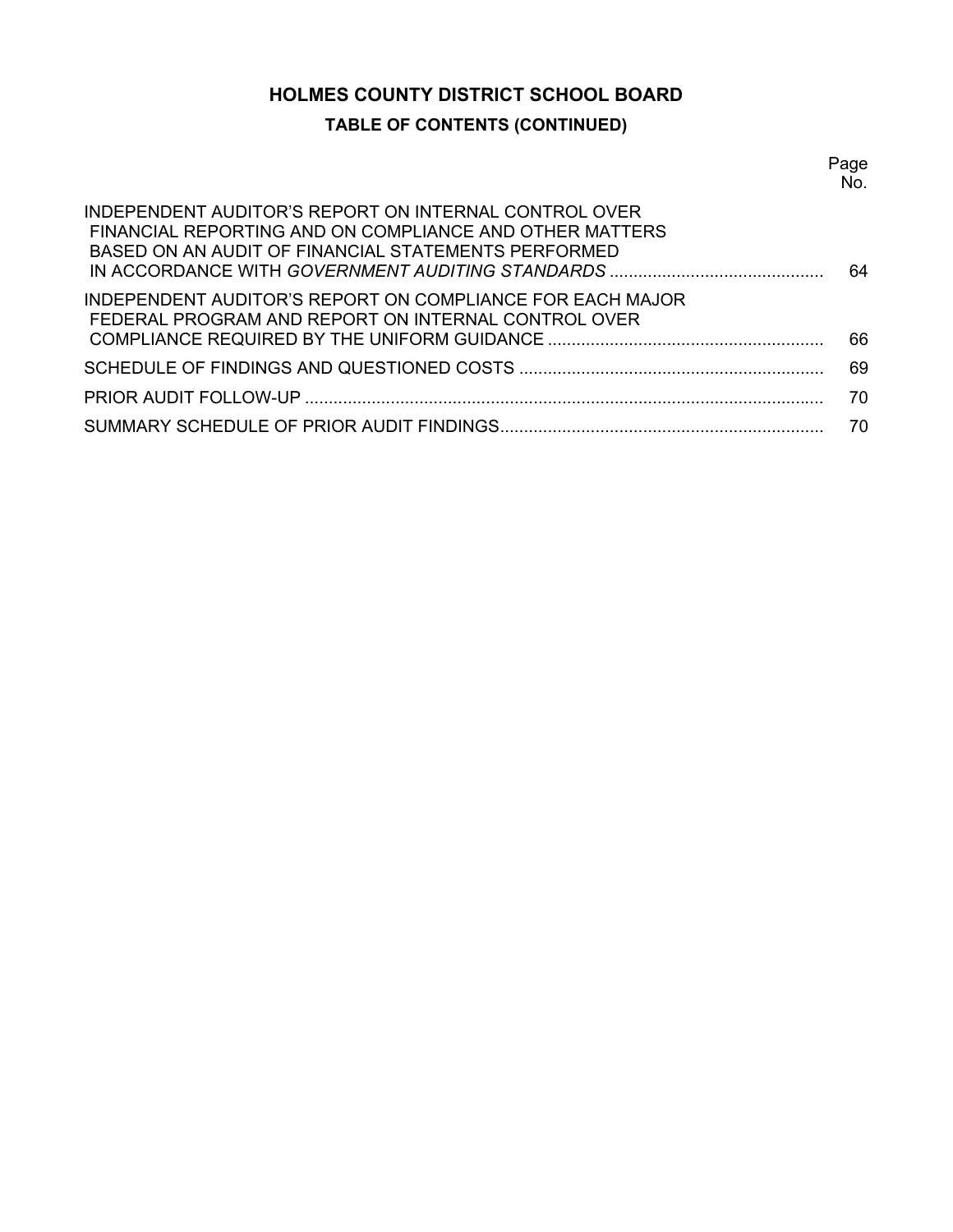#### SUMMARY OF REPORT ON FINANCIAL STATEMENTS

<span id="page-4-0"></span>Our audit disclosed that the basic financial statements of the Holmes County District School Board (District) were presented fairly, in all material respects, in accordance with prescribed financial reporting standards.

SUMMARY OF REPORT ON INTERNAL CONTROL AND COMPLIANCE

Our audit did not identify any deficiencies in internal control over financial reporting that we consider to be material weaknesses.

The results of our tests disclosed no instances of noncompliance or other matters that are required to be reported under *Government Auditing Standards* issued by the Comptroller General of the United States*.* 

#### SUMMARY OF REPORT ON FEDERAL AWARDS

We audited the District's compliance with applicable Federal awards requirements. The Special Education Cluster and Education Stabilization Fund were audited as major Federal programs. The results of our audit indicated that the District materially complied with the requirements that could have a direct and material effect on each of its major Federal programs.

#### AUDIT OBJECTIVES AND SCOPE

Our audit objectives were to determine whether the School Board and its officers with administrative and stewardship responsibilities for District operations:

- Presented the District's basic financial statements in accordance with generally accepted accounting principles;
- Established and implemented internal control over financial reporting and compliance with requirements that could have a direct and material effect on the financial statements or on the District's major Federal programs; and
- Complied with the various provisions of laws, rules, regulations, contracts, and grant agreements that are material to the financial statements, and those applicable to the District's major Federal programs.

The scope of this audit included an examination of the District's basic financial statements and the accompanying Schedule of Expenditures of Federal Awards, as of and for the fiscal year ended June 30, 2021. We obtained an understanding of the District's environment, including its internal control, and assessed the risk of material misstatement necessary to plan the audit of the basic financial statements and Federal awards. We also examined various transactions to determine whether they were executed, in both manner and substance, in accordance with governing provisions of laws, rules, regulations, contracts, and grant agreements.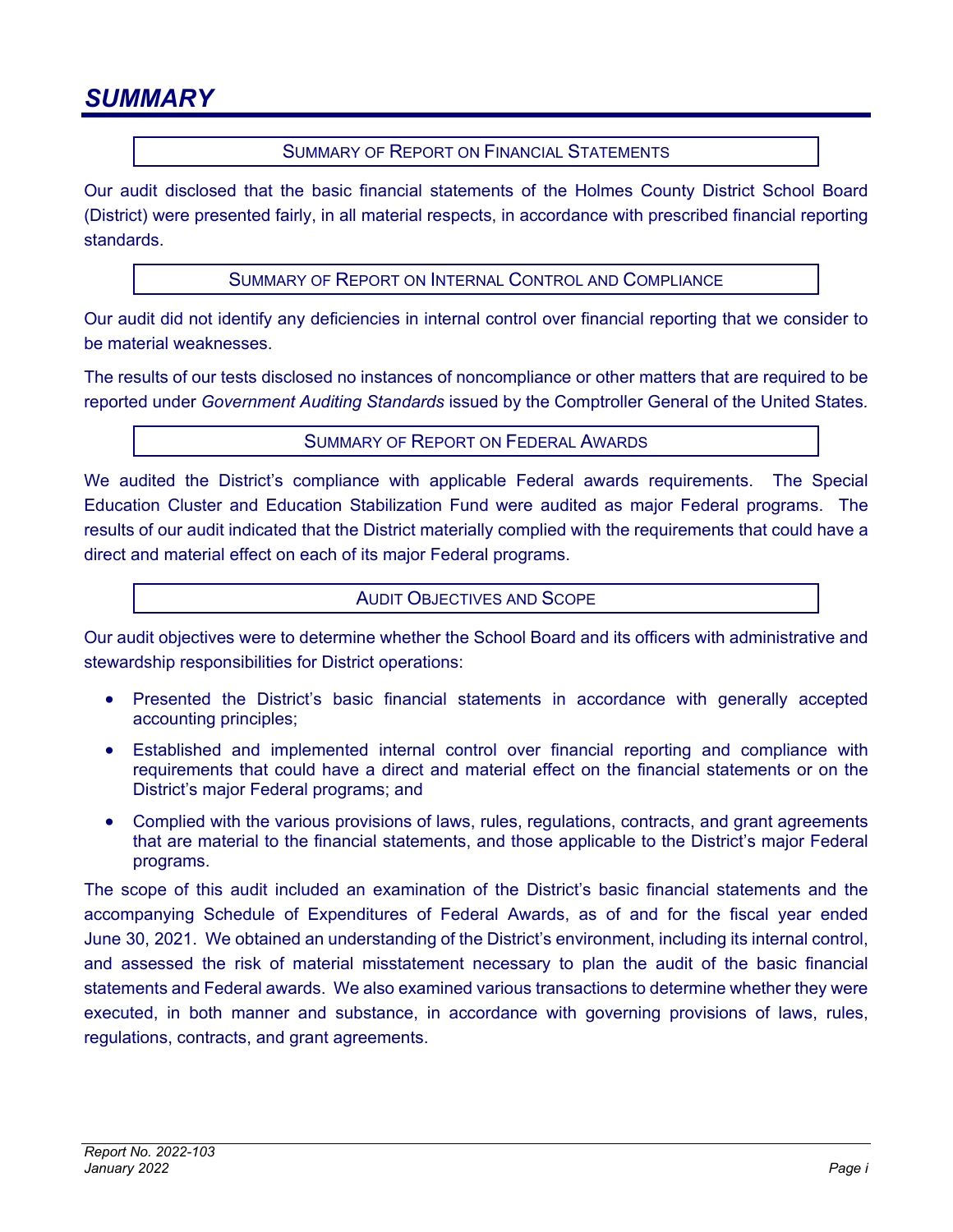#### AUDIT METHODOLOGY

We conducted our audit in accordance with auditing standards generally accepted in the United States of America; applicable standards contained in *Government Auditing Standards*, issued by the Comptroller General of the United States; and Title 2 U.S. *Code of Federal Regulations* Part 200, *Uniform Administrative Requirements, Cost Principles, and Audit Requirements for Federal Awards*.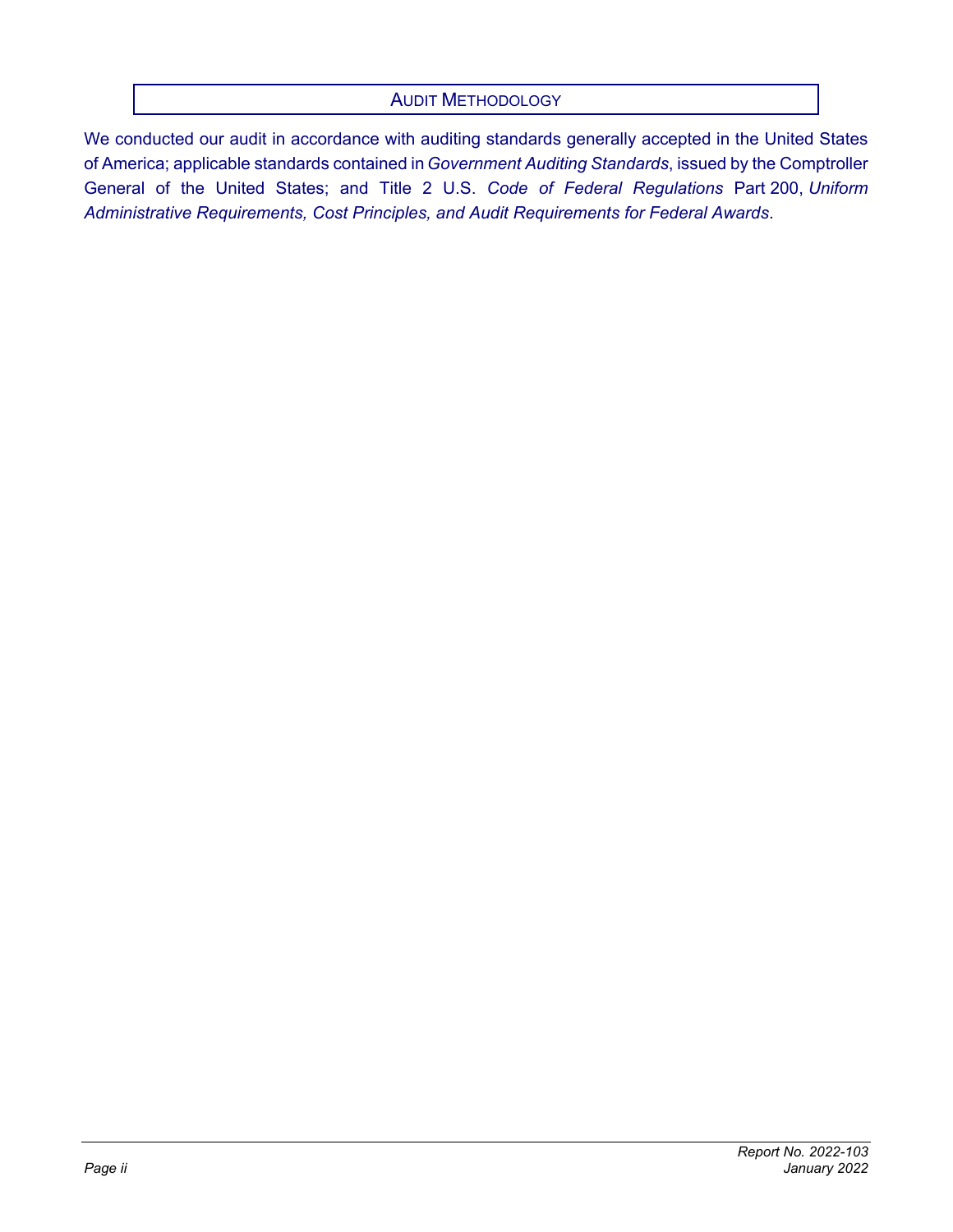<span id="page-6-0"></span>

Sherrill F. Norman, CPA Auditor General

# **AUDITOR GENERAL STATE OF FLORIDA**

Claude Denson Pepper Building, Suite G74 111 West Madison Street Tallahassee, Florida 32399-1450



Phone: (850) 412-2722 Fax: (850) 488-6975

The President of the Senate, the Speaker of the House of Representatives, and the Legislative Auditing Committee

## **INDEPENDENT AUDITOR'S REPORT**

#### **Report on the Financial Statements**

We have audited the accompanying financial statements of the governmental activities, each major fund, and the aggregate remaining fund information of the Holmes County District School Board, as of and for the fiscal year ended June 30, 2021, and the related notes to the financial statements, which collectively comprise the District's basic financial statements as listed in the table of contents.

#### *Management's Responsibility for the Financial Statements*

Management is responsible for the preparation and fair presentation of these financial statements in accordance with accounting principles generally accepted in the United States of America; this includes the design, implementation, and maintenance of internal control relevant to the preparation and fair presentation of financial statements that are free from material misstatement, whether due to fraud or error.

## *Auditor's Responsibility*

Our responsibility is to express opinions on these financial statements based on our audit. We did not audit the financial statements of the school internal funds, which represent 16 percent, 0 percent, 50 percent, 32 percent, and 36 percent, respectively, of the assets, liabilities, net position and fund balance, additions and revenues, and deductions and expenditures of the aggregate remaining fund information. Those statements were audited by other auditors whose report has been furnished to us, and our opinion, insofar as it relates to the amounts included for the school internal funds, is based solely on the report of the other auditors. We conducted our audit in accordance with auditing standards generally accepted in the United States of America and the standards applicable to financial audits contained in *Government Auditing Standards*, issued by the Comptroller General of the United States. Those standards require that we plan and perform the audit to obtain reasonable assurance about whether the financial statements are free from material misstatement.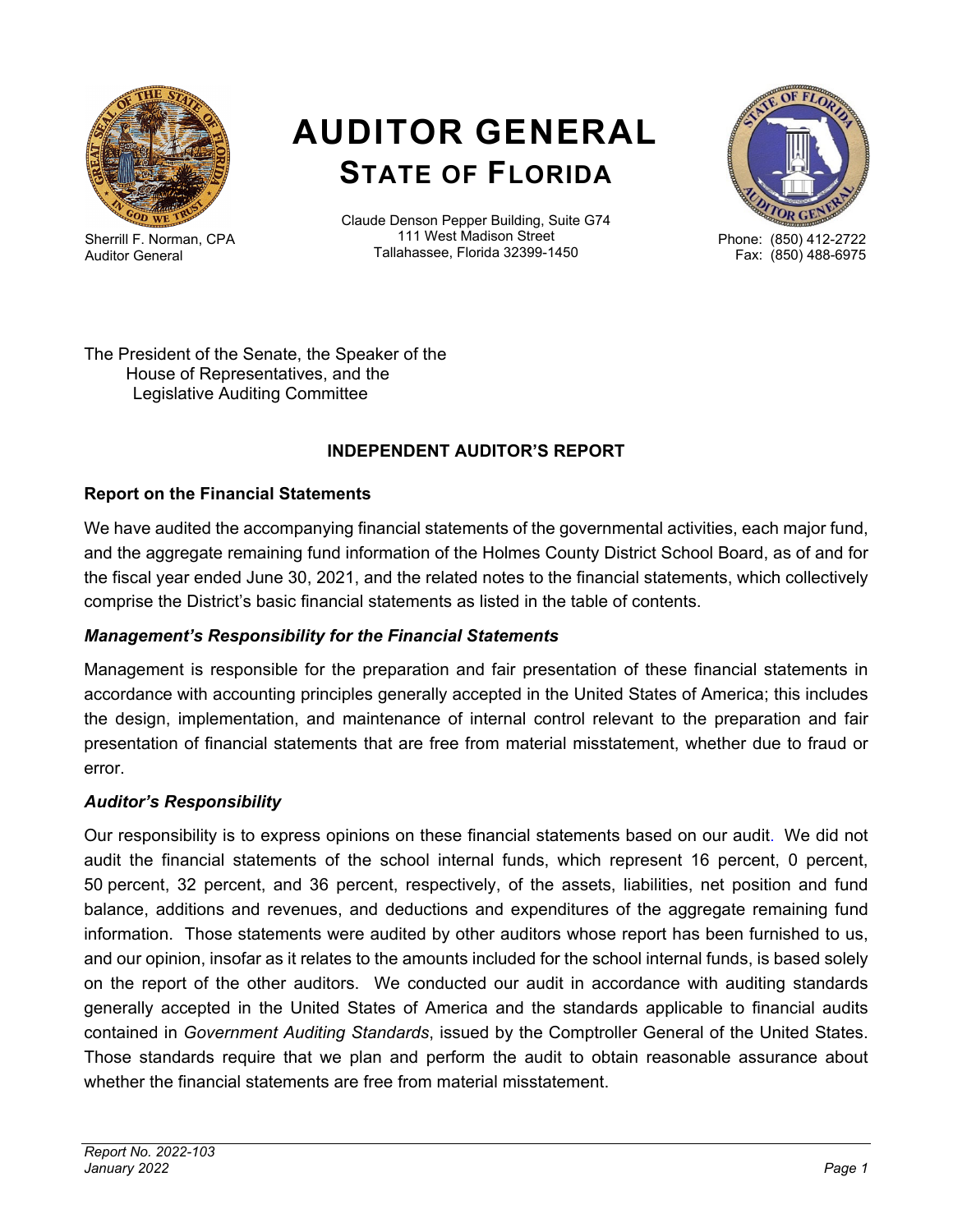An audit involves performing procedures to obtain audit evidence about the amounts and disclosures in the financial statements. The procedures selected depend on the auditor's judgment, including the assessment of the risks of material misstatement of the financial statements, whether due to fraud or error. In making those risk assessments, the auditor considers internal control relevant to the entity's preparation and fair presentation of the financial statements in order to design audit procedures that are appropriate in the circumstances, but not for the purpose of expressing an opinion on the effectiveness of the entity's internal control. Accordingly, we express no such opinion. An audit also includes evaluating the appropriateness of accounting policies used and the reasonableness of significant accounting estimates made by management, as well as evaluating the overall presentation of the financial statements.

We believe that the audit evidence we have obtained is sufficient and appropriate to provide a basis for our audit opinions.

## *Opinions*

In our opinion, based on our audit and the report of other auditors, the financial statements referred to above present fairly, in all material respects, the respective financial position of the governmental activities, each major fund, and the aggregate remaining fund information of the Holmes County District School Board, as of June 30, 2021, and the respective changes in financial position and, where applicable, cash flows thereof for the fiscal year then ended in accordance with accounting principles generally accepted in the United States of America.

## *Emphasis of Matter*

As discussed in Note II. to the financial statements, the District implemented Governmental Accounting Standards Board Statement No. 84, *Fiduciary Activities*, which is a change in accounting principle that addresses accounting and financial reporting for fiduciary activities. This affects the comparability of amounts reported for the 2020-21 fiscal year with amounts reported for the 2019-20 fiscal year. Our opinion is not modified with respect to this matter.

## *Other Matters*

#### *Required Supplementary Information*

Accounting principles generally accepted in the United States of America require that **MANAGEMENT'S DISCUSSION AND ANALYSIS**, the **Budgetary Comparison Schedule – General and Major Special Revenue Funds**, **Schedule of Changes in the District's Total OPEB Liability and Related Ratios**, **Schedule of the District's Proportionate Share of the Net Pension Liability – Florida Retirement System Pension Plan**, **Schedule of District Contributions – Florida Retirement System Pension Plan**, **Schedule of the District's Proportionate Share of the Net Pension Liability – Health Insurance Subsidy Pension Plan**, **Schedule of District Contributions – Health Insurance Subsidy Pension Plan**, and **Notes to Required Supplementary Information**, as listed in the table of contents, be presented to supplement the basic financial statements. Such information, although not a part of the basic financial statements, is required by the Governmental Accounting Standards Board who considers it to be an essential part of financial reporting for placing the basic financial statements in an appropriate operational, economic, or historical context. We have applied certain limited procedures to the required supplementary information in accordance with auditing standards generally accepted in the United States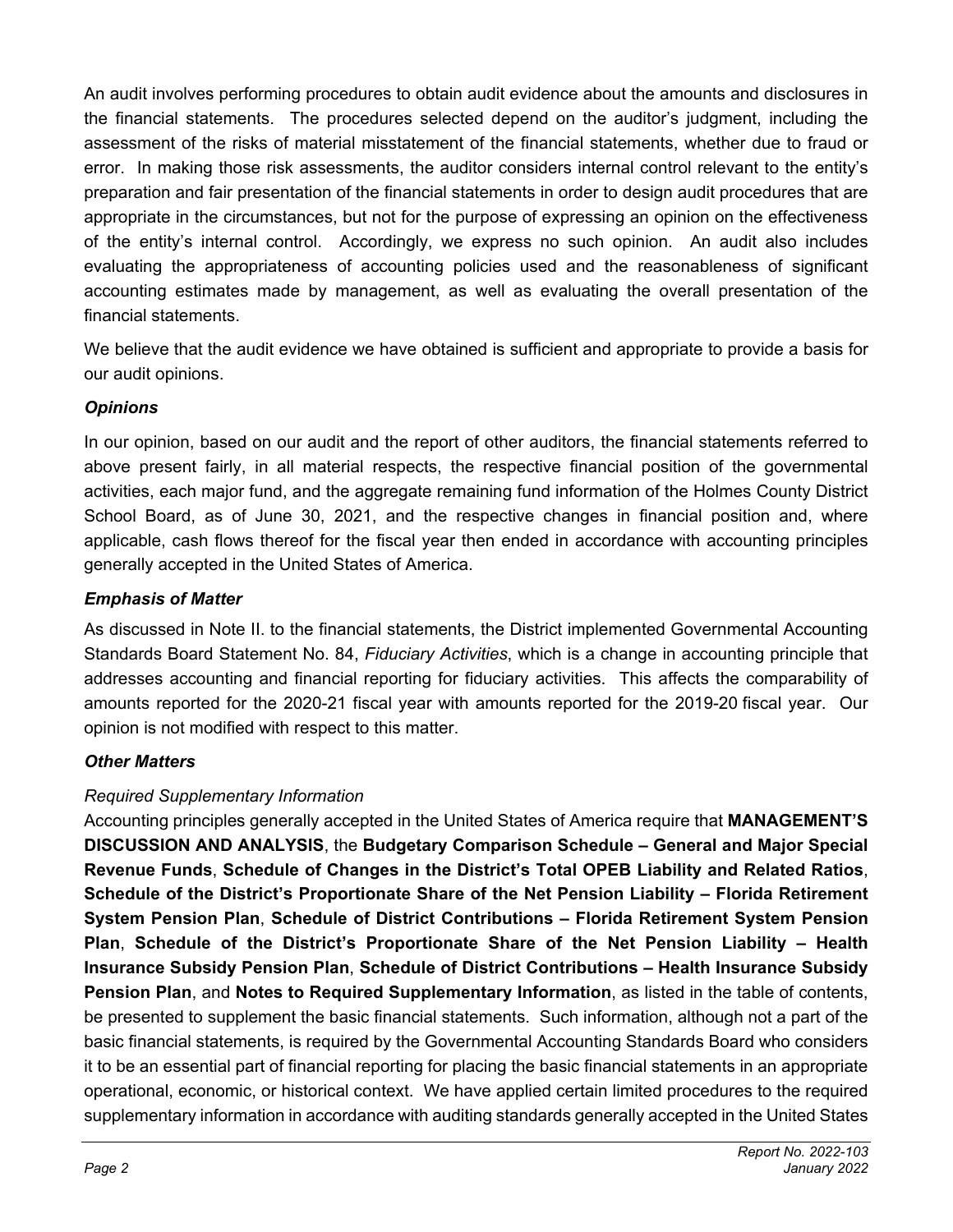<span id="page-8-0"></span>of America, which consisted of inquiries of management about the methods of preparing the information and comparing the information for consistency with management's responses to our inquiries, the basic financial statements, and other knowledge we obtained during our audit of the basic financial statements. We do not express an opinion or provide any assurance on the information because the limited procedures do not provide us with sufficient evidence to express an opinion or provide any assurance.

#### *Supplementary Information*

Our audit was conducted for the purpose of forming opinions on the financial statements that collectively comprise the District's basic financial statements. The accompanying **SCHEDULE OF EXPENDITURES OF FEDERAL AWARDS**, as required by Title 2 U.S. *Code of Federal Regulations* Part 200, *Uniform Administrative Requirements, Cost Principles, and Audit Requirements for Federal Awards*, is presented for purposes of additional analysis and is not a required part of the basic financial statements.

The accompanying **SCHEDULE OF EXPENDITURES OF FEDERAL AWARDS** is the responsibility of management and was derived from and relates directly to the underlying accounting and other records used to prepare the basic financial statements. Such information has been subjected to the auditing procedures applied in the audit of the basic financial statements and certain additional procedures, including comparing and reconciling such information directly to the underlying accounting and other records used to prepare the basic financial statements or to the basic financial statements themselves, and other additional procedures in accordance with auditing standards generally accepted in the United States of America. In our opinion, the accompanying **SCHEDULE OF EXPENDITURES OF FEDERAL AWARDS** is fairly stated, in all material respects, in relation to the basic financial statements as a whole.

## **Other Reporting Required by** *Government Auditing Standards*

In accordance with *Government Auditing Standards*, we have also issued our report dated January 19, 2022, on our consideration of the District's internal control over financial reporting and on our tests of its compliance with certain provisions of laws, rules, regulations, contracts, and grant agreements and other matters included under the heading **INDEPENDENT AUDITOR'S REPORT ON INTERNAL CONTROL OVER FINANCIAL REPORTING AND ON COMPLIANCE AND OTHER MATTERS BASED ON AN AUDIT OF FINANCIAL STATEMENTS PERFORMED IN ACCORDANCE WITH** *GOVERNMENT AUDITING STANDARDS*. The purpose of that report is solely to describe the scope of our testing of internal control over financial reporting and compliance and the results of that testing, and not to provide an opinion on the effectiveness of the District's internal control over financial reporting or on compliance. That report is an integral part of an audit performed in accordance with *Government Auditing Standards* in considering the District's internal control over financial reporting and compliance.

Respectfully submitted,

Sherrill F. Norman, CPA Tallahassee, Florida January 19, 2022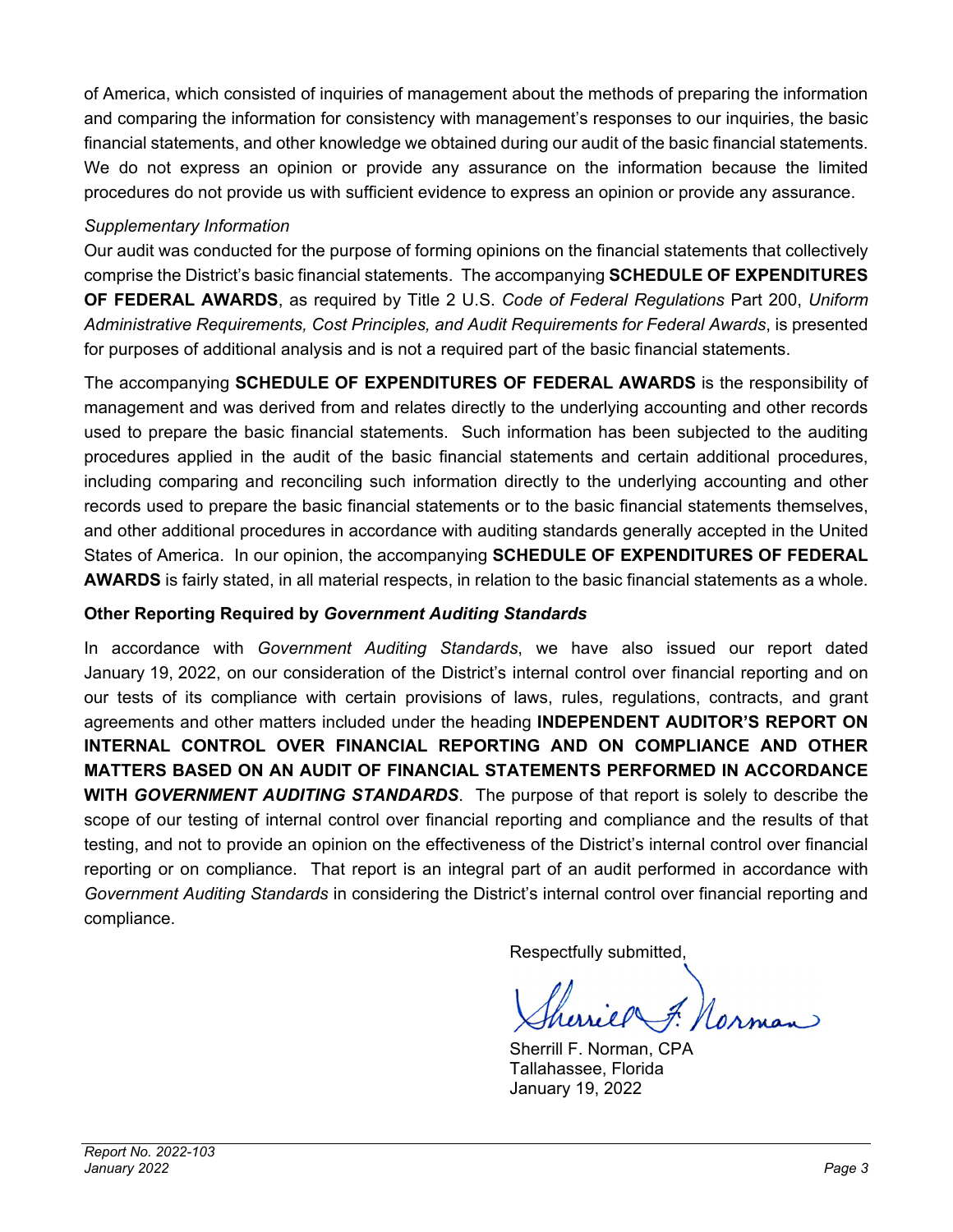## <span id="page-9-0"></span>*MANAGEMENT'S DISCUSSION AND ANALYSIS*

The management of the Holmes County District School Board has prepared the following discussion and analysis of the financial activities for the fiscal year ended June 30, 2021. The intent of this discussion and analysis is to (a) assist the reader in focusing on significant financial issues; (b) provide an overview and analysis of the District's financial position; (c) identify changes in the District's financial position; (d) identify material deviations from the approved budget; and (e) highlight significant issues in individual funds. The information contained in the Management's Discussion and Analysis (MD&A) is intended to highlight significant transactions, events, and conditions and should be considered in conjunction with the District's financial statements and notes to financial statements found immediately following the MD&A.

#### FINANCIAL HIGHLIGHTS

Key financial highlights for the 2020-21 fiscal year are as follows:

- The District's total net position decreased by \$2,894,606, or 6.3 percent, for the 2020-21 fiscal year. The decrease is primarily due to the completion of Hurricane Michael repairs and changes to the pension liability.
- General Fund revenues totaled \$26,333,937, or 76.9 percent of all revenues in the 2020-21 fiscal year, compared to \$25,669,551, or 82.5 percent in the prior year.
- The unassigned fund balance of the General Fund, representing the net current financial resources available for general appropriations by the Board, totaled \$1,152,136 at June 30, 2021, or 4.4 percent of General Fund revenues and 3.9 percent of General Fund expenditures. The prior year unassigned fund balance in the General Fund was \$965,522, or 3.8 percent of General Fund revenues and 3.5 percent of General Fund expenditures.

#### OVERVIEW OF FINANCIAL STATEMENTS

The basic financial statements consist of three components: (1) government-wide financial statements; (2) fund financial statements; and (3) notes to financial statements. This report also includes supplementary information intended to furnish additional details to support the basic financial statements.

#### **Government-Wide Financial Statements**

The government-wide financial statements provide both short-term and long-term information about the District's overall financial condition in a manner similar to those of a private-sector business. The statements include a statement of net position and a statement of activities that are designed to provide consolidated financial information about the governmental activities of the District presented on the accrual basis of accounting. The statement of net position provides information about the District's financial position, its assets, liabilities, and deferred inflows/outflows of resources, using an economic resources measurement focus. Assets plus deferred outflows of resources, less liabilities and deferred inflows of resources, equals net position, which is a measure of the District's financial health. The statement of activities presents information about the change in the District's net position, the results of operations, during the fiscal year. An increase or decrease in net position is an indication of whether the District's financial health is improving or deteriorating.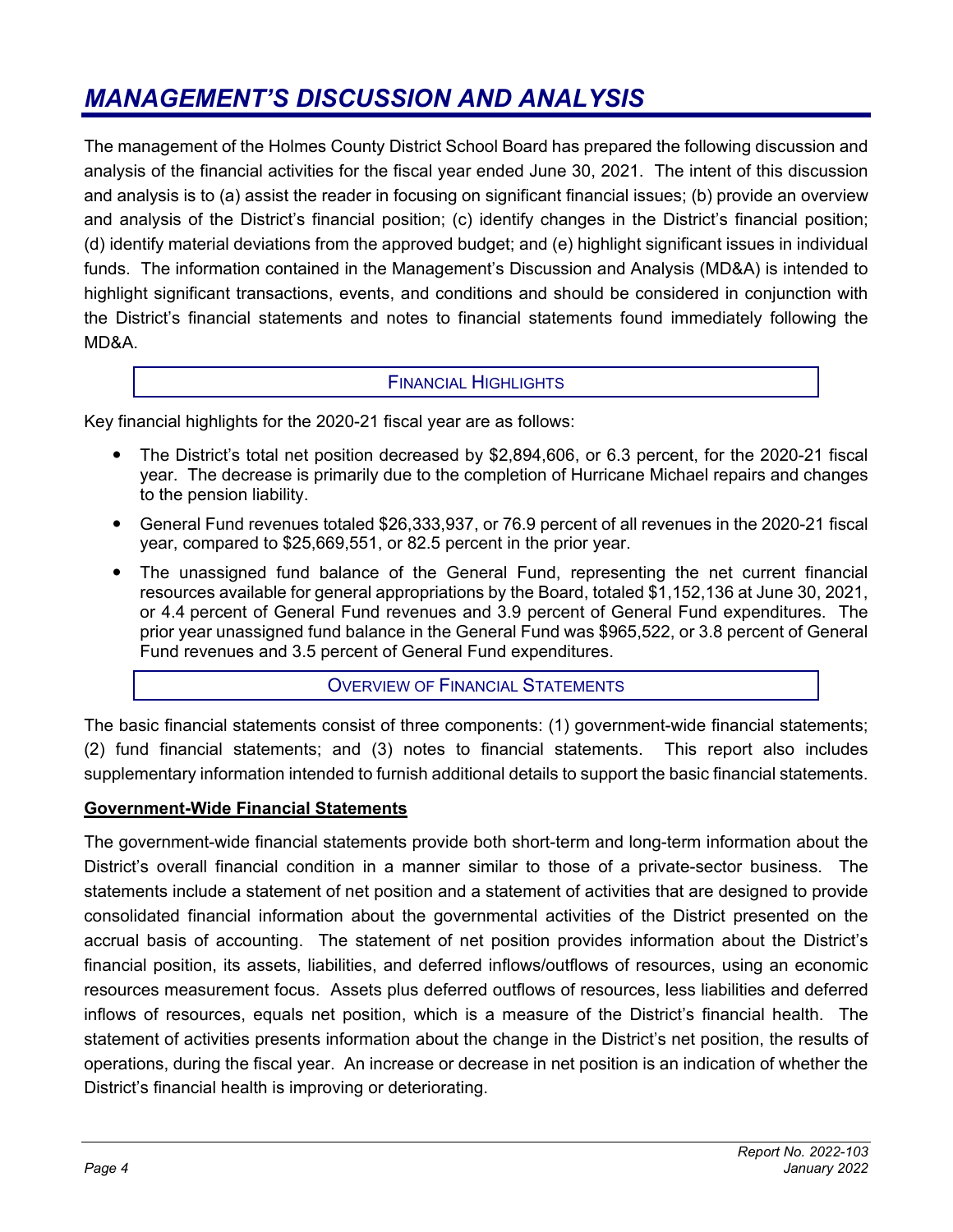All of the District's activities and services are reported in the government-wide financial statements as governmental activities. The District's governmental activities include instruction, student support services, instructional support services, administrative support services, facility maintenance, transportation, and food services. State and Federal revenues, property taxes and interest, and investment earnings finance most of these activities. Additionally, all capital and debt financing activities are reported as governmental activities.

Over a period of time, changes in the District's net position are an indication of improving or deteriorating financial condition. This information should be evaluated in conjunction with other nonfinancial factors, such as changes in the District's property tax base, student enrollment, and the condition of the District's capital assets including its school buildings and administrative facilities.

### **Fund Financial Statements**

Fund financial statements are one of the components of the basic financial statements. A fund is a grouping of related accounts that is used to maintain control over resources that have been segregated for specific activities or objectives. The District uses fund accounting to ensure and demonstrate compliance with finance-related legal requirements and prudent fiscal management. Certain funds are established by law while others are created by legal agreements, such as bond covenants. Fund financial statements provide more detailed information about the District's financial activities, focusing on its most significant or "major" funds rather than fund types. This is in contrast to the entitywide perspective contained in the government-wide statements. All of the District's funds may be classified within one of the broad categories discussed below.

**Governmental Funds**: Governmental funds are used to account for essentially the same functions reported as governmental activities in the government-wide financial statements. However, the governmental funds utilize a spendable financial resources measurement focus rather than the economic resources measurement focus found in the government-wide financial statements. The financial resources measurement focus allows the governmental fund statements to provide information on near-term inflows and outflows of spendable resources, as well as on balances of spendable resources available at the end of the fiscal year.

The governmental fund statements provide a detailed short-term view that may be used to evaluate the District's near-term financing requirements. This short-term view is useful when compared to the long-term view presented as governmental activities in the government-wide financial statements. To facilitate this comparison, both the governmental funds balance sheet and the governmental funds statement of revenues, expenditures, and changes in fund balances provide a reconciliation of governmental funds to governmental activities.

The governmental funds balance sheet and statement of revenues, expenditures, and changes in fund balances provide detailed information about the District's most significant funds. The District's major funds are the General Fund, Special Revenue – Other Fund, Special Revenue – Federal Education Stabilization Fund, and Capital Projects – Local Capital Improvement Fund. Data from the other governmental funds are combined into a single, aggregated presentation.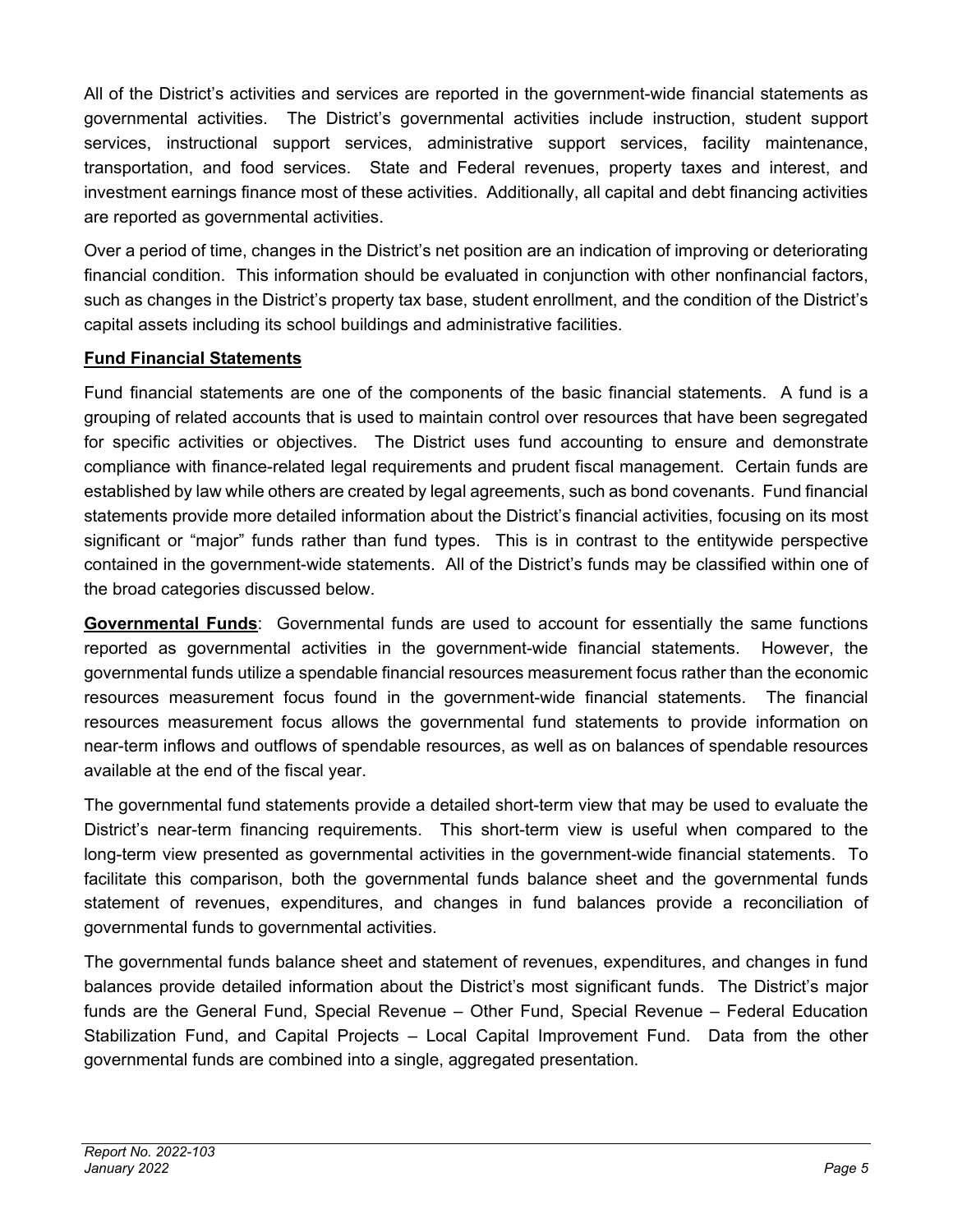The District adopts an annual appropriated budget for its governmental funds. A budgetary comparison schedule has been provided for the General and major Special Revenue Funds to demonstrate compliance with the budget.

**Proprietary Fund**: Proprietary funds may be established to account for activities in which a fee is charged for services. The District maintains one type of proprietary fund, an internal service fund. This fund is used to account for resources set aside to fund a portion of the District's compensated absences liability.

**Fiduciary Funds**: Fiduciary funds are used to report assets held in a trustee or fiduciary capacity for the benefit of external parties, such as student activity funds. Fiduciary funds are not reflected in the government-wide statements because the resources are not available to support the District's own programs. In its fiduciary capacity, the District is responsible for ensuring that the assets reported in these funds are used only for their intended purposes.

The District uses custodial funds to account for resources held for student activities and groups.

#### **Notes to Financial Statements**

The notes provide additional information that is essential for a full understanding of the data provided in the government-wide and fund financial statements.

#### **Other Information**

In addition to the basic financial statements and accompanying notes, this report also presents required supplementary information concerning the District's total other postemployment benefits (OPEB) and net pension liabilities.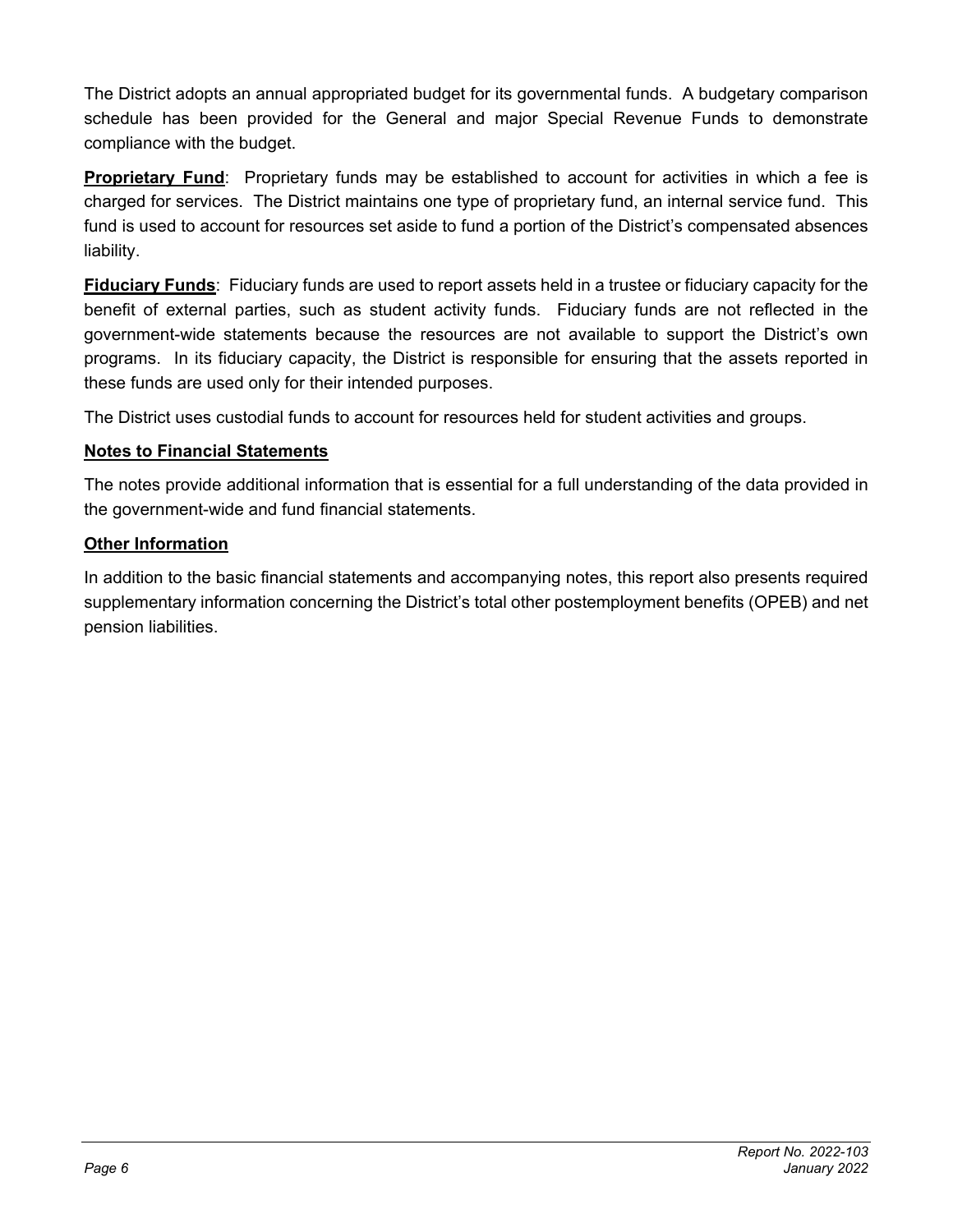## **Components of the Annual Financial Report**



## **Major Features of Holmes County School District's Government-Wide and Fund Financial Statements**

|                                              |                                                                                               | <b>Fund Statements</b>                                                                                                                                                                                       |                                                                                             |                                                                                                                                                       |  |  |
|----------------------------------------------|-----------------------------------------------------------------------------------------------|--------------------------------------------------------------------------------------------------------------------------------------------------------------------------------------------------------------|---------------------------------------------------------------------------------------------|-------------------------------------------------------------------------------------------------------------------------------------------------------|--|--|
|                                              | Government-Wide                                                                               | Governmental                                                                                                                                                                                                 | Proprietary                                                                                 | Fiduciary                                                                                                                                             |  |  |
|                                              | <b>Statements</b>                                                                             | Funds                                                                                                                                                                                                        | Fund                                                                                        | Funds                                                                                                                                                 |  |  |
| Scope                                        | <b>Entire District (except</b>                                                                | The activities of the District                                                                                                                                                                               | <b>Activities the District</b>                                                              | Instances in which the                                                                                                                                |  |  |
|                                              | fiduciary funds)                                                                              | that are not proprietary or<br>fiduciary                                                                                                                                                                     | operates similar to private<br>businesses                                                   | District is trustee or agent for<br>someone else's resources                                                                                          |  |  |
| Required financial<br>statements             | Statement of net position                                                                     | <b>Balance sheet</b>                                                                                                                                                                                         | Statement of net position                                                                   | Statement of fiduciary net<br>position                                                                                                                |  |  |
|                                              | Statement of activities                                                                       | Statement of revenues.<br>expenditures, and changes in<br>fund balances                                                                                                                                      | Statement of revenues,<br>expenses, and changes in<br>fund net position                     | Statement of changes in<br>fiduciary net postion                                                                                                      |  |  |
|                                              |                                                                                               |                                                                                                                                                                                                              | Statement of cash flows                                                                     |                                                                                                                                                       |  |  |
| Accounting basis<br>and measurement<br>focus | Accrual accounting and<br>economic resources<br>focus                                         | Modified accrual accounting<br>and current financial<br>resources focus                                                                                                                                      | Accrual accounting and<br>economic resources focus                                          | Accrual accounting and<br>economic resources focus                                                                                                    |  |  |
| Type of<br>asset/liability<br>information    | All assets and liabilities.<br>both financial and<br>capital, and short-term<br>and long-term | Only assets expected to be<br>used and liabilities that come<br>due during the year or soon<br>thereafter; no capital assets<br>included                                                                     | All assets and liabilities, both<br>financial and capital, and<br>short-term and long-term  | All assets and liabilities, both<br>short-term and long-term;<br>the District's funds do not<br>currently contain capital<br>assets although they can |  |  |
| Type of<br>inflow/outflow<br>information     | All revenues and<br>expenses during year,<br>regardless of when cash<br>is received or paid   | Revenues for which cash is<br>received during or soon after<br>the end of the year;<br>expenditures when goods or<br>services have been received<br>and payment is due during the<br>year or soon thereafter | All revenues and expenses<br>during year, regardless of<br>when cash is received or<br>paid | All additions and deductions<br>during year, regardless of<br>when cash is received or<br>paid                                                        |  |  |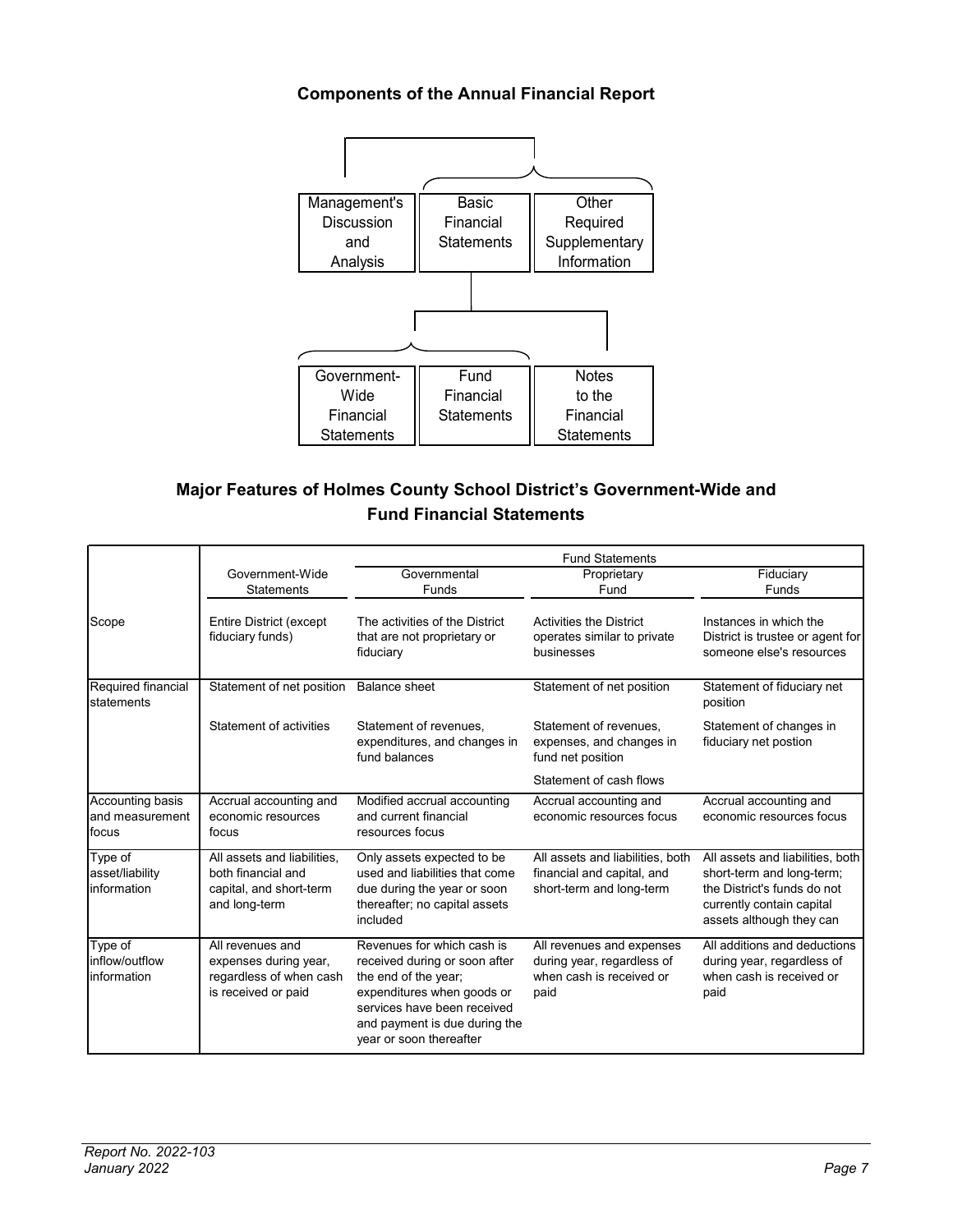#### GOVERNMENT-WIDE FINANCIAL ANALYSIS

As noted earlier, net position over time may serve as a useful indicator of a government's financial health. The following is a summary of the District's net position as of June 30, 2021, compared to net position as of June 30, 2020:

|                                                                                           | Governmental<br><b>Activities</b> |                                         |    |                                       |
|-------------------------------------------------------------------------------------------|-----------------------------------|-----------------------------------------|----|---------------------------------------|
|                                                                                           |                                   | 6-30-21                                 |    | 6-30-20                               |
| <b>Current and Other Assets</b><br><b>Capital Assets</b>                                  | \$                                | 6,127,989<br>68,831,198                 | \$ | 6,981,574<br>68,678,292               |
| <b>Total Assets</b>                                                                       |                                   | 74,959,187                              |    | 75,659,866                            |
| <b>Deferred Outflows of Resources</b>                                                     |                                   | 9,089,041                               |    | 8,327,226                             |
| Long-Term Liabilities<br><b>Other Liabilities</b>                                         |                                   | 34, 147, 981<br>1,926,719               |    | 31,311,311<br>1,603,854               |
| <b>Total Liabilities</b>                                                                  |                                   | 36,074,700                              |    | 32,915,165                            |
| Deferred Inflows of Resources                                                             |                                   | 4,675,740                               |    | 4,879,533                             |
| Net Position:<br>Net Investment in Capital Assets<br>Restricted<br>Unrestricted (Deficit) |                                   | 68,591,885<br>1,113,713<br>(26,407,810) |    | 68,193,895<br>232,151<br>(22,233,652) |
| <b>Total Net Position</b>                                                                 | \$                                | 43,297,788                              | \$ | 46, 192, 394                          |

## **Net Position, End of Year**

The largest portion of the District's net position is investment in capital assets (e.g., land; buildings; furniture, fixtures, and equipment), less any related debt still outstanding. The District uses these capital assets to provide services to students; consequently, these assets are not available for future spending. Although the investment in capital assets is reported net of related debt, the resources used to repay the debt must be provided from other sources, since the capital assets cannot be used to liquidate these liabilities.

The restricted portion of the District's net position represents resources that are subject to external restrictions on how they may be used. The deficit unrestricted net position was the result, in part, of accruing \$2,910,048 in compensated absences payable, \$6,592,336 in total OPEB liability, and \$24,406,284 in net pension liability.

The key elements of the changes in the District's net position for the fiscal years ended June 30, 2021, and June 30, 2020, are as follows: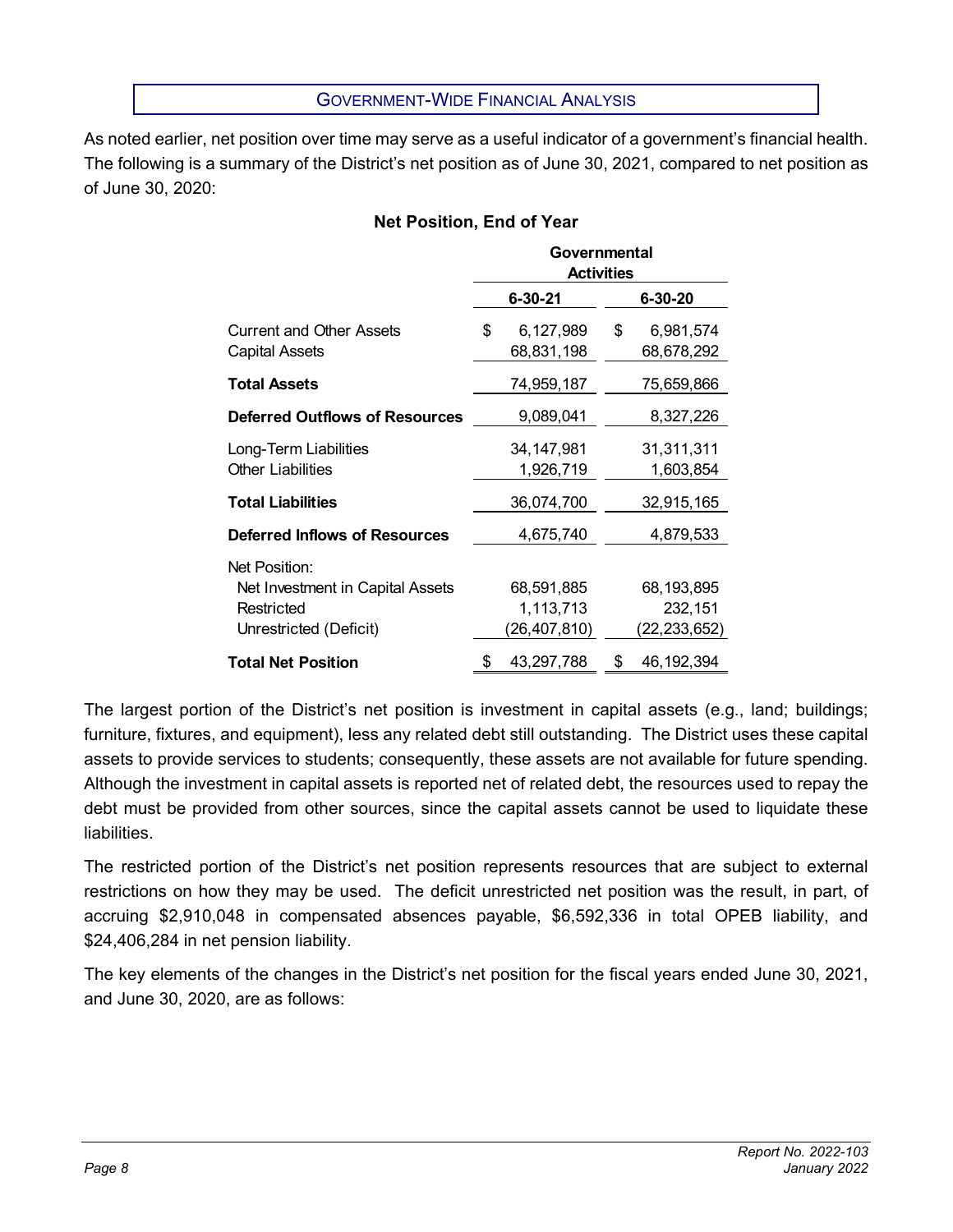#### **Operating Results for the Fiscal Year Ended**

|                                                 | Governmental |                   |    |               |  |  |
|-------------------------------------------------|--------------|-------------------|----|---------------|--|--|
|                                                 |              | <b>Activities</b> |    |               |  |  |
|                                                 |              | 6-30-21           |    | $6 - 30 - 20$ |  |  |
| Program Revenues:                               |              |                   |    |               |  |  |
| <b>Charges for Services</b>                     | \$           | 109,953           | \$ | 95,789        |  |  |
| <b>Operating Grants and Contributions</b>       |              | 2,466,248         |    | 2,816,039     |  |  |
| Capital Grants and Contributions                |              | 115,658           |    | 170,887       |  |  |
| <b>General Revenues:</b>                        |              |                   |    |               |  |  |
| Property Taxes, Levied for Operational Purposes |              | 2,292,075         |    | 2,351,843     |  |  |
| Property Taxes, Levied for Capital Projects     |              | 783,851           |    | 773,103       |  |  |
| <b>Grants and Contributions Not Restricted</b>  |              |                   |    |               |  |  |
| to Specific Programs                            |              | 28, 144, 358      |    | 24,887,426    |  |  |
| Unrestricted Investment Earnings                |              | 7,739             |    | 37,295        |  |  |
| Miscellaneous                                   |              | 944,629           |    | 2,201,123     |  |  |
|                                                 |              |                   |    |               |  |  |
| <b>Total Revenues</b>                           |              | 34,864,511        |    | 33, 333, 505  |  |  |
| Functions/Program Expenses:                     |              |                   |    |               |  |  |
| Instruction                                     |              | 18,468,619        |    | 18,417,871    |  |  |
| <b>Student Support Services</b>                 |              | 1,000,048         |    | 1,029,795     |  |  |
| <b>Instructional Media Services</b>             |              | 575,433           |    | 752,696       |  |  |
| Instruction and Curriculum Development Services |              | 1,083,908         |    | 1,098,036     |  |  |
| <b>Instructional Staff Training Services</b>    |              | 349,461           |    | 362,435       |  |  |
| <b>Instruction-Related Technology</b>           |              | 399,412           |    | 491,891       |  |  |
| Board                                           |              | 346,239           |    | 266,772       |  |  |
| <b>General Administration</b>                   |              | 413,057           |    | 334,742       |  |  |
| School Administration                           |              | 2,144,929         |    | 2,073,070     |  |  |
| <b>Facilities Acquisition and Construction</b>  |              |                   |    | 8,726         |  |  |
| <b>Fiscal Services</b>                          |              | 395,681           |    | 390,501       |  |  |
| <b>Food Services</b>                            |              | 1,866,121         |    | 2,025,274     |  |  |
| <b>Central Services</b>                         |              | 534,827           |    | 547,471       |  |  |
| <b>Student Transportation Services</b>          |              | 1,419,946         |    | 1,266,088     |  |  |
| Operation of Plant                              |              | 3,468,846         |    | 3,279,939     |  |  |
| Maintenance of Plant                            |              | 1,598,111         |    | 1,398,672     |  |  |
| Administrative Technology Services              |              | 17,244            |    | 418,829       |  |  |
| <b>Community Services</b>                       |              | 105               |    | 479           |  |  |
| Unallocated Interest on Long-Term Debt          |              | 18,775            |    | 30,777        |  |  |
| <b>Unallocated Depreciation Expense</b>         |              | 2,304,441         |    | 2,448,648     |  |  |
| Loss on Disposal of Capital Assets              |              | 1,353,914         |    | 6,000         |  |  |
| <b>Total Functions/Program Expenses</b>         |              | 37,759,117        |    | 36,648,712    |  |  |
| <b>Change in Net Position</b>                   |              | (2,894,606)       |    | (3,315,207)   |  |  |
| Net Position - Beginning                        |              | 46, 192, 394      |    | 49,507,601    |  |  |
| <b>Net Position - Ending</b>                    | \$           | 43,297,788        | \$ | 46, 192, 394  |  |  |

The largest revenue source is the State of Florida (66.3 percent). Revenues from State sources for current operations are primarily received through the Florida Education Finance Program (FEFP) funding formula. The FEFP funding formula utilizes student enrollment data and is designed to maintain equity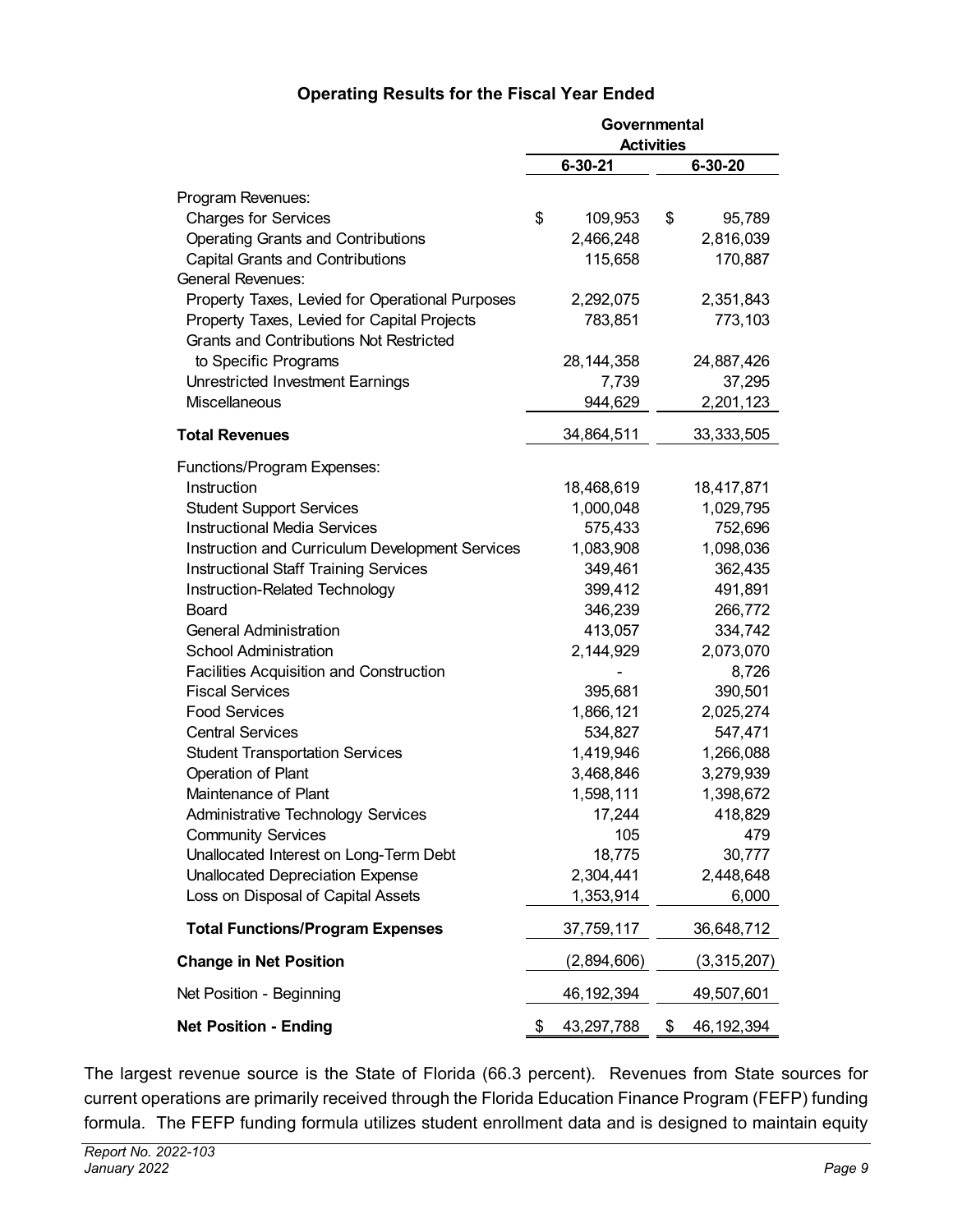in funding across all Florida school districts, taking into consideration the District's funding ability based on the local property tax base.

Grants and contributions not restricted to specific programs increased by \$3,256,932, or 13.1 percent, due to the new Federal Education Stabilization funds awarded in response to the COVID-19 pandemic.

Miscellaneous revenues decreased by \$1,256,494, or 57.1 percent, primarily due to the receipt of insurance loss recoveries in the prior year.

Instruction expenses represent 48.9 percent of total governmental expenses in the 2020-21 fiscal year. Instruction expenses increased by \$50,748 from the previous fiscal year. The largest change in expenses was the loss on disposal of capital assets, which increased by \$1,347,914, due to the sale of the Bonifay Middle School property.

#### FINANCIAL ANALYSIS OF THE DISTRICT'S FUNDS

#### **Governmental Funds**

The focus of the District's governmental funds is to provide information on near-term inflows, outflows, and balances of spendable resources. Such information is useful in assessing the District's financing requirements. Specifically, unassigned fund balance may serve as a useful measure of a government's net resources available for discretionary use as it represents the portion of fund balance that has not been limited to a particular purpose by an external party, the District, or a group or individual delegated authority by the Board to assign resources for particular purposes.

The total fund balances of governmental funds decreased by \$1,176,731 during the fiscal year to \$2,654,842. Of the total fund balance, \$1,152,136, or 43.4 percent, is unassigned fund balance, which is available for spending at the District's discretion; \$207,040 is nonspendable; \$1,079,834 is restricted; and \$215,832 is assigned.

#### **Major Governmental Funds**

The General Fund is the District's chief operating fund. At the end of the current fiscal year, unassigned fund balance is \$1,152,136, while the total fund balance is \$1,466,550. The unassigned fund balance increased by \$186,614 and total fund balance increased by \$278,556 during the fiscal year. The restricted fund balance increased by \$60,507 and the nonspendable fund balance increased by \$31,435.

The Special Revenue – Other Fund has total revenues and expenditures of \$2,446,509 each, which is not a significant change from the prior fiscal year. This fund is used to account for certain Federal grant program resources. Because grant revenues are not recognized until expenditures are incurred, this fund generally does not accumulate a fund balance.

The Special Revenue – Federal Education Stabilization Fund has total revenues and expenditures of \$2,513,341 each. This fund is used to account for certain Federal grant program resources. Because grant revenues are not recognized until expenditures are incurred, this fund generally does not accumulate a fund balance.

The Capital Projects – Local Capital Improvement Fund has a total fund balance of \$784,253, which is restricted to acquisition, construction, and maintenance of capital assets.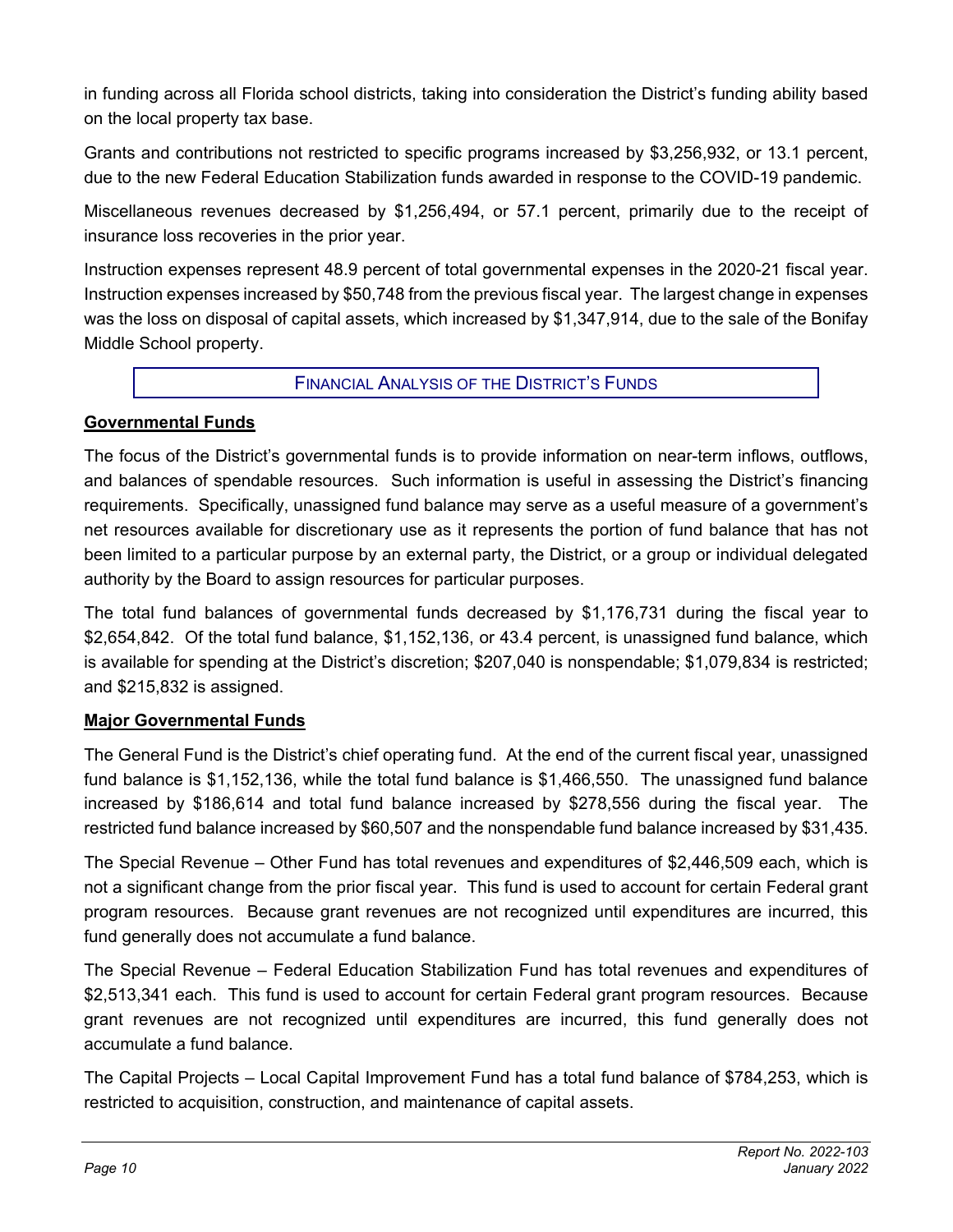#### GENERAL FUND BUDGETARY HIGHLIGHTS

The District's budget is prepared according to Florida law and is based on accounting for certain transactions on a basis of cash receipts, disbursements, and encumbrances. The most significant budgeted fund is the General Fund. Variances between the original, final, and actual appropriations and expenditures were the result of certain grants and funds that are not budgeted until grant approval. During the 2020-21 fiscal year, the District amended its General Fund budget as needed to comply with Florida law and local District policies. There were no significant variances noted between the original budget, final budget, and actual revenues and expenditures.

#### CAPITAL ASSETS AND LONG-TERM DEBT

## **Capital Assets**

The following table reflects the District's net investments in capital assets at June 30, 2021, and June 30, 2020:

#### **Capital Assets**

|                                                                                                                                                  | <b>Governmental Activities</b>                                  |                                                                |  |  |  |
|--------------------------------------------------------------------------------------------------------------------------------------------------|-----------------------------------------------------------------|----------------------------------------------------------------|--|--|--|
|                                                                                                                                                  | 6-30-21                                                         | 6-30-20                                                        |  |  |  |
| Land<br>Improvements Other Than Buildings<br><b>Buildings and Fixed Equipment</b><br>Furniture, Fixtures, and Equipment<br><b>Motor Vehicles</b> | 641,671<br>\$.<br>4,122,995<br>62,485,569<br>634,844<br>946,119 | 676,786<br>\$<br>614,582<br>65,564,914<br>682,007<br>1,140,003 |  |  |  |
| <b>Total Capital Assets</b>                                                                                                                      | \$68,831,198                                                    | \$68,678,292                                                   |  |  |  |

Additional information on the District's capital assets can be found in Notes I.F.4. and III.C. to the financial statements.

#### **Long-Term Debt**

The following table discloses the 2020-21 fiscal year debt principal payments and outstanding balances at June 30, 2021:

| <b>Outstanding Debt</b> |  |                                                        |     |         |  |
|-------------------------|--|--------------------------------------------------------|-----|---------|--|
|                         |  | <b>Debt</b><br>Total<br>Outstanding<br><b>Payments</b> |     |         |  |
| June 30, 2021           |  | 245,083                                                | \$. | 239,313 |  |

Additional information on the District's long-term debt can be found in Notes I.F.6. and III.G. to the financial statements.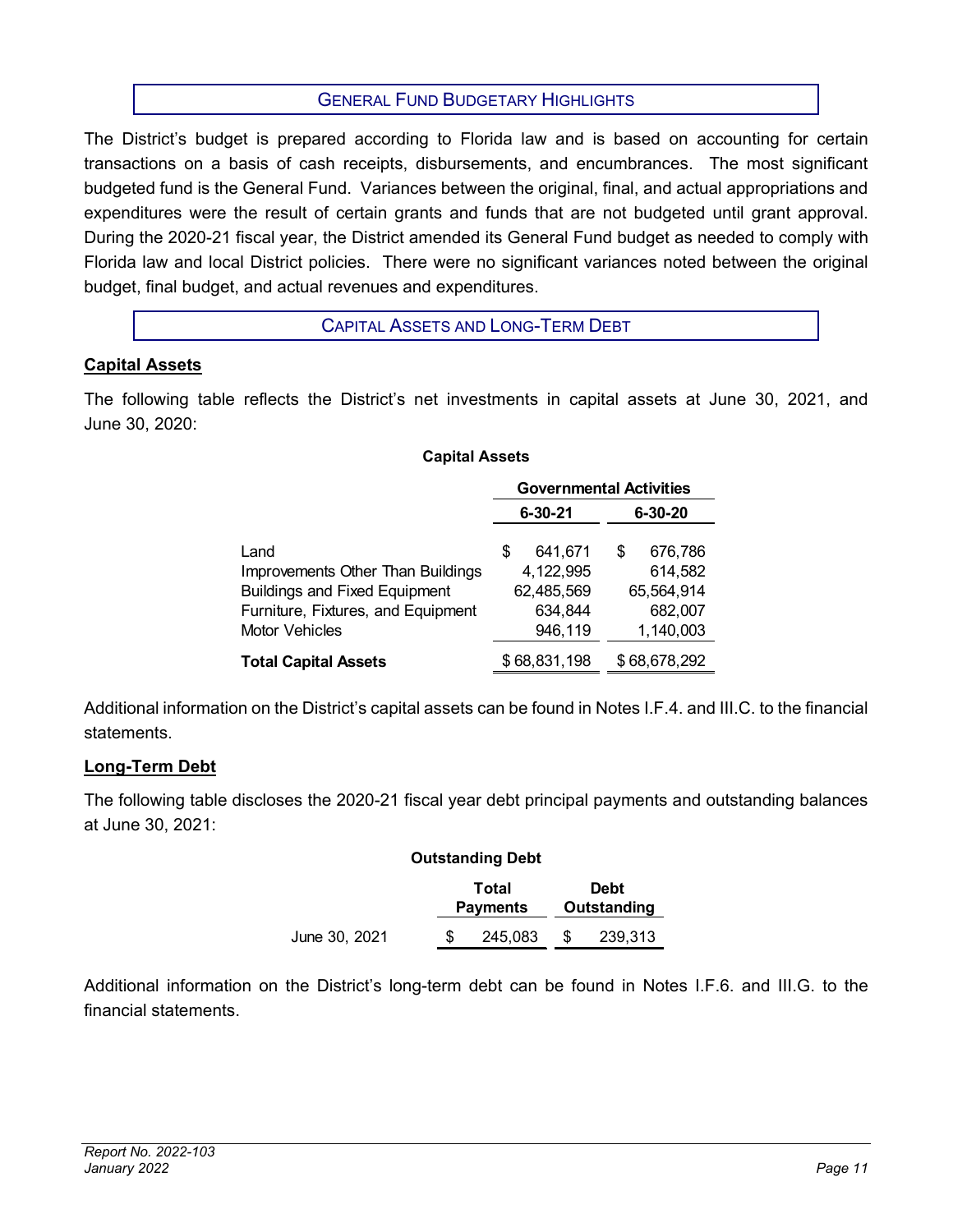#### OTHER MATTERS OF SIGNIFICANCE

#### **Insurance Premiums**

The insurance industry has presented a challenge for consumers for the past several years. The current provider of health insurance has a contractual provision whereby the District is to pay at least 75 percent of the premium cost for employee health coverage. The District's total cost for health insurance benefits is reflected in the chart below for the June 30 fiscal year ends as indicated:



#### **Health Insurance Premiums**

#### **Energy Costs**

Energy costs for the operation of plant have impacted the District's cost containment ability. These energy costs are reflected in the following chart for the June 30 fiscal year ends as indicated:



#### **Energy Costs**

#### **Terminal Pay Benefits**

Terminal pay benefits are a significant annual cost and liability for the District. The District purchases leave from employees when they participate in the Deferred Retirement Option Program, and when they terminate from employment, and at the rate of 80 percent of the value of sick leave earned on an annual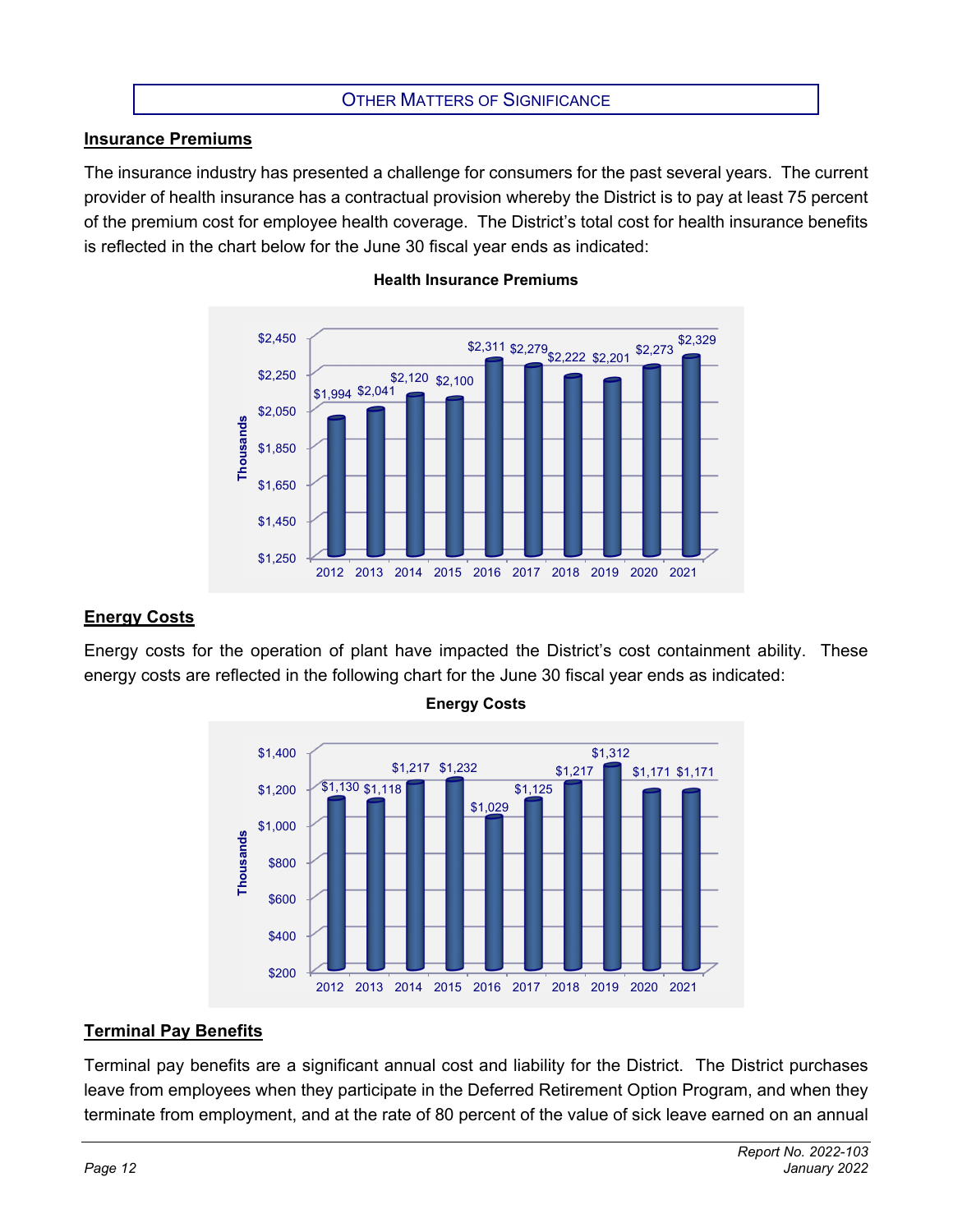basis by current employees with certain limits. The following reflects the total terminal pay liability for June 30 fiscal year ends as indicated:



**Terminal Pay Liability** 

This report is designed to provide citizens, taxpayers, customers, investors, and creditors with a general overview of the District's finances and to demonstrate compliance and accountability for its resources. Questions concerning any of the information provided in the report or requests for additional financial information should be addressed to the Holmes County District School Board, 701 East Pennsylvania Avenue, Bonifay, Florida 32425.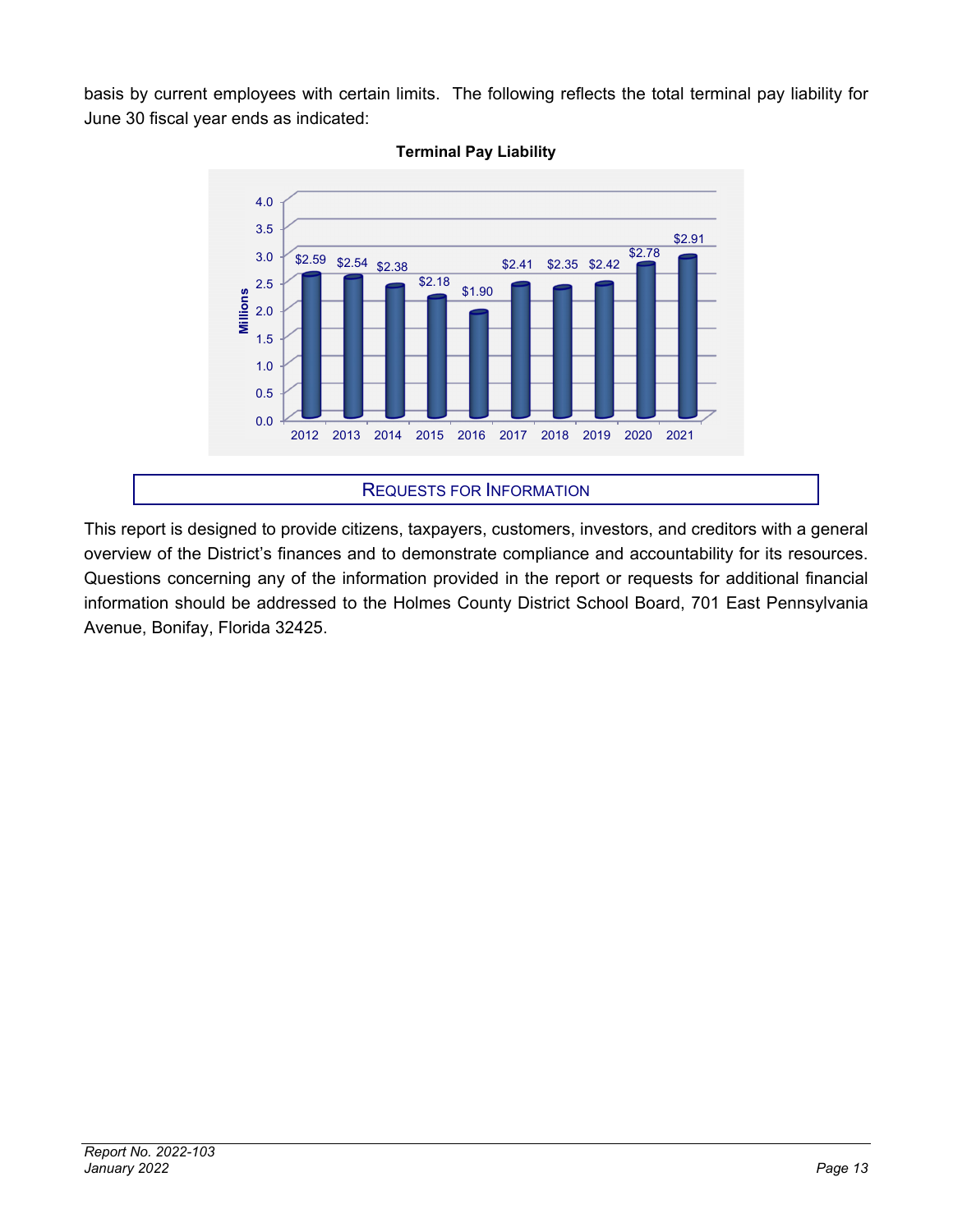THIS PAGE INTENTIONALLY LEFT BLANK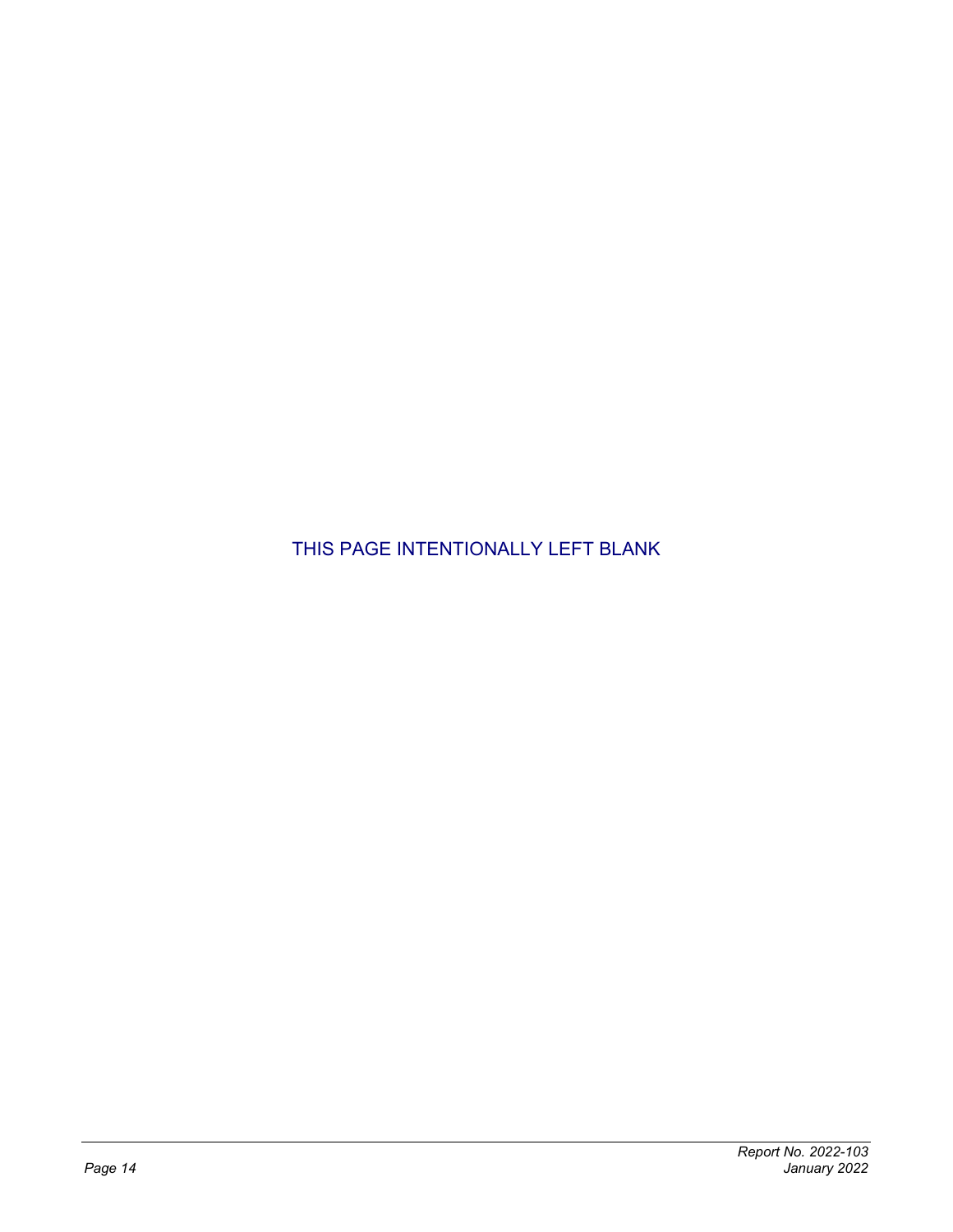## <span id="page-20-0"></span>*BASIC FINANCIAL STATEMENTS*

#### **Holmes County District School Board Statement of Net Position June 30, 2021**

|                                                     | Governmental<br><b>Activities</b> |
|-----------------------------------------------------|-----------------------------------|
| <b>ASSETS</b>                                       |                                   |
| Cash and Cash Equivalents                           | \$<br>3,258,872.21                |
| Investments                                         | 1,222,571.74                      |
| <b>Accounts Receivable</b>                          | 5,875.58                          |
| Due from Other Agencies                             | 1,433,629.37                      |
| Inventories                                         | 207,040.05                        |
| Capital Assets:                                     |                                   |
| Nondepreciable Capital Assets                       | 641,671.30                        |
| Depreciable Capital Assets, Net                     | 68,189,527.18                     |
| <b>TOTAL ASSETS</b>                                 | 74,959,187.43                     |
| DEFERRED OUTFLOWS OF RESOURCES                      |                                   |
| <b>OPEB</b>                                         | 845,368.00                        |
| Pensions                                            | 8,243,673.00                      |
| TOTAL DEFERRED OUTFLOWS OF RESOURCES                | 9,089,041.00                      |
| <b>LIABILITIES</b>                                  |                                   |
| <b>Accrued Salaries and Benefits</b>                | 241,596.62                        |
| <b>Accounts Payable</b>                             | 1,353,781.10                      |
| Due to Other Agencies<br>Long-Term Liabilities:     | 331,341.50                        |
| Portion Due Within 1 Year                           | 471,300.93                        |
| Portion Due After 1 Year                            | 33,676,680.47                     |
| <b>TOTAL LIABILITIES</b>                            | 36,074,700.62                     |
| DEFERRED INFLOWS OF RESOURCES                       |                                   |
| <b>OPEB</b>                                         | 2,787,273.00                      |
| Pensions                                            | 1,888,467.00                      |
| <b>TOTAL DEFERRED INFLOWS OF RESOURCES</b>          | 4,675,740.00                      |
| <b>NET POSITION</b>                                 |                                   |
| Net Investment in Capital Assets<br>Restricted for: | 68,591,885.10                     |
| <b>State Required Carryover Programs</b>            | 141,251.75                        |
| Debt Service                                        | 863.38                            |
| <b>Capital Projects</b>                             | 937,719.03                        |
| <b>Food Service</b>                                 | 33,878.58                         |
| Unrestricted                                        | (26, 407, 810.03)                 |
| <b>TOTAL NET POSITION</b>                           | \$<br>43,297,787.81               |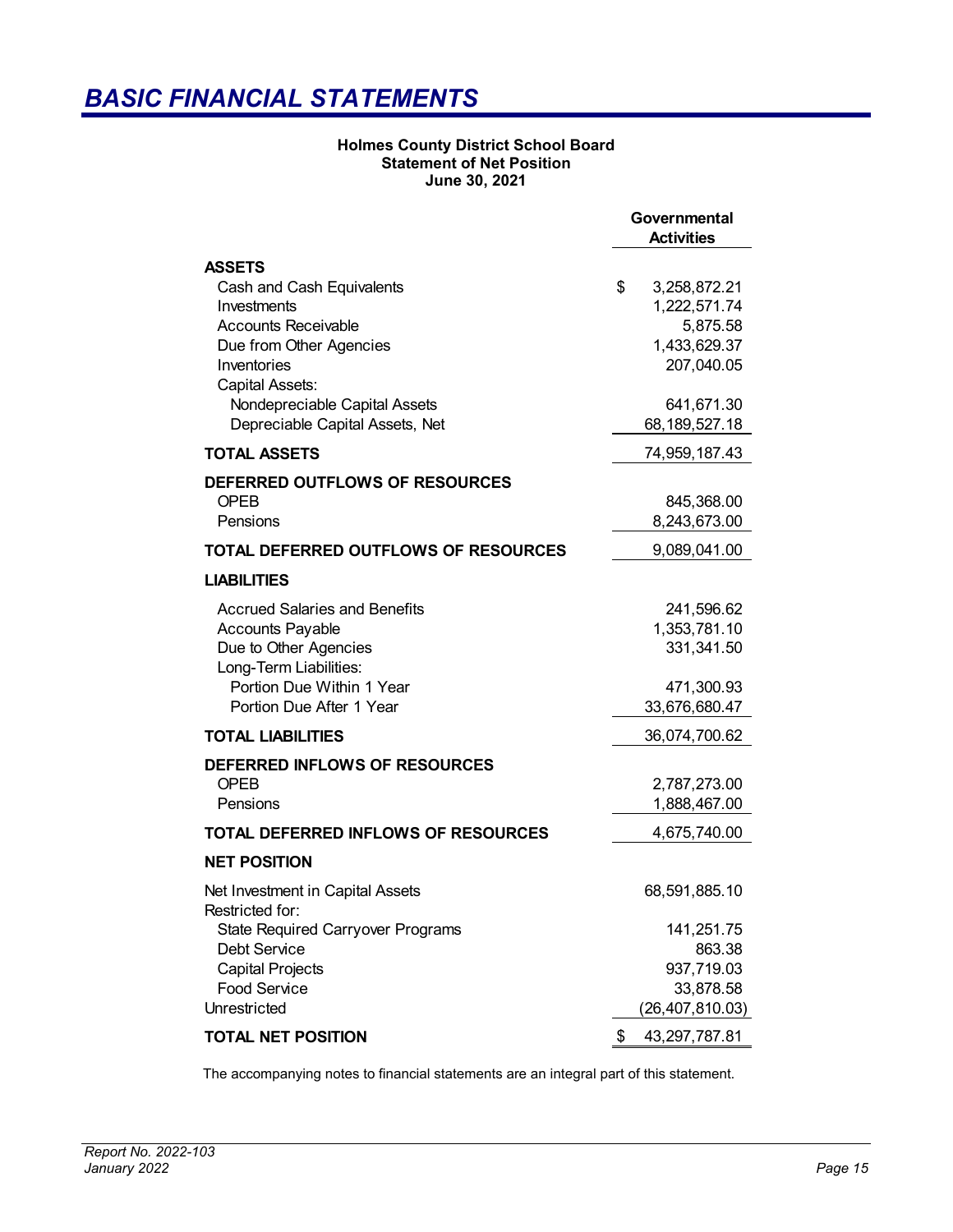#### **Holmes County District School Board Statement of Activities For the Fiscal Year Ended June 30, 2021**

<span id="page-21-0"></span>

|                                                 |                     |                       | <b>Program Revenues</b>               |
|-------------------------------------------------|---------------------|-----------------------|---------------------------------------|
|                                                 |                     | <b>Charges</b><br>for | <b>Operating</b><br><b>Grants and</b> |
|                                                 | <b>Expenses</b>     | <b>Services</b>       | <b>Contributions</b>                  |
| <b>Functions/Programs</b>                       |                     |                       |                                       |
| <b>Governmental Activities:</b>                 |                     |                       |                                       |
| Instruction                                     | \$<br>18,468,618.73 | \$<br>82,484.25       | \$<br>58,758.00                       |
| <b>Student Support Services</b>                 | 1,000,047.77        |                       |                                       |
| <b>Instructional Media Services</b>             | 575,432.66          |                       |                                       |
| Instruction and Curriculum Development Services | 1,083,907.73        |                       |                                       |
| <b>Instructional Staff Training Services</b>    | 349,461.49          |                       |                                       |
| Instruction-Related Technology                  | 399,412.06          |                       |                                       |
| Board                                           | 346,238.72          |                       |                                       |
| General Administration                          | 413,057.12          |                       |                                       |
| School Administration                           | 2,144,929.39        |                       |                                       |
| <b>Fiscal Services</b>                          | 395,680.56          |                       |                                       |
| <b>Food Services</b>                            | 1,866,121.01        | 18,265.14             | 1,704,660.89                          |
| <b>Central Services</b>                         | 534,827.45          |                       |                                       |
| <b>Student Transportation Services</b>          | 1,419,946.48        | 9,203.34              | 702,829.00                            |
| Operation of Plant                              | 3,468,845.81        |                       |                                       |
| Maintenance of Plant                            | 1,598,110.90        |                       |                                       |
| <b>Administrative Technology Services</b>       | 17.243.54           |                       |                                       |
| <b>Community Services</b>                       | 104.95              |                       |                                       |
| Unallocated Interest on Long-Term Debt          | 18,775.20           |                       |                                       |
| <b>Unallocated Depreciation Expense</b>         | 2,304,441.28        |                       |                                       |
| Loss on Disposal of Capital Assets              | 1,353,914.41        |                       |                                       |
| <b>Total Governmental Activities</b>            | \$<br>37,759,117.26 | \$<br>109,952.73      | \$<br>2,466,247.89                    |

General Revenues:

Taxes:

 Property Taxes, Levied for Operational Purposes Property Taxes, Levied for Capital Projects Grants and Contributions Not Restricted to Specific Programs Unrestricted Investment Earnings Miscellaneous

#### **Total General Revenues**

#### **Change in Net Position**

Net Position - Beginning

#### **Net Position - Ending**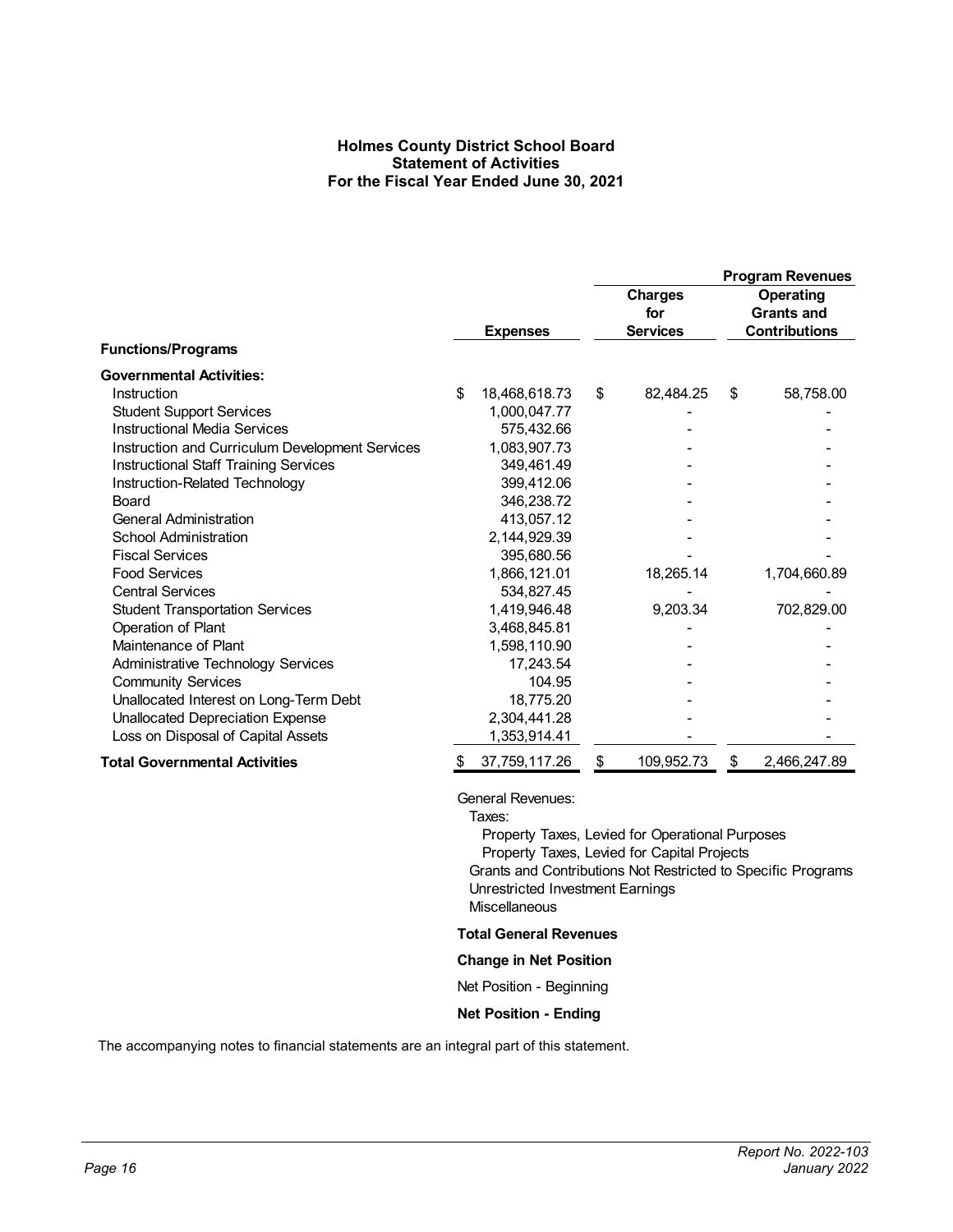| <b>Capital</b><br><b>Grants and</b><br><b>Contributions</b> | Net (Expense)<br>Revenue and<br><b>Changes in</b><br><b>Net Position</b><br>Governmental<br><b>Activities</b> |                   |  |  |
|-------------------------------------------------------------|---------------------------------------------------------------------------------------------------------------|-------------------|--|--|
|                                                             |                                                                                                               |                   |  |  |
| \$                                                          | \$                                                                                                            | (18, 327, 376.48) |  |  |
|                                                             |                                                                                                               | (1,000,047.77)    |  |  |
|                                                             |                                                                                                               | (575, 432.66)     |  |  |
|                                                             |                                                                                                               | (1,083,907.73)    |  |  |
|                                                             |                                                                                                               | (349, 461.49)     |  |  |
|                                                             |                                                                                                               | (399, 412.06)     |  |  |
|                                                             |                                                                                                               | (346, 238.72)     |  |  |
|                                                             |                                                                                                               | (413, 057.12)     |  |  |
|                                                             |                                                                                                               | (2, 144, 929.39)  |  |  |
|                                                             |                                                                                                               | (395, 680.56)     |  |  |
|                                                             |                                                                                                               | (143, 194.98)     |  |  |
|                                                             |                                                                                                               | (534, 827.45)     |  |  |
|                                                             |                                                                                                               | (707, 914.14)     |  |  |
|                                                             |                                                                                                               | (3,468,845.81)    |  |  |
| 65,831.49                                                   |                                                                                                               | (1,532,279.41)    |  |  |
|                                                             |                                                                                                               | (17, 243.54)      |  |  |
|                                                             |                                                                                                               | (104.95)          |  |  |
| 49,826.71                                                   |                                                                                                               | 31,051.51         |  |  |
|                                                             |                                                                                                               | (2,304,441.28)    |  |  |
|                                                             |                                                                                                               | (1,353,914.41)    |  |  |
| \$<br>115,658.20                                            |                                                                                                               | (35,067,258.44)   |  |  |
|                                                             |                                                                                                               |                   |  |  |
|                                                             |                                                                                                               |                   |  |  |

| 2,292,075.08        |
|---------------------|
| 783.850.83          |
| 28,144,357.86       |
| 7.739.25            |
| 944,629.42          |
| 32, 172, 652. 44    |
| (2,894,606.00)      |
| 46, 192, 393.81     |
| \$<br>43,297,787.81 |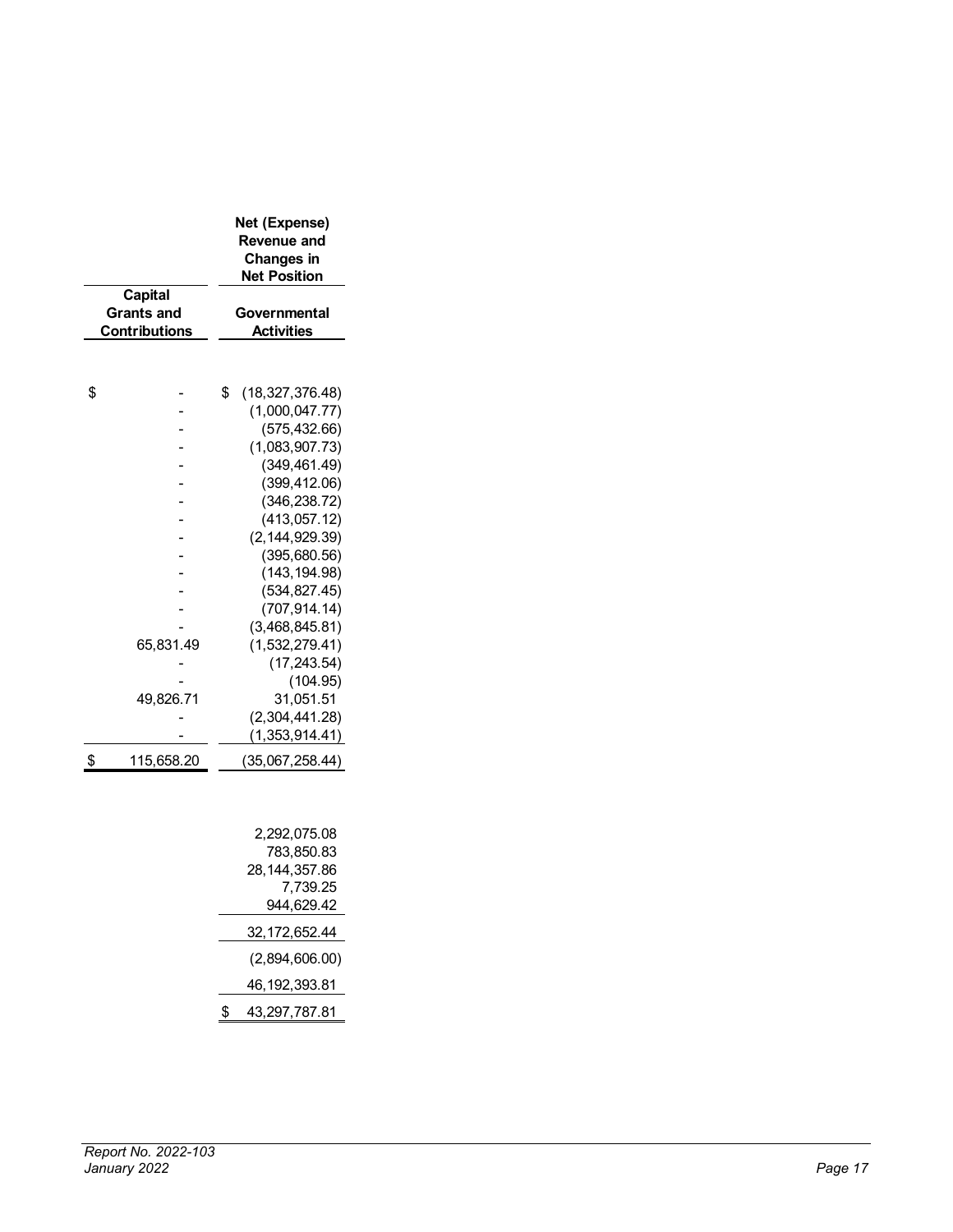#### **Holmes County District School Board Balance Sheet – Governmental Funds June 30, 2021**

<span id="page-23-0"></span>

|                                                       | General<br><b>Fund</b> | <b>Special Revenue -</b><br><b>Other Fund</b> |                           | <b>Special Revenue -</b><br><b>Federal Education</b><br><b>Stabilization Fund</b> |
|-------------------------------------------------------|------------------------|-----------------------------------------------|---------------------------|-----------------------------------------------------------------------------------|
| <b>ASSETS</b>                                         |                        |                                               |                           |                                                                                   |
| Cash and Cash Equivalents<br>Investments              | \$<br>1,652,673.31     | \$                                            | \$                        |                                                                                   |
| <b>Accounts Receivable</b>                            | 5,767.24               |                                               |                           |                                                                                   |
| Due from Other Funds                                  | 722.184.50             |                                               |                           |                                                                                   |
| Due from Other Agencies                               | 26,243.08              | 447,732.52                                    |                           | 883,302.61                                                                        |
| Inventories                                           | 173, 161.47            |                                               |                           |                                                                                   |
| <b>TOTAL ASSETS</b>                                   | \$<br>2,580,029.60     | \$<br>447,732.52                              | $\boldsymbol{\mathsf{S}}$ | 883,302.61                                                                        |
| <b>LIABILITIES AND FUND BALANCES</b><br>Liabilities:  |                        |                                               |                           |                                                                                   |
| <b>Accrued Salaries and Benefits</b>                  | \$<br>36,858.19        | \$<br>57,917.41                               | \$                        | 138,559.66                                                                        |
| <b>Accounts Payable</b>                               | 882,232.41             | 90,093.94                                     |                           | 322,279.62                                                                        |
| Due to Other Funds                                    |                        | 299,721.17                                    |                           | 422,463.33                                                                        |
| Due to Other Agencies                                 | 194,389.30             |                                               |                           |                                                                                   |
| <b>Total Liabilities</b>                              | 1,113,479.90           | 447,732.52                                    |                           | 883,302.61                                                                        |
| Fund Balances:                                        |                        |                                               |                           |                                                                                   |
| Nonspendable:<br>Inventories                          |                        |                                               |                           |                                                                                   |
| Restricted for:                                       | 173, 161.47            |                                               |                           |                                                                                   |
| <b>State Required Carryover Programs</b>              | 141,251.75             |                                               |                           |                                                                                   |
| Debt Service                                          |                        |                                               |                           |                                                                                   |
| <b>Capital Projects</b>                               |                        |                                               |                           |                                                                                   |
| <b>Total Restricted Fund Balance</b><br>Assigned for: | 141,251.75             |                                               |                           |                                                                                   |
| <b>Capital Projects</b>                               |                        |                                               |                           |                                                                                   |
| <b>Unassigned Fund Balance</b>                        | 1, 152, 136.48         |                                               |                           |                                                                                   |
| <b>Total Fund Balances</b>                            | 1,466,549.70           |                                               |                           |                                                                                   |
| TOTAL LIABILITIES AND FUND BALANCES                   | \$<br>2,580,029.60     | \$<br>447,732.52                              | \$                        | 883,302.61                                                                        |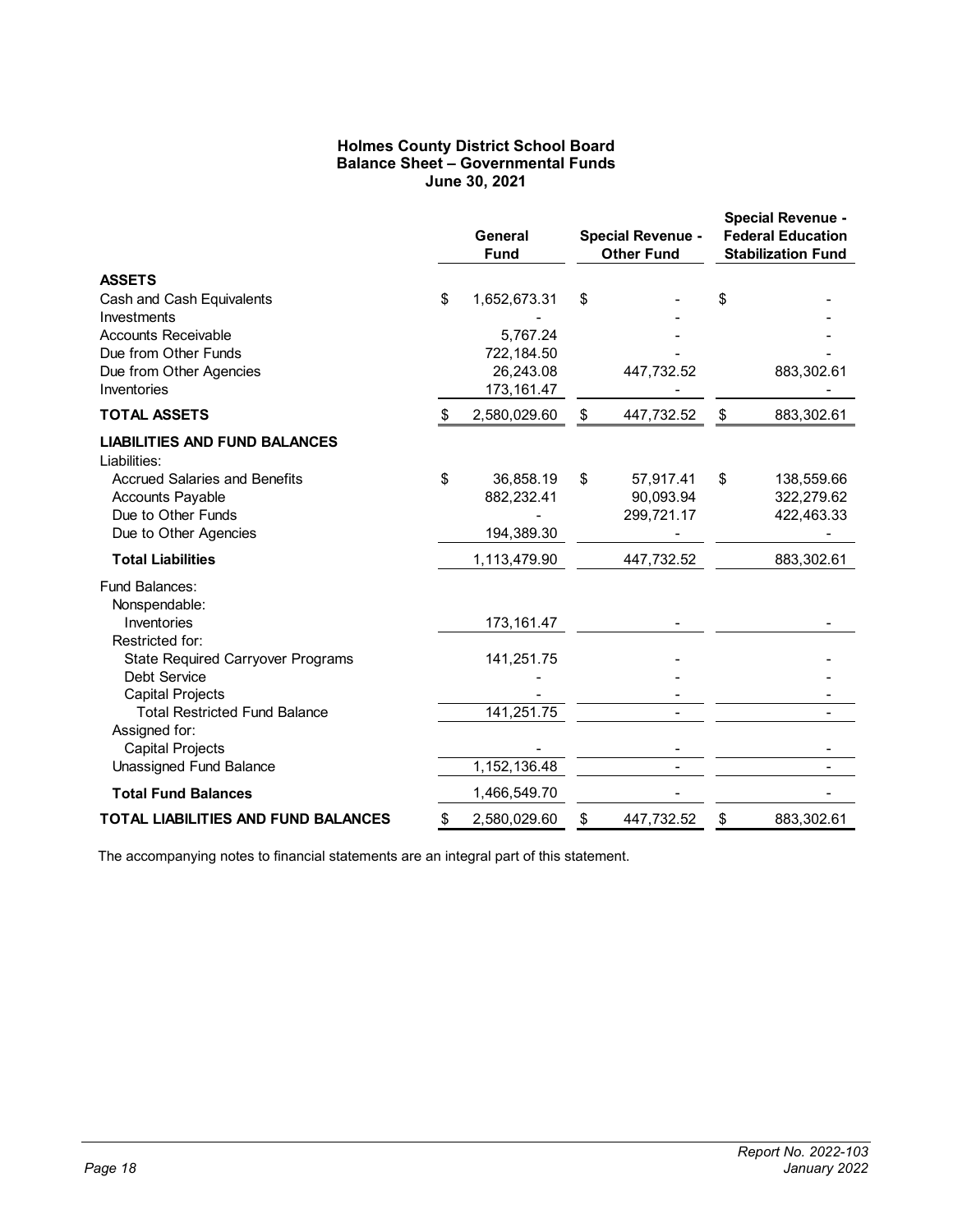| <b>Capital Projects -</b><br><b>Local Capital</b><br><b>Improvement Fund</b> |              | Other<br>Governmental<br><b>Funds</b>                    | <b>Total</b><br>Governmental<br><b>Funds</b>                                         |
|------------------------------------------------------------------------------|--------------|----------------------------------------------------------|--------------------------------------------------------------------------------------|
| \$<br>783,358.56                                                             | \$<br>894.74 | 498,121.83<br>863.38<br>108.34<br>75,456.42<br>33,878.58 | \$<br>2,934,153.70<br>863.38<br>5,875.58<br>722,184.50<br>1,433,629.37<br>207,040.05 |
| \$<br>784,253.30                                                             | \$           | 608,428.55                                               | \$<br>5,303,746.58                                                                   |
|                                                                              |              |                                                          |                                                                                      |
| \$                                                                           | \$           | 8,261.36<br>59,175.13<br>136,952.20                      | \$<br>241,596.62<br>1,353,781.10<br>722,184.50<br>331,341.50                         |
|                                                                              |              | 204,388.69                                               | 2,648,903.72                                                                         |
|                                                                              |              | 33,878.58                                                | 207,040.05                                                                           |
| 784,253.30<br>784,253.30                                                     |              | 863.38<br>153,465.73<br>154,329.11                       | 141,251.75<br>863.38<br>937,719.03<br>1,079,834.16                                   |
|                                                                              |              | 215,832.17                                               | 215,832.17<br>1,152,136.48                                                           |
| 784,253.30                                                                   |              | 404,039.86                                               | 2,654,842.86                                                                         |
| \$<br>784,253.30                                                             | \$           | 608,428.55                                               | \$<br>5,303,746.58                                                                   |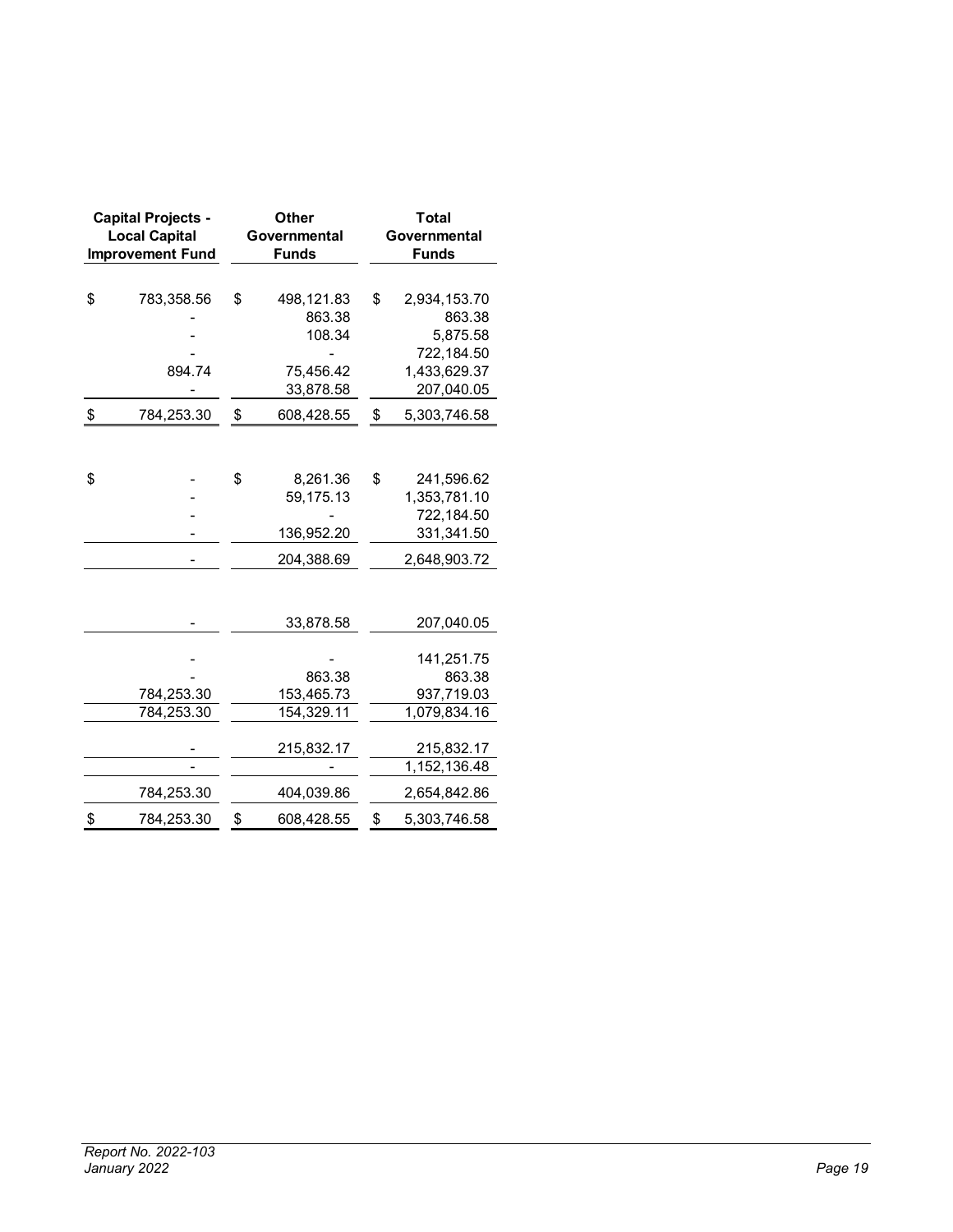#### **Holmes County District School Board Reconciliation of the Governmental Funds Balance Sheet to the Statement of Net Position June 30, 2021**

<span id="page-25-0"></span>

| <b>Total Fund Balances - Governmental Funds</b>                                                                                                                                                                                                                                                                                           | \$<br>2,654,842.86 |
|-------------------------------------------------------------------------------------------------------------------------------------------------------------------------------------------------------------------------------------------------------------------------------------------------------------------------------------------|--------------------|
| Amounts reported for governmental activities in the statement of net position are different because:                                                                                                                                                                                                                                      |                    |
| Capital assets, net of accumulated depreciation, used in governmental activities are not financial<br>resources and, therefore, are not reported as assets in the governmental funds.                                                                                                                                                     | 68,831,198.48      |
| The deferred outflows of resources and deferred inflows of resources related to pensions and other<br>postemployment benefits (OPEB) are applicable to future periods and, therefore, are not reported in<br>the governmental funds.                                                                                                      |                    |
| Deferred Outflows Related to OPFB<br>\$<br>845,368.00<br>Deferred Outflows Related to Pensions<br>8,243,673.00<br>Deferred Inflows Related to OPEB<br>(2,787,273.00)<br>Deferred Inflows Related to Pensions<br>(1,888,467.00)                                                                                                            | 4,413,301.00       |
| Long-term liabilities are not due and payable in the fiscal year and, therefore, are not reported as<br>liabilities in the governmental funds. Long-term liabilities at year end consist of:                                                                                                                                              |                    |
| \$<br>Installment-Purchase Payable<br>(205, 313.38)<br><b>Bonds Payable</b><br>(34,000.00)<br>Compensated Absences Payable (net of \$1,546,426.87 set aside<br>in the Internal Service Fund to fund a portion of the liability)<br>(1,363,621.15)<br>(24, 406, 284.00)<br>Net Pension Liability<br>(6,592,336.00)<br>Total OPEB Liability | (32,601,554.53)    |
| <b>Net Position - Governmental Activities</b>                                                                                                                                                                                                                                                                                             | 43,297,787.81      |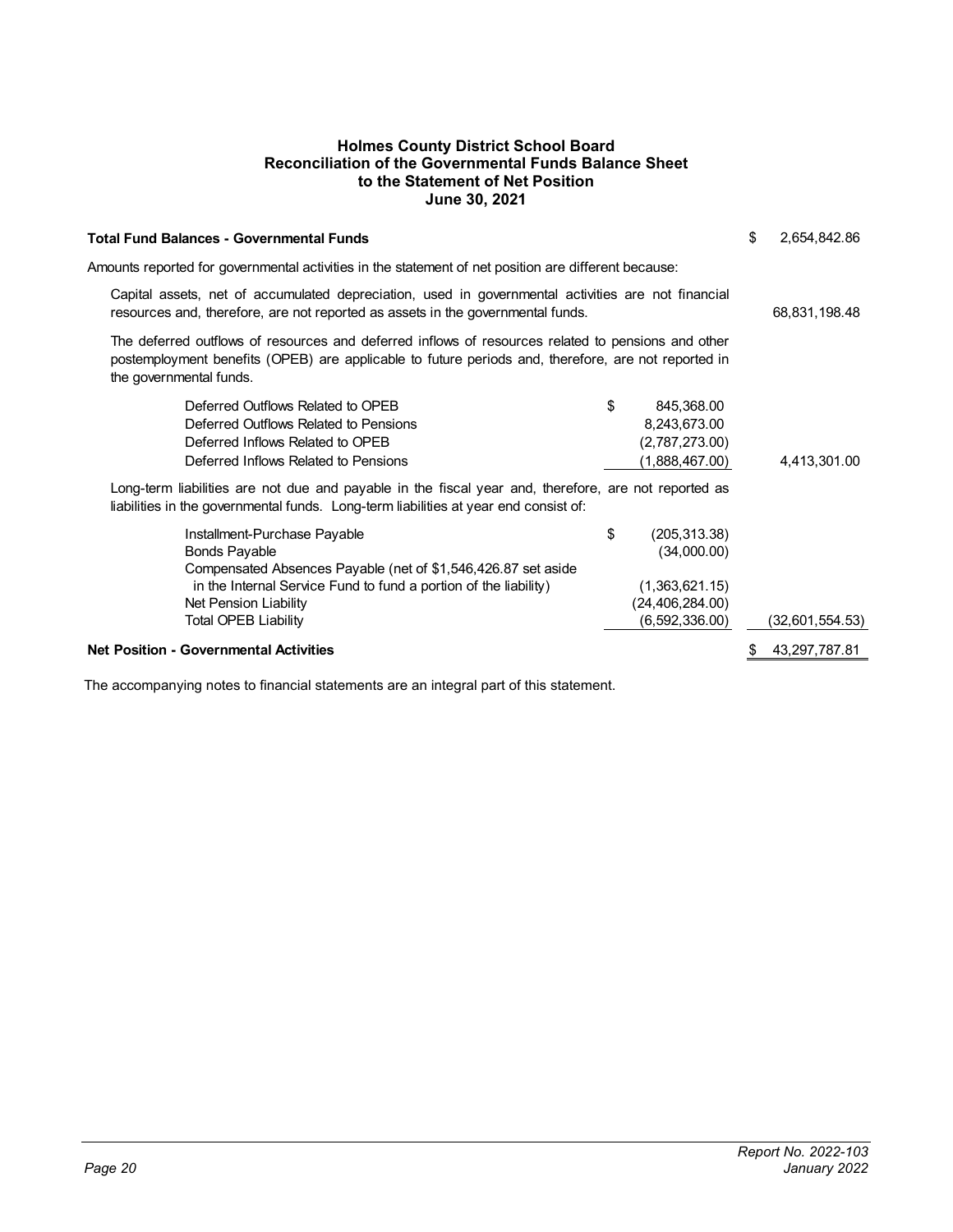THIS PAGE INTENTIONALLY LEFT BLANK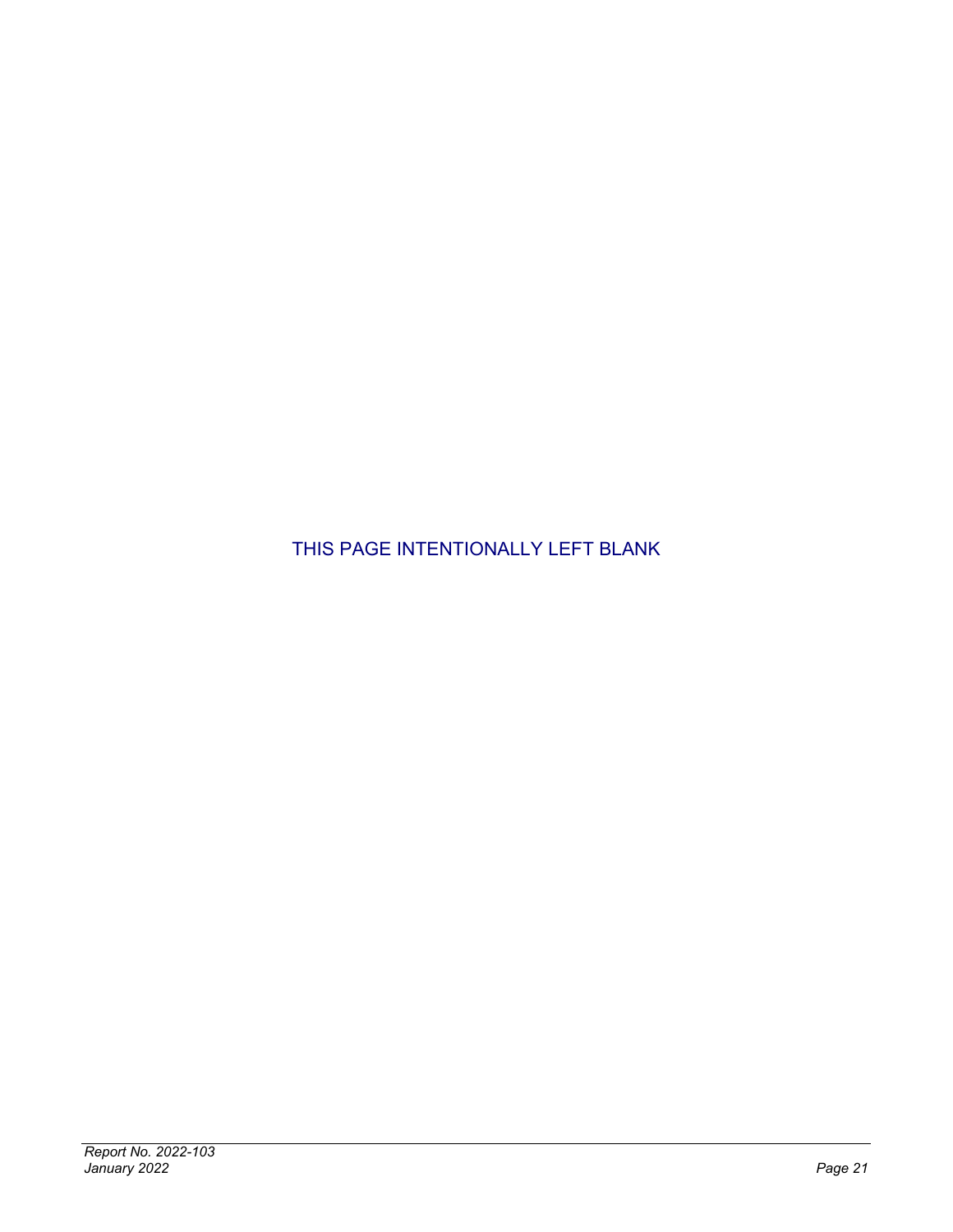#### **Holmes County District School Board Statement of Revenues, Expenditures, and Changes in Fund Balances – Governmental Funds For the Fiscal Year Ended June 30, 2021**

<span id="page-27-0"></span>

|                                                                                                                                                                                                                                                                                                                                                                                                                                                                                                                                                                                                                                                                                               | General<br>Fund                                                                                                                                                                                                                                                                              | <b>Special Revenue -</b><br><b>Other Fund</b>                                                                            | <b>Special Revenue -</b><br><b>Federal Education</b><br><b>Stabilization Fund</b>                                                                                                                               |
|-----------------------------------------------------------------------------------------------------------------------------------------------------------------------------------------------------------------------------------------------------------------------------------------------------------------------------------------------------------------------------------------------------------------------------------------------------------------------------------------------------------------------------------------------------------------------------------------------------------------------------------------------------------------------------------------------|----------------------------------------------------------------------------------------------------------------------------------------------------------------------------------------------------------------------------------------------------------------------------------------------|--------------------------------------------------------------------------------------------------------------------------|-----------------------------------------------------------------------------------------------------------------------------------------------------------------------------------------------------------------|
| <b>Revenues</b>                                                                                                                                                                                                                                                                                                                                                                                                                                                                                                                                                                                                                                                                               |                                                                                                                                                                                                                                                                                              |                                                                                                                          |                                                                                                                                                                                                                 |
| Intergovernmental:<br><b>Federal Direct</b><br>Federal Through State and Local<br>State                                                                                                                                                                                                                                                                                                                                                                                                                                                                                                                                                                                                       | \$<br>73,459.95<br>202,762.49<br>22,874,865.98                                                                                                                                                                                                                                               | \$<br>2,445,513.76                                                                                                       | \$<br>2,513,340.92                                                                                                                                                                                              |
| Local:<br><b>Property Taxes</b><br>Charges for Services - Food Service<br>Miscellaneous<br><b>Total Local Revenues</b>                                                                                                                                                                                                                                                                                                                                                                                                                                                                                                                                                                        | 2,292,075.08<br>890,773.54<br>3, 182, 848.62                                                                                                                                                                                                                                                 | 995.25<br>995.25                                                                                                         |                                                                                                                                                                                                                 |
| <b>Total Revenues</b>                                                                                                                                                                                                                                                                                                                                                                                                                                                                                                                                                                                                                                                                         | 26, 333, 937.04                                                                                                                                                                                                                                                                              | 2,446,509.01                                                                                                             | 2,513,340.92                                                                                                                                                                                                    |
| <b>Expenditures</b>                                                                                                                                                                                                                                                                                                                                                                                                                                                                                                                                                                                                                                                                           |                                                                                                                                                                                                                                                                                              |                                                                                                                          |                                                                                                                                                                                                                 |
| Current - Education:<br>Instruction<br><b>Student Support Services</b><br><b>Instructional Media Services</b><br>Instruction and Curriculum Development Services<br><b>Instructional Staff Training Services</b><br>Instruction-Related Technology<br>Board<br><b>General Administration</b><br>School Administration<br><b>Fiscal Services</b><br><b>Food Services</b><br><b>Central Services</b><br><b>Student Transportation Services</b><br>Operation of Plant<br>Maintenance of Plant<br>Administrative Technology Services<br><b>Community Services</b><br>Fixed Capital Outlay:<br>Facilities Acqusition and Construction<br><b>Other Capital Outlay</b><br>Debt Service:<br>Principal | 13,639,024.93<br>843,846.77<br>533,908.28<br>753,911.10<br>164,959.61<br>230, 262.57<br>290,986.38<br>227,531.59<br>1,905,878.69<br>356,519.41<br>15,558.32<br>467, 169.50<br>1,174,067.79<br>3,245,847.42<br>1,533,349.44<br>15,666.94<br>104.95<br>3,603,215.36<br>78,687.69<br>198,083.33 | 1,921,378.72<br>52,745.92<br>$\overline{\phantom{a}}$<br>222,941.27<br>124,037.93<br>96,552.40<br>17,588.01<br>11,264.76 | 1,695,697.60<br>35,970.07<br>5,068.28<br>13,852.31<br>26,275.74<br>152,490.39<br>38,298.88<br>18,263.14<br>4,180.44<br>18,097.59<br>26,450.08<br>154,885.48<br>162,221.99<br>9,029.93<br>1,576.60<br>150,982.40 |
| Interest and Fiscal Charges                                                                                                                                                                                                                                                                                                                                                                                                                                                                                                                                                                                                                                                                   | 14,723.98                                                                                                                                                                                                                                                                                    |                                                                                                                          |                                                                                                                                                                                                                 |
| <b>Total Expenditures</b>                                                                                                                                                                                                                                                                                                                                                                                                                                                                                                                                                                                                                                                                     | 29, 293, 304.05                                                                                                                                                                                                                                                                              | 2,446,509.01                                                                                                             | 2,513,340.92                                                                                                                                                                                                    |
| <b>Excess (Deficiency) of Revenues Over Expenditures</b>                                                                                                                                                                                                                                                                                                                                                                                                                                                                                                                                                                                                                                      | (2,959,367.01)                                                                                                                                                                                                                                                                               |                                                                                                                          |                                                                                                                                                                                                                 |
| <b>Other Financing Sources (Uses)</b>                                                                                                                                                                                                                                                                                                                                                                                                                                                                                                                                                                                                                                                         |                                                                                                                                                                                                                                                                                              |                                                                                                                          |                                                                                                                                                                                                                 |
| Transfers In<br><b>Loss Recoveries</b><br><b>Transfers Out</b>                                                                                                                                                                                                                                                                                                                                                                                                                                                                                                                                                                                                                                | 3,257,529.09<br>1,210.97<br>(20, 816.75)                                                                                                                                                                                                                                                     |                                                                                                                          |                                                                                                                                                                                                                 |
| <b>Total Other Financing Sources (Uses)</b>                                                                                                                                                                                                                                                                                                                                                                                                                                                                                                                                                                                                                                                   | 3,237,923.31                                                                                                                                                                                                                                                                                 |                                                                                                                          |                                                                                                                                                                                                                 |
| <b>Net Change in Fund Balances</b><br>Fund Balances, Beginning                                                                                                                                                                                                                                                                                                                                                                                                                                                                                                                                                                                                                                | 278,556.30<br>1,187,993.40                                                                                                                                                                                                                                                                   |                                                                                                                          |                                                                                                                                                                                                                 |
| <b>Fund Balances, Ending</b>                                                                                                                                                                                                                                                                                                                                                                                                                                                                                                                                                                                                                                                                  | 1,466,549.70<br>\$                                                                                                                                                                                                                                                                           | 0.00<br>\$                                                                                                               | \$<br>0.00                                                                                                                                                                                                      |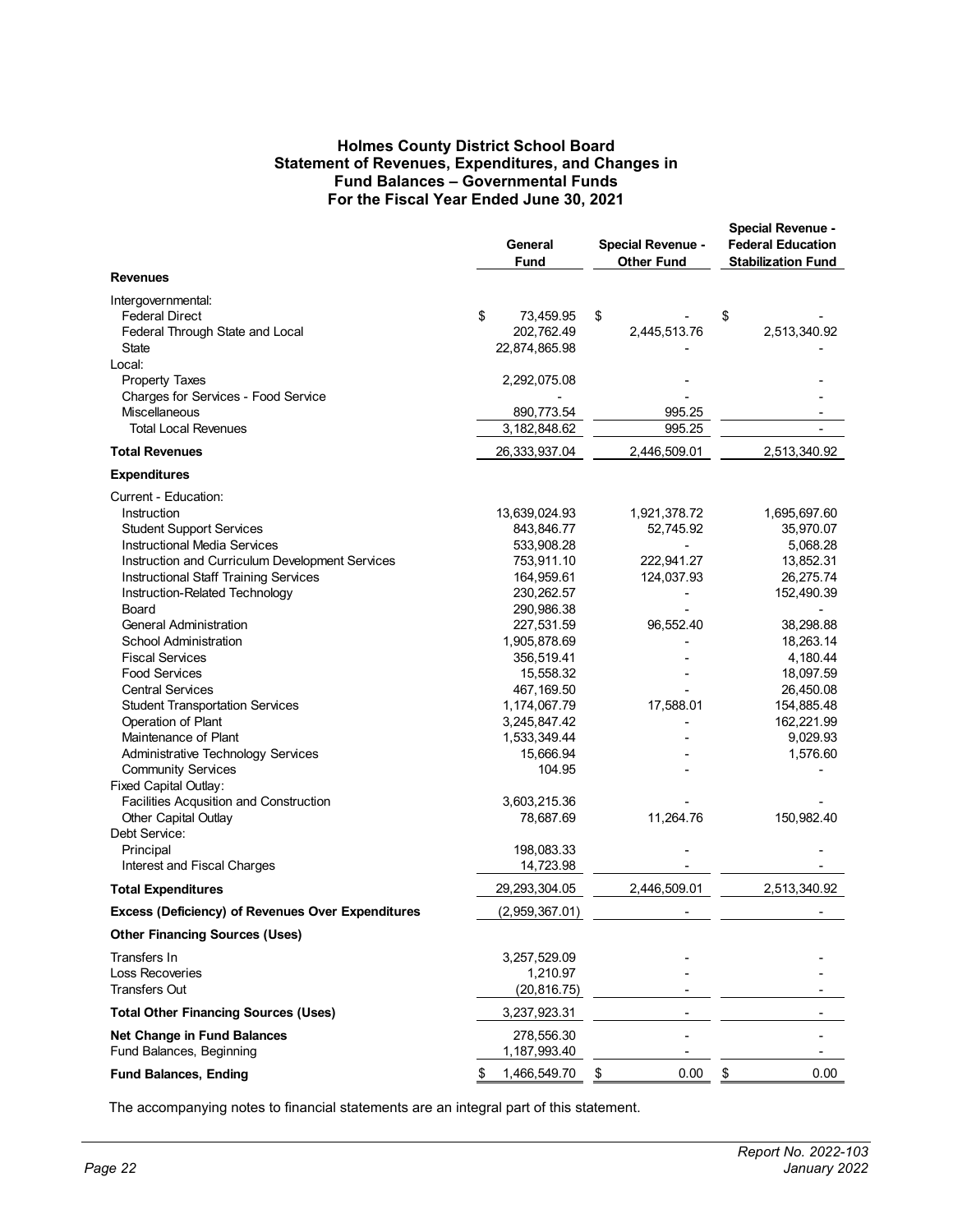| <b>Capital Projects -</b><br><b>Local Capital</b><br><b>Improvement Fund</b> |                                                  | Other<br>Governmental<br><b>Funds</b>                                                                       | Total<br>Governmental<br><b>Funds</b>                                                                                                                                                                                                    |
|------------------------------------------------------------------------------|--------------------------------------------------|-------------------------------------------------------------------------------------------------------------|------------------------------------------------------------------------------------------------------------------------------------------------------------------------------------------------------------------------------------------|
| \$                                                                           |                                                  | \$<br>1,907,533.12<br>225,905.93                                                                            | \$<br>73,459.95<br>7,069,150.29<br>23,100,771.91                                                                                                                                                                                         |
|                                                                              | 783,850.83<br>402.47<br>784,253.30<br>784,253.30 | 18,265.14<br>4,683.81<br>22,948.95<br>2,156,388.00                                                          | 3,075,925.91<br>18,265.14<br>896,855.07<br>3,991,046.12<br>34, 234, 428. 27                                                                                                                                                              |
|                                                                              |                                                  | 1,769,644.78                                                                                                | 17,256,101.25<br>932,562.76<br>538,976.56<br>990,704.68<br>315,273.28<br>382,752.96<br>290,986.38<br>362,382.87<br>1,924,141.83<br>360,699.85<br>1,803,300.69<br>493,619.58<br>1,346,541.28<br>3,408,069.41<br>1,542,379.37<br>17,243.54 |
|                                                                              |                                                  | 2,227.00<br>47,000.00<br>4,051.22<br>1,822,923.00                                                           | 104.95<br>3,603,215.36<br>243, 161.85<br>245,083.33<br>18,775.20<br>36,076,076.98                                                                                                                                                        |
|                                                                              | 784,253.30<br>784,253.30                         | 333,465.00<br>20,816.75<br>663,707.00<br>(3,257,529.09)<br>(2,573,005.34)<br>(2,239,540.34)<br>2,643,580.20 | (1,841,648.71)<br>3,278,345.84<br>664,917.97<br>(3,278,345.84)<br>664,917.97<br>(1,176,730.74)<br>3,831,573.60                                                                                                                           |
| \$                                                                           | 784,253.30                                       | \$<br>404,039.86                                                                                            | \$<br>2,654,842.86                                                                                                                                                                                                                       |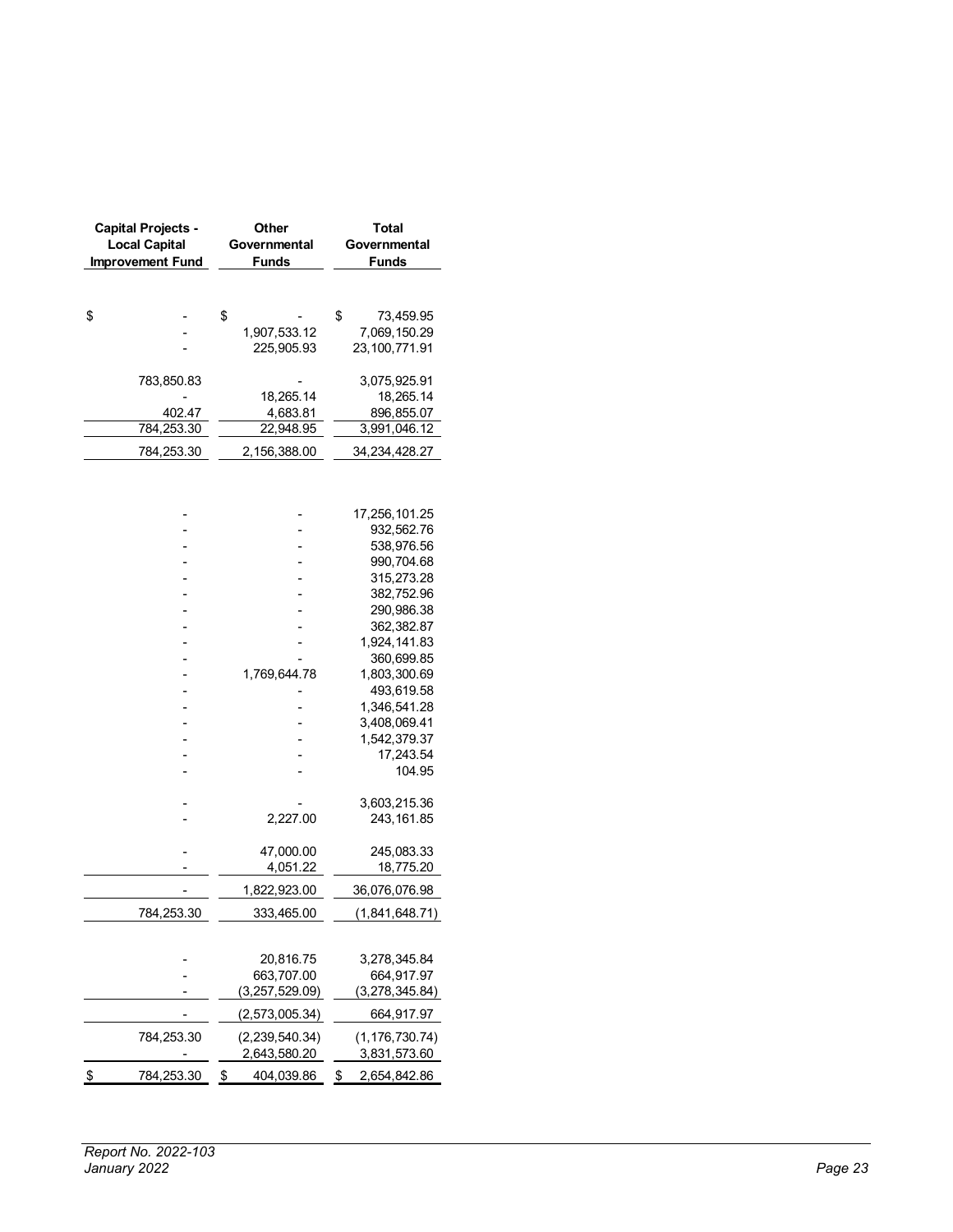#### <span id="page-29-0"></span>**Holmes County District School Board Reconciliation of the Governmental Funds Statement of Revenues, Expenditures, and Changes in Fund Balances to the Statement of Activities For the Fiscal Year Ended June 30, 2021**

| Net Change in Fund Balances - Governmental Funds                                                                                                                                                                                                                                                                                                                             | (1, 176, 730.74)<br>\$ |
|------------------------------------------------------------------------------------------------------------------------------------------------------------------------------------------------------------------------------------------------------------------------------------------------------------------------------------------------------------------------------|------------------------|
| Amounts reported for governmental activities in the statement of activities are different because:                                                                                                                                                                                                                                                                           |                        |
| Capital outlays are reported in the governmental funds as expenditures. However, in the statement of<br>activities, the cost of those assets is allocated over their estimated useful lives as depreciation expense.<br>This is the amount of capital outlays in excess of depreciation expense in the current fiscal year.                                                  | 1,541,935.93           |
| The loss on the disposal of capital assets during the current fiscal year is reported in the statement of<br>activities. In the governmental funds, the cost of these assets was recognized as an expenditure in the<br>fiscal year purchased. Thus, the change in net position differs from the change in fund balance by the<br>undepreciated cost of the disposed assets. | (1,353,914.41)         |
| The sale of a nondepreciable asset is reported in the governmental funds as revenue. However, in the<br>statement of net position, the asset is reduced by the cost of the asset. This is the cost basis of the land<br>sold.                                                                                                                                                | (35, 115.00)           |
| Repayment of long-term debt is an expenditure in the governmental funds, but the repayment reduces<br>long-term liabilities in the statement of net position. This is the amount of repayments in the current fiscal<br>year.                                                                                                                                                |                        |
| \$<br>Installment-Purchase Repayments<br>198,083.33<br>47,000.00<br><b>Bond Repayments</b>                                                                                                                                                                                                                                                                                   | 245,083.33             |
| In the statement of activities, the cost of compensated absences is measured by the amounts earned<br>during the year, while in the governmental funds, expenditures are recognized based on the amounts<br>actually paid for compensated absences. This is the net amount of compensated absences earned in<br>excess of the amount used in the current fiscal year.        | (128, 160.38)          |
| Governmental funds report District OPEB contributions as expenditures. However, in the statement of<br>activities, the cost of OPEB benefits earned net of employee contributions, as determined through an<br>actuarial valuation, is reported as an OPEB expense.                                                                                                          |                        |
| Decrease in Total OPEB Liability<br>\$<br>67,598.00<br>Increase in Deferred Outflows of Resources - OPEB<br>187,976.00<br>Increase in Deferred Inflows of Resources - OPEB<br>(259,950.00)                                                                                                                                                                                   | (4,376.00)             |
| Governmental funds report District pension contributions as expenditures. However, in the statement of<br>activities, the cost of pension benefits earned net of employee contributions is reported as a pension<br>expense.                                                                                                                                                 |                        |
| <b>FRS Pension Contribution</b><br>\$<br>1,700,992.00<br><b>HIS Pension Contribution</b><br>298,167.00<br>(3,538,854.00)<br><b>FRS Pension Expense</b><br>(443, 913.75)<br><b>HIS Pension Expense</b>                                                                                                                                                                        | (1,983,608.75)         |
| An internal service fund is used by management to accumulate resources to fund a portion of the cost of<br>compensated absences. Accordingly, this represents the net increase in the internal service fund assets<br>set aside for this purpose.                                                                                                                            | 280.02                 |
| <b>Change in Net Position - Governmental Activities</b>                                                                                                                                                                                                                                                                                                                      | (2,894,606.00)         |
|                                                                                                                                                                                                                                                                                                                                                                              |                        |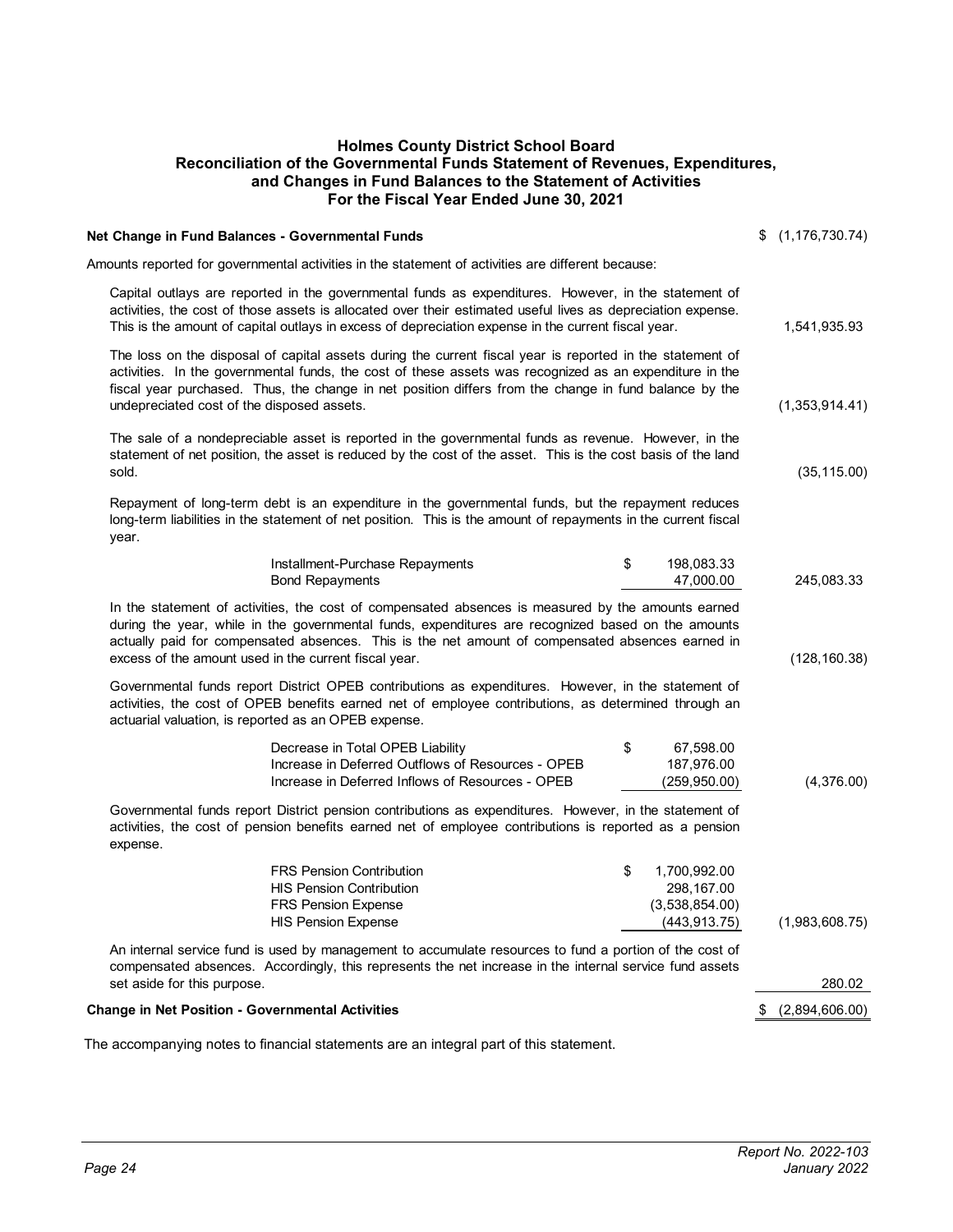#### **Holmes County District School Board Statement of Net Position – Proprietary Fund June 30, 2021**

<span id="page-30-0"></span>

|                                     | <b>Internal Service</b><br><b>Fund</b> |  |  |
|-------------------------------------|----------------------------------------|--|--|
| <b>ASSETS</b>                       |                                        |  |  |
| Current Assets:                     |                                        |  |  |
| Cash and Cash Equivalents           | \$<br>324,718.51                       |  |  |
| Investments                         | 1,221,708.36                           |  |  |
| <b>TOTAL ASSETS</b>                 | 1,546,426.87                           |  |  |
| <b>LIABILITIES</b>                  |                                        |  |  |
| Noncurrent Liabilities:             |                                        |  |  |
| <b>Compensated Absences Payable</b> | 1,546,426.87                           |  |  |
| <b>NET POSITION</b>                 |                                        |  |  |
| Unrestricted                        | \$<br>0.00                             |  |  |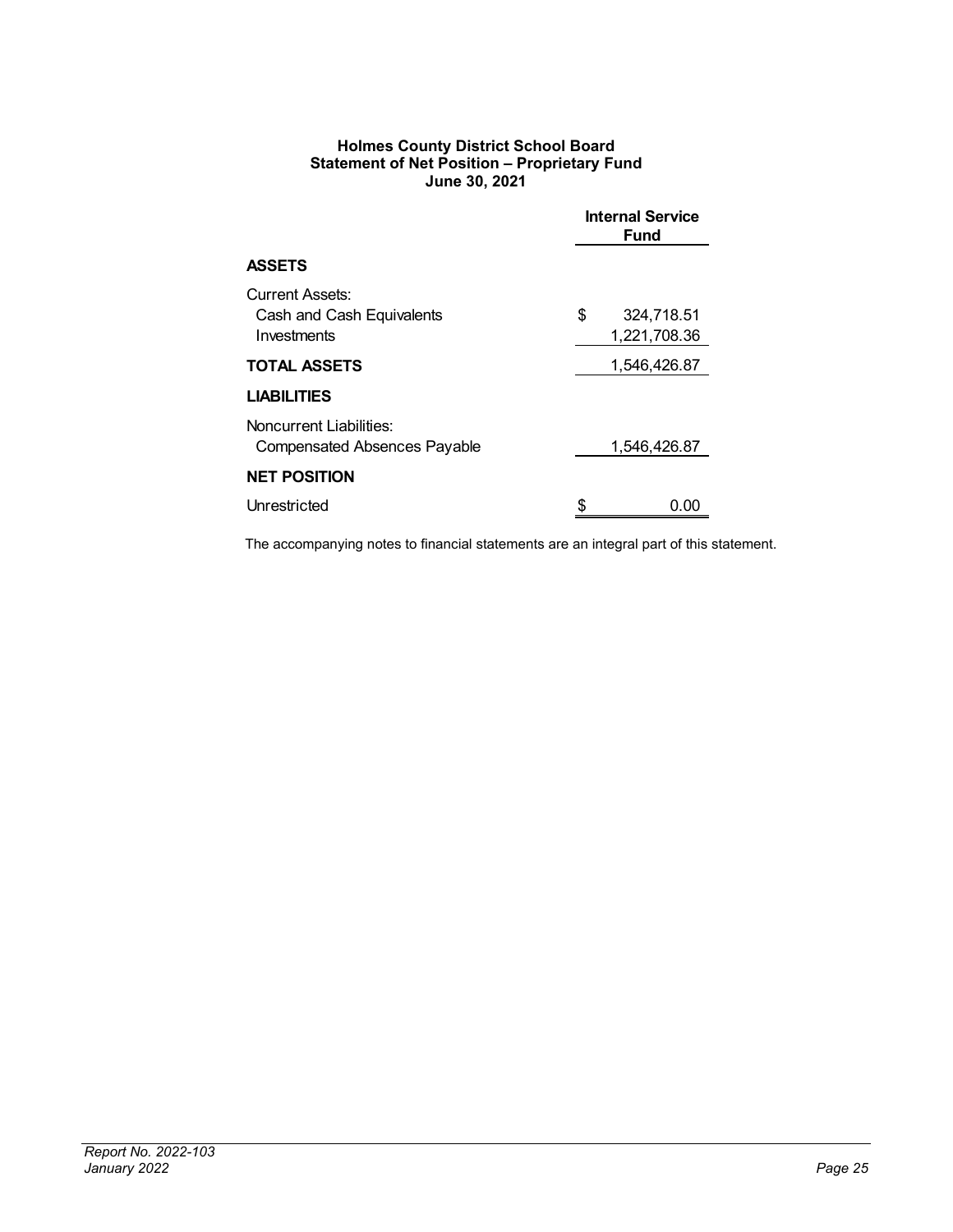#### <span id="page-31-0"></span>**Holmes County District School Board Statement of Revenues, Expenses, and Changes in Fund Net Position – Proprietary Fund For the Fiscal Year Ended June 30, 2021**

|                                                                       | <b>Internal Service</b><br>Fund |
|-----------------------------------------------------------------------|---------------------------------|
| <b>OPERATING EXPENSES</b><br>Increase in Compensated Absences Payable | \$<br>280.02                    |
| <b>Operating Loss</b>                                                 | (280.02)                        |
| <b>NONOPERATING REVENUES</b><br>Interest                              | 280.02                          |
| <b>Change in Net Position</b><br>Total Net Position - Beginning       |                                 |
| Total Net Position - Ending                                           | \$<br>0.00                      |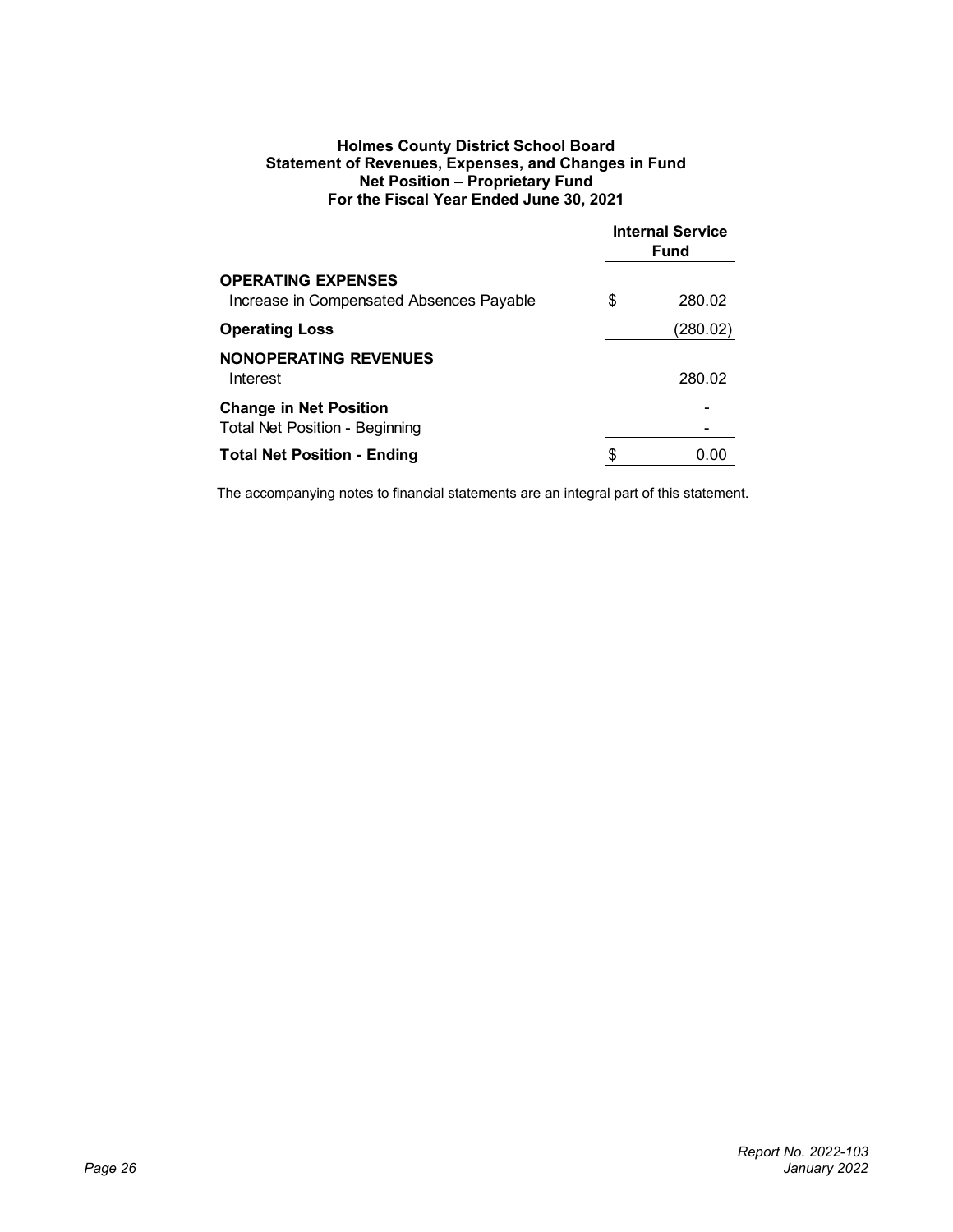#### **Holmes County District School Board Statement of Cash Flows – Proprietary Fund For the Fiscal Year Ended June 30, 2021**

<span id="page-32-0"></span>

|                                                                                             | <b>Internal Service</b><br><b>Fund</b> |
|---------------------------------------------------------------------------------------------|----------------------------------------|
| <b>CASH FLOWS FROM INVESTING ACTIVITIES</b><br>Investment Income<br>Purchase of Investments | \$<br>280.02<br>(610.66)               |
| <b>Net Cash Used by Investing Activities</b>                                                | (330.64)                               |
| Net Decrease in Cash and Cash Equivalents                                                   | (330.64)                               |
| Cash and Cash Equivalents, Beginning                                                        | 325,049.15                             |
| <b>Cash and Cash Equivalents, Ending</b>                                                    | \$<br>324,718.51                       |

#### **Reconciliation of Operating Loss to Net Cash Used by Operating Activities:**

| <b>Operating Loss</b>                                    | S | (280.02) |
|----------------------------------------------------------|---|----------|
| Adjustments to Reconcile Operating Loss to Net Cash Used |   |          |
| by Operating Activities:                                 |   |          |
| Changes in Assets and Liabilities:                       |   |          |
| Increase in Compensated Absences Payable                 |   | 280.02   |
| <b>Net Cash Used by Operating Activities</b>             | S | 0.00     |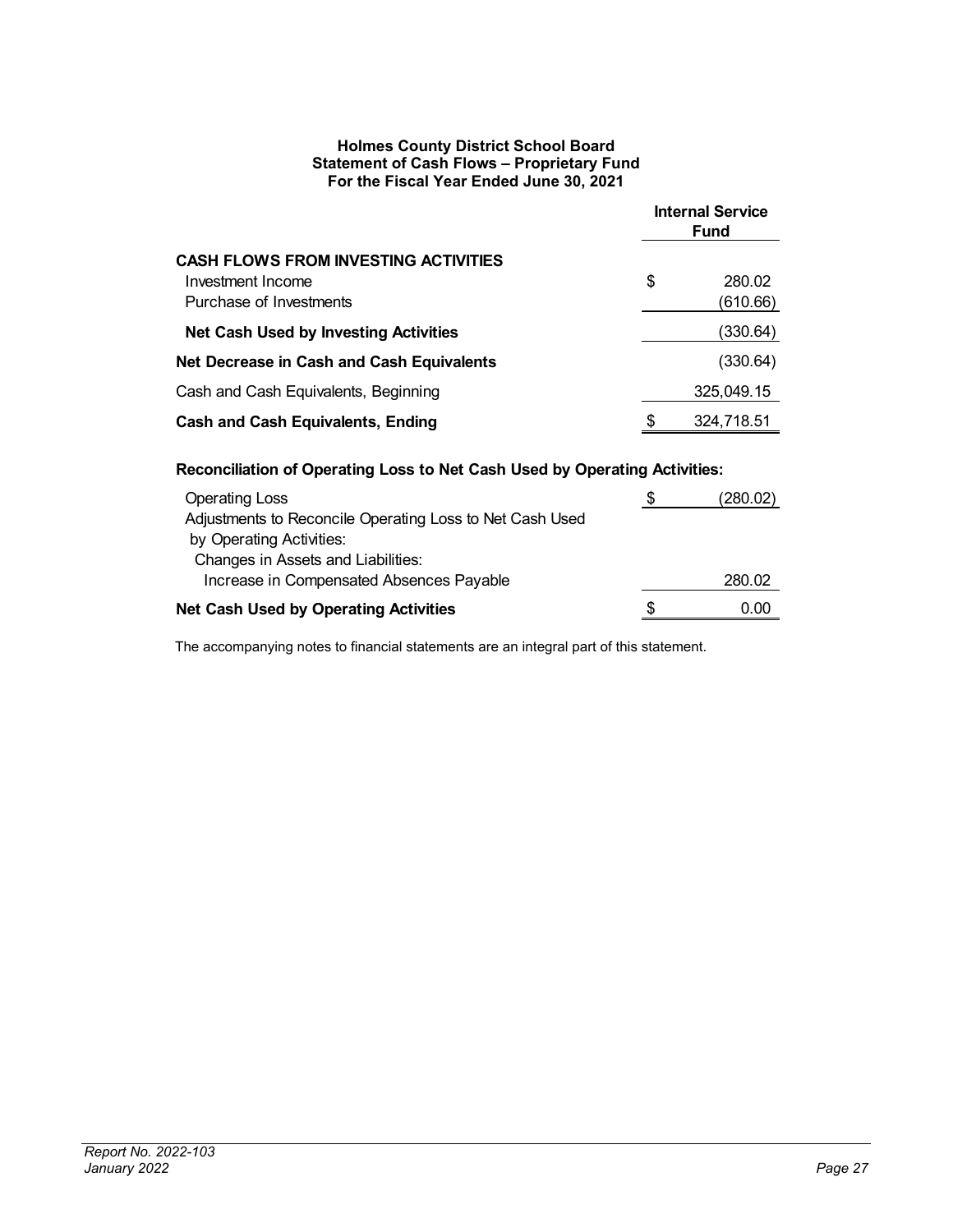#### <span id="page-33-0"></span>**Holmes County District School Board Statement of Fiduciary Net Position – Fiduciary Funds June 30, 2021**

|                                            | <b>Custodial</b><br><b>Funds</b> |         |  |
|--------------------------------------------|----------------------------------|---------|--|
| <b>ASSETS</b><br>Cash and Cash Equivalents | S                                | 411,897 |  |
| <b>NET POSITION</b>                        |                                  |         |  |
| Restricted for Internal Accounts           | \$                               | 411,897 |  |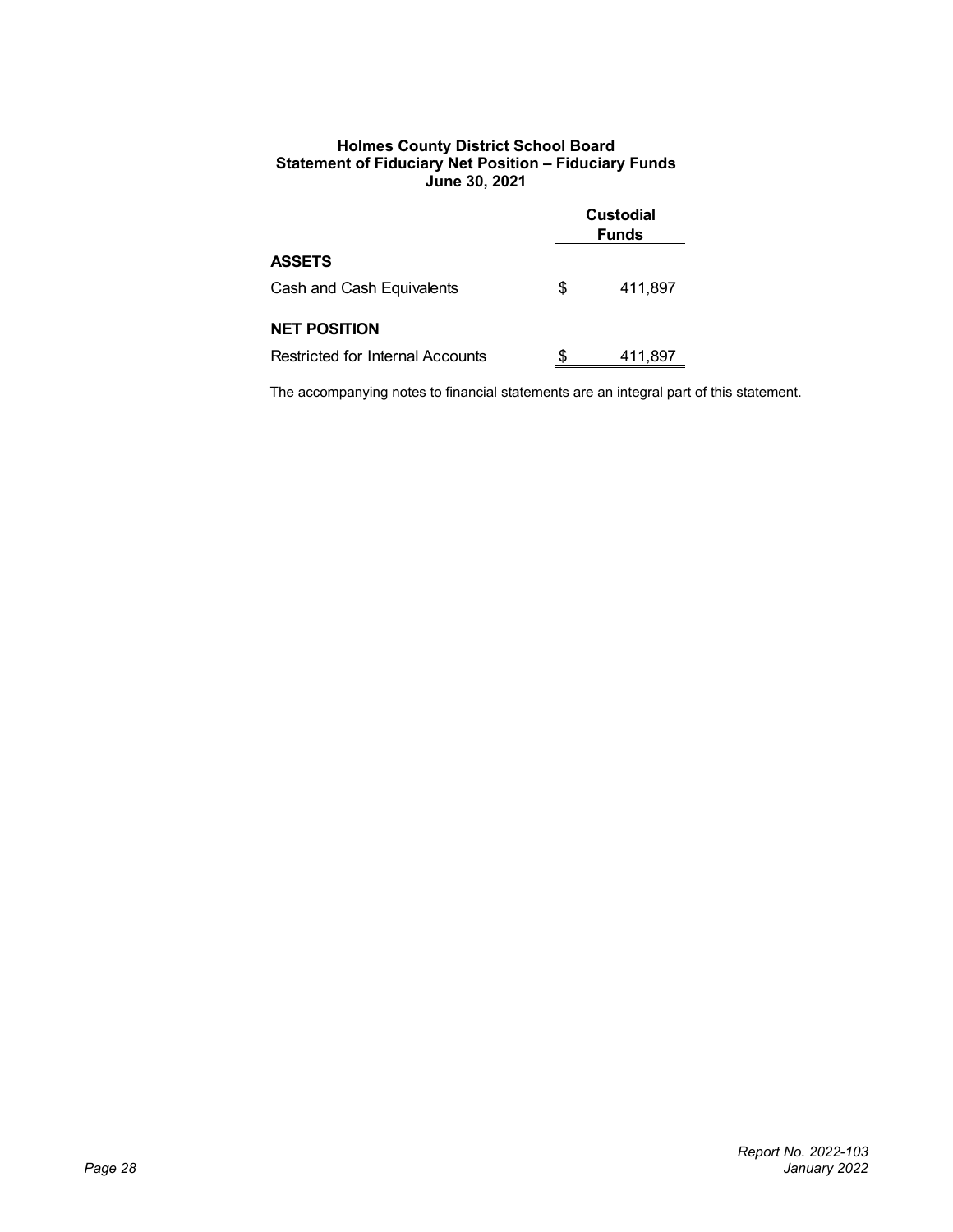|                                                                                                                                            | <b>Custodial</b><br><b>Funds</b>                                     |  |
|--------------------------------------------------------------------------------------------------------------------------------------------|----------------------------------------------------------------------|--|
| <b>ADDITIONS</b>                                                                                                                           |                                                                      |  |
| <b>Athletics</b><br>Music<br><b>Classes</b><br>Clubs<br>Departments<br><b>Trusts</b>                                                       | \$<br>431,122<br>21,854<br>174,564<br>225,635<br>64,484<br>6,300     |  |
| General                                                                                                                                    | 98,526                                                               |  |
| <b>Total Additions</b>                                                                                                                     | 1,022,485                                                            |  |
| <b>DEDUCTIONS</b>                                                                                                                          |                                                                      |  |
| <b>Athletics</b><br><b>Music</b><br><b>Classes</b><br>Clubs<br>Departments<br><b>Trusts</b><br>General                                     | 442,450<br>17,608<br>193,209<br>214,605<br>63,063<br>5,243<br>99,449 |  |
| <b>Total Deductions</b>                                                                                                                    | 1,035,627                                                            |  |
| <b>Change in Net Position</b><br>Net Position - Beginning<br>Adjustment to Beginning Net Position<br>Net Position - Beginning, as Restated | (13, 142)<br>425,039<br>425,039                                      |  |
| <b>Net Position - Ending</b>                                                                                                               | \$<br>411,897                                                        |  |

#### <span id="page-34-0"></span>**Holmes County District School Board Statement of Changes in Fiduciary Net Position – Fiduciary Funds For the Fiscal Year Ended June 30, 2021**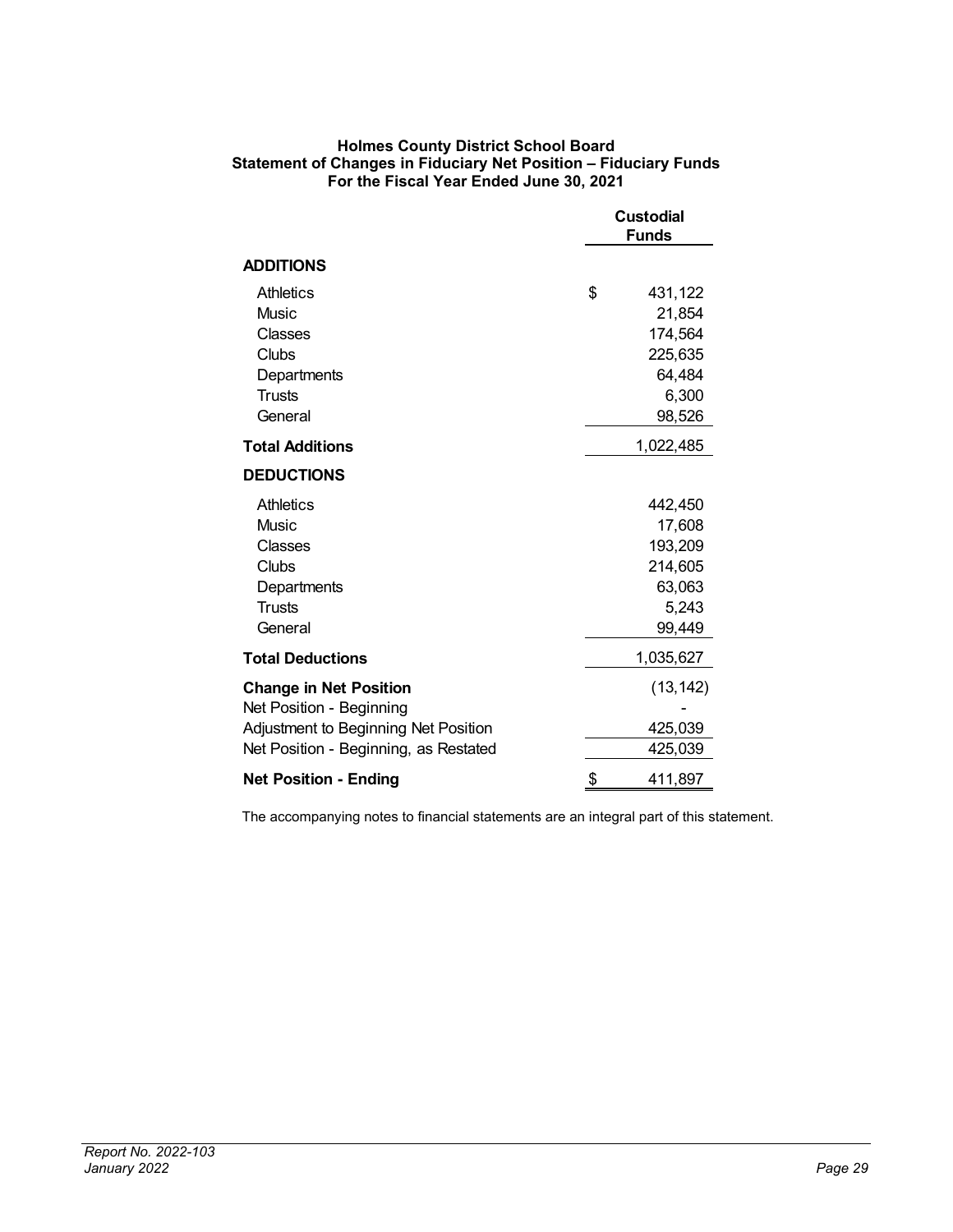## <span id="page-35-0"></span> **SUMMARY OF SIGNIFICANT ACCOUNTING POLICIES**

## **A. Description of Government-Wide Financial Statements**

The government-wide financial statements (i.e., the statement of net position and the statement of activities) report information on all of the nonfiduciary activities of the Holmes County School District (District). All fiduciary activities are reported only in the fund financial statements. Governmental activities are normally supported by taxes, intergovernmental revenues, and other nonexchange transactions.

The statement of activities presents a comparison between direct expenses and program revenues for each function or program of the District's governmental activities. Direct expenses are those that are specifically associated with a service, program, or department and are thereby clearly identifiable to a particular function. Depreciation expense is not readily associated with a particular function and is reported as unallocated.

## **B. Reporting Entity**

The Holmes County District School Board (Board) has direct responsibility for operation, control, and supervision of District schools and is considered a primary government for financial reporting. The District is considered part of the Florida system of public education, operates under the general direction of the Florida Department of Education (FDOE), and is governed by State law and State Board of Education (SBE) rules. The governing body of the District is the Board, which is composed of five elected members. The elected Superintendent of Schools is the executive officer of the Board. Geographic boundaries of the District correspond with those of Holmes County.

Criteria for determining if other entities are potential component units that should be reported within the District's basic financial statements are identified and described in the Governmental Accounting Standards Board's (GASB) *Codification of Governmental Accounting and Financial Reporting Standards*, Sections 2100 and 2600. The application of these criteria provides for identification of any legally separate entities for which the Board is financially accountable and other organizations for which the nature and significance of their relationship with the Board are such that exclusion would cause the District's basic financial statements to be misleading. Based on these criteria, no component units are included within the District's reporting entity.

## **C. Basis of Presentation: Government-Wide Financial Statements**

While separate government-wide and fund financial statements are presented, they are interrelated. The governmental activities column incorporates data from governmental funds and the internal service fund. Separate financial statements are provided for governmental funds, proprietary fund, and fiduciary funds, even though the latter are excluded from the government-wide financial statements.

The effects of interfund activity have been eliminated from the government-wide financial statements except for interfund services provided and used.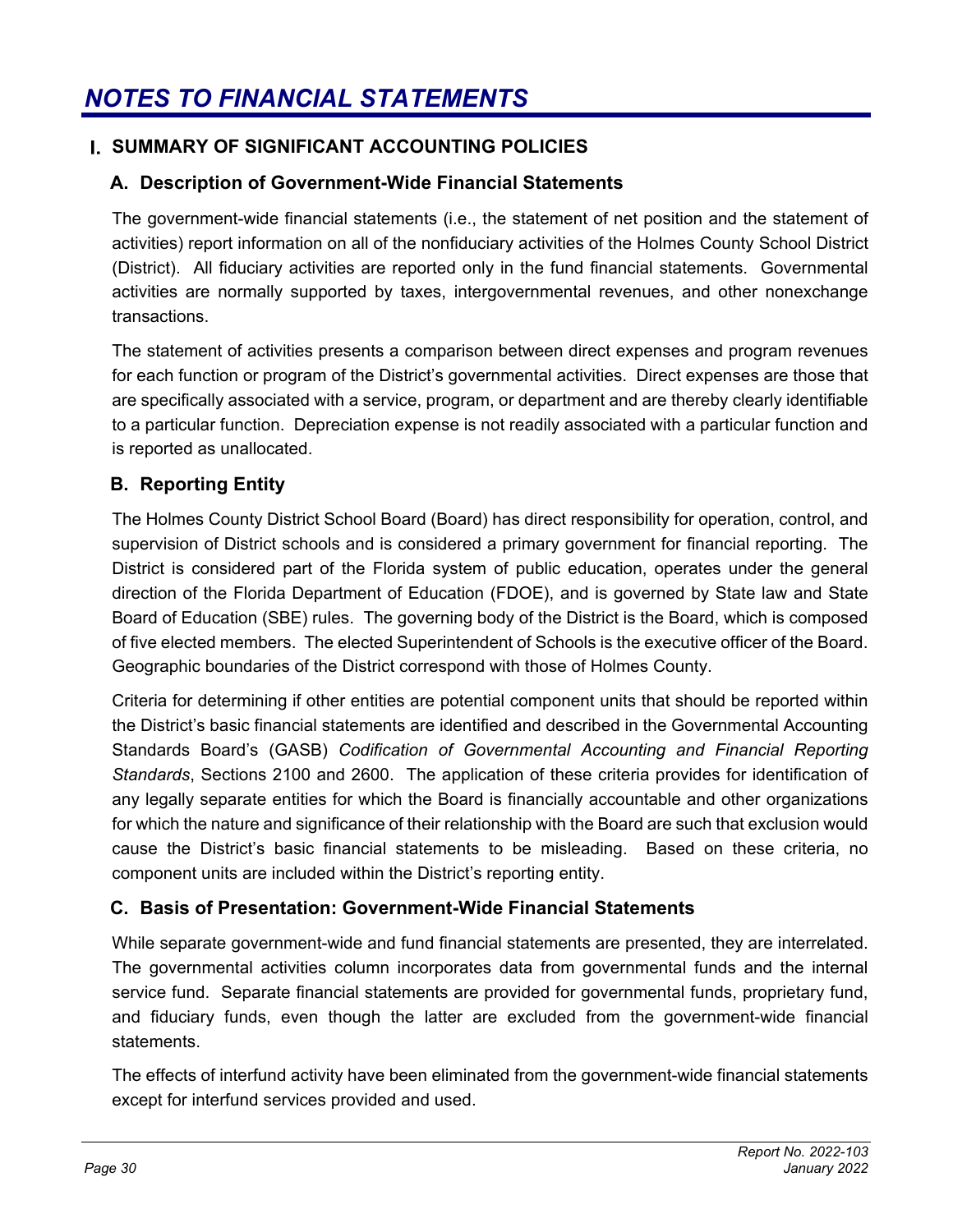### **D. Basis of Presentation: Fund Financial Statements**

The fund financial statements provide information about the District's funds, including the fiduciary funds. Separate statements for each fund category – governmental, proprietary, and fiduciary – are presented. The emphasis of fund financial statements is on major governmental funds, each displayed in a separate column. All remaining governmental funds are aggregated and reported as nonmajor funds.

The District reports the following major governmental funds:

- General Fund to account for all financial resources not required to be accounted for in another fund and for certain revenues from the State that are legally restricted to be expended for specific current operating purposes.
- Special Revenue Other Fund to account for certain Federal grant program resources.
- Special Revenue Federal Education Stabilization Fund to account for Federal Coronavirus Aid, Relief, and Economic Security (CARES) Act funding provided through the State as emergency relief to address the impact of COVID-19 on elementary and secondary schools.
- Capital Projects Local Capital Improvement Fund to account for the financial resources generated by the local capital improvement tax levy to be used for educational capital outlay needs, including new construction, renovation and remodeling projects, new and replacement equipment, motor vehicle purchases, debt service payments on school buses, and premiums for property and casualty insurance.

Additionally, the District reports the following proprietary and fiduciary fund types:

- Internal Service Fund to account for the resources set aside to fund a portion of the Board's compensated absences liability.
- Custodial Funds to account for resources of the school internal funds, which are used to administer moneys collected at several schools in connection with school, student athletic, class, and club activities.

During the course of operations, the District has activity between funds for various purposes. Any residual balances outstanding at fiscal year end are reported as due from/to other funds. While these balances are reported in fund financial statements, certain eliminations are made in the preparation of the government-wide financial statements. Balances between the funds included in governmental activities (i.e., the governmental and internal service fund) are eliminated so that only the net amount is included as internal balances in the governmental activities column. Further, certain activity occurs during the year involving transfers of resources between funds. In fund financial statements, these amounts are reported at gross amounts as transfers in and out. While reported in fund financial statements, transfers between the funds are eliminated in the preparation of the government-wide financial statements.

#### **E. Measurement Focus and Basis of Accounting**

The accounting and financial reporting treatment is determined by the applicable measurement focus and basis of accounting. Measurement focus indicates the type of resources being measured such as current financial resources or economic resources. The basis of accounting indicates the timing of transactions or events for recognition in the financial statements.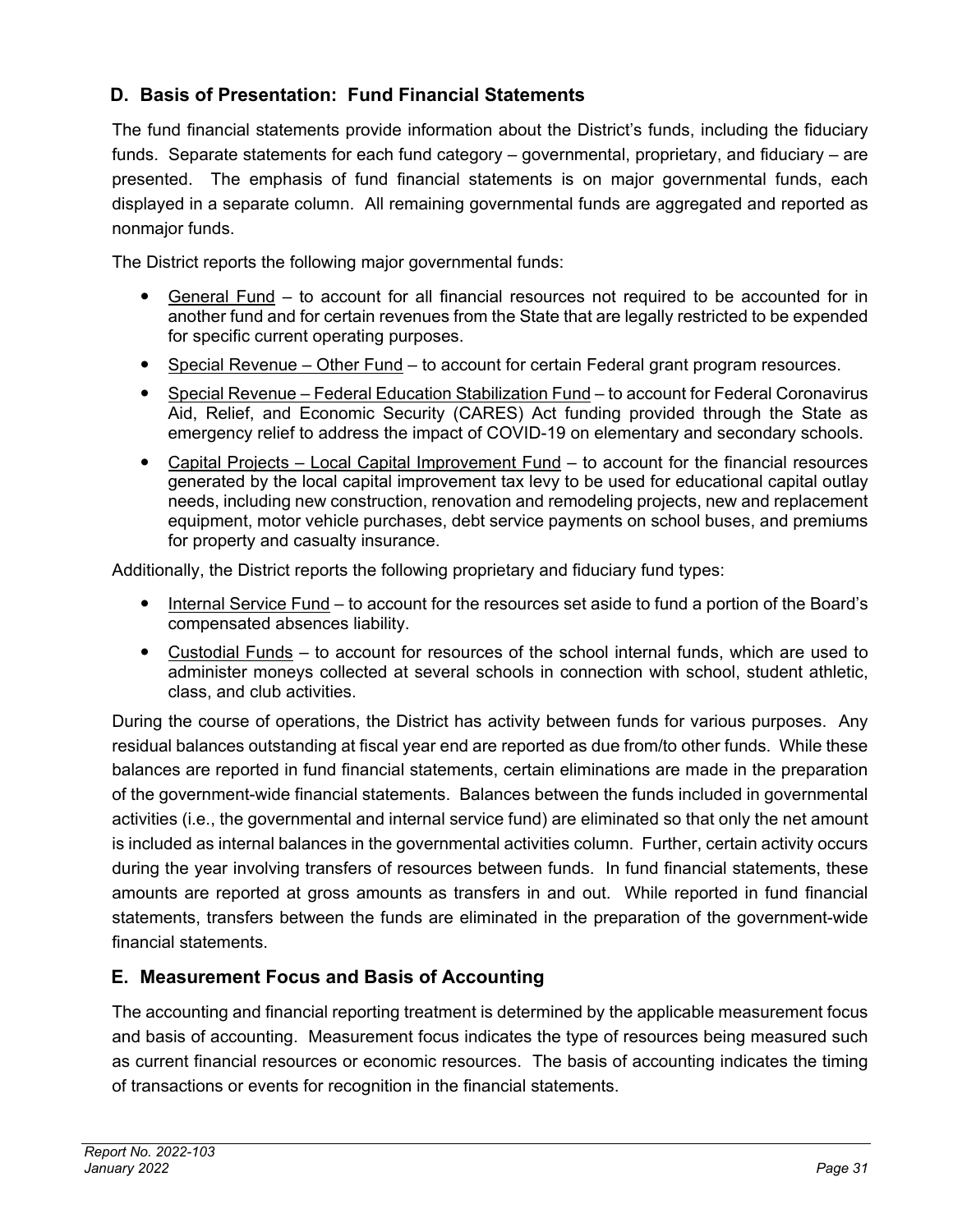The government-wide financial statements are reported using the economic resources measurement focus and the accrual basis of accounting. Revenues are recognized when earned and expenses are recognized when a liability is incurred, regardless of the timing of the related cash flows. Property taxes are recognized in the year for which they are levied. Revenues from grants, entitlements, and donations are recognized as soon as all eligibility requirements imposed by the provider have been met.

The governmental fund financial statements are reported using the current financial resources measurement focus and the modified accrual basis of accounting. Revenues, except for certain grant revenues, are recognized as soon as they are both measurable and available. Revenues are considered to be available when they are collectible within the current period or soon enough thereafter to pay liabilities of the current period. For this purpose, the District considers revenues to be available if they are collected within 45 days of the end of the current fiscal year. When grant terms provide that the expenditure of resources is the prime factor for determining eligibility for Federal, State, and other grant resources, revenue is recognized at the time the expenditure is made. Entitlements are recorded as revenues when all eligibility requirements are met, including any time requirements, and the amount is received during the period or within the availability period for this revenue source (within 45 days of year end). Property taxes and interest associated with the current fiscal period are all considered to be susceptible to accrual and so have been recognized as revenues of the current fiscal period. Expenditures are generally recognized when the related fund liability is incurred, as under accrual accounting. However, debt service expenditures, claims and judgments, pension benefits, other postemployment benefits, and compensated absences, are only recorded when payment is due. General capital asset acquisitions are reported as expenditures in governmental funds. Issuance of long-term debt and acquisitions under capital leases are reported as other financing sources. Allocations of cost, such as depreciation, are not recognized in governmental funds.

The proprietary and fiduciary funds are reported using the economic resources measurement focus and the accrual basis of accounting.

## **F. Assets, Liabilities, Deferred Outflows/Inflows of Resources, and Net Position/Fund Balance**

#### **Cash and Cash Equivalents**

The District's cash and cash equivalents are considered to be cash on hand, demand deposits, and short-term liquid investments with original maturities of 3 months or less from the date of acquisition. Investments classified as cash equivalents include amounts placed with the State Board of Administration (SBA) in Florida PRIME.

Cash deposits are held by banks qualified as public depositories under Florida law. All deposits are insured by Federal depository insurance, up to specified limits, or collateralized with securities held in Florida's multiple financial institution collateral pool as required by Chapter 280, Florida Statutes.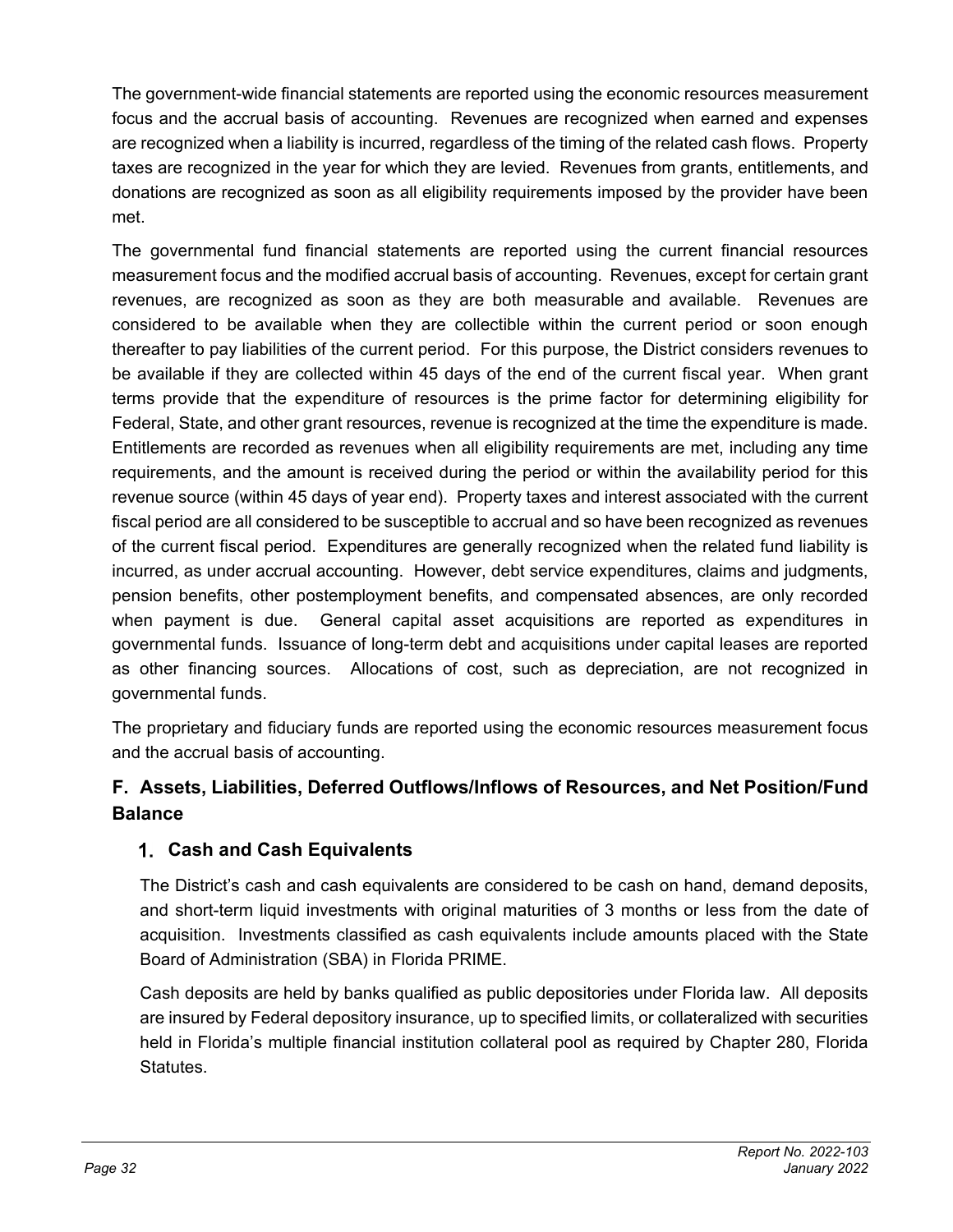#### **Investments**

Investments consist of amounts placed in the SBA debt service accounts for investment of debt service moneys, amounts placed with the SBA for participation in the Florida PRIME investment pool created by Section 218.405, Florida Statutes, and those made locally. The investment pool operates under investment guidelines established by Section 215.47, Florida Statutes.

The District's investment in Florida PRIME, which the SBA indicates is a Securities and Exchange Commission Rule 2a7-like external investment pool, are similar to money market funds in which shares are owned in the fund rather than the underlying investments. This investment is reported at fair value, which is amortized cost.

Investments made locally consist of a certificate of deposit. Types and amounts of investments held at fiscal year end are described in a subsequent note.

#### **Inventories**

Inventories consist of expendable supplies held for consumption in the course of District operations. Inventories are stated at cost on the first-in, first-out basis, except that United States Department of Agriculture donated foods are stated at their fair value as determined at the time of donation to the District's food service program by the Florida Department of Agriculture and Consumer Services, Bureau of Food Distribution. Purchases are recorded as expenditures during the year and are adjusted to reflect year-end physical inventories.

#### **Capital Assets**

Expenditures for capital assets acquired or constructed for general District purposes are reported in the governmental fund that financed the acquisition or construction. The capital assets so acquired are reported at cost in the government-wide statement of net position but are not reported in the governmental fund financial statements. Capital assets are defined by the District as those costing more than \$1,000. Such assets are recorded at historical cost or estimated historical cost if purchased or constructed. Donated assets are recorded at acquisition value at the date of donation.

Capital assets are depreciated using the straight-line method over the following estimated useful lives:

| <b>Description</b>                   | <b>Estimated Useful Lives</b> |
|--------------------------------------|-------------------------------|
| Improvements Other Than Buildings    | 10 - 35 years                 |
| <b>Buildings and Fixed Equipment</b> | 10 - 50 years                 |
| Furniture, Fixtures, and Equipment   | $5 - 10$ years                |
| Motor Vehicles                       | $5 - 10$ years                |

Current year information relative to changes in capital assets is described in a subsequent note.

#### **Pensions**

In the government-wide statement of net position, liabilities are recognized for the District's proportionate share of each pension plan's net pension liability. For purposes of measuring the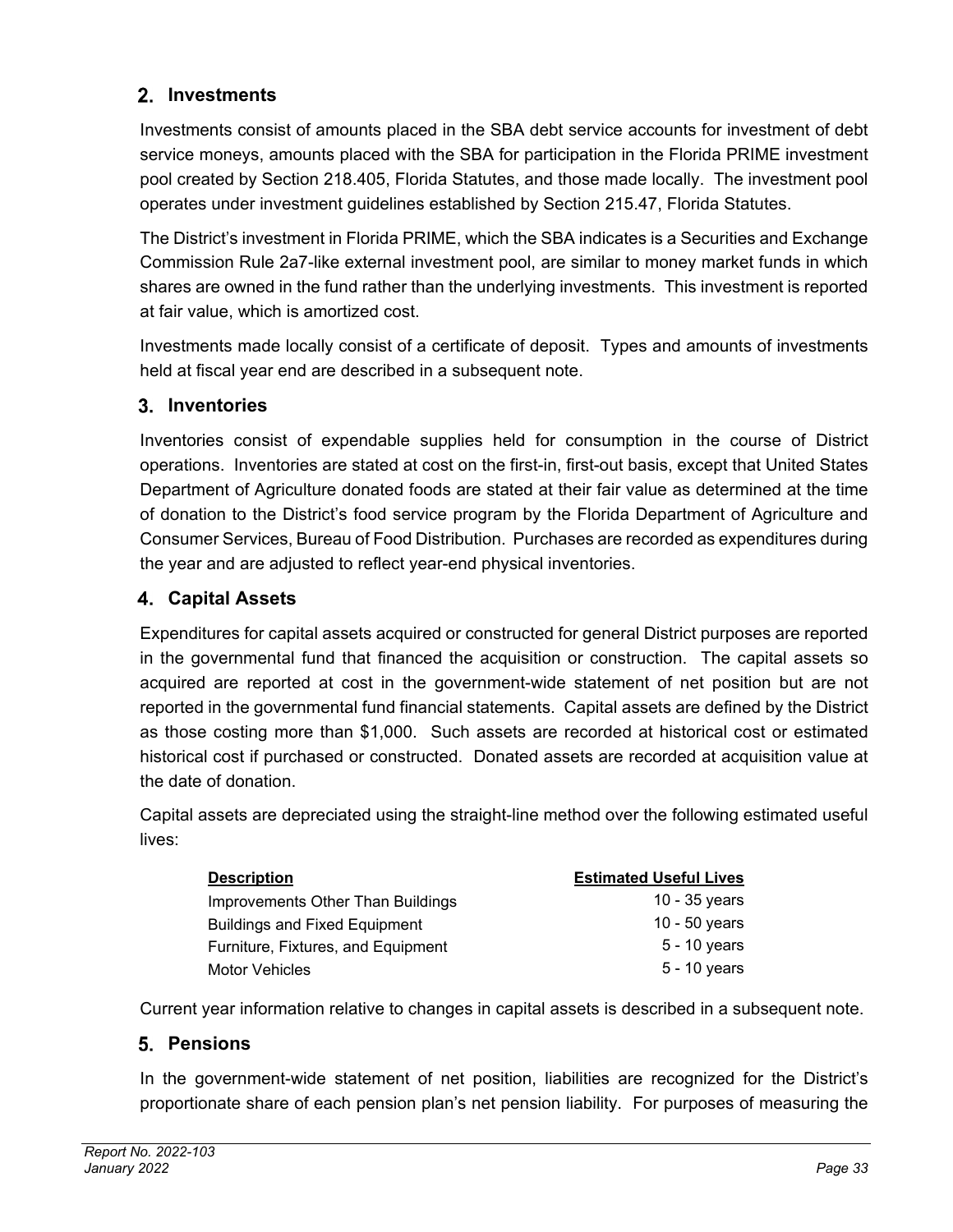net pension liability, deferred outflows of resources and deferred inflows of resources related to pensions, and pension expense, information about the fiduciary net position of the Florida Retirement System (FRS) defined benefit plan and the Health Insurance Subsidy (HIS) defined benefit plan and additions to/deductions from the FRS and the HIS fiduciary net position have been determined on the same basis as they are reported by the FRS and the HIS plans. For this purpose, benefit payments (including refunds of employee contributions) are recognized when due and payable in accordance with benefit terms. Investments are reported at fair value.

The District's retirement plans and related amounts are described in a subsequent note.

#### **Long-Term Liabilities**

Long-term obligations that will be financed from resources to be received in the future by governmental funds, and to the extent funded in accordance with Board Policy in the Internal Service Fund, are reported as liabilities in the government-wide statement of net position. In the governmental fund financial statements, bonds and other long-term obligations are not recognized as liabilities until due.

Changes in long-term liabilities for the current year are reported in a subsequent note.

#### **Deferred Outflows/Inflows of Resources**

In addition to assets, the statement of net position reports a separate section for deferred outflows of resources. This separate financial statement element, *deferred outflows of resources*, represents a consumption of net position that applies to future periods and so will not be recognized as an outflow of resources (expense) until then. The District has two items that qualify for reporting in this category. The deferred outflows of resources related to pensions and OPEB are discussed in subsequent notes.

In addition to liabilities, the statement of net position reports a separate section for deferred inflows of resources. This separate financial statement element, *deferred inflows of resources*, represents an acquisition of net position that applies to future periods and so will not be recognized as an inflow of resources (revenue) until that time. The District has two items that qualify for reporting in this category. The deferred inflows of resources related to pensions and OPEB are discussed in subsequent notes.

#### **Net Position Flow Assumption**

The District occasionally funds outlays for a particular purpose from both restricted (e.g., restricted bond or grant proceeds) and unrestricted resources. To calculate the amounts to report as restricted net position and unrestricted net position in the government-wide and proprietary fund financial statements, a flow assumption must be made about the order in which the resources are considered to be applied. Consequently, it is the District's policy to consider restricted net position to have been depleted before unrestricted net position is applied.

#### **Fund Balance Flow Assumptions**

The District may fund outlays for a particular purpose from both restricted and unrestricted resources (the total of committed, assigned, and unassigned fund balance). To calculate the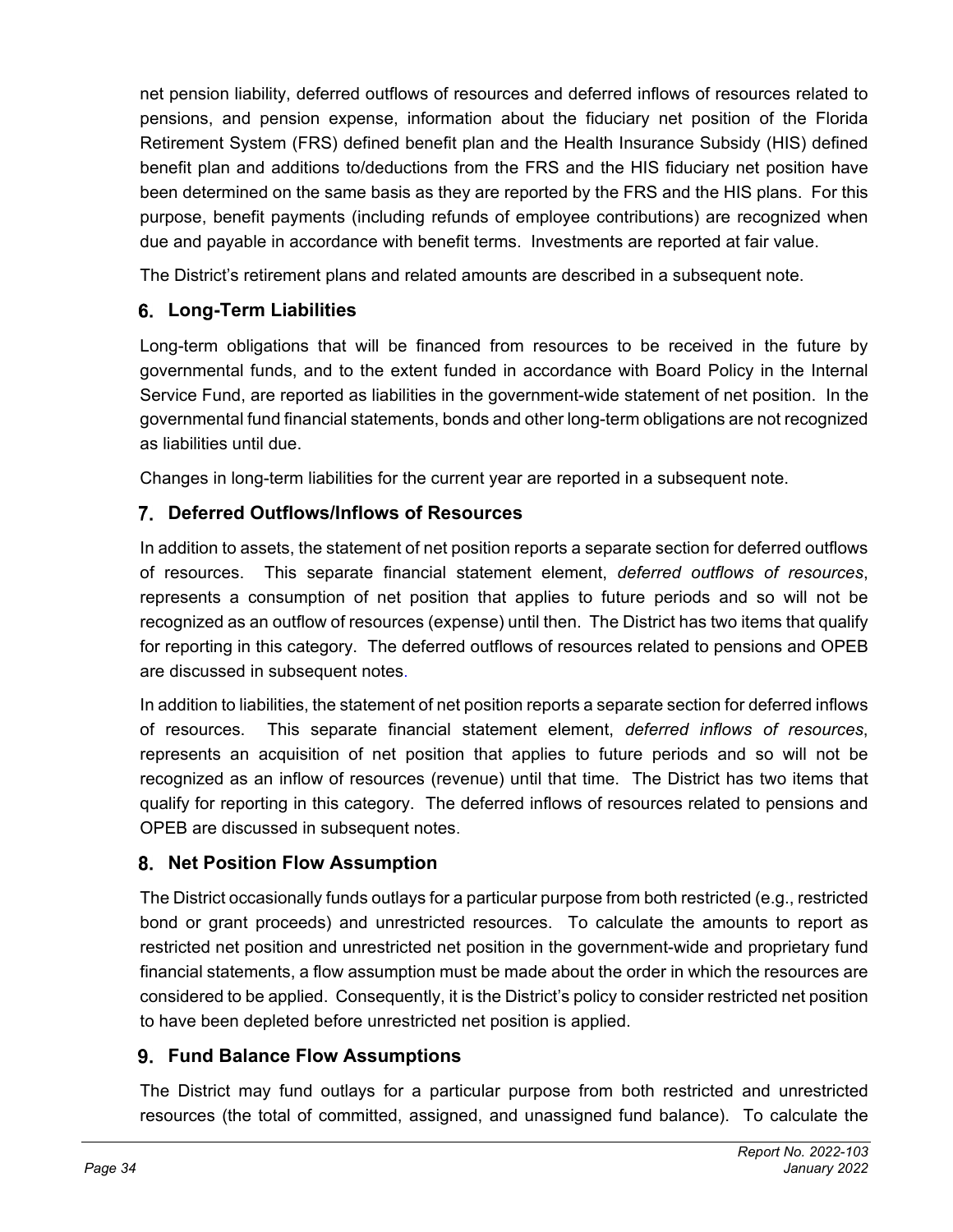amounts to report as restricted, committed, assigned, and unassigned fund balance in the governmental fund financial statements, a flow assumption must be made about the order in which the resources are considered to be applied. It is the District's policy to consider restricted fund balance to have been depleted before using any of the components of unrestricted fund balance. Further, when components of unrestricted fund balance can be used for the same purpose, committed fund balance is depleted first, followed by assigned fund balance. Unassigned fund balance is applied last.

#### **Fund Balance Policies**

Fund balance of governmental funds is reported in various categories based on the nature of any limitations requiring the use of resources for specific purposes. The District itself can establish limitations on the use of resources through either a commitment (committed fund balance) or an assignment (assigned fund balance).

The committed fund balance classification includes amounts that can be used only for the specific purposes determined by a formal action of the District's highest level of decision-making authority. The Board is the highest level of decision-making authority for the District that can, by adoption of a resolution prior to the end of the fiscal year, commit fund balance. Once adopted, the limitation imposed by the resolution remains in place until a similar action is taken (the adoption of another resolution) to remove or revise the limitation. The District reported no committed fund balances at June 30, 2021.

Amounts in the assigned fund balance classification are intended to be used by the District for specific purposes but do not meet the criteria to be classified as committed. The Board approves the assignment of the fund balance. The Board may also assign fund balance as it does when appropriating fund balance to cover a gap between estimated revenue and appropriations in the subsequent year's appropriated budget. Unlike commitments, assignments generally only exist temporarily. In other words, an additional action does not normally have to be taken for the removal of an assignment. Conversely, as discussed above, an additional action is essential to either remove or revise a commitment.

#### **G. Revenues and Expenditures/Expenses**

#### **Program Revenues**

Amounts reported as program revenues include charges paid by the recipient of the goods or services offered by the program and grants and contributions that are restricted to meeting the operational or capital requirements of a particular program. All taxes, including those dedicated for specific purposes, and other internally dedicated resources are reported as general revenues rather than program revenues. Revenues that are not classified as program revenues are presented as general revenues. The comparison of direct expenses with program revenues identifies the extent to which each governmental function is self-financing or draws from the general revenues of the District.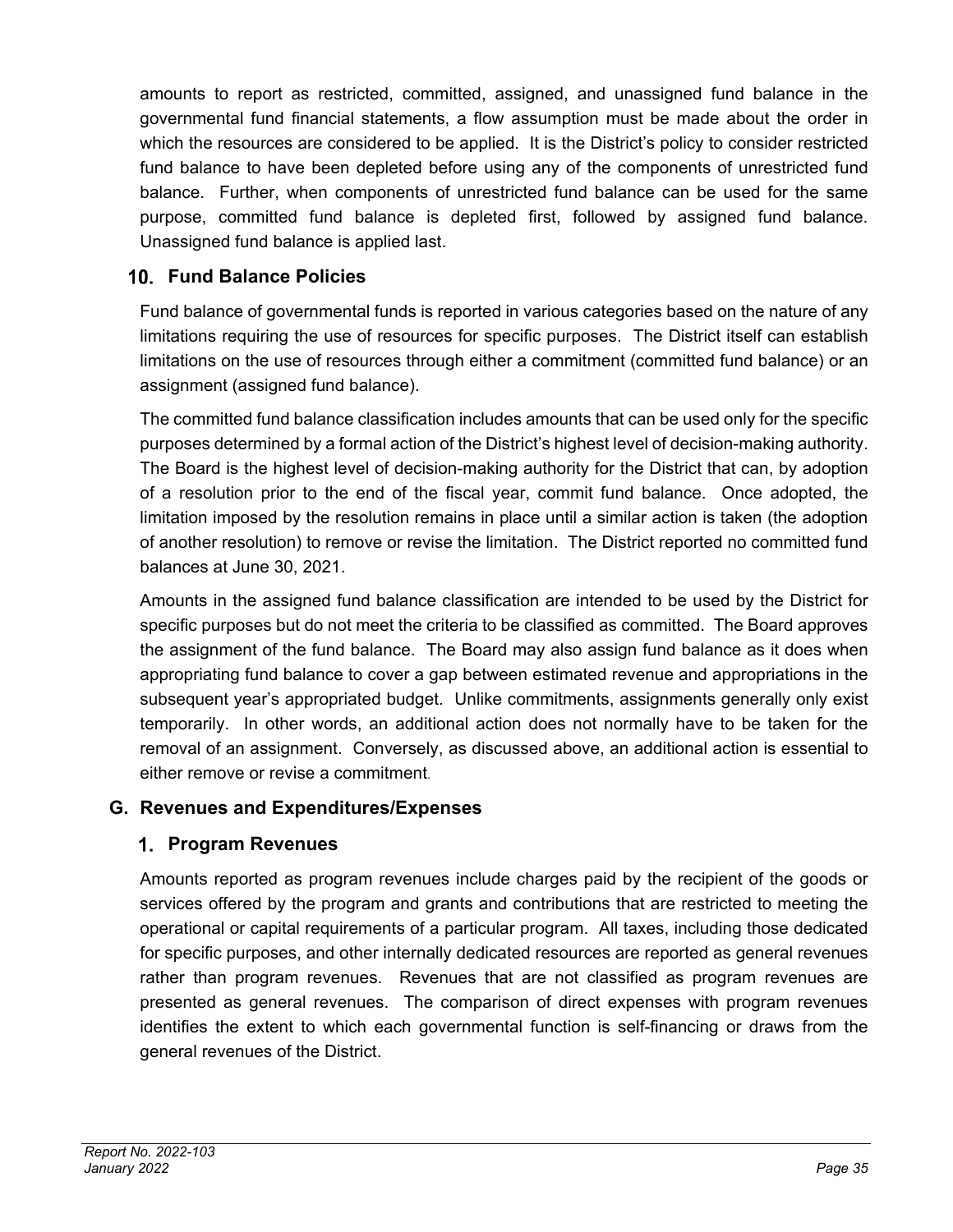#### **State Revenue Sources**

Significant revenues from State sources for current operations include the Florida Education Finance Program administered by the FDOE under the provisions of Section 1011.62, Florida Statutes. In accordance with this law, the District determines and reports the number of full-time equivalent (FTE) students and related data to the FDOE. The FDOE performs certain edit checks on the reported number of FTE and related data and calculates the allocation of funds to the District. The District is permitted to amend its original reporting during specified time periods following the date of the original reporting. The FDOE may also adjust subsequent fiscal period allocations based upon an audit of the District's compliance in determining and reporting FTE and related data. Normally, such adjustments are treated as reductions or additions of revenue in the fiscal year when the adjustments are made.

The State provides financial assistance to administer certain educational programs. SBE rules require that revenue earmarked for certain programs be expended only for the program for which the money is provided, and require that the money not expended as of the close of the fiscal year be carried forward into the following fiscal year to be expended for the same educational programs. The FDOE generally requires that these educational program revenues be accounted for in the General Fund. A portion of the fund balance of the General Fund is restricted in the governmental fund financial statements for the balance of categorical and earmarked educational program resources.

The District received an allocation from the State under the Educational Facilities Security Grant program. The District is authorized to expend these funds only upon applying for and receiving an encumbrance authorization from the FDOE.

A schedule of revenue from State sources for the current year is presented in a subsequent note.

#### **District Property Taxes**

The Board is authorized by State law to levy property taxes for district school operations, capital improvements, and debt service.

Property taxes consist of ad valorem taxes on real and personal property within the District. Property values are determined by the Holmes County Property Appraiser, and property taxes are collected by the Holmes County Tax Collector.

The Board adopted the 2020 tax levy on August 3, 2020. Tax bills are mailed in October and taxes are payable between November 1 of the year assessed and March 31 of the following year at discounts of up to 4 percent for early payment.

Taxes become a lien on the property on January 1 and are delinquent on April 1 of the year following the year of assessment. State law provides for enforcement of collection of personal property taxes by seizure of the property to satisfy unpaid taxes and for enforcement of collection of real property taxes by the sale of interest-bearing tax certificates to satisfy unpaid taxes. The procedures result in the collection of essentially all taxes prior to June 30 of the year following the year of assessment.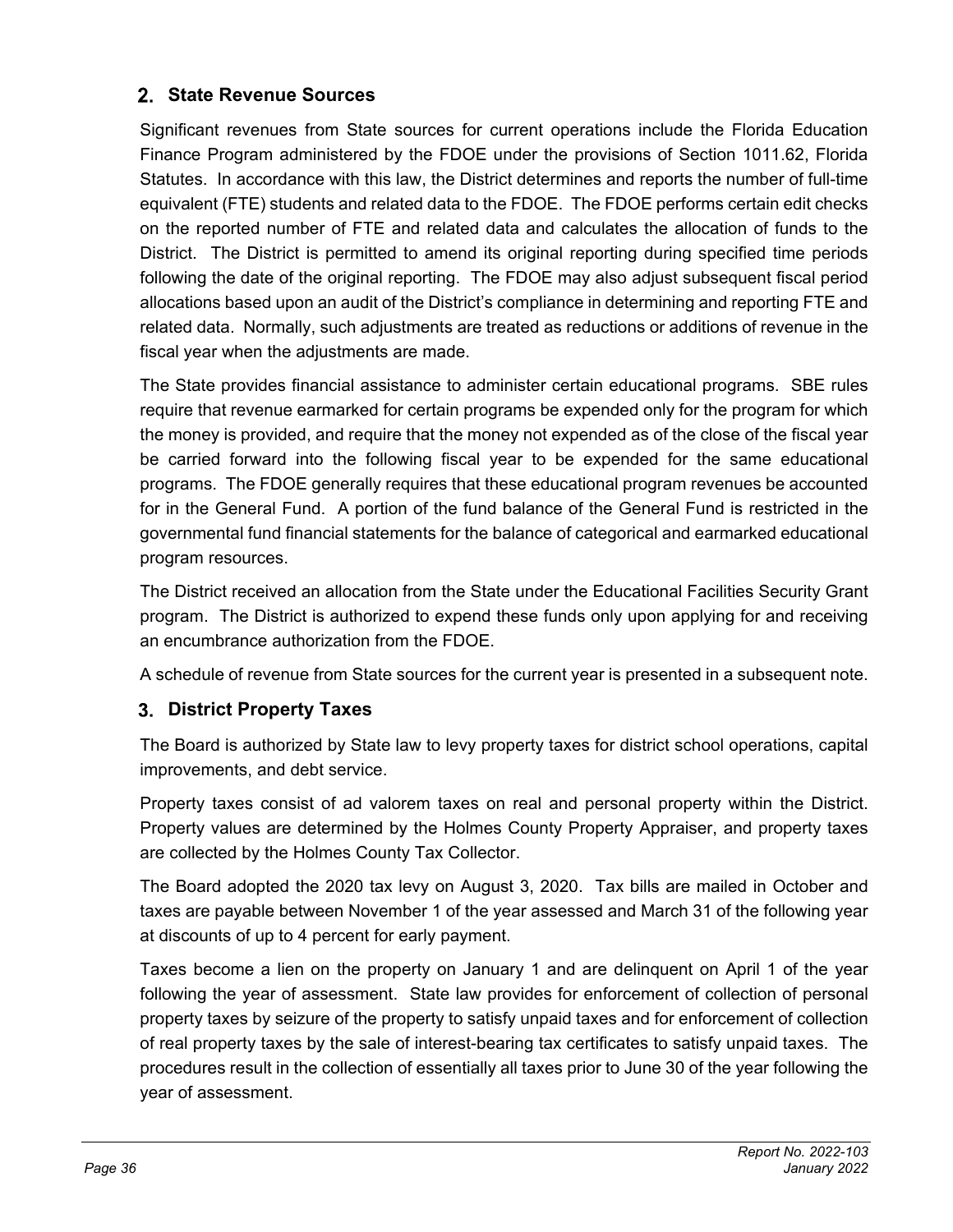Property tax revenues are recognized in the government-wide financial statements when the Board adopts the tax levy. Property tax revenues are recognized in the governmental fund financial statements when taxes are received by the District, except that revenue is accrued for taxes collected by the Holmes County Tax Collector at fiscal year end but not yet remitted to the District.

Millages and taxes levied for the current year are presented in a subsequent note.

## **Federal Revenue Sources**

The District receives Federal awards for the enhancement of various educational programs. Federal awards are generally received based on applications submitted to, and approved by, various granting agencies. For Federal awards in which a claim to these grant proceeds is based on incurring eligible expenditures, revenue is recognized to the extent that eligible expenditures have been incurred.

## **Compensated Absences**

In the government-wide financial statements, compensated absences (i.e., paid absences for employee vacation leave and sick leave) are accrued as liabilities to the extent that it is probable that the benefits will result in termination payments. A liability for these amounts is reported in the governmental fund financial statements only if it has matured, such as for occurrences of employee resignations and retirements.

## **Proprietary Fund Operating and Nonoperating Revenues and Expenses**

Proprietary funds distinguish operating revenues and expenses from nonoperating items. Operating revenues and expenses generally result from activities related to funding a portion of the District's compensated absences liability. The principal operating revenue is contributions made to fund the compensated absences liability. The primary operating expense is the payment of terminal leave. All revenues and expenses not meeting this definition are reported as nonoperating revenues and expenses.

## **II. ACCOUNTING CHANGE**

The District implemented GASB Statement No. 84, Fiduciary Activities, which establishes criteria for identifying and reporting fiduciary activities of all state and local governments. The focus of the criteria generally is on (1) whether a government is controlling the assets of the fiduciary activity and (2) the beneficiaries with whom a fiduciary relationship exists. Governments with activities meeting the criteria should present a statement of fiduciary net position and a statement of changes in fiduciary net position. The District considers the school internal funds to meet the criteria for reporting as fiduciary activities in the custodial funds. As such, the beginning net position of the custodial funds was increased by \$425,039.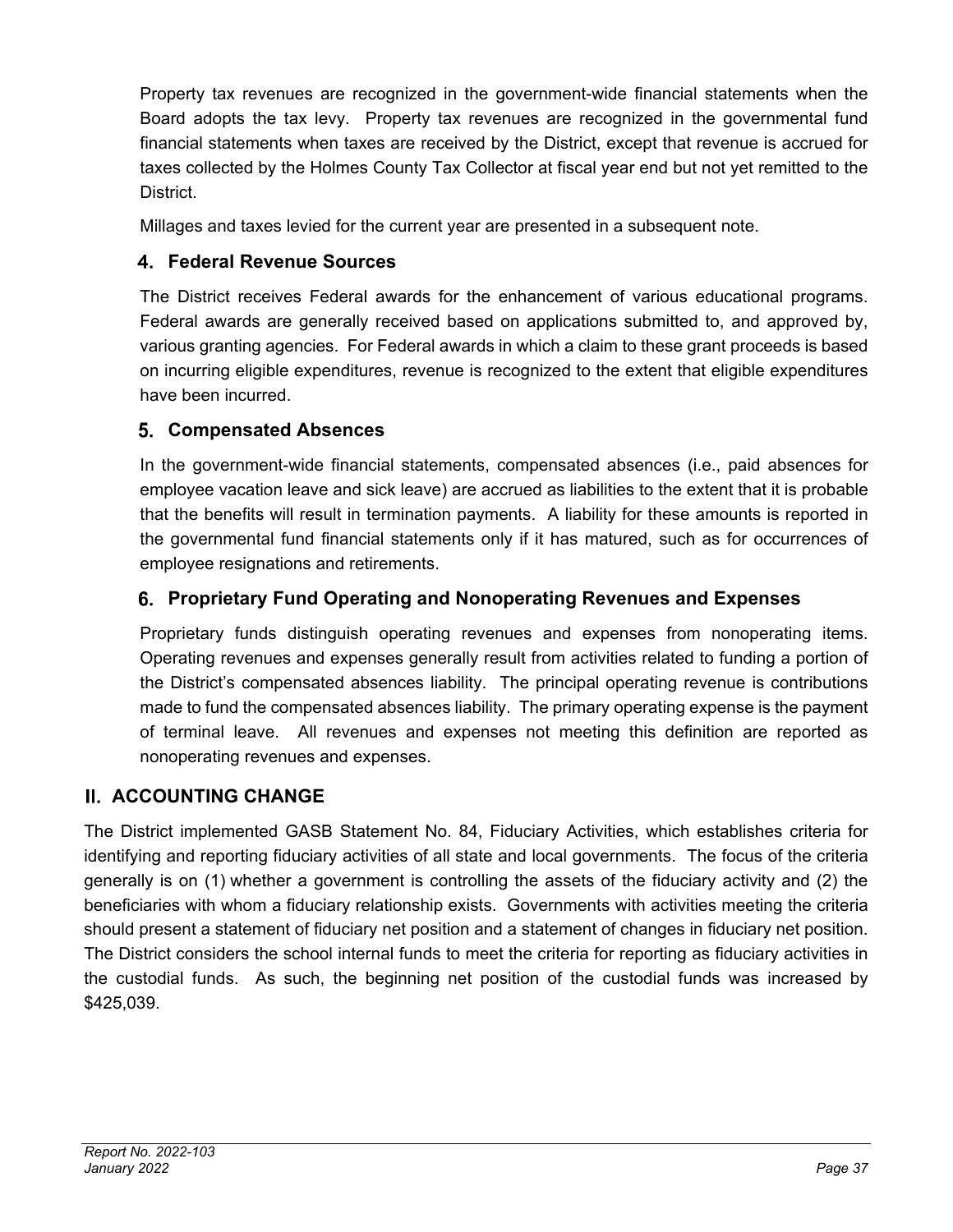#### **DETAILED NOTES ON ALL ACTIVITIES AND FUNDS**

#### **A. Cash Deposits with Financial Institutions**

**Custodial Credit Risk**. In the case of deposits, this is the risk that, in the event of the failure of a depository financial institution, the District will not be able to recover deposits or will not be able to recover collateral securities that are in the possession of an outside party. The District does not have a policy for custodial credit risk. All bank balances of the District are fully insured or collateralized as required by Chapter 280, Florida Statutes.

#### **B. Investments**

The District's investments at June 30, 2021, are reported as follows:

| <b>Investments</b>       | <b>Maturities</b> | <b>Fair Value</b> |
|--------------------------|-------------------|-------------------|
| SBA:                     |                   |                   |
| Florida PRIME (1)        | 50 Days           | 10,768.86<br>S    |
| Debt Service Accounts    | 6 Months          | 863.38            |
| Certificate of Deposit   | April 2022        | 1,221,708.36      |
| <b>Total Investments</b> |                   | \$1,233,340.60    |

(1) This investment is reported as a cash equivalent for financial statement reporting purposes.

#### **Fair Value Measurement**

The District categorizes its fair value measurements within the fair value hierarchy established by generally accepted accounting principles. The hierarchy is based on the valuation inputs used to measure the fair value of the asset. Level 1 inputs are quoted prices in active markets for identical assets. The District's investments in SBA debt service accounts are valued using Level 1 inputs.

#### **Interest Rate Risk**

Interest rate risk is the risk that changes in interest rates will adversely affect the fair value of an investment. The District does not have a formal investment policy that limits investment maturities as a means of managing its exposure to fair value losses from increasing interest rates.

Florida PRIME uses a weighted average days to maturity (WAM). A portfolio's WAM reflects the average maturity in days based on final maturity or reset date, in the case of floating rate instruments. WAM measures the sensitivity of the portfolio to interest rate changes.

For Florida PRIME, with regard to redemption gates, Section 218.409(8)(a), Florida Statutes, states, "The principal, and any part thereof, of each account constituting the trust fund is subject to payment at any time from the moneys in the trust fund. However, the executive director may, in good faith, on the occurrence of an event that has a material impact on liquidity or operations of the trust fund, for 48 hours limit contributions to or withdrawals from the trust fund to ensure that the board [State Board of Administration] can invest moneys entrusted to it in exercising its fiduciary responsibility. Such action must be immediately disclosed to all participants, the trustees, the Joint Legislative Auditing Committee, and the Investment Advisory Council. The trustees shall convene an emergency meeting as soon as practicable from the time the executive director has instituted such measures and review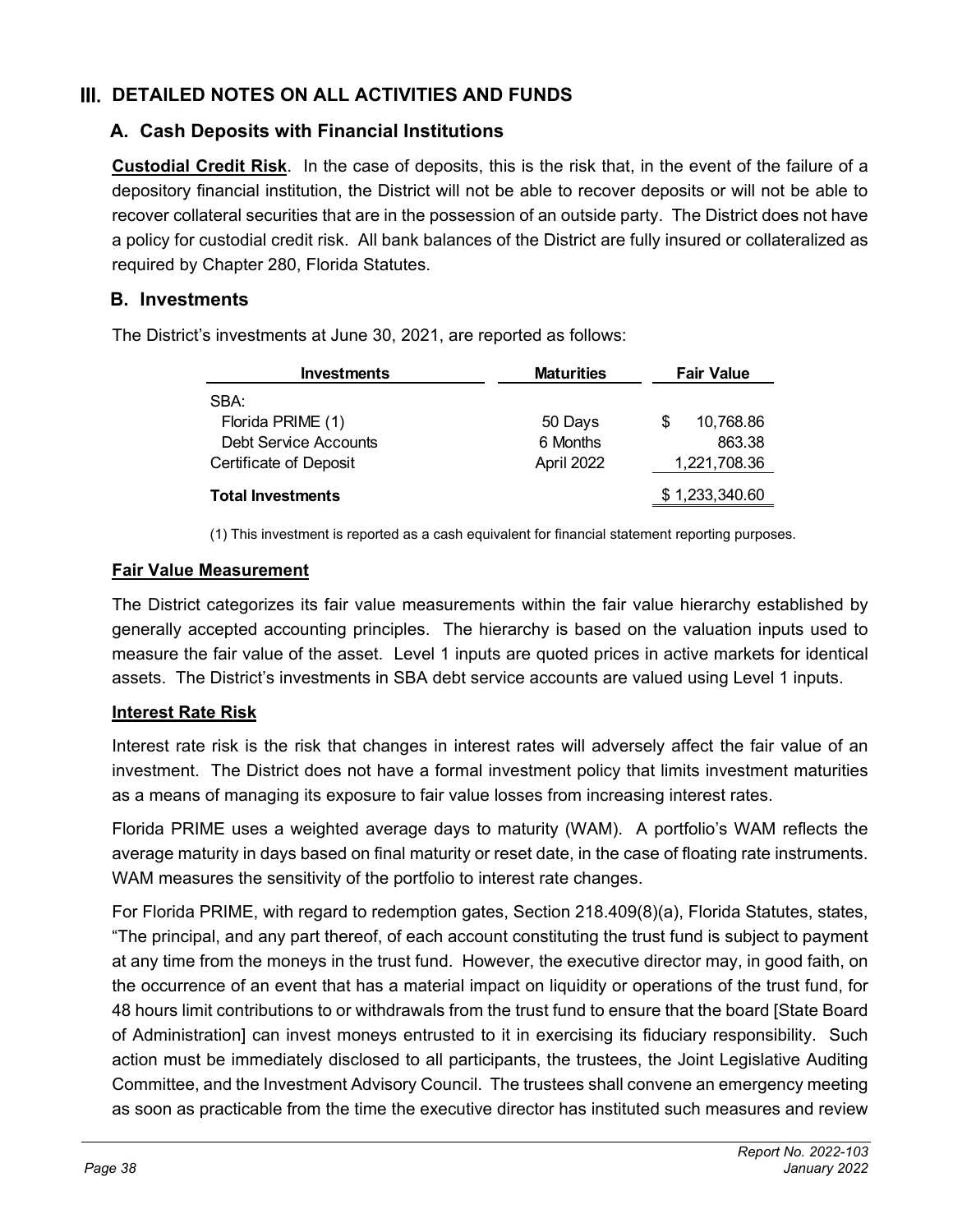the necessity of those measures. If the trustees are unable to convene an emergency meeting before the expiration of the 48-hour moratorium on contributions and withdrawals, the moratorium may be extended by the executive director until the trustees are able to meet to review the necessity for the moratorium. If the trustees agree with such measures, the trustees shall vote to continue the measures for up to an additional 15 days. The trustees must convene and vote to continue any such measures before the expiration of the time limit set, but in no case may the time limit set by the trustees exceed 15 days." As of June 30, 2021, there were no redemption fees, maximum transaction amounts, or any other requirements that serve to limit a participant's daily access to 100 percent of their account value.

#### **Credit Risk**

Credit risk is the risk that an issuer or other counterparty to an investment will not fulfill its obligations. Section 218.415(17), Florida Statutes, limits investments to the Local Government Surplus Funds Trust Fund [Florida PRIME], or any intergovernmental investment pool authorized pursuant to the Florida Interlocal Cooperation Act as provided in Section 163.01, Florida Statutes; Securities and Exchange Commission registered money market funds with the highest credit quality rating from a nationally recognized rating agency; interest-bearing time deposits in qualified public depositories, as defined in Section 280.02, Florida Statutes; and direct obligations of the United States Treasury. The District does not have a formal investment policy that further limits its investment choices.

The District's investments in the SBA debt service accounts are to provide for debt service payments on bond debt issued by the SBE for the benefit of the District. The District relies on policies developed by the SBA for managing interest rate risk and credit risk for this account. Disclosures for the Debt Service Accounts are included in the notes to financial statements of the State's Comprehensive Annual Financial Report.

The District's investment in Florida PRIME is rated AAAm by Standard & Poor's.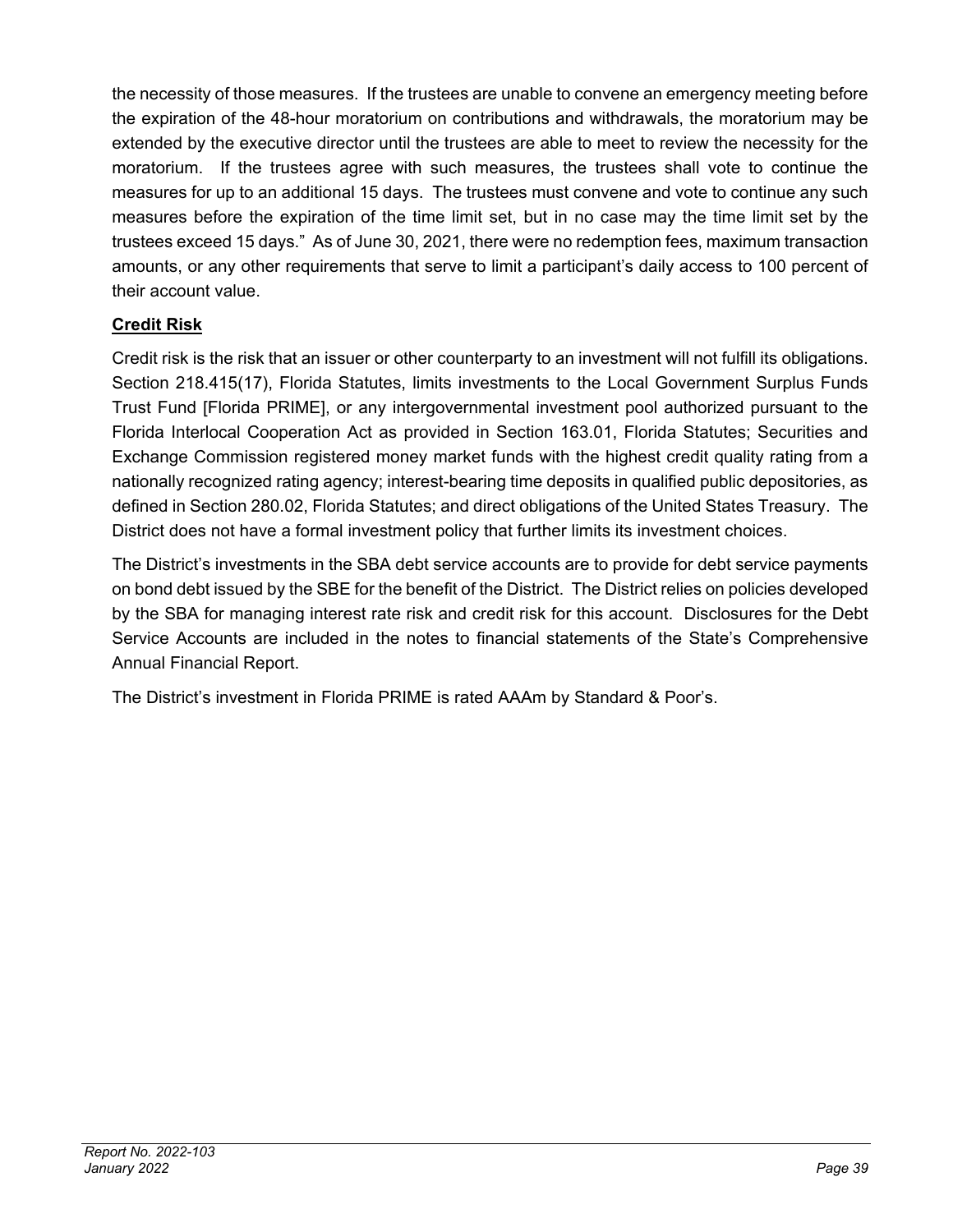#### **C. Changes in Capital Assets**

Changes in capital assets are presented in the following table:

|                                                                                                                                                                               | <b>Beginning</b><br><b>Balance</b>                            |                                                       | <b>Additions</b><br><b>Deletions</b>                  |                                                                 |
|-------------------------------------------------------------------------------------------------------------------------------------------------------------------------------|---------------------------------------------------------------|-------------------------------------------------------|-------------------------------------------------------|-----------------------------------------------------------------|
| <b>GOVERNMENTAL ACTIVITIES</b>                                                                                                                                                |                                                               |                                                       |                                                       | <b>Balance</b>                                                  |
| Capital Assets Not Being Depreciated:<br>Land                                                                                                                                 | 676,786.30<br>\$                                              | \$                                                    | 35,115.00<br>\$                                       | \$<br>641,671.30                                                |
| Capital Assets Being Depreciated:<br>Improvements Other Than Buildings<br><b>Buildings and Fixed Equipment</b><br>Furniture, Fixtures, and Equipment<br><b>Motor Vehicles</b> | 2,245,705.91<br>95,066,946.10<br>3,517,000.55<br>4,710,366.14 | 3,603,215.36<br>196, 161.85<br>47,000.00              | 33,113.23<br>5,421,522.04<br>289,631.37<br>217,497.85 | 5,815,808.04<br>89,645,424.06<br>3,423,531.03<br>4,539,868.29   |
| <b>Total Capital Assets Being Depreciated</b>                                                                                                                                 | 105,540,018.70                                                | 3,846,377.21                                          | 5,961,764.49                                          | 103,424,631.42                                                  |
| Less Accumulated Depreciation for:<br>Improvements Other Than Buildings<br><b>Buildings and Fixed Equipment</b><br>Furniture, Fixtures, and Equipment<br>Motor Vehicles       | 1,631,123.82<br>29,502,032.61<br>2,834,993.31<br>3,570,363.30 | 94,801.97<br>1,750,129.40<br>218,625.68<br>240,884.23 | 33,113.23<br>4,092,307.44<br>264,931.56<br>217,497.85 | 1,692,812.56<br>27, 159, 854.57<br>2,788,687.43<br>3,593,749.68 |
| <b>Total Accumulated Depreciation</b>                                                                                                                                         | 37,538,513.04                                                 | 2,304,441.28                                          | 4,607,850.08                                          | 35, 235, 104. 24                                                |
| Total Capital Assets Being Depreciated, Net                                                                                                                                   | 68,001,505.66                                                 | 1,541,935.93                                          | 1,353,914.41                                          | 68, 189, 527. 18                                                |
| Governmental Activities Capital Assets, Net                                                                                                                                   | 68,678,291.96<br>S                                            | 1,541,935.93<br>\$                                    | 1,389,029.41<br>S                                     | 68,831,198.48                                                   |

Depreciation expense is not charged to individual functions, but rather is reflected as unallocated on the statement of activities.

#### **D. Retirement Plans**

#### **FRS – Defined Benefit Pension Plans**

#### **General Information about the FRS**

The FRS was created in Chapter 121, Florida Statutes, to provide a defined benefit pension plan for participating public employees. The FRS was amended in 1998 to add the Deferred Retirement Option Program (DROP) under the defined benefit plan and amended in 2000 to provide a defined contribution plan alternative to the defined benefit plan for FRS members effective July 1, 2002. This integrated defined contribution pension plan is the FRS Investment Plan. Chapter 112, Florida Statutes, established the Retiree HIS Program, a cost-sharing multiple-employer defined benefit pension plan, to assist retired members of any State-administered retirement system in paying the costs of health insurance.

Essentially all regular employees of the District are eligible to enroll as members of the State-administered FRS. Provisions relating to the FRS are established by Chapters 121 and 122, Florida Statutes; Chapter 112, Part IV, Florida Statutes; Chapter 238, Florida Statutes; and FRS Rules, Chapter 60S, Florida Administrative Code; wherein eligibility, contributions, and benefits are defined and described in detail. Such provisions may be amended at any time by further action from the Florida Legislature. The FRS is a single retirement system administered by the Florida Department of Management Services, Division of Retirement, and consists of the two cost-sharing multiple-employer defined benefit plans and other nonintegrated programs. A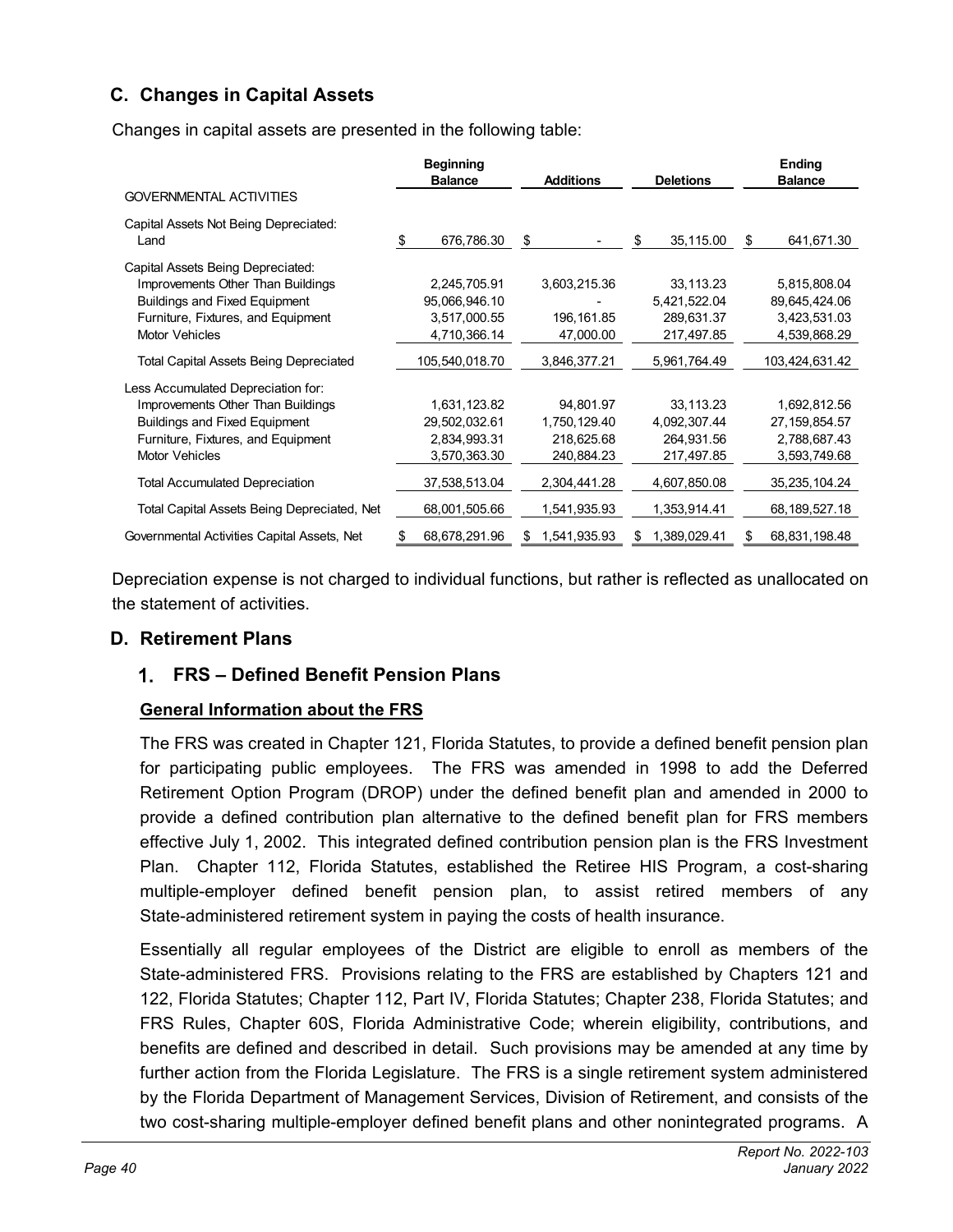comprehensive annual financial report of the FRS, which includes its financial statements, required supplementary information, actuarial report, and other relevant information, is available from the Florida Department of Management Services Web site (www.dms.myflorida.com).

The District's FRS and HIS pension expense totaled \$3,982,767.75 for the fiscal year ended June 30, 2021.

#### **FRS Pension Plan**

*Plan Description*. The FRS Pension Plan (Plan) is a cost-sharing multiple-employer defined benefit pension plan, with a DROP for eligible employees. The general classes of membership are:

- *Regular* Members of the FRS who do not qualify for membership in the other classes.
- *Elected County Officers* Members who hold specified elective offices in local government.
- *Senior Management Service*  Members in senior management level positions.

Employees enrolled in the Plan prior to July 1, 2011, vest at 6 years of creditable service and employees enrolled in the Plan on or after July 1, 2011, vest at 8 years of creditable service. All vested members, enrolled prior to July 1, 2011, are eligible for normal retirement benefits at age 62 or at any age after 30 years of service. All members enrolled in the Plan on or after July 1, 2011, once vested, are eligible for normal retirement benefits at age 65 or any time after 33 years of creditable service. Employees enrolled in the Plan may include up to 4 years of credit for military service toward creditable service. The Plan also includes an early retirement provision; however, there is a benefit reduction for each year a member retires before his or her normal retirement date. The Plan provides retirement, disability, death benefits, and annual cost-of-living adjustments to eligible participants.

The DROP, subject to provisions of Section 121.091, Florida Statutes, permits employees eligible for normal retirement under the Plan to defer receipt of monthly benefit payments while continuing employment with an FRS participating employer. An employee may participate in DROP for a period not to exceed 60 months after electing to participate, except that certain instructional personnel may participate for up to 96 months. During the period of DROP participation, deferred monthly benefits are held in the FRS Trust Fund and accrue interest. The net pension liability does not include amounts for DROP participants, as these members are considered retired and are not accruing additional pension benefits.

*Benefits Provided*. Benefits under the Plan are computed on the basis of age and/or years of service, average final compensation, and service credit. Credit for each year of service is expressed as a percentage of the average final compensation. For members initially enrolled before July 1, 2011, the average final compensation is the average of the 5 highest fiscal years' earnings; for members initially enrolled on or after July 1, 2011, the average final compensation is the average of the 8 highest fiscal years' earnings. The total percentage value of the benefit received is determined by calculating the total value of all service, which is based on the retirement class to which the member belonged when the service credit was earned. Members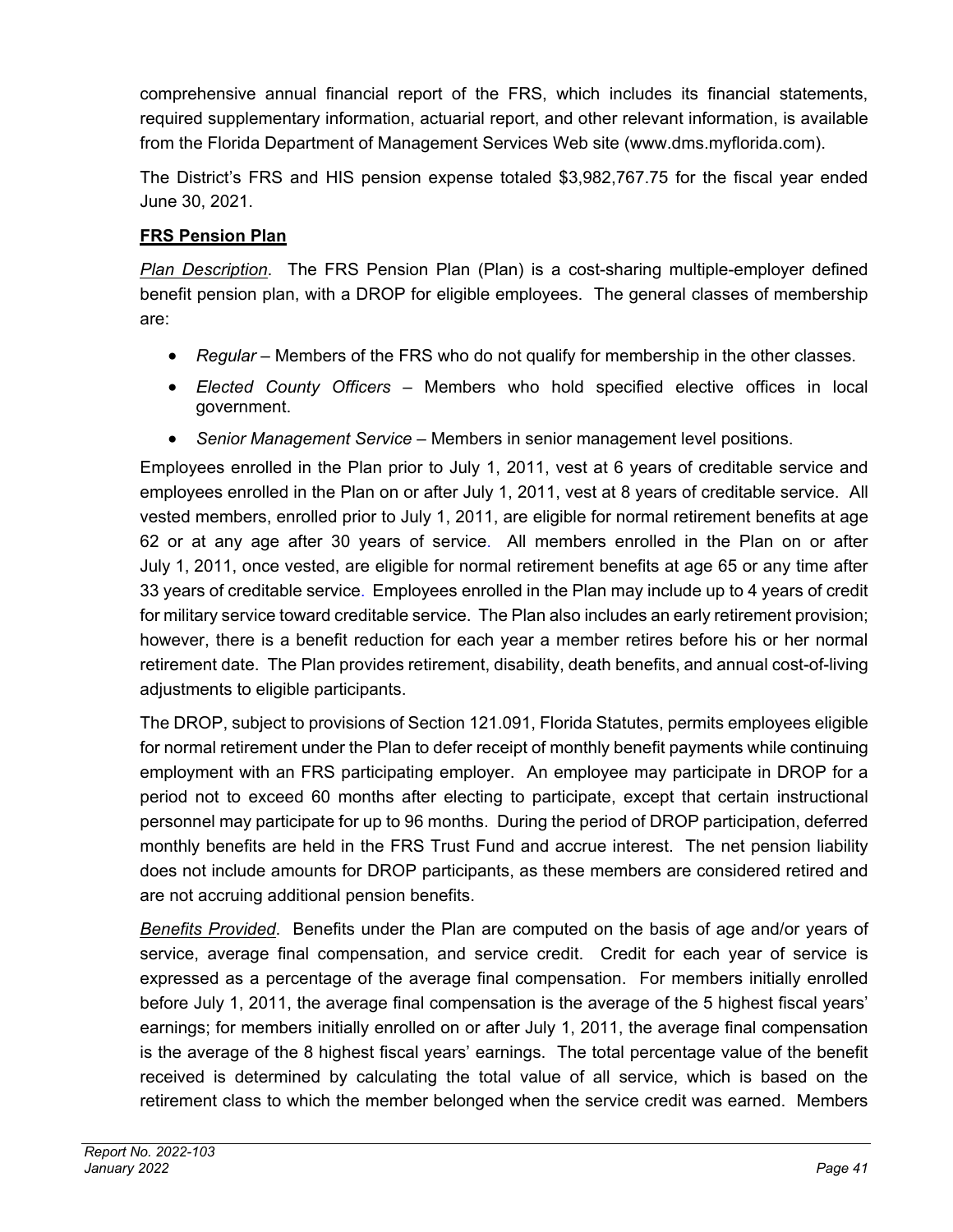are eligible for in-line-of-duty or regular disability and survivors' benefits. The following table shows the percentage value for each year of service credit earned:

| Class, Initial Enrollment, and Retirement Age/Years of Service | <b>Percent Value</b> |
|----------------------------------------------------------------|----------------------|
| <b>Regular Members Initially Enrolled Before July 1, 2011</b>  |                      |
| Retirement up to age 62 or up to 30 years of service           | 1.60                 |
| Retirement at age 63 or with 31 years of service               | 1.63                 |
| Retirement at age 64 or with 32 years of service               | 1.65                 |
| Retirement at age 65 or with 33 or more years of service       | 1.68                 |
| Regular Members Initially Enrolled On or After July 1, 2011    |                      |
| Retirement up to age 65 or up to 33 years of service           | 1.60                 |
| Retirement at age 66 or with 34 years of service               | 1.63                 |
| Retirement at age 67 or with 35 years of service               | 1.65                 |
| Retirement at age 68 or with 36 or more years of service       | 1.68                 |
| <b>Elected County Officers</b>                                 | 3.00                 |
| <b>Senior Management Service</b>                               | 2.00                 |

As provided in Section 121.101, Florida Statutes, if the member was initially enrolled in the Plan before July 1, 2011, and all service credit was accrued before July 1, 2011, the annual cost-of-living adjustment is 3 percent per year. If the member was initially enrolled before July 1, 2011, and has service credit on or after July 1, 2011, there is an individually calculated cost-of-living adjustment. The annual cost-of-living adjustment is a proportion of 3 percent determined by dividing the sum of the pre-July 2011 service credit by the total service credit at retirement multiplied by 3 percent. Plan members initially enrolled on or after July 1, 2011, will not have a cost-of-living adjustment after retirement.

*Contributions*. The Florida Legislature establishes contribution rates for participating employers and employees. Contribution rates during the 2020-21 fiscal year were as follows:

|                                                               |                 | <b>Percent of Gross Salary</b> |  |  |
|---------------------------------------------------------------|-----------------|--------------------------------|--|--|
| <b>Class</b>                                                  | <b>Employee</b> | Employer (1)                   |  |  |
| FRS, Regular                                                  | 3.00            | 10.00                          |  |  |
| FRS, Elected County Officers                                  | 3.00            | 49.18                          |  |  |
| FRS, Senior Management Service                                | 3.00            | 27.29                          |  |  |
| DROP - Applicable to<br>Members from All of the Above Classes | 0.00            | 16.98                          |  |  |
| FRS, Reemployed Retiree                                       | (2)             | (2)                            |  |  |

(1) Employer rates include 1.66 percent for the postemployment health insurance subsidy. Also, employer rates, other than for DROP participants, include 0.06 percent for administrative costs of the Investment Plan.

(2) Contribution rates are dependent upon retirement class in which reemployed.

The District's contributions to the Plan totaled \$1,700,992 for the fiscal year ended June 30, 2021.

*Pension Liabilities, Pension Expense, and Deferred Outflows of Resources and Deferred Inflows of Resources Related to Pensions*. At June 30, 2021, the District reported a liability of \$18,183,922 for its proportionate share of the Plan's net pension liability. The net pension liability was measured as of June 30, 2020, and the total pension liability used to calculate the net pension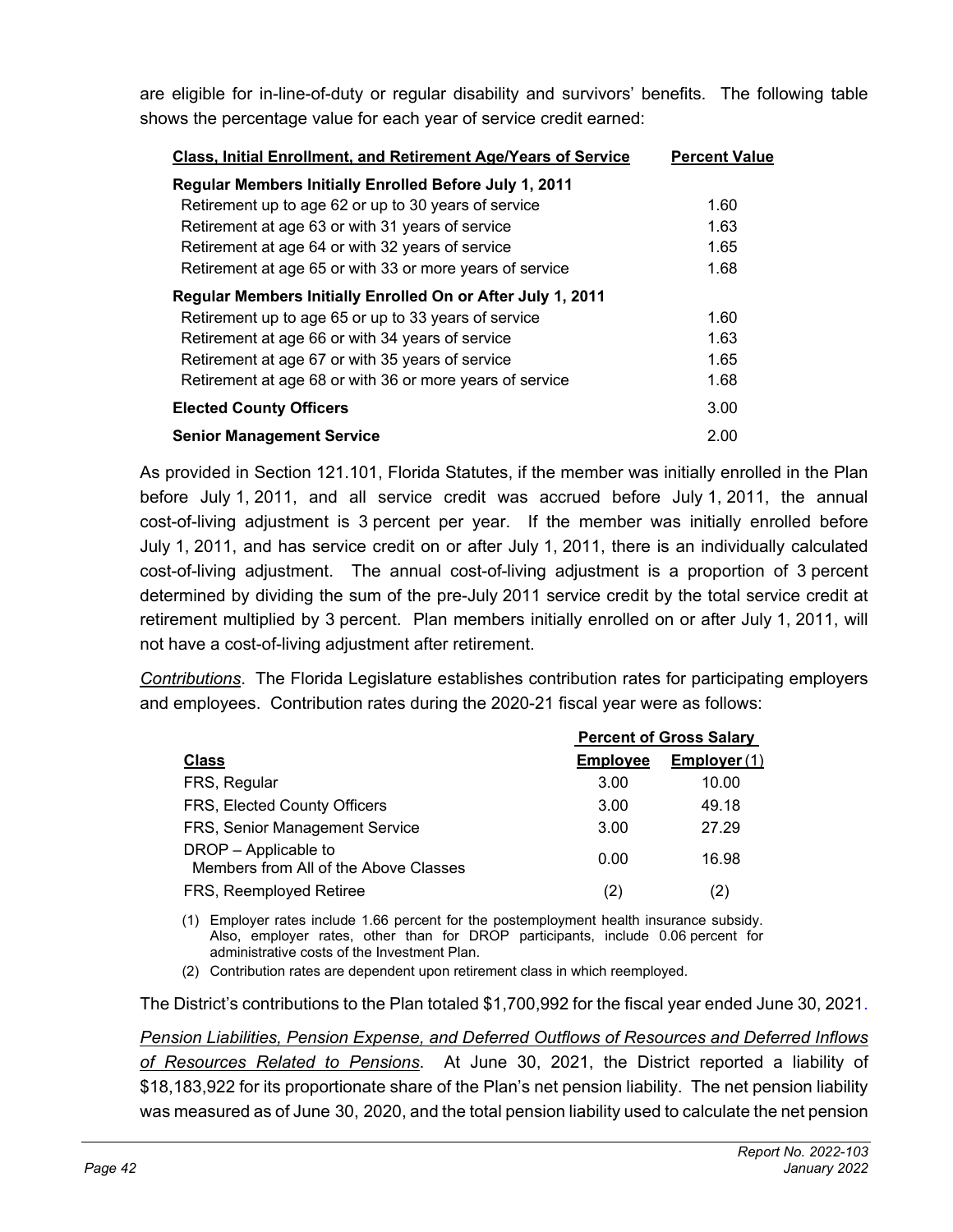liability was determined by an actuarial valuation as of July 1, 2020. The District's proportionate share of the net pension liability was based on the District's 2019-20 fiscal year contributions relative to the total 2019-20 fiscal year contributions of all participating members. At June 30, 2020, the District's proportionate share was 0.041955015 percent, which was a decrease of 0.002796128 from its proportionate share measured as of June 30, 2019.

For the fiscal year ended June 30, 2021, the District recognized the Plan pension expense of \$3,538,854. In addition, the District reported deferred outflows of resources and deferred inflows of resources related to pensions from the following sources:

| <b>Description</b>                                  | <b>Deferred Outflows</b><br>of Resources |           | <b>Deferred Inflows</b><br>of Resources |           |
|-----------------------------------------------------|------------------------------------------|-----------|-----------------------------------------|-----------|
| Differences Between Expected and                    |                                          |           |                                         |           |
| <b>Actual Experience</b>                            | \$                                       | 695,936   | S                                       |           |
| <b>Change of Assumptions</b>                        |                                          | 3,291,868 |                                         |           |
| Net Difference Between Projected and Actual         |                                          |           |                                         |           |
| Earnings on FRS Pension Plan Investments            |                                          | 1,082,688 |                                         |           |
| Changes in Proportion and Differences Between       |                                          |           |                                         |           |
| <b>District FRS Contributions and Proportionate</b> |                                          |           |                                         |           |
| <b>Share of Contributions</b>                       |                                          | 176,645   |                                         | 1.064.944 |
| District FRS Contributions Subsequent to            |                                          |           |                                         |           |
| the Measurement Date                                |                                          | 1,700,992 |                                         |           |
| <b>Total</b>                                        |                                          | 6,948,129 |                                         | 1.064.944 |

The deferred outflows of resources related to pensions resulting from District contributions to the Plan subsequent to the measurement date, totaling \$1,700,992, will be recognized as a reduction of the net pension liability in the fiscal year ending June 30, 2022. Other amounts reported as deferred outflows of resources and deferred inflows of resources related to pensions will be recognized in pension expense as follows:

| <b>Fiscal Year Ending June 30</b> |    | <b>Amount</b> |  |  |
|-----------------------------------|----|---------------|--|--|
| 2022                              | \$ | 777,593       |  |  |
| 2023                              |    | 1,440,023     |  |  |
| 2024                              |    | 1,201,029     |  |  |
| 2025                              |    | 668,147       |  |  |
| 2026                              |    | 95,401        |  |  |
| Total                             |    | 4, 182, 193   |  |  |
|                                   |    |               |  |  |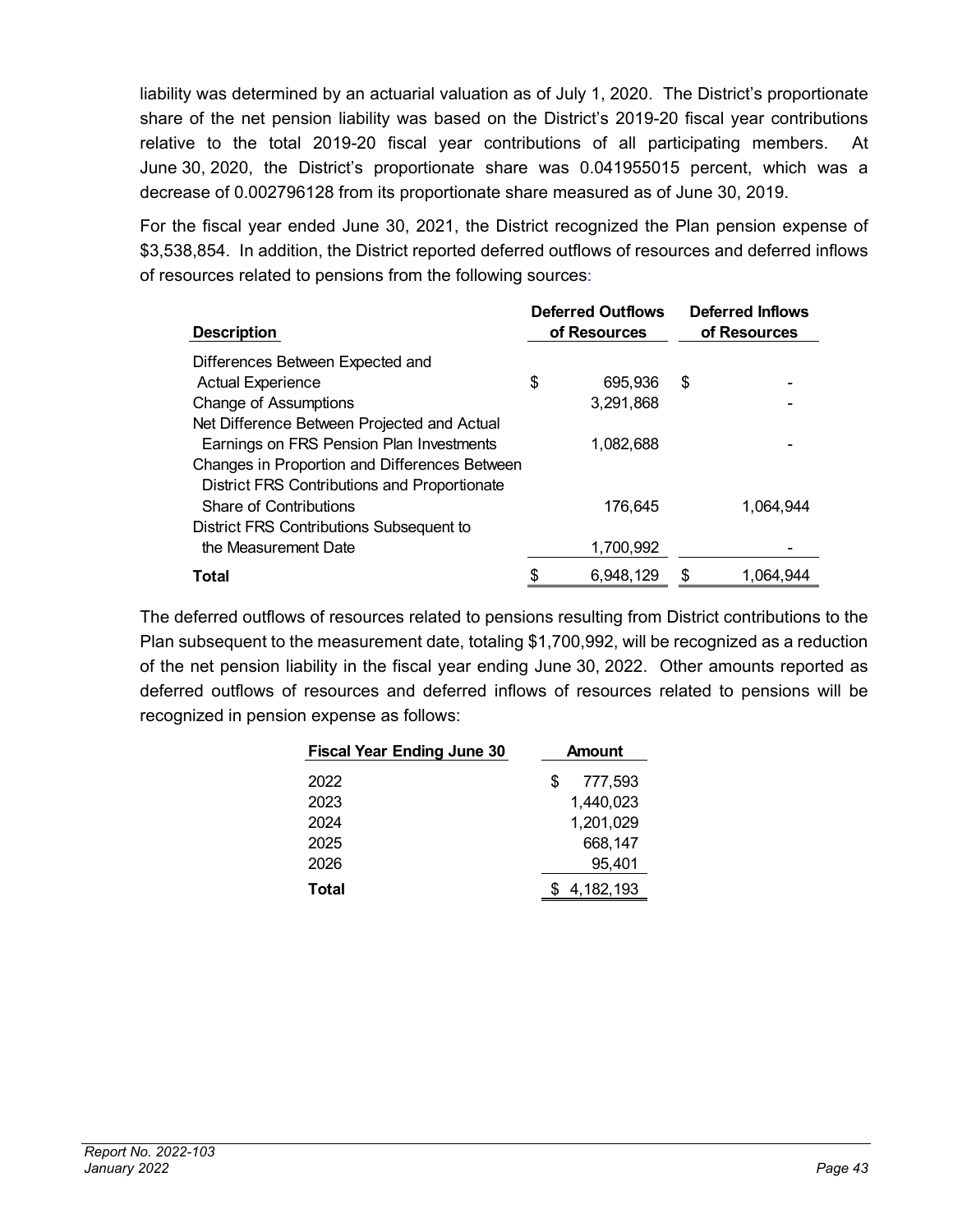*Actuarial Assumptions*. The total pension liability in the July 1, 2020, actuarial valuation was determined using the following actuarial assumptions, applied to all periods included in the measurement:

| Inflation        | 2.40 percent                                                           |
|------------------|------------------------------------------------------------------------|
| Salary Increases | 3.25 percent, average, including inflation                             |
|                  | Investment Rate of Return 6.80 percent, net of pension plan investment |
|                  | expense, including inflation                                           |

Mortality rates were based on the PUB-2010 base table, projected generationally with Scale MP-2018.

The actuarial assumptions used in the July 1, 2020, valuation were based on the results of an actuarial experience study for the period July 1, 2013, through June 30, 2018.

The long-term expected rate of return on pension plan investments was not based on historical returns, but instead is based on a forward-looking capital market economic model. The allocation policy's description of each asset class was used to map the target allocation to the asset classes shown below. Each asset class assumption is based on a consistent set of underlying assumptions and includes an adjustment for the inflation assumption. The target allocation and best estimates of arithmetic and geometric real rates of return for each major asset class are summarized in the following table:

| <b>Asset Class</b>           | <b>Target</b><br>Allocation (1) | Annual<br><b>Arithmetic</b><br>Return | Compound<br>Annual<br>(Geometric)<br>Return | <b>Standard</b><br><b>Deviation</b> |
|------------------------------|---------------------------------|---------------------------------------|---------------------------------------------|-------------------------------------|
| Cash                         | 1.0%                            | $2.2\%$                               | $2.2\%$                                     | $1.2\%$                             |
| Fixed Income                 | 19.0%                           | 3.0%                                  | 2.9%                                        | 3.5%                                |
| <b>Global Equity</b>         | 54.2%                           | 8.0%                                  | 6.7%                                        | 17.1%                               |
| Real Estate (Property)       | 10.3%                           | 6.4%                                  | 5.8%                                        | 11.7%                               |
| <b>Private Equity</b>        | 11.1%                           | 10.8%                                 | 8.1%                                        | 25.7%                               |
| <b>Strategic Investments</b> | 4.4%                            | 5.5%                                  | 5.3%                                        | 6.9%                                |
| <b>Total</b>                 | 100%                            |                                       |                                             |                                     |
| Assumed inflation - Mean     |                                 |                                       | 2.4%                                        | 1.7%                                |

(1) As outlined in the Plan's investment policy.

*Discount Rate*. The discount rate used to measure the total pension liability was 6.8 percent. The Plan's fiduciary net position was projected to be available to make all projected future benefit payments of current active and inactive employees. Therefore, the discount rate for calculating the total pension liability is equal to the long-term expected rate of return. The discount rate used in the 2020 valuation was updated from 6.9 percent to 6.8 percent.

*Sensitivity of the District's Proportionate Share of the Net Pension Liability to Changes in the Discount Rate*. The following presents the District's proportionate share of the net pension liability calculated using the discount rate of 6.8 percent, as well as what the District's proportionate share of the net pension liability would be if it were calculated using a discount rate that is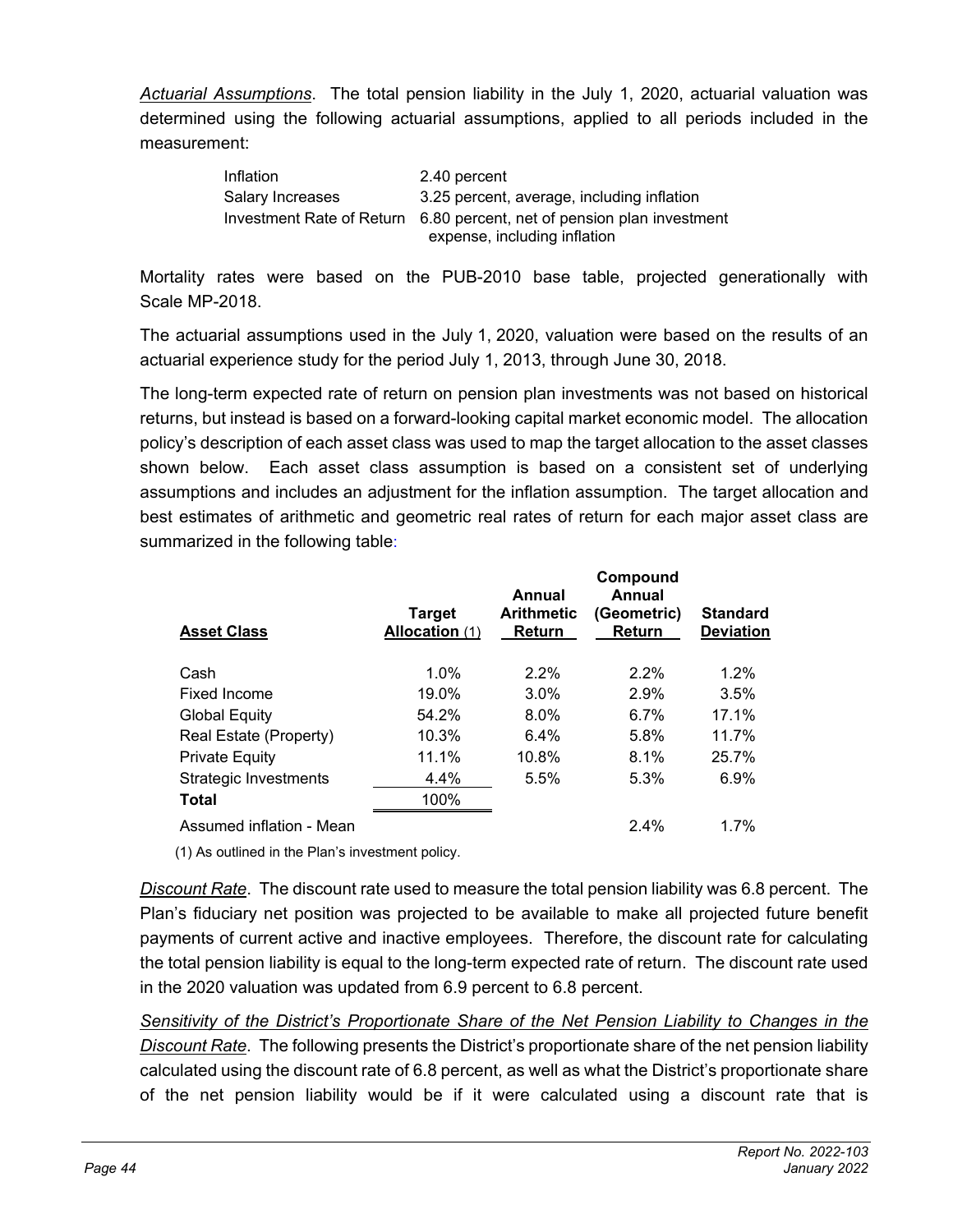1 percentage point lower (5.8 percent) or 1 percentage point higher (7.8 percent) than the current rate:

|                                   | $1\%$                     | <b>Current</b>                    | $1\%$                        |
|-----------------------------------|---------------------------|-----------------------------------|------------------------------|
|                                   | <b>Decrease</b><br>(5.8%) | <b>Discount Rate</b><br>$(6.8\%)$ | <b>Increase</b><br>$(7.8\%)$ |
| District's Proportionate Share of |                           |                                   |                              |
| the Net Pension Liability         | \$29,036,667              | \$18,183,922                      | \$ 9,119,662                 |

*Pension Plan Fiduciary Net Position*. Detailed information about the Plan's fiduciary net position is available in the separately issued FRS Pension Plan and Other State Administered Systems Comprehensive Annual Financial Report.

*Payables to the Pension Plan*. At June 30, 2021, the District reported a payable of \$386,695 for the outstanding amount of contributions to the Plan required for the fiscal year ended June 30, 2021.

#### **HIS Pension Plan**

*Plan Description*. The HIS Pension Plan (HIS Plan) is a cost-sharing multiple-employer defined benefit pension plan established under Section 112.363, Florida Statutes, and may be amended by the Florida Legislature at any time. The benefit is a monthly payment to assist retirees of State-administered retirement systems in paying their health insurance costs and is administered by the Florida Department of Management Services, Division of Retirement.

*Benefits Provided*. For the fiscal year ended June 30, 2021, eligible retirees and beneficiaries received a monthly HIS payment of \$5 for each year of creditable service completed at the time of retirement, with a minimum HIS payment of \$30 and a maximum HIS payment of \$150 per month, pursuant to Section 112.363, Florida Statutes. To be eligible to receive a HIS Plan benefit, a retiree under a State-administered retirement system must provide proof of health insurance coverage, which may include Federal Medicare.

*Contributions*. The HIS Plan is funded by required contributions from FRS participating employers as set by the Florida Legislature. Employer contributions are a percentage of gross compensation for all active FRS members. For the fiscal year ended June 30, 2021, the contribution rate was 1.66 percent of payroll pursuant to Section 112.363, Florida Statutes. The District contributed 100 percent of its statutorily required contributions for the current and preceding 3 years. HIS Plan contributions are deposited in a separate trust fund from which payments are authorized. HIS Plan benefits are not guaranteed and are subject to annual legislative appropriation. In the event the legislative appropriation or available funds fail to provide full subsidy benefits to all participants, benefits may be reduced or canceled.

The District's contributions to the HIS Plan totaled \$298,167 for the fiscal year ended June 30, 2021.

*Pension Liabilities, Pension Expense, and Deferred Outflows of Resources and Deferred Inflows of Resources Related to Pensions*. At June 30, 2021, the District reported a net pension liability of \$6,222,362 for its proportionate share of the HIS Plan's net pension liability. The current portion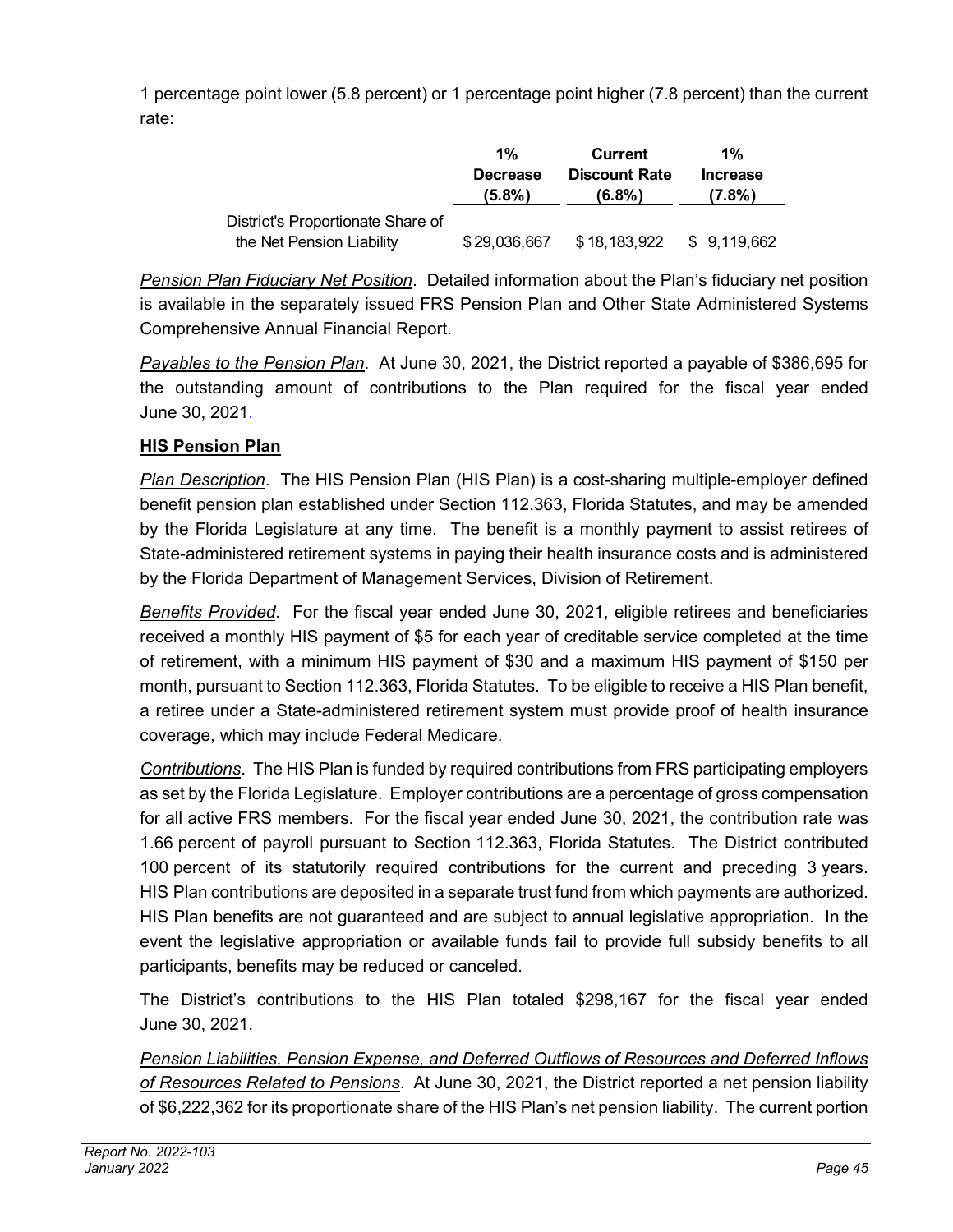of the net pension liability is the District's proportionate share of benefit payments expected to be paid within 1 year, net of the District's proportionate share of the HIS Plan's fiduciary net position available to pay that amount. The net pension liability was measured as of June 30, 2020, and the total pension liability used to calculate the net pension liability was determined by an actuarial valuation as of July 1, 2020. The District's proportionate share of the net pension liability was based on the District's 2019-20 fiscal year contributions relative to the total 2019-20 fiscal year contributions of all participating members. At June 30, 2020, the District's proportionate share was 0.050961879 percent, which was a decrease of 0.002424684 from its proportionate share measured as of June 30, 2019.

For the fiscal year ended June 30, 2021, the District recognized the HIS Plan pension expense of \$443,913.75. In addition, the District reported deferred outflows of resources and deferred inflows of resources related to pensions from the following sources:

|                                               | <b>Deferred Outflows</b> |              | <b>Deferred Inflows</b> |              |
|-----------------------------------------------|--------------------------|--------------|-------------------------|--------------|
| <b>Description</b>                            |                          | of Resources |                         | of Resources |
| Differences Between Expected and              |                          |              |                         |              |
| <b>Actual Experience</b>                      | \$                       | 254,532      | S                       | 4,800        |
| Change of Assumptions                         |                          | 669,081      |                         | 361,806      |
| Net Difference Between Projected and Actual   |                          |              |                         |              |
| Earnings on HIS Pension Plan Investments      |                          | 4,968        |                         |              |
| Changes in Proportion and Differences Between |                          |              |                         |              |
| District HIS Contributions and Proportionate  |                          |              |                         |              |
| Share of Contributions                        |                          | 68,796       |                         | 456,917      |
| District HIS Contributions Subsequent to      |                          |              |                         |              |
| the Measurement Date                          |                          | 298,167      |                         |              |
| <b>Total</b>                                  | \$                       | 1.295.544    | S                       | 823.523      |

The deferred outflows of resources related to pensions resulting from District contributions to the HIS Plan subsequent to the measurement date, totaling \$298,167, will be recognized as a reduction of the net pension liability in the fiscal year ending June 30, 2022. Other amounts reported as deferred outflows of resources and deferred inflows of resources related to pensions will be recognized in pension expense as follows:

| <b>Fiscal Year Ending June 30</b> | Amount |           |
|-----------------------------------|--------|-----------|
| 2022                              | \$     | 62,673    |
| 2023                              |        | 38,601    |
| 2024                              |        | (49, 630) |
| 2025                              |        | 12,095    |
| 2026                              |        | 65,243    |
| Thereafter                        |        | 44,872    |
| Total                             |        | 173,854   |

*Actuarial Assumptions*. The total pension liability in the July 1, 2020, actuarial valuation was determined using the following actuarial assumptions, applied to all periods included in the measurement: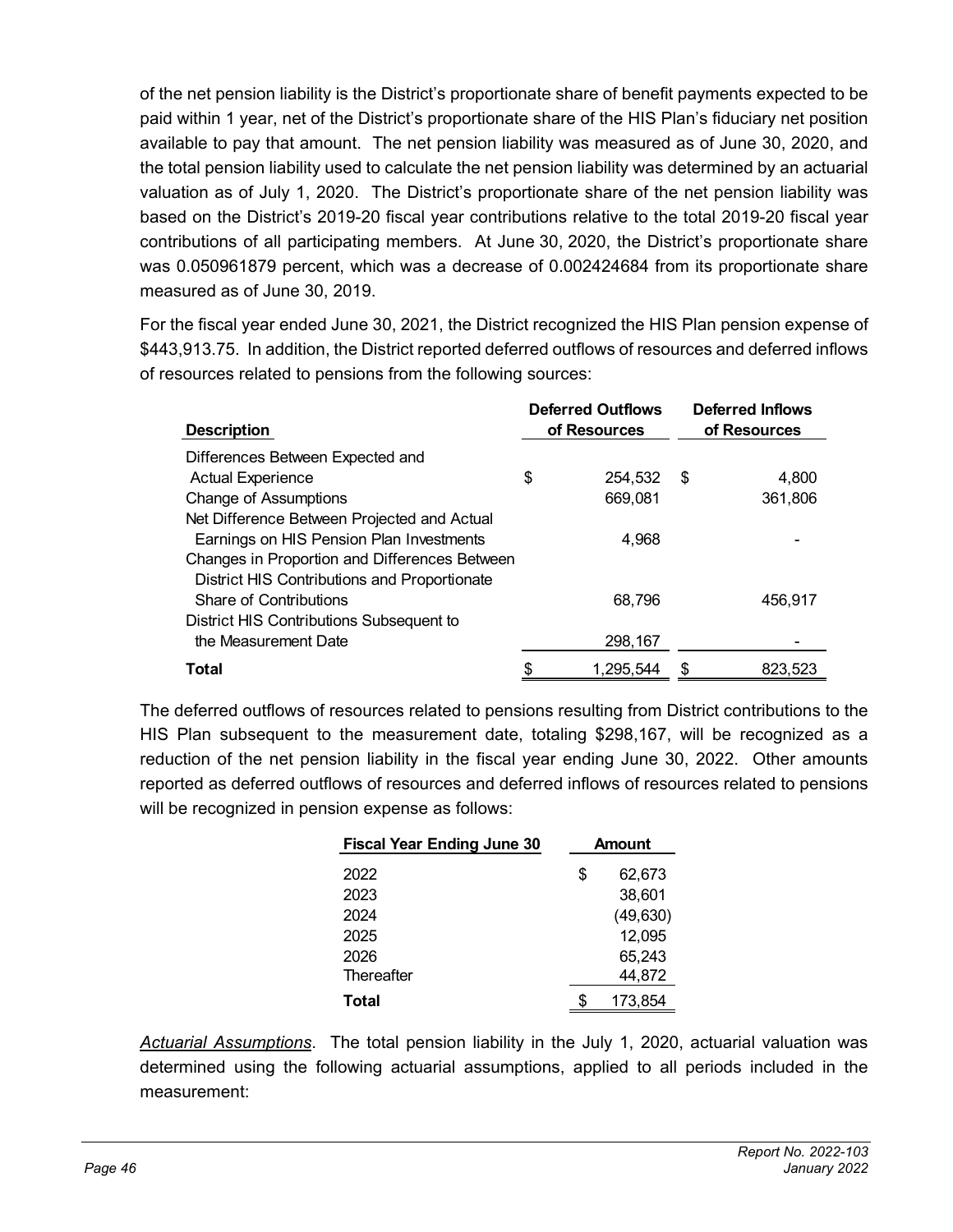| Inflation           | 2.40 percent                               |
|---------------------|--------------------------------------------|
| Salary Increases    | 3.25 percent, average, including inflation |
| Municipal Bond Rate | 2.21 percent                               |

Mortality rates were based on the PUB-2010 base table, projected generationally with Scale MP-2018. This is a change from the prior year mortality assumption which was based on the Generational RP-2000 with Projection Scale BB tables.

While an experience study had not been completed for the HIS Plan, the actuarial assumptions that determined the total pension liability for the HIS Plan were based on certain results of the most recent experience study for the FRS Plan.

*Discount Rate*. The discount rate used to measure the total pension liability was 2.21 percent. In general, the discount rate for calculating the total pension liability is equal to the single rate equivalent to discounting at the long-term expected rate of return for benefit payments prior to the projected depletion date. Because the HIS benefit is essentially funded on a pay-as-you-go basis, the depletion date is considered to be immediate, and the single equivalent discount rate is equal to the municipal bond rate selected by the HIS Plan sponsor. The Bond Buyer General Obligation 20-Bond Municipal Bond Index was adopted as the applicable municipal bond index. The discount rate changed from 3.5 percent to 2.21 percent.

*Sensitivity of the District's Proportionate Share of the Net Pension Liability to Changes in the Discount Rate*. The following presents the District's proportionate share of the net pension liability calculated using the discount rate of 2.21 percent, as well as what the District's proportionate share of the net pension liability would be if it were calculated using a discount rate that is 1 percentage point lower (1.21 percent) or 1 percentage point higher (3.21 percent) than the current rate:

|                                                                | $1\%$           | <b>Current</b>            | $1\%$           |  |
|----------------------------------------------------------------|-----------------|---------------------------|-----------------|--|
|                                                                | <b>Decrease</b> | <b>Discount Rate</b>      | <b>Increase</b> |  |
|                                                                | $(1.21\%)$      | $(2.21\%)$                | $(3.21\%)$      |  |
| District's Proportionate Share of<br>the Net Pension Liability | \$ 7.192.773    | \$ 6,222,362 \$ 5,428,084 |                 |  |

*Pension Plan Fiduciary Net Position*. Detailed information about the HIS Plan's fiduciary net position is available in the separately issued FRS Pension Plan and Other State Administered Systems Comprehensive Annual Financial Report.

*Payables to the Pension Plan*. At June 30, 2021, the District reported a payable of \$59,954.78 for the outstanding amount of contributions to the HIS Plan required for the fiscal year ended June 30, 2021.

#### **FRS – Defined Contribution Pension Plan**

The SBA administers the defined contribution plan officially titled the FRS Investment Plan (Investment Plan). The Investment Plan is reported in the SBA's annual financial statements and in the State's Comprehensive Annual Financial Report.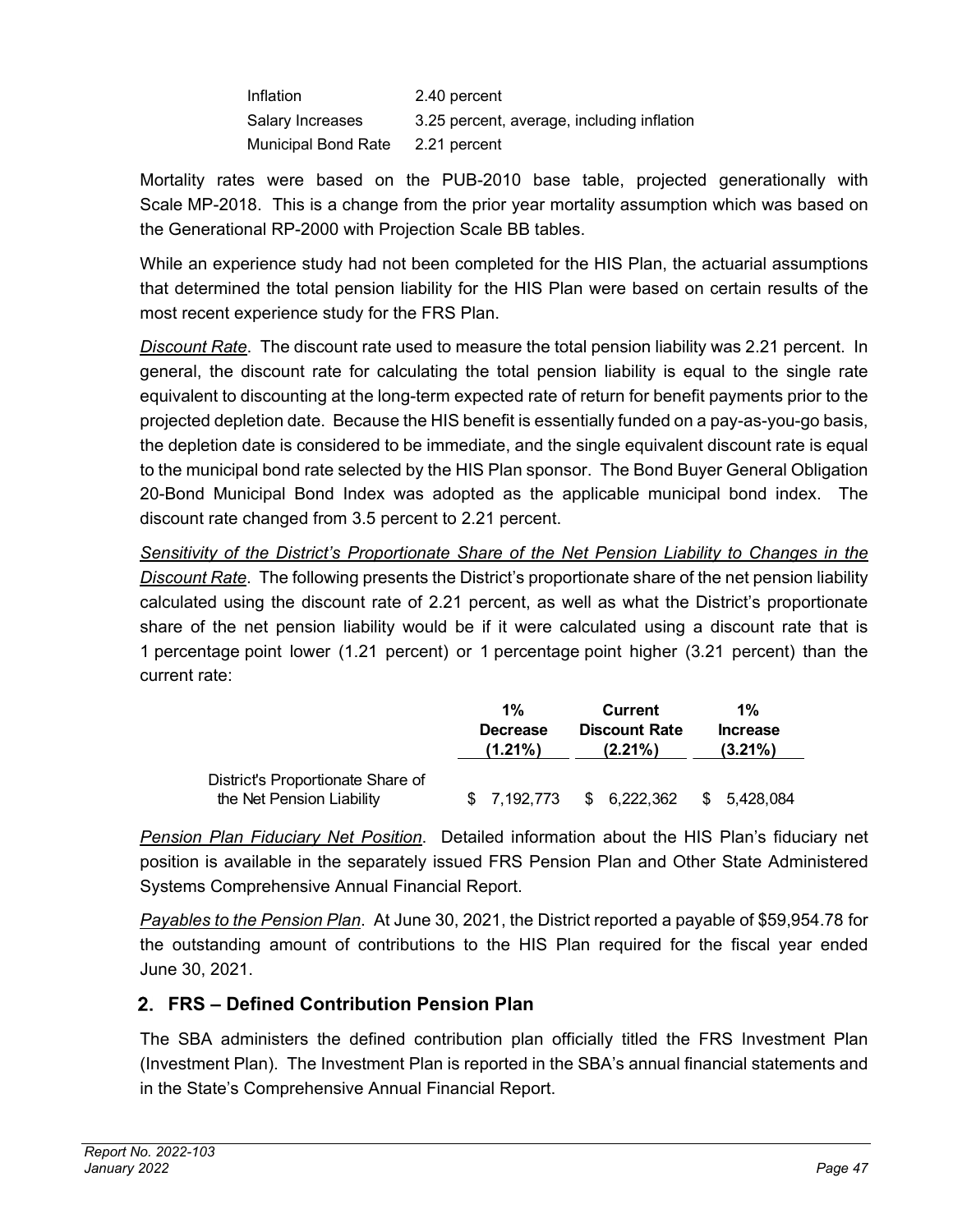As provided in Section 121.4501, Florida Statutes, eligible FRS members may elect to participate in the Investment Plan in lieu of the FRS defined benefit plan. District employees participating in DROP are not eligible to participate in the Investment Plan. Employer and employee contributions, including amounts contributed to individual member's accounts, are defined by law, but the ultimate benefit depends in part on the performance of investment funds. Retirement benefits are based upon the value of the member's account upon retirement. Benefit terms, including contribution requirements, for the Investment Plan are established and may be amended by the Florida Legislature. The Investment Plan is funded with the same employer and employee contribution rates that are based on salary and membership class (Regular, Elected County Officers, etc.), as the FRS defined benefit plan. Contributions are directed to individual member accounts and the individual members allocate contributions and account balances among various approved investment choices. Costs of administering the Investment Plan, including the FRS Financial Guidance Program, are funded through an employer contribution of 0.06 percent of payroll and by forfeited benefits of Investment Plan members. Allocations to the Investment Plan member accounts during the 2020-21 fiscal year were as follows:

|                                | <b>Percent of</b> |
|--------------------------------|-------------------|
|                                | Gross             |
| <b>Class</b>                   | Compensation      |
| FRS, Regular                   | 6.30              |
| FRS, Elected County Officers   | 11.34             |
| FRS, Senior Management Service | 7 67              |

For all membership classes, employees are immediately vested in their own contributions and are vested after 1 year of service for employer contributions and investment earnings, regardless of membership class. If an accumulated benefit obligation for service credit originally earned under the FRS Pension Plan is transferred to the Investment Plan, the member must have the years of service required for FRS Pension Plan vesting (including the service credit represented by the transferred funds) to be vested for these funds and the earnings on the funds. Nonvested employer contributions are placed in a suspense account for up to 5 years. If the employee returns to FRS-covered employment within the 5-year period, the employee will regain control over their account. If the employee does not return within the 5-year period, the employee will forfeit the accumulated account balance. For the fiscal year ended June 30, 2021, the information for the amount of forfeitures was unavailable from the SBA; however, management believes that these amounts, if any, would be immaterial to the District.

After termination and applying to receive benefits, the member may rollover vested funds to another qualified plan, structure a periodic payment under the Investment Plan, receive a lump-sum distribution, leave the funds invested for future distribution, or any combination of these options. Disability coverage is provided in which the member may either transfer the account balance to the FRS Pension Plan when approved for disability retirement to receive guaranteed lifetime monthly benefits under the FRS Pension Plan or remain in the Investment Plan and rely upon that account balance for retirement income.

The District's Investment Plan pension expense totaled \$262,327.58 for the fiscal year ended June 30, 2021.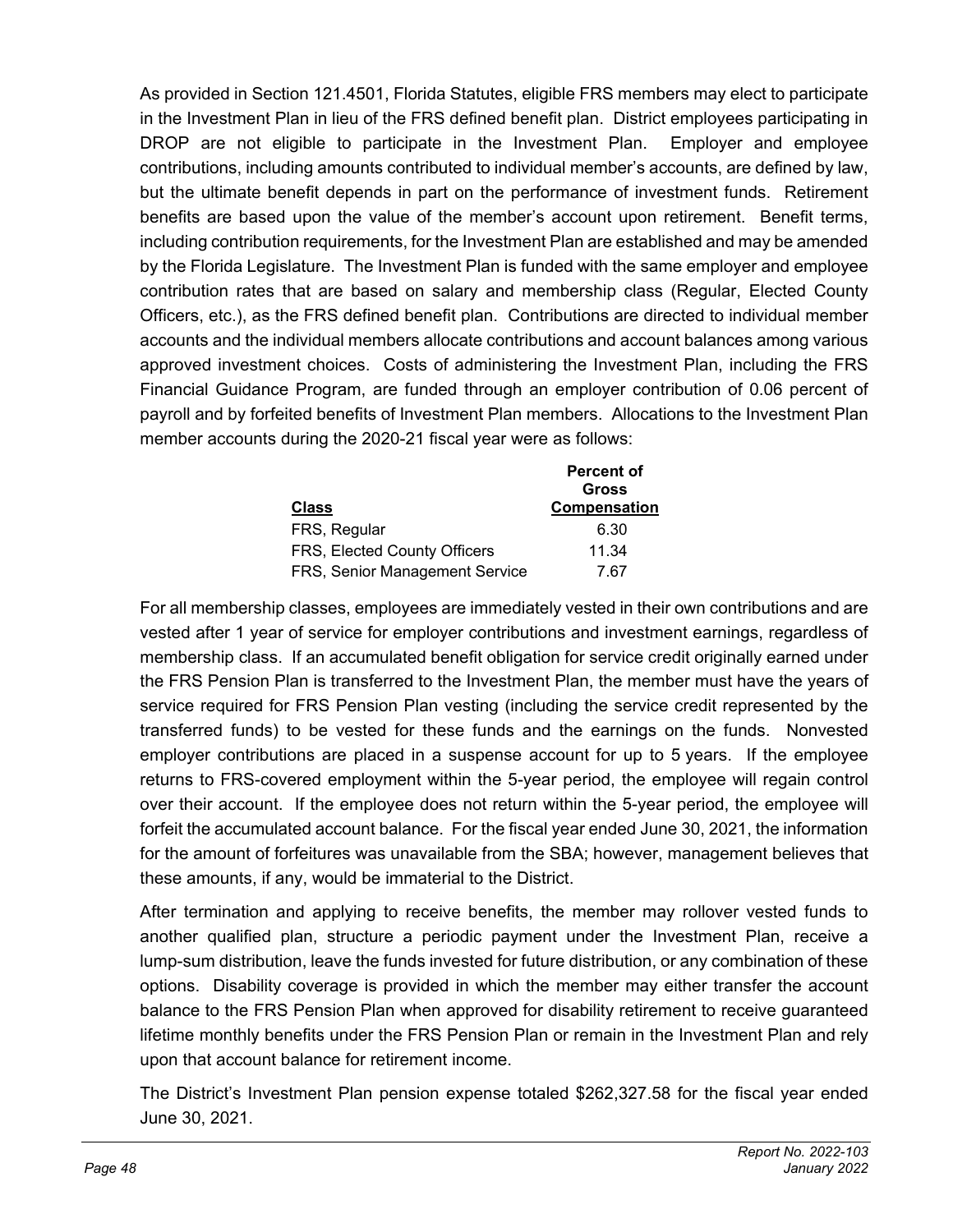*Payables to the Investment Plan.* At June 30, 2021, the District reported a payable of \$58,013.86 for the outstanding amount of contributions to the Investment Plan required for the fiscal year ended June 30, 2021.

#### **E. Other Postemployment Benefit Obligations**

*Plan Description*. The Other Postemployment Benefits Plan (OPEB Plan) is a single-employer defined benefit plan administered by the District. Pursuant to Section 112.0801, Florida Statutes, former employees who retire from the District are eligible to participate in the District's health and hospitalization plan for medical and prescription drug coverage. The District subsidizes the premium rates paid by retirees by allowing them to participate in the OPEB Plan at reduced or blended group (implicitly subsidized) premium rates for both active and retired employees. These rates provide an implicit subsidy for retirees because retiree healthcare costs are generally greater than active employee healthcare costs. The District does not offer any explicit subsidies for retiree coverage. Retirees are assumed to enroll in the Federal Medicare program for their primary coverage as soon as they are eligible. The OPEB Plan contribution requirements and benefit terms of the District and the OPEB Plan members are established and may be amended through action from the Board and the Insurance Committee. No assets are accumulated in a trust that meet the criteria in paragraph 4 of GASB Statement No. 75.

*Benefits Provided*.The OPEB Plan provides healthcare insurance benefits for retirees and their dependents. The OPEB Plan only provides an implicit subsidy as described above.

*Employees Covered by Benefit Terms*. At June 30, 2020, the following employees were covered by the benefit terms:

| Inactive Employees or Beneficiaries Currently Receiving Benefits | 75  |
|------------------------------------------------------------------|-----|
| <b>Active Employees</b>                                          | 335 |
| Total                                                            | 410 |

*Total OPEB Liability*. The District's total OPEB liability of \$6,592,336 was measured as of June 30, 2020, and was determined by an actuarial valuation as of June 30, 2020.

*Actuarial Assumptions and Other Inputs*. The total OPEB liability was determined using the following actuarial assumptions and other inputs, applied to all periods included in the measurement, unless otherwise specified: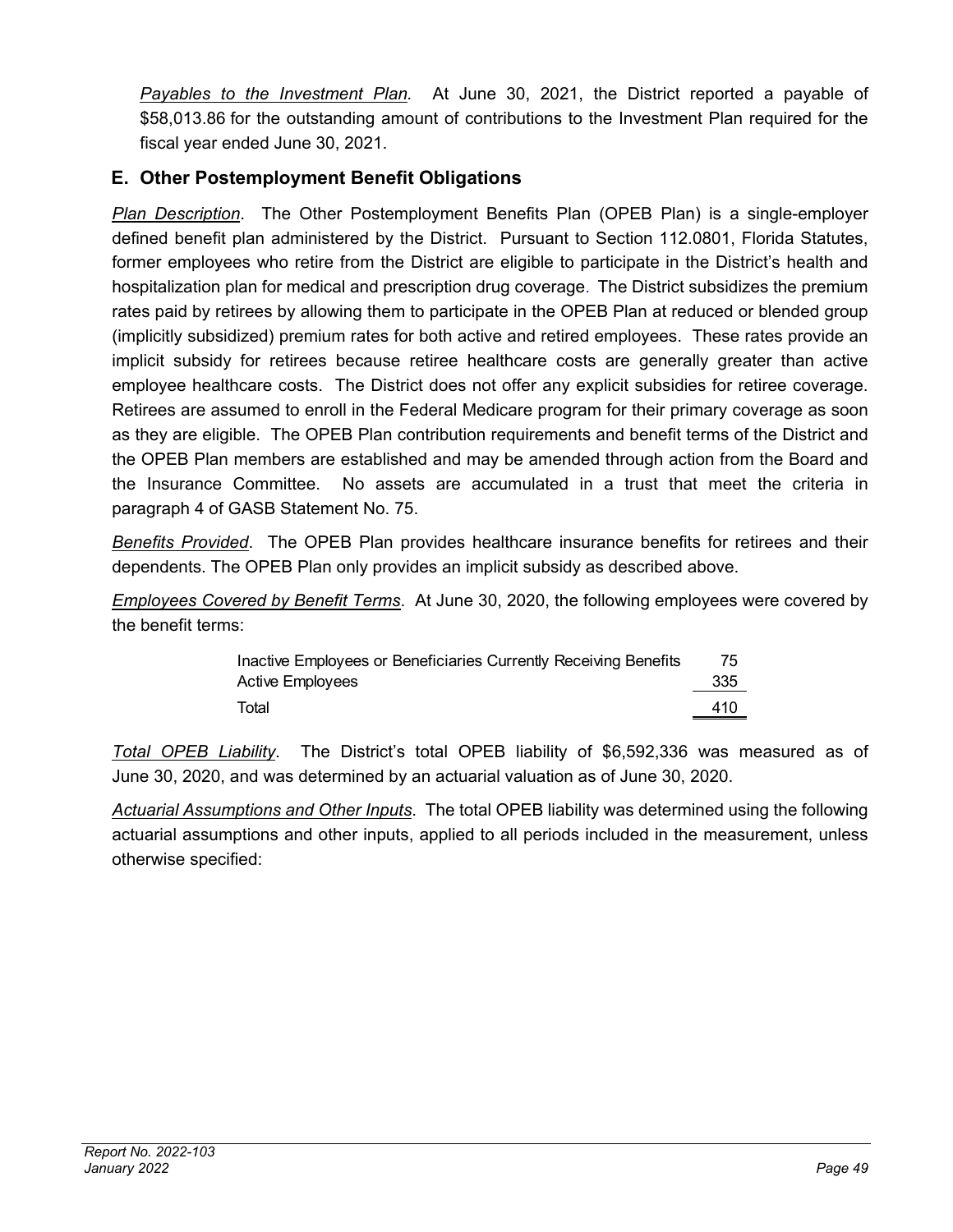| Inflation                          | 2.25 percent                                                                                                                                                 |
|------------------------------------|--------------------------------------------------------------------------------------------------------------------------------------------------------------|
| Discount Rate                      | 2.45 percent                                                                                                                                                 |
| Salary Increases                   | 3.4 percent to 7.8 percent, average, including inflation                                                                                                     |
| <b>Healthcare Cost Trend Rates</b> | Based on the Getzen Model, with trend rates starting at<br>6.25 percent for 2021 and then gradually decreasing to an<br>ultimate trend rate of 3.99 percent. |
| <b>Aging Factors</b>               | Based on the 2013 SOA Study "Health Care Costs - From<br>Birth to Death."                                                                                    |
| <b>Expenses</b>                    | Administrative expenses are included in the per capita<br>health costs.                                                                                      |

For plans that do not have formal assets, the discount rate should equal the tax-exempt municipal bond rate based on an index of 20-year general obligation bonds with an average AA credit rating as of the measurement date. For the purpose of the OPEB Plan actuarial valuation, the municipal bond rate of 2.45 percent was based on the daily rate of Fidelity's 20-Year Municipal General Obligation AA Index closest to but not later than the measurement date.

Demographic assumptions employed in the actuarial valuation were the same as those employed in the July 1, 2020, actuarial valuation of the FRS Defined Benefit Pension Plan. These demographic assumptions were developed by FRS from an actuarial experience study, and therefore are appropriate for use in the OPEB Plan actuarial valuation. These include assumed rates of future termination, mortality, disability, and retirement. In addition, salary increase assumptions (for development of the pattern of the normal cost increases) were the same as those used in the July 1, 2020, actuarial valuation of the FRS Defined Benefit Pension Plan. Assumptions used in valuation of benefits for participants of the FRS Investment Plan are the same as for similarly situated participants of the FRS Defined Benefit Pension Plan.

#### *Changes in the Total OPEB Liability*.

|                                                    |   | <b>Amount</b> |
|----------------------------------------------------|---|---------------|
| Balance at June 30, 2020                           | S | 6,659,934     |
| Changes for the year:                              |   |               |
| Service Cost                                       |   | 220,049       |
| Interest                                           |   | 212,236       |
| Differences Between Expected and Actual Experience |   | 393,427       |
| Changes of Assumptions or Other Inputs             |   | (694, 723)    |
| <b>Benefit Payments</b>                            |   | (198, 587)    |
| Net Changes                                        |   | (67,598)      |
| Balance at June 30, 2021                           |   | 6.592.336     |

The changes of assumptions or other inputs was based on the following:

- The discount rate was changed from 3.13 percent as of the beginning of the measurement period to 2.45 percent as of June 30, 2020.
- The medical claims costs and premiums were updated based on premium information provided for the valuation.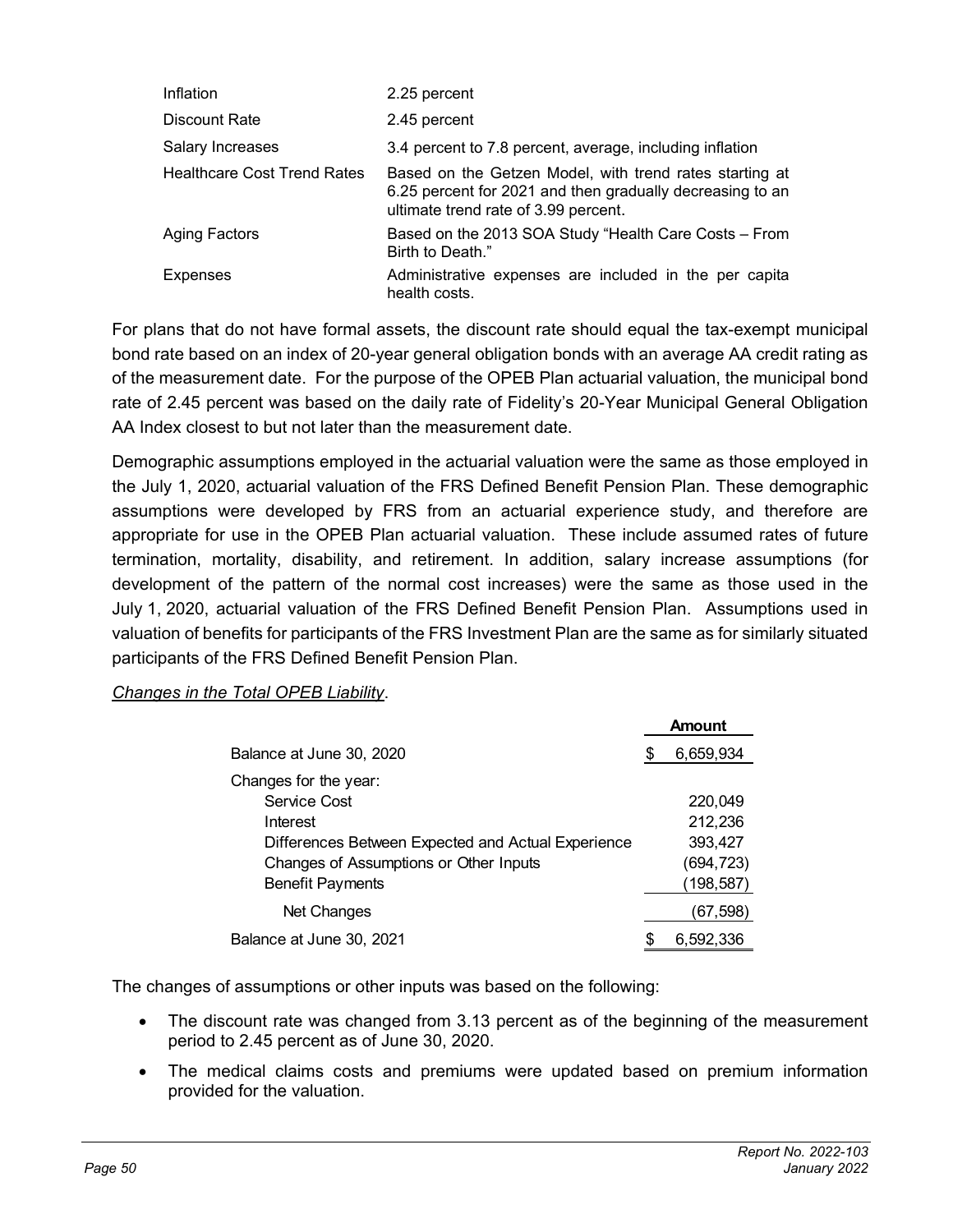- Rates of coverage acceptance for active employees were lowered from 50 percent to 45 percent based on a recent trend in election patterns.
- The healthcare cost trend assumption was revised to reflect a lower inflation assumption (from 2.5 percent to 2.25 percent) and the assumed load to model the excise tax was removed, as it was repealed in December 2019.
- Rates of salary increases were changed to be based on revised inflation and individual member pay increases used in the July 1, 2020, FRS Actuarial Valuation.
- Retirement and mortality rates have been separated between instructional and noninstructional employees.

*Sensitivity of the Total OPEB Liability to Changes in the Discount Rate*. The following table presents the total OPEB liability of the District, as well as what the District's total OPEB liability would be if it were calculated using a discount rate that is 1 percentage point lower (1.45 percent) or 1 percentage point higher (3.45 percent) than the current rate:

|                             | $1\%$           | <b>Current</b>       | $1\%$           |  |
|-----------------------------|-----------------|----------------------|-----------------|--|
|                             | <b>Decrease</b> | <b>Discount Rate</b> | <b>Increase</b> |  |
|                             | (1.45%)         | $(2.45\%)$           | $(3.45\%)$      |  |
| <b>Total OPEB Liability</b> | \$7,683,713     | \$ 6,592,336         | \$ 5,693,782    |  |

*Sensitivity of the Total OPEB Liability to Changes in the Healthcare Cost Trend Rates*. The following table presents the total OPEB liability of the District, as well as what the District's total OPEB liability would be if it were calculated using healthcare cost trend rates that are 1 percentage point lower (5.25 percent decreasing to 2.99 percent) or 1 percentage point higher (7.25 percent decreasing to 4.99 percent) than the current healthcare cost trend rates:

|                             | <b>Healthcare</b><br><b>Cost Trend</b> |                                        |  |              |             |
|-----------------------------|----------------------------------------|----------------------------------------|--|--------------|-------------|
|                             |                                        | 1% Decrease                            |  | <b>Rates</b> | 1% Increase |
| <b>Total OPEB Liability</b> |                                        | \$ 5,500,778 \$ 6,592,336 \$ 8,018,959 |  |              |             |

*OPEB Expense and Deferred Outflows of Resources and Deferred Inflows of Resources Related to OPEB*. For the fiscal year ended June 30, 2021, the District recognized OPEB expense of \$91,985. At June 30, 2021, the District reported deferred outflows of resources and deferred inflows of resources related to OPEB from the following sources:

| <b>Description</b>                                                                                   | <b>Deferred Outflows</b><br>of Resources | <b>Deferred Inflows</b><br>of Resources |           |
|------------------------------------------------------------------------------------------------------|------------------------------------------|-----------------------------------------|-----------|
| Differences Between Expected and<br><b>Actual Experience</b>                                         | \$<br>355,597                            | \$                                      | 495,017   |
| Changes of Assumptions or Other Inputs<br>Benefits Paid Subsequent to the<br><b>Measurement Date</b> | 402,162<br>87,609                        |                                         | 2,292,256 |
| Total                                                                                                | \$<br>845,368                            | S                                       | 2,787,273 |

The amount reported as deferred outflows of resources related to OPEB, totaling \$87,609, resulting from benefits paid subsequent to the measurement date and before the end of the fiscal year will be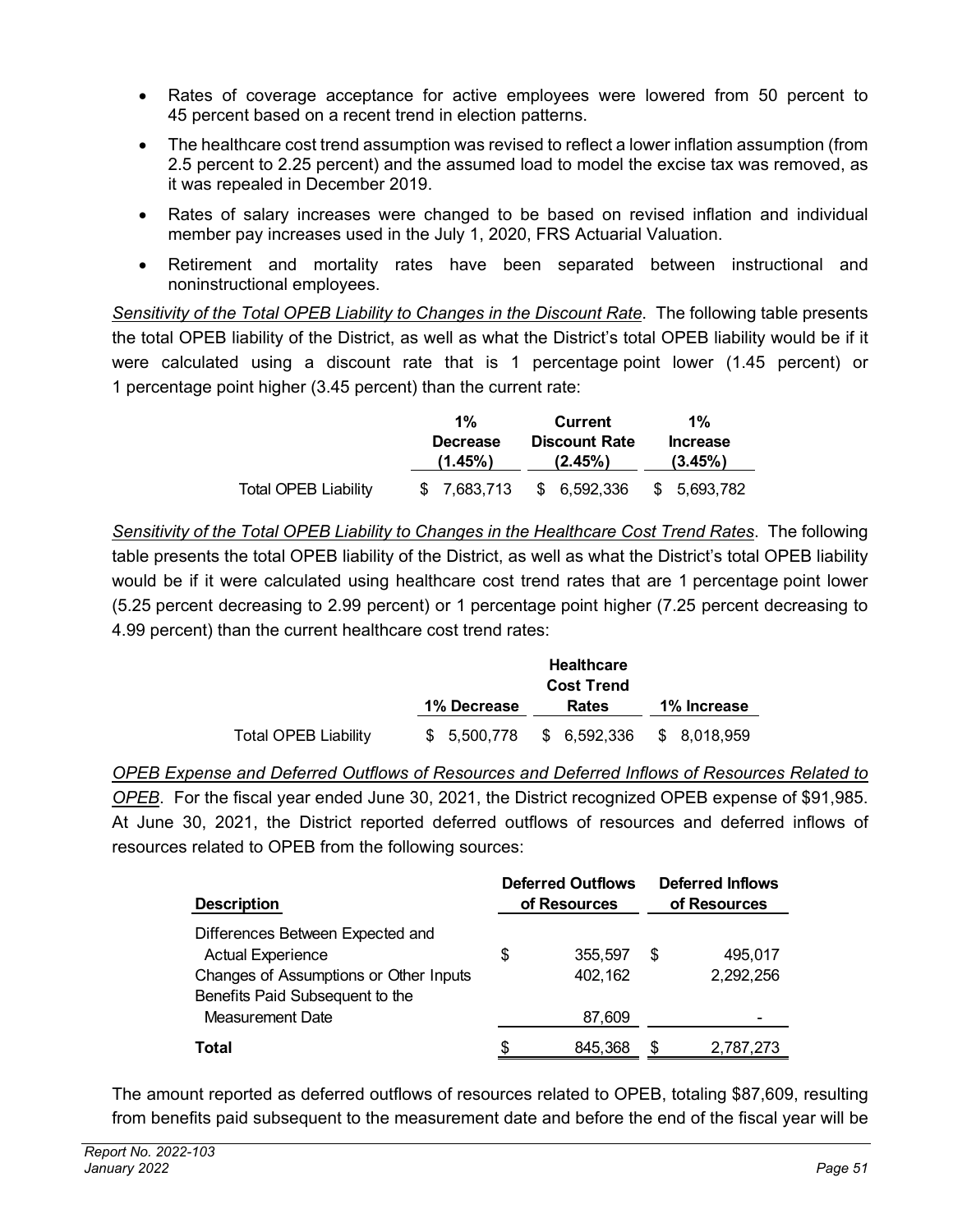included as a reduction of the total OPEB liability in the fiscal year ending June 30, 2022. Other amounts reported as deferred outflows of resources and deferred inflows of resources related to OPEB will be recognized in OPEB expense as follows:

| <b>Fiscal Year Ending June 30</b> |   | Amount      |  |  |
|-----------------------------------|---|-------------|--|--|
| 2022                              | S | (340, 300)  |  |  |
| 2023                              |   | (340, 300)  |  |  |
| 2024                              |   | (340, 300)  |  |  |
| 2025                              |   | (340, 300)  |  |  |
| 2026                              |   | (340, 300)  |  |  |
| Thereafter                        |   | (328, 014)  |  |  |
| <b>Total</b>                      |   | (2,029,514) |  |  |

#### **F. Risk Management Programs**

The District is exposed to various risks of loss related to torts; theft of, damage to, and destruction of assets; errors and omissions; injuries to employees; and natural disasters. The Holmes County District School Board is a member of the Panhandle Area Educational Consortium – Risk Management Consortium (Consortium) under which several district school boards have established a combined limited self-insurance program for property protection, general liability, automobile liability, workers' compensation, sabotage and terrorism, cyber liability, employee dishonesty, equipment breakdown, and other coverage deemed necessary by the members of the Consortium. Section 1001.42(12)(k), Florida Statutes, provides the authority for the District to enter into such a risk management program. The Consortium is self-sustaining through member assessments (premiums), and purchases coverage through commercial companies for claims in excess of specified amounts. The Board of Directors for the Consortium is composed of superintendents of all participating districts. The Washington County District School Board serves as fiscal agent for the Consortium.

Health and hospitalization coverage are being provided through purchased commercial insurance with minimum deductibles for each line of coverage.

Settled claims resulting from these risks have not exceeded commercial coverage in any of the past 3 fiscal years.

#### **G. Long-Term Liabilities**

#### **Installment-Purchase Payable**

The class and amount of property being acquired under installment-purchase is as follows:

|                | <b>Asset Balances</b> |  |  |
|----------------|-----------------------|--|--|
| Motor Vehicles | \$<br>991.690         |  |  |

Future minimum installment-purchase payments and the present value of the minimum installment-purchase payments as of June 30 are as follows: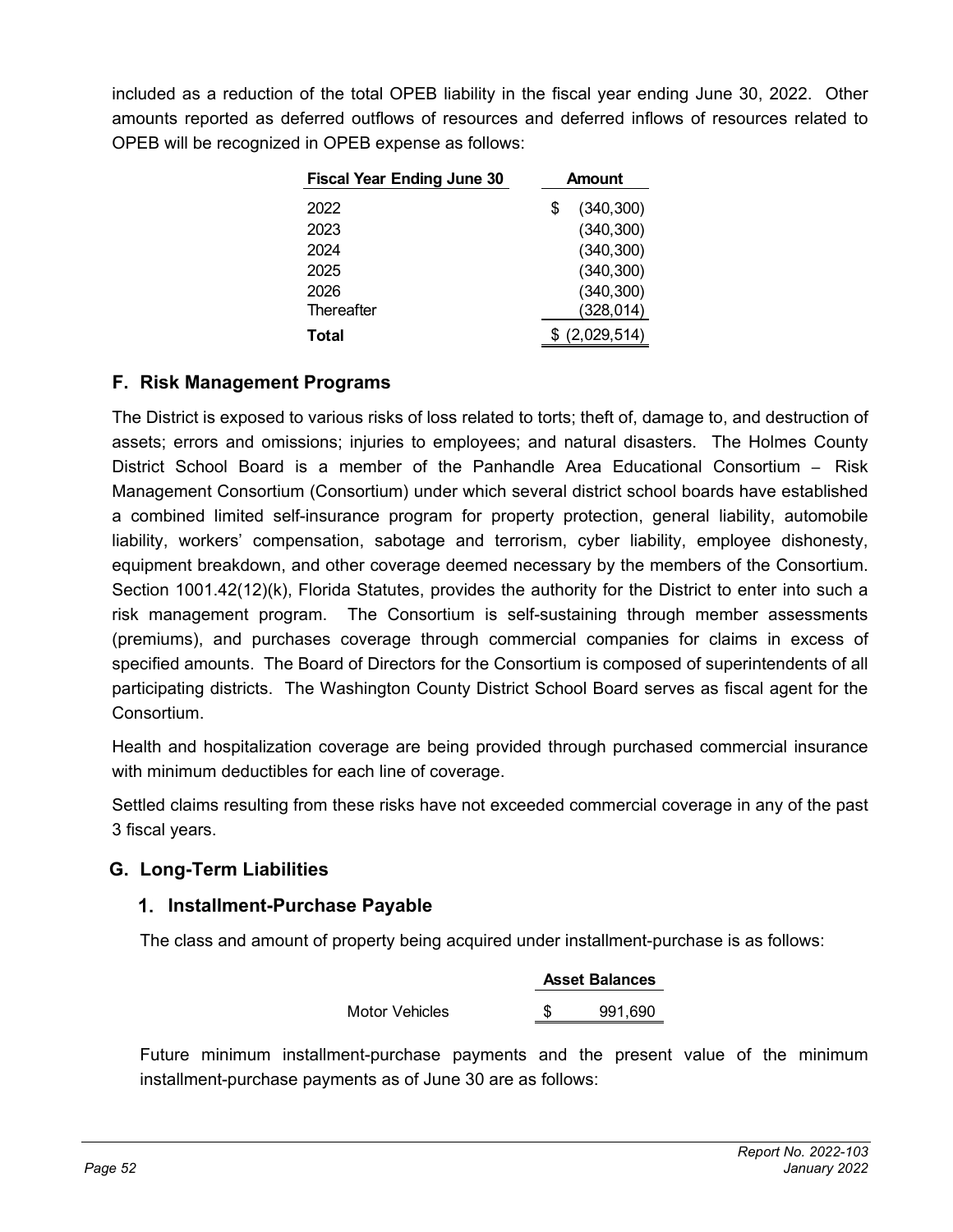| <b>Fiscal Year Ending June 30</b> | ™otal        | <b>Principal</b> | <b>Interest</b> |
|-----------------------------------|--------------|------------------|-----------------|
| 2022                              | \$212.807.32 | \$205.313.38     | 7.493.94        |

The stated interest rate is 3.65 percent.

#### **Bonds Payable**

Bonds payable at June 30, 2021, are as follows:

| <b>Bond Type</b>                               | <b>Amount</b><br><b>Outstanding</b> | <b>Interest</b><br>Rate<br>(Percent) | Annual<br><b>Maturity</b><br>To |
|------------------------------------------------|-------------------------------------|--------------------------------------|---------------------------------|
| State School Bonds:<br>Series 2020A, Refunding | 34.000                              | 5                                    | 2022                            |

These bonds are issued by the SBE on behalf of the District. The bonds mature serially and are secured by a pledge of the District's portion of the State-assessed motor vehicle license tax. The State's full faith and credit is also pledged as security for these bonds. Principal and interest payments, investment of debt service fund resources, and compliance with reserve requirements are administered by the SBE and the SBA.

Annual requirements to amortize all bonded debt outstanding as of June 30, 2021, are as follows:

| <b>Fiscal Year Ending June 30</b> | Total  | <b>Principal</b> | <b>Interest</b> |       |  |
|-----------------------------------|--------|------------------|-----------------|-------|--|
| State School Bonds:               |        |                  |                 |       |  |
| 2022                              | 35.700 | \$ 34.000        |                 | 1.700 |  |

#### **Changes in Long-Term Liabilities**

The following is a summary of changes in long-term liabilities:

| <b>Description</b>                   | <b>Beginning</b><br><b>Balance</b> | <b>Additions</b> | <b>Deductions</b> | <b>Ending</b><br><b>Balance</b> | Due In<br>One Year |
|--------------------------------------|------------------------------------|------------------|-------------------|---------------------------------|--------------------|
|                                      |                                    |                  |                   |                                 |                    |
| <b>GOVERNMENTAL ACTIVITIES</b>       |                                    |                  |                   |                                 |                    |
| Installment-Purchase Payable         | 403.396.71<br>\$                   | S<br>-           | 198.083.33<br>S   | 205.313.38<br>\$                | \$205,313.38       |
| <b>Bonds Payable</b>                 | 81,000.00                          | -                | 47,000.00         | 34.000.00                       | 34,000.00          |
| <b>Compensated Absences Payable</b>  | 2.781.887.64                       | 236.311.31       | 108.150.93        | 2.910.048.02                    | 79.510.64          |
| Net Pension Liability                | 21,385,093.00                      | 12,040,868.00    | 9.019.677.00      | 24.406.284.00                   | 64,867.91          |
| <b>Total OPEB Liability</b>          | 6,659,934.00                       | 825,712.00       | 893,310.00        | 6,592,336.00                    | 87,609.00          |
| <b>Total Governmental Activities</b> | \$31.311.311.35                    | \$13.102.891.31  | \$10.266.221.26   | \$34,147,981.40                 | \$471.300.93       |

For the governmental activities, compensated absences, pensions, and other postemployment benefits are generally liquidated with resources of the General Fund.

#### **H. Fund Balance Reporting**

In addition to committed and assigned fund balance categories discussed in Note I.F.10., fund balances may be classified as follows:

 **Nonspendable Fund Balance**. Nonspendable fund balance is the net current financial resources that cannot be spent because they are either not in spendable form or are legally or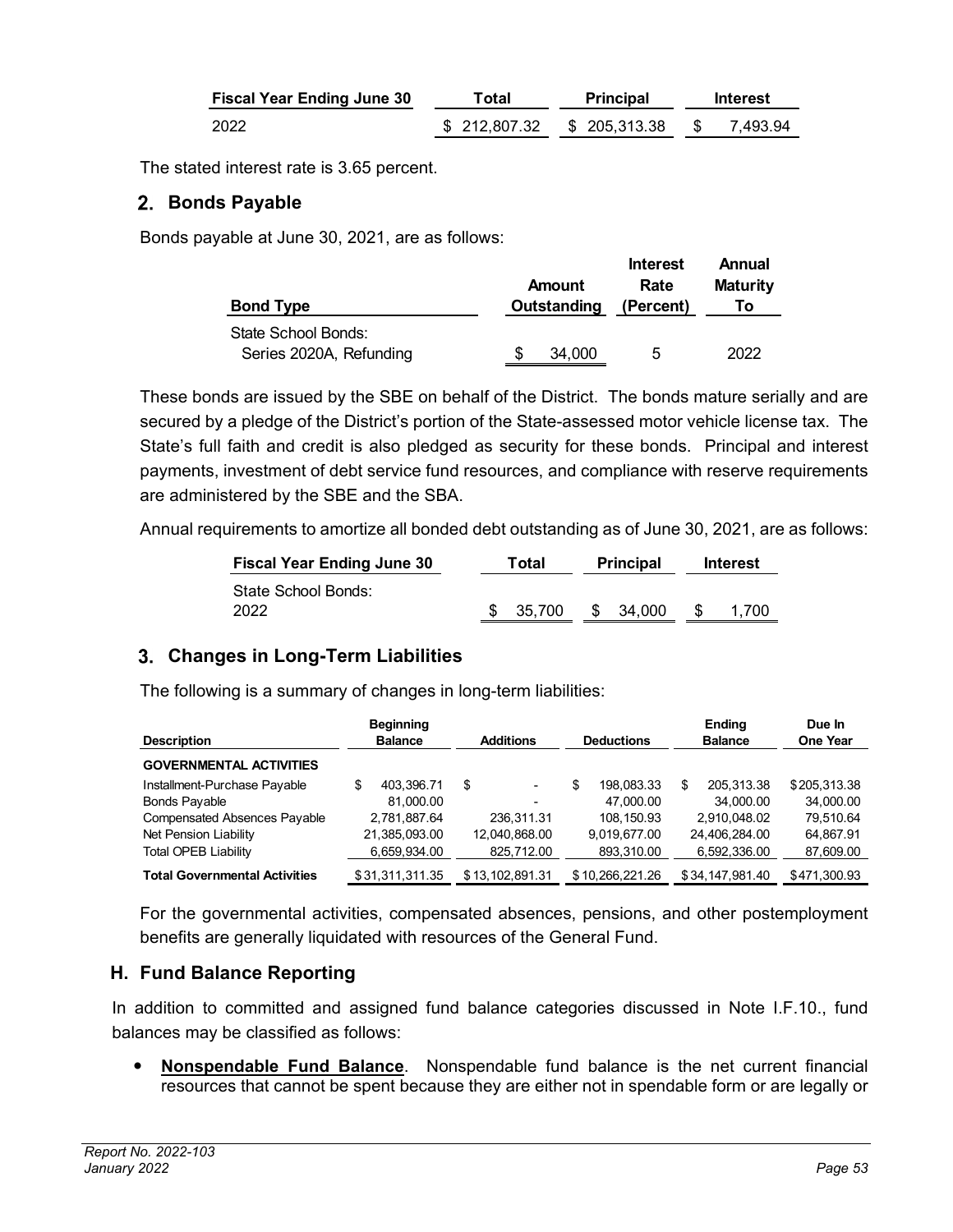contractually required to be maintained intact. Generally, not in spendable form means that an item is not expected to be converted to cash.

- **Restricted Fund Balance**. Restricted fund balance is the portion of fund balance on which constraints have been placed by creditors, grantors, contributors, laws or regulations of other governments, constitutional provisions, or enabling legislation. Restricted fund balance places the most binding level of constraint on the use of fund balance.
- **Unassigned Fund Balance**. The unassigned fund balance is the portion of fund balance that is the residual classification for the General Fund. This balance represents amounts that have not been assigned to other funds and that have not been restricted, committed, or assigned for specific purposes.

#### **I. Interfund Receivables and Payables**

The following is a summary of interfund receivables and payables reported in the fund financial statements:

|                                        | <b>Interfund</b>   |                 |
|----------------------------------------|--------------------|-----------------|
| <b>Funds</b>                           | <b>Receivables</b> | <b>Payables</b> |
| Major:                                 |                    |                 |
| General                                | \$722,184.50       | S               |
| Special Revenue:                       |                    |                 |
| Other                                  |                    | 299,721.17      |
| <b>Federal Education Stabilization</b> |                    | 422,463.33      |
| Total                                  | \$722,184.50       | \$722,184.50    |

The interfund receivables and payables represent loans to finance expenditures paid by the General Fund on behalf of the Special Revenue – Other Fund and the Special Revenue – Federal Education Stabilization Fund.

#### **J. Revenues**

#### **Schedule of State Revenue Sources**

The following is a schedule of the District's State revenue sources for the 2020-21 fiscal year:

| <b>Source</b>                                               | <b>Amount</b>   |
|-------------------------------------------------------------|-----------------|
| Florida Education Finance Program                           | \$19,344,663.00 |
| Categorical Educational Program - Class Size Reduction      | 3,086,691.00    |
| Voluntary Prekindergarten Program                           | 192,885.29      |
| Motor Vehicle License Tax (Capital Outlay and Debt Service) | 115,658.20      |
| <b>Educational Facilities Security Grant</b>                | 45,941.00       |
| <b>Food Service Supplement</b>                              | 27,601.00       |
| State License Tax                                           | 10,881.18       |
| Miscellaneous                                               | 276,451.24      |
| Total                                                       | \$23,100,771.91 |

Accounting policies relating to certain State revenue sources are described in Note I.G.2.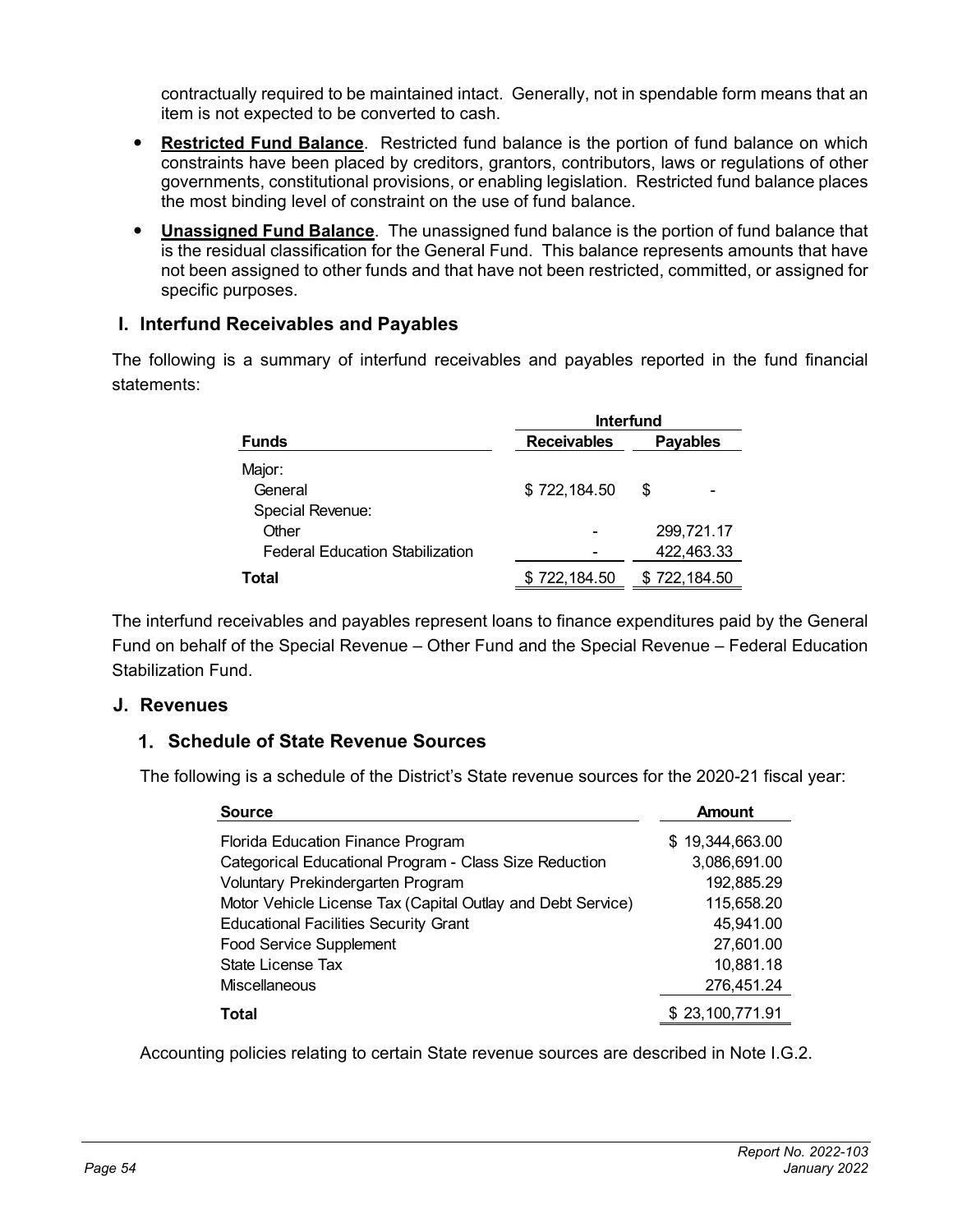## **Property Taxes**

The following is a summary of millages and taxes levied on the 2020 tax roll for the 2020-21 fiscal year:

|                                                          | <b>Millages</b> | <b>Taxes Levied</b> |
|----------------------------------------------------------|-----------------|---------------------|
| <b>General Fund</b>                                      |                 |                     |
| Nonvoted School Tax:                                     |                 |                     |
| <b>Required Local Effort</b>                             | 3.635           | \$1,952,432.86      |
| Prior Period Funding Adjustment                          | 0.003           | 1,611.36            |
| <b>Basic Discretionary Local Effort</b>                  | 0.748           | 401,766.10          |
| <b>Capital Projects - Local Capital Improvement Fund</b> |                 |                     |
| Nonvoted Tax:                                            |                 |                     |
| <b>Local Capital Improvements</b>                        | 1.500           | 805,680.68          |
| Total                                                    | 5.886           | \$3,161,491.00      |

#### **K. Interfund Transfers**

The following is a summary of interfund transfers reported in the fund financial statements:

|                       | <b>Interfund</b>    |                |  |  |
|-----------------------|---------------------|----------------|--|--|
| <b>Funds</b>          | <b>Transfers In</b> |                |  |  |
| Major:                |                     |                |  |  |
| General               | \$3,257,529.09      | 20,816.75<br>S |  |  |
| Nonmajor Governmental | 20,816.75           | 3,257,529.09   |  |  |
| Total                 | \$3,278,345.84      | \$3,278,345.84 |  |  |

The transfers to the General Fund were reimbursements for eligible capital outlay expenditures and security-related expenditures, and the transfer from the General Fund was to subsidize the District's food service program.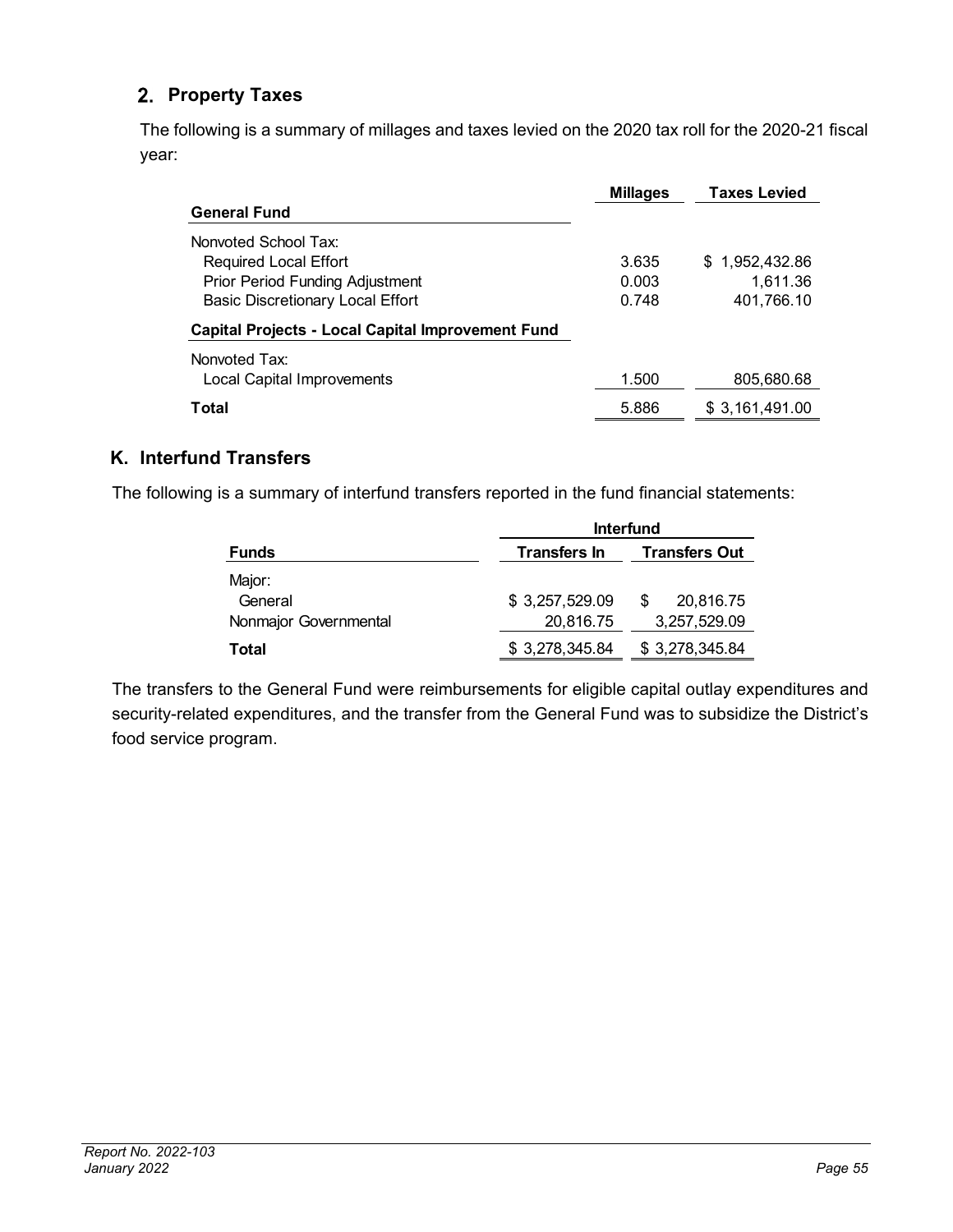## *OTHER REQUIRED SUPPLEMENTARY INFORMATION*

#### **Budgetary Comparison Schedule General and Major Special Revenue Funds For the Fiscal Year Ended June 30, 2021**

|                                                                        |                           | <b>General Fund</b>           |                           |                                                                         |
|------------------------------------------------------------------------|---------------------------|-------------------------------|---------------------------|-------------------------------------------------------------------------|
|                                                                        | Original<br><b>Budget</b> | <b>Final</b><br><b>Budget</b> | <b>Actual</b>             | Variance with<br><b>Final Budget -</b><br><b>Positive</b><br>(Negative) |
| <b>Revenues</b>                                                        |                           |                               |                           |                                                                         |
| Intergovernmental:                                                     |                           |                               |                           |                                                                         |
| <b>Federal Direct</b>                                                  | \$<br>72,507.84           | \$<br>73,459.95               | \$<br>73,459.95           | \$                                                                      |
| Federal Through State and Local                                        | 100,000.00                | 202,762.49                    | 202,762.49                |                                                                         |
| State                                                                  | 23, 153, 405.00           | 22,874,865.98                 | 22,874,865.98             |                                                                         |
| Local:                                                                 |                           |                               |                           |                                                                         |
| <b>Property Taxes</b>                                                  | 2,268,591.00              | 2,292,075.08                  | 2,292,075.08              |                                                                         |
| Miscellaneous                                                          | 583,478.00                | 890,773.54                    | 890,773.54                |                                                                         |
| <b>Total Local Revenues</b>                                            | 2,852,069.00              | 3,182,848.62                  | 3,182,848.62              | $\overline{\phantom{a}}$                                                |
| <b>Total Revenues</b>                                                  | 26, 177, 981.84           | 26,333,937.04                 | 26,333,937.04             |                                                                         |
| <b>Expenditures</b>                                                    |                           |                               |                           |                                                                         |
| Current - Education:                                                   |                           |                               |                           |                                                                         |
| Instruction                                                            | 15,015,170.27             | 13,639,024.93                 | 13,639,024.93             |                                                                         |
| <b>Student Support Services</b>                                        | 891,428.56                | 843,846.77                    | 843,846.77                |                                                                         |
| <b>Instructional Media Services</b>                                    | 727,654.29                | 533,908.28                    | 533,908.28                |                                                                         |
| Instruction and Curriculum Development Services                        | 820,060.17                | 753,911.10                    | 753,911.10                |                                                                         |
| <b>Instructional Staff Training Services</b>                           | 154,988.69                | 164,959.61                    | 164,959.61                |                                                                         |
| Instruction-Related Technology                                         | 311,659.23                | 230, 262.57                   | 230, 262.57               |                                                                         |
| Board                                                                  | 273,720.02                | 290,986.38                    | 290,986.38                |                                                                         |
| <b>General Administration</b>                                          | 226,727.98                | 227,531.59                    | 227,531.59                |                                                                         |
| School Administration                                                  | 1,896,347.43              | 1,905,878.69                  | 1,905,878.69              |                                                                         |
| <b>Fiscal Services</b>                                                 | 371,867.07                | 356,519.41                    | 356,519.41                |                                                                         |
| <b>Food Services</b>                                                   | 80.00                     | 15,558.32                     | 15,558.32                 |                                                                         |
| <b>Central Services</b>                                                | 491,004.59                | 467,169.50                    | 467,169.50                |                                                                         |
| <b>Student Transportation Services</b>                                 | 1,246,793.19              | 1,174,067.79                  | 1,174,067.79              |                                                                         |
| Operation of Plant                                                     | 3,240,761.06              | 3,245,847.42                  | 3,245,847.42              |                                                                         |
| Maintenance of Plant                                                   | 4,273,121.04<br>16,410.00 | 1,533,349.44<br>15,666.94     | 1,533,349.44<br>15,666.94 |                                                                         |
| <b>Administrative Technology Services</b><br><b>Community Services</b> |                           | 104.95                        | 104.95                    |                                                                         |
| Fixed Capital Outlay:                                                  |                           |                               |                           |                                                                         |
| Facilities Acquisition and Construction                                |                           | 3,603,215.36                  | 3,603,215.36              |                                                                         |
| <b>Other Capital Outlay</b>                                            |                           | 78,687.69                     | 78,687.69                 |                                                                         |
| Debt Service:                                                          |                           |                               |                           |                                                                         |
| Principal                                                              | 198.083.33                | 198,083.33                    | 198,083.33                |                                                                         |
| Interest and Fiscal Charges                                            | 14,723.98                 | 14,723.98                     | 14,723.98                 |                                                                         |
| <b>Total Expenditures</b>                                              | 30,170,600.90             | 29,293,304.05                 | 29,293,304.05             | $\overline{\phantom{a}}$                                                |
| Deficiency of Revenues Over Expenditures                               | (3,992,619.06)            | (2,959,367.01)                | (2,959,367.01)            |                                                                         |
| <b>Other Financing Sources (Uses)</b>                                  |                           |                               |                           |                                                                         |
| Transfers In                                                           | 3,974,663.05              | 3,257,529.09                  | 3,257,529.09              |                                                                         |
| Loss Recoveries                                                        |                           | 1,210.97                      | 1,210.97                  |                                                                         |
| <b>Transfers Out</b>                                                   |                           | (20, 816.75)                  | (20, 816.75)              |                                                                         |
| <b>Total Other Financing Sources</b>                                   | 3,974,663.05              | 3,237,923.31                  | 3,237,923.31              |                                                                         |
|                                                                        |                           |                               |                           |                                                                         |
| Net Change in Fund Balances                                            | (17, 956.01)              | 278,556.30                    | 278,556.30                |                                                                         |
| Fund Balances, Beginning                                               | 1,187,993.40              | 1,187,993.40                  | 1,187,993.40              |                                                                         |
| <b>Fund Balances, Ending</b>                                           | \$<br>1,170,037.39        | \$<br>1,466,549.70            | \$<br>1,466,549.70        | \$<br>0.00                                                              |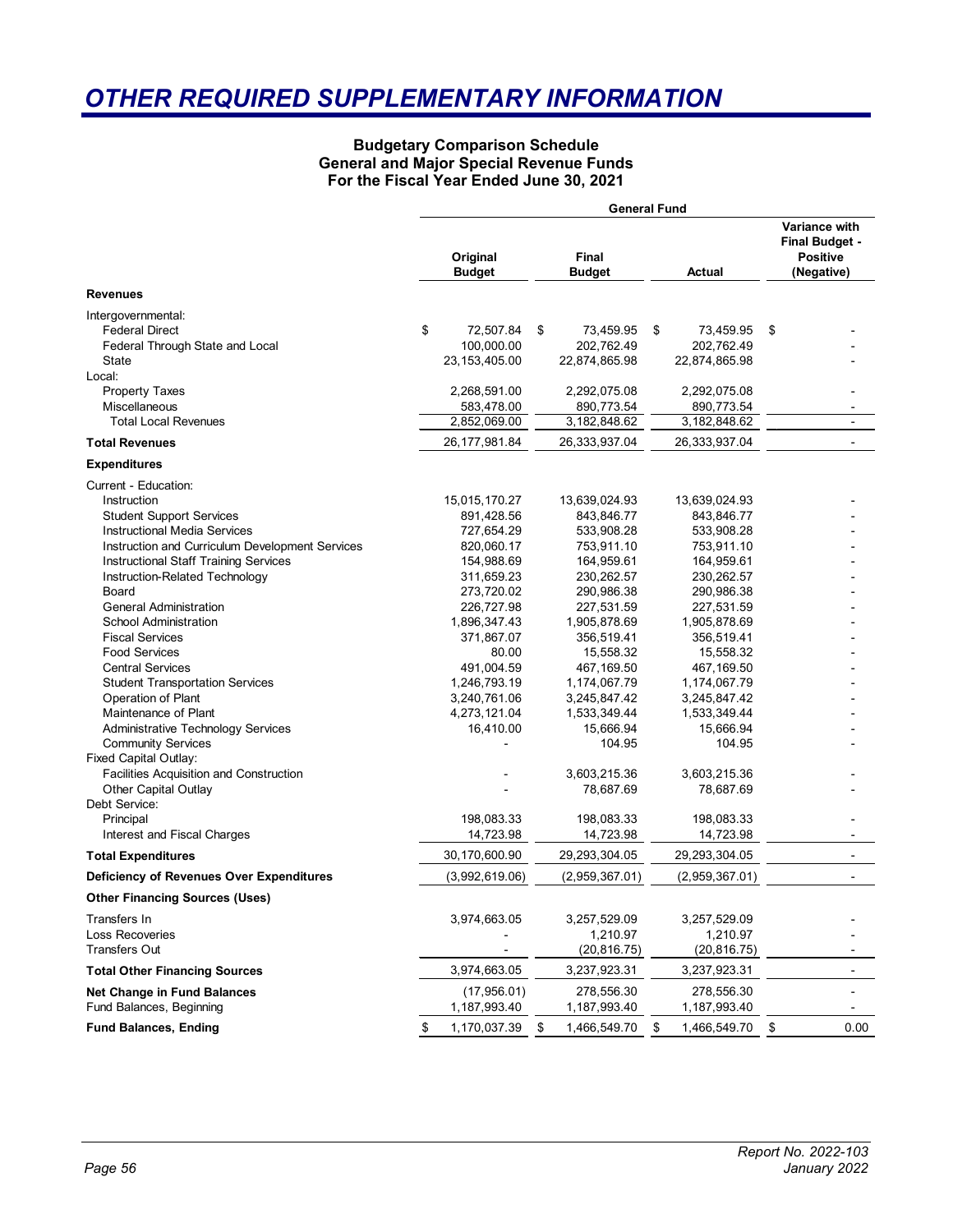| Special Revenue - Other Fund |                           |                        |                          |                                                                         |    | Special Revenue - Federal Education Stabilization Fund |    |                        |                   |                |    |                                                                  |  |
|------------------------------|---------------------------|------------------------|--------------------------|-------------------------------------------------------------------------|----|--------------------------------------------------------|----|------------------------|-------------------|----------------|----|------------------------------------------------------------------|--|
|                              | Original<br><b>Budget</b> | Final<br><b>Budget</b> | Actual                   | Variance with<br><b>Final Budget -</b><br><b>Positive</b><br>(Negative) |    | Original<br><b>Budget</b>                              |    | Final<br><b>Budget</b> |                   | Actual         |    | Variance with<br>Final Budget -<br><b>Positive</b><br>(Negative) |  |
|                              |                           |                        |                          |                                                                         |    |                                                        |    |                        |                   |                |    |                                                                  |  |
| \$                           |                           | \$                     | \$                       | \$                                                                      | \$ |                                                        | \$ |                        | \$                |                | \$ |                                                                  |  |
|                              | 2,067,464.47              | 2,445,513.76           | 2,445,513.76             |                                                                         |    | 998,331.65                                             |    | 2,513,340.92           |                   | 2,513,340.92   |    |                                                                  |  |
|                              |                           |                        |                          |                                                                         |    |                                                        |    |                        |                   |                |    |                                                                  |  |
|                              |                           | 995.25                 | 995.25                   | $\blacksquare$                                                          |    |                                                        |    |                        |                   |                |    |                                                                  |  |
|                              |                           | 995.25                 | 995.25                   | $\blacksquare$                                                          |    |                                                        |    |                        |                   |                |    |                                                                  |  |
|                              | 2,067,464.47              | 2,446,509.01           | 2,446,509.01             | $\overline{\phantom{a}}$                                                |    | 998,331.65                                             |    | 2,513,340.92           |                   | 2,513,340.92   |    |                                                                  |  |
|                              |                           |                        |                          |                                                                         |    |                                                        |    |                        |                   |                |    |                                                                  |  |
|                              | 1,774,102.23              | 1,921,378.72           | 1,921,378.72             |                                                                         |    | 721,060.50                                             |    | 1,695,697.60           |                   | 1,695,697.60   |    |                                                                  |  |
|                              | 19,240.00                 | 52,745.92              | 52,745.92                |                                                                         |    | 17,040.00                                              |    | 35,970.07              |                   | 35,970.07      |    |                                                                  |  |
|                              |                           |                        |                          |                                                                         |    |                                                        |    | 5,068.28               |                   | 5,068.28       |    |                                                                  |  |
|                              | 141,182.40                | 222,941.27             | 222,941.27               |                                                                         |    | 75,690.00                                              |    | 13,852.31              |                   | 13,852.31      |    |                                                                  |  |
|                              | 79,897.92                 | 124,037.93             | 124,037.93               |                                                                         |    | 24,235.90                                              |    | 26,275.74              |                   | 26,275.74      |    |                                                                  |  |
|                              |                           |                        |                          |                                                                         |    | 148,293.25                                             |    | 152,490.39             |                   | 152,490.39     |    |                                                                  |  |
|                              |                           |                        |                          |                                                                         |    |                                                        |    |                        |                   | $\blacksquare$ |    |                                                                  |  |
|                              | 45,778.00                 | 96,552.40              | 96,552.40                |                                                                         |    |                                                        |    | 38,298.88              |                   | 38,298.88      |    |                                                                  |  |
|                              |                           |                        |                          |                                                                         |    |                                                        |    | 18,263.14              |                   | 18,263.14      |    |                                                                  |  |
|                              |                           |                        |                          |                                                                         |    |                                                        |    | 4,180.44               |                   | 4,180.44       |    |                                                                  |  |
|                              |                           |                        |                          |                                                                         |    |                                                        |    | 18,097.59              |                   | 18,097.59      |    |                                                                  |  |
|                              |                           |                        |                          |                                                                         |    |                                                        |    | 26,450.08              |                   | 26,450.08      |    |                                                                  |  |
|                              | 7,263.92                  | 17,588.01              | 17,588.01                |                                                                         |    | 6,959.16                                               |    | 154,885.48             |                   | 154,885.48     |    |                                                                  |  |
|                              |                           |                        |                          |                                                                         |    | 5,052.84                                               |    | 162,221.99             |                   | 162,221.99     |    |                                                                  |  |
|                              |                           |                        |                          |                                                                         |    |                                                        |    | 9,029.93               |                   | 9,029.93       |    |                                                                  |  |
|                              |                           |                        |                          |                                                                         |    |                                                        |    | 1,576.60               |                   | 1,576.60       |    |                                                                  |  |
|                              |                           |                        |                          |                                                                         |    |                                                        |    |                        |                   |                |    |                                                                  |  |
|                              |                           |                        |                          |                                                                         |    |                                                        |    |                        |                   |                |    |                                                                  |  |
|                              |                           | 11,264.76              | 11,264.76                |                                                                         |    |                                                        |    | 150,982.40             |                   | 150,982.40     |    |                                                                  |  |
|                              |                           |                        |                          |                                                                         |    |                                                        |    |                        |                   |                |    |                                                                  |  |
|                              |                           |                        |                          |                                                                         |    |                                                        |    |                        |                   |                |    |                                                                  |  |
|                              | 2,067,464.47              | 2,446,509.01           | 2,446,509.01             |                                                                         |    | 998,331.65                                             |    | 2,513,340.92           |                   | 2,513,340.92   |    |                                                                  |  |
|                              |                           |                        |                          | $\overline{\phantom{a}}$                                                |    |                                                        |    |                        |                   |                |    |                                                                  |  |
|                              |                           |                        |                          |                                                                         |    |                                                        |    |                        |                   |                |    |                                                                  |  |
|                              |                           |                        |                          |                                                                         |    |                                                        |    |                        |                   |                |    |                                                                  |  |
|                              |                           |                        |                          |                                                                         |    |                                                        |    |                        |                   |                |    |                                                                  |  |
|                              |                           |                        | $\overline{\phantom{a}}$ |                                                                         |    |                                                        |    |                        |                   |                |    |                                                                  |  |
|                              |                           |                        |                          |                                                                         |    |                                                        |    |                        |                   |                |    |                                                                  |  |
|                              |                           |                        |                          |                                                                         |    |                                                        |    |                        |                   |                |    |                                                                  |  |
| \$                           | $0.00$ \$                 | 0.00                   | $\sqrt[6]{3}$<br>0.00    | $\sqrt{3}$<br>0.00                                                      | \$ | 0.00                                                   | \$ | 0.00                   | $\boldsymbol{\$}$ | $0.00$ \$      |    | 0.00                                                             |  |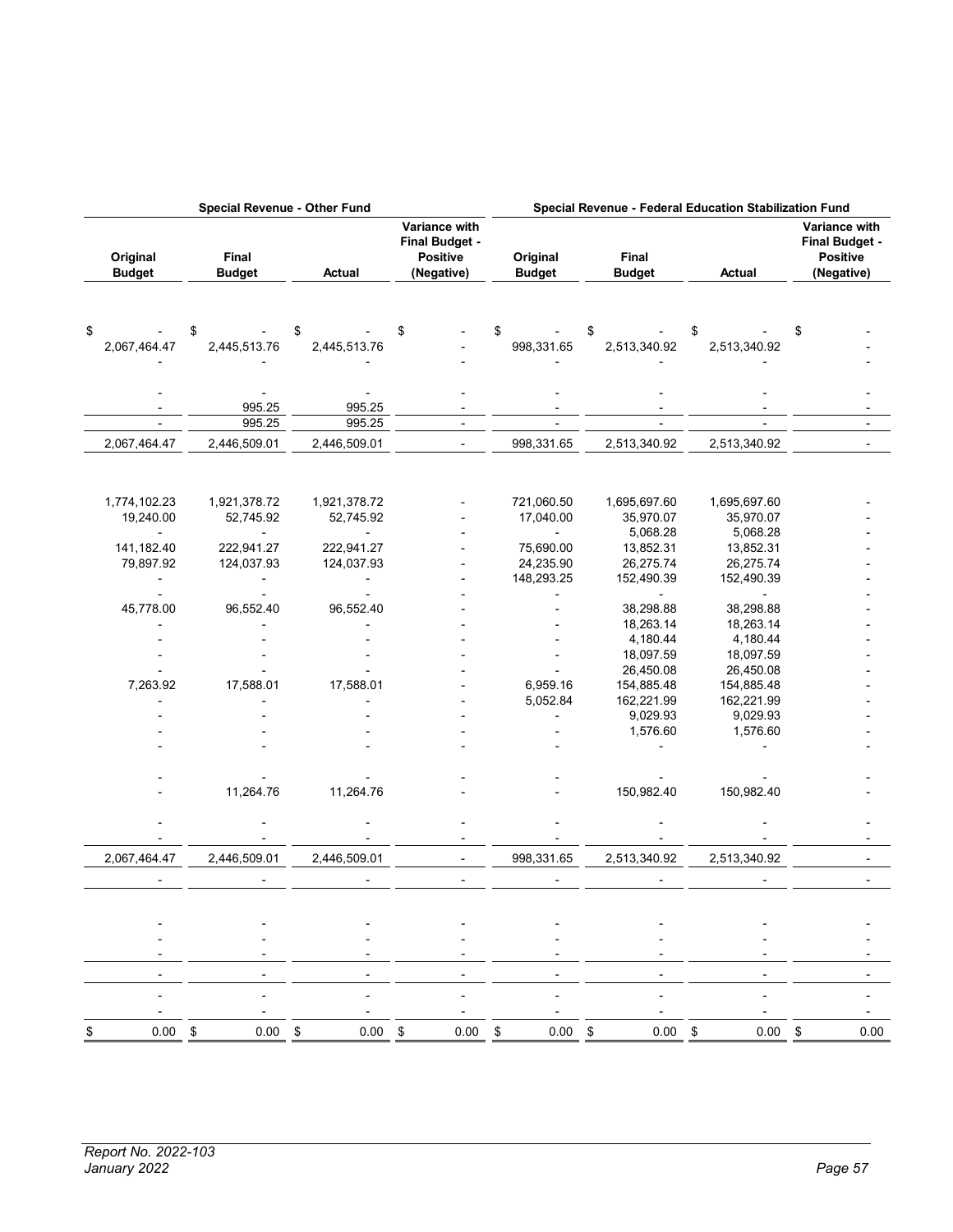#### **Schedule of Changes in the District's Total OPEB Liability and Related Ratios**

|                                                                            | 2021             | 2020             | 2019             | 2018             |
|----------------------------------------------------------------------------|------------------|------------------|------------------|------------------|
| <b>Total OPEB Liability</b>                                                |                  |                  |                  |                  |
| Service Cost                                                               | \$<br>220,049    | \$<br>169,819    | \$<br>252,588    | \$<br>298,529    |
| Interest                                                                   | 212,236          | 218,127          | 294,035          | 258,489          |
| Differences Between Expected and                                           |                  |                  |                  |                  |
| <b>Actual Experience</b>                                                   | 393,427          |                  | (738, 467)       |                  |
| Changes of Assumptions or Other Inputs                                     | (694,723)        | 515,448          | (1,747,787)      | (871, 773)       |
| <b>Benefit Payments</b>                                                    | (198,587)        | (198, 507)       | (224,312)        | (240, 213)       |
| Net Change in Total OPEB Liability                                         | (67,598)         | 704,887          | (2, 163, 943)    | (554,968)        |
| Total OPEB Liability - Beginning                                           | 6,659,934        | 5,955,047        | 8,118,990        | 8,673,958        |
| <b>Total OPEB Liability - Ending</b>                                       | 6,592,336        | \$<br>6,659,934  | \$<br>5,955,047  | \$<br>8,118,990  |
| Covered-Employee Payroll                                                   | \$<br>17,818,481 | \$<br>17,297,155 | \$<br>16,793,354 | \$<br>12,116,253 |
| <b>Total OPEB Liability as a Percentage</b><br>of Covered-Employee Payroll | 37.00%           | 38.50%           | 35.46%           | 67.01%           |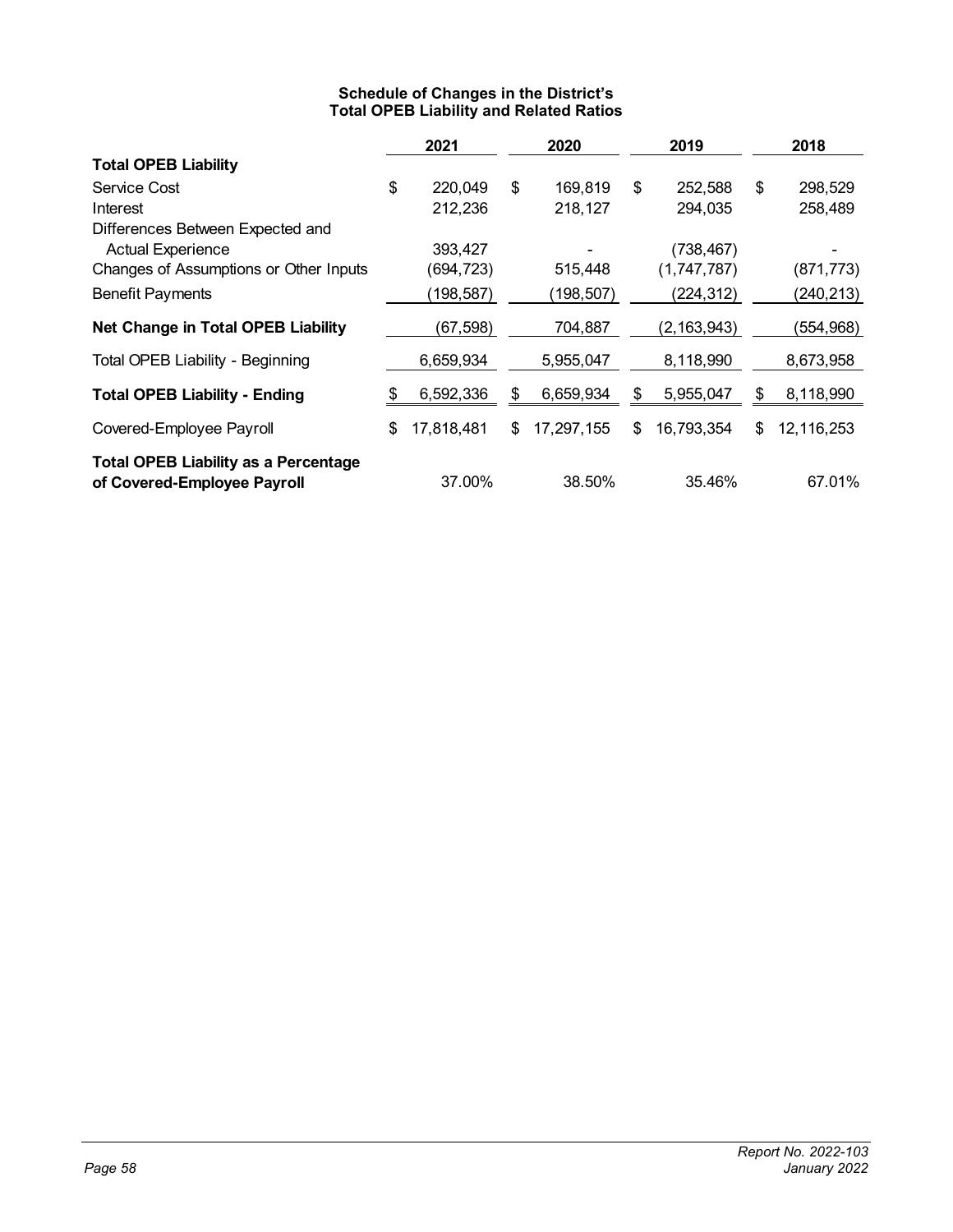#### **Schedule of the District's Proportionate Share of the Net Pension Liability – Florida Retirement System Pension Plan** (1)

| <b>Fiscal Year</b><br><b>Ending</b> | District's<br><b>Proportion of the</b><br><b>FRS Net Pension</b> | District's<br><b>Proportionate Share</b><br>of the FRS Net | District's             | District's<br><b>Proportionate Share</b><br>of the FRS Net<br>Pension Liability as a<br>Percentage of its | <b>FRS Plan Fiduciary</b><br>Net Position as a<br>Percentage of the<br><b>Total Pension</b> |
|-------------------------------------|------------------------------------------------------------------|------------------------------------------------------------|------------------------|-----------------------------------------------------------------------------------------------------------|---------------------------------------------------------------------------------------------|
| June 30                             | Liability                                                        | <b>Pension Liability</b>                                   | <b>Covered Payroll</b> | <b>Covered Payroll</b>                                                                                    | Liability                                                                                   |
| 2013                                | 0.046247981%                                                     | \$<br>7,961,336                                            | \$<br>16, 142, 015     | 49.32%                                                                                                    | 88.54%                                                                                      |
| 2014                                | 0.051665204%                                                     | 3, 152, 337                                                | 17,268,816             | 18.25%                                                                                                    | 96.09%                                                                                      |
| 2015                                | 0.050617059%                                                     | 6,537,872                                                  | 16,952,459             | 38.57%                                                                                                    | 92.00%                                                                                      |
| 2016                                | 0.048704436%                                                     | 12.297.908                                                 | 17,627,690             | 69.76%                                                                                                    | 84.88%                                                                                      |
| 2017                                | 0.046282162%                                                     | 13,689,953                                                 | 17,695,394             | 77.36%                                                                                                    | 83.89%                                                                                      |
| 2018                                | 0.043475811%                                                     | 13,095,140                                                 | 17,398,263             | 75.27%                                                                                                    | 84.26%                                                                                      |
| 2019                                | 0.044751143%                                                     | 15,411,671                                                 | 17,904,061             | 86.08%                                                                                                    | 82.61%                                                                                      |
| 2020                                | 0.041955015%                                                     | 18, 183, 922                                               | 17,693,451             | 102.77%                                                                                                   | 78.85%                                                                                      |

(1) The amounts presented for each fiscal year were determined as of June 30.

#### **Schedule of District Contributions – Florida Retirement System Pension Plan** (1)

| <b>FRS Contribution</b><br>June 30<br><b>Contribution</b><br><b>Deficiency (Excess)</b><br><b>Covered Payroll</b><br><b>Covered Payroll</b> |       |
|---------------------------------------------------------------------------------------------------------------------------------------------|-------|
| \$<br>\$<br>1,131,687<br>\$<br>\$<br>17,268,816<br>(1, 131, 687)<br>2014                                                                    | 6.55% |
| 2015<br>1,234,087<br>16,952,459<br>(1,234,087)                                                                                              | 7.28% |
| 2016<br>1,187,735<br>(1, 187, 735)<br>17,627,690                                                                                            | 6.74% |
| 1,204,839<br>(1,204,839)<br>17.695.394<br>2017                                                                                              | 6.81% |
| 1,239,026<br>(1,239,026)<br>17,398,263<br>2018                                                                                              | 7.12% |
| 2019<br>1,387,828<br>(1,387,828)<br>17,904,061                                                                                              | 7.75% |
| 17,693,451<br>1,355,550<br>(1,355,550)<br>2020                                                                                              | 7.66% |
| (1,700,992)<br>1,700,992<br>17.961.878<br>2021                                                                                              | 9.47% |

(1) The amounts presented for each fiscal year were determined as of June 30.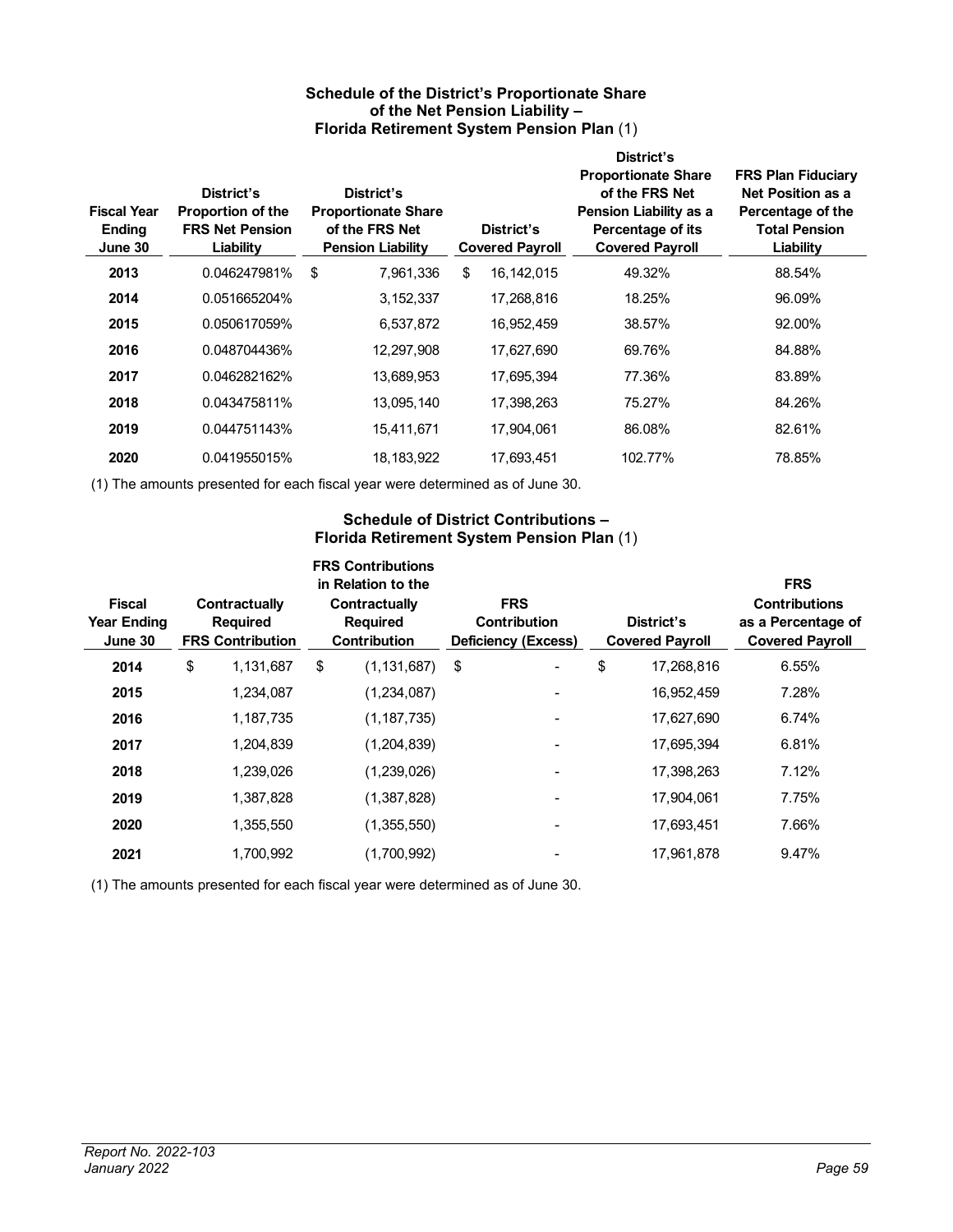#### **Schedule of the District's Proportionate Share of the Net Pension Liability – Health Insurance Subsidy Pension Plan** (1)

| <b>Fiscal</b><br><b>Year Ending</b><br>June 30 | District's<br>Proportion of the<br><b>HIS Net Pension</b><br>Liability | District's<br><b>Proportionate Share</b><br>of the HIS Net<br><b>Pension Liability</b> | District's<br><b>Covered Payroll</b> | District's<br><b>Proportionate Share</b><br>of the HIS Net<br>Pension Liability as a<br>Percentage of its<br><b>Covered Payroll</b> | <b>HIS Plan Fiduciary</b><br>Net Position as a<br>Percentage of the<br><b>Total Pension</b><br>Liability |
|------------------------------------------------|------------------------------------------------------------------------|----------------------------------------------------------------------------------------|--------------------------------------|-------------------------------------------------------------------------------------------------------------------------------------|----------------------------------------------------------------------------------------------------------|
| 2013                                           | 0.055565903%                                                           | \$<br>4,837,742                                                                        | \$<br>16, 142, 015                   | 29.97%                                                                                                                              | 1.78%                                                                                                    |
| 2014                                           | 0.058112640%                                                           | 5,433,674                                                                              | 17,268,816                           | 31.47%                                                                                                                              | 0.99%                                                                                                    |
| 2015                                           | 0.055891073%                                                           | 5,700,010                                                                              | 16,952,459                           | 33.62%                                                                                                                              | 0.50%                                                                                                    |
| 2016                                           | 0.056844589%                                                           | 6,625,001                                                                              | 17,627,690                           | 37.58%                                                                                                                              | 0.97%                                                                                                    |
| 2017                                           | 0.054784847%                                                           | 5,857,849                                                                              | 17,695,394                           | 33.10%                                                                                                                              | 1.64%                                                                                                    |
| 2018                                           | 0.052915803%                                                           | 5,600,668                                                                              | 17,398,263                           | 32.19%                                                                                                                              | 2.15%                                                                                                    |
| 2019                                           | 0.053386563%                                                           | 5,973,422                                                                              | 17,904,061                           | 33.36%                                                                                                                              | 2.63%                                                                                                    |
| 2020                                           | 0.050961879%                                                           | 6,222,362                                                                              | 17.693.451                           | 35.17%                                                                                                                              | 3.00%                                                                                                    |

(1) The amounts presented for each fiscal year were determined as of June 30.

#### **Schedule of District Contributions – Health Insurance Subsidy Pension Plan** (1)

| <b>Fiscal</b><br><b>Year Ending</b><br>June 30 | Contractually<br><b>Required</b><br><b>HIS Contribution</b> | <b>HIS Contributions</b><br>in Relation to the<br><b>Contractually</b><br><b>Required</b><br><b>Contribution</b> | <b>HIS</b><br>Contribution<br>Deficiency (Excess) | District's<br><b>Covered Payroll</b> | <b>HIS</b><br><b>Contributions</b><br>as a Percentage of<br><b>Covered Payroll</b> |
|------------------------------------------------|-------------------------------------------------------------|------------------------------------------------------------------------------------------------------------------|---------------------------------------------------|--------------------------------------|------------------------------------------------------------------------------------|
| 2014                                           | \$<br>199.074                                               | \$<br>(199,074)                                                                                                  | \$                                                | \$<br>17,268,816                     | 1.15%                                                                              |
| 2015                                           | 213,650                                                     | (213, 650)                                                                                                       |                                                   | 16,952,459                           | 1.26%                                                                              |
| 2016                                           | 291,365                                                     | (291, 365)                                                                                                       |                                                   | 17,627,690                           | 1.65%                                                                              |
| 2017                                           | 289,937                                                     | (289, 937)                                                                                                       |                                                   | 17,695,394                           | 1.64%                                                                              |
| 2018                                           | 286,964                                                     | (286, 964)                                                                                                       |                                                   | 17,398,263                           | 1.65%                                                                              |
| 2019                                           | 295,286                                                     | (295, 286)                                                                                                       |                                                   | 17,904,061                           | 1.65%                                                                              |
| 2020                                           | 293,711                                                     | (293, 711)                                                                                                       |                                                   | 17,693,451                           | 1.66%                                                                              |
| 2021                                           | 298,167                                                     | (298, 167)                                                                                                       |                                                   | 17,961,878                           | 1.66%                                                                              |
|                                                |                                                             |                                                                                                                  |                                                   |                                      |                                                                                    |

(1) The amounts presented for each fiscal year were determined as of June 30.

NOTES TO REQUIRED SUPPLEMENTARY INFORMATION

#### **1. Budgetary Basis of Accounting**

The Board follows procedures established by State law and State Board of Education (SBE) rules in establishing budget balances for governmental funds, as described below: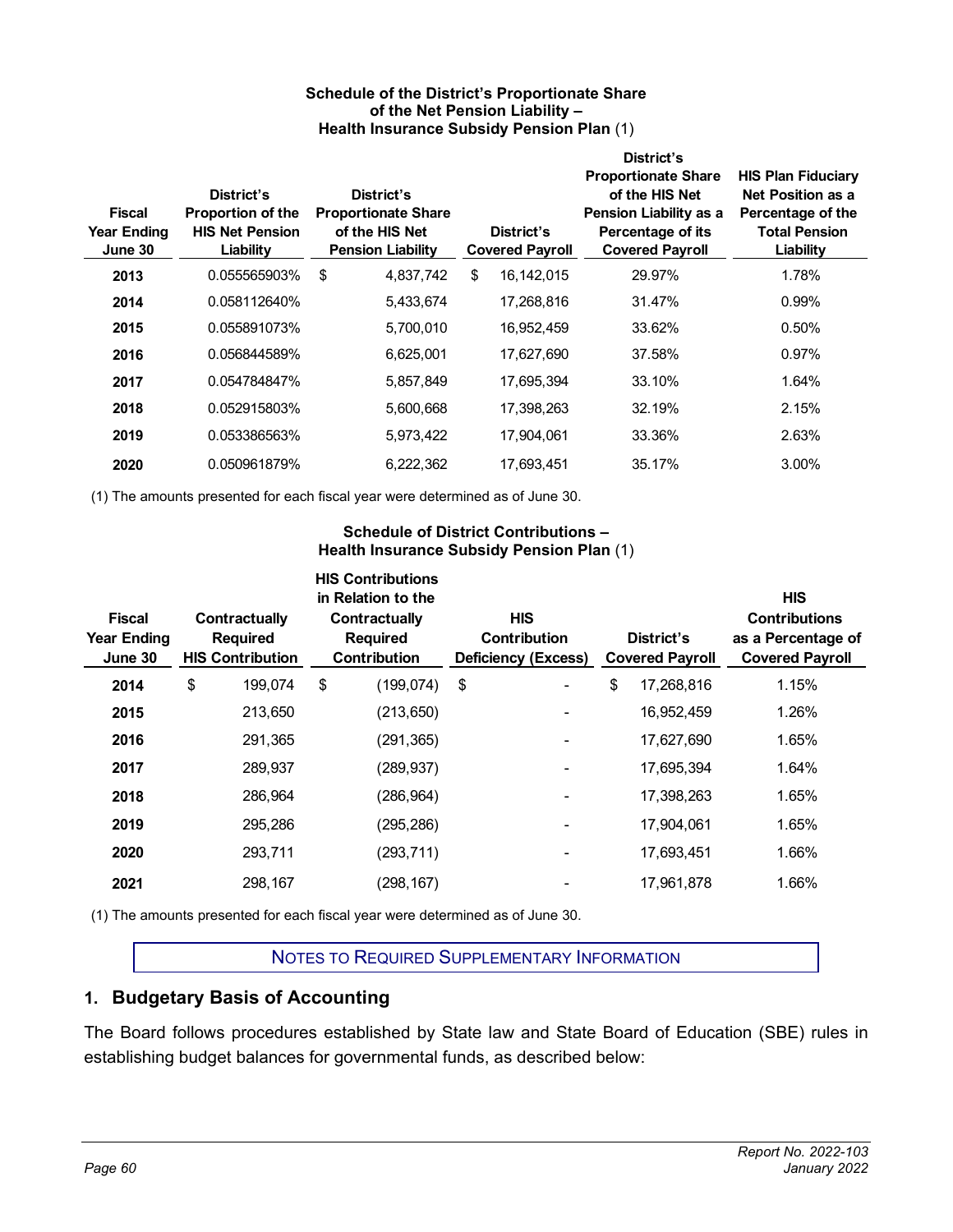- Budgets are prepared, public hearings are held, and original budgets are adopted annually for all governmental fund types in accordance with procedures and time intervals prescribed by State law and SBE rules.
- Appropriations are controlled at the object level (e.g., salaries, purchased services, and capital outlay) within each activity (e.g., instruction, student transportation services, and school administration) and may be amended by resolution at any Board meeting prior to the due date for the annual financial report.
- Budgets are prepared using the same modified accrual basis as is used to account for governmental funds.
- Budgetary information is integrated into the accounting system and, to facilitate budget control, budget balances are encumbered when purchase orders are issued. Appropriations lapse at fiscal year end and encumbrances outstanding are honored from the subsequent year's appropriations.

#### **2. Schedule of Changes in the District's Total Other Postemployment Benefits Liability and Related Ratios**

No assets are accumulated in a trust that meet the criteria in paragraph 4 of GASB Statement No. 75 to pay related benefits. The June 30, 2021, total OPEB liability decreased from the prior fiscal year as a result of changes to assumptions as discussed below:

- The discount rate was changed from 3.13 percent as of June 30, 2019, to 2.45 percent as of June 30, 2020.
- The medical claims costs and premiums were updated based on actual premium information provided for the valuation.
- Rates of coverage acceptance were lowered from 50 percent to 45 percent.
- The healthcare cost trend assumption was revised to reflect a lower inflation assumption (from 2.5 percent to 2.25 percent) and the assumed load to model the excise tax was removed, as it was repealed in December 2019.
- The salary increase rates were changed to be based on revised inflation and individual member pay increases used in the July 1, 2020, FRS Actuarial Valuation.
- The retirement and mortality rates were separated between instructional and noninstructional employees.
- **3. Schedule of Net Pension Liability and Schedule of Contributions Florida Retirement System Pension Plan**

*Changes of Assumptions.* In 2020, the long-term expected rate of return was decreased from 6.9 percent to 6.8 percent.

#### **4. Schedule of Net Pension Liability and Schedule of Contributions – Health Insurance Subsidy Pension Plan**

*Changes of Assumptions.* In 2020, the municipal bond rate used to determine total pension liability was decreased from 3.5 percent to 2.21 percent, and the mortality assumption was updated.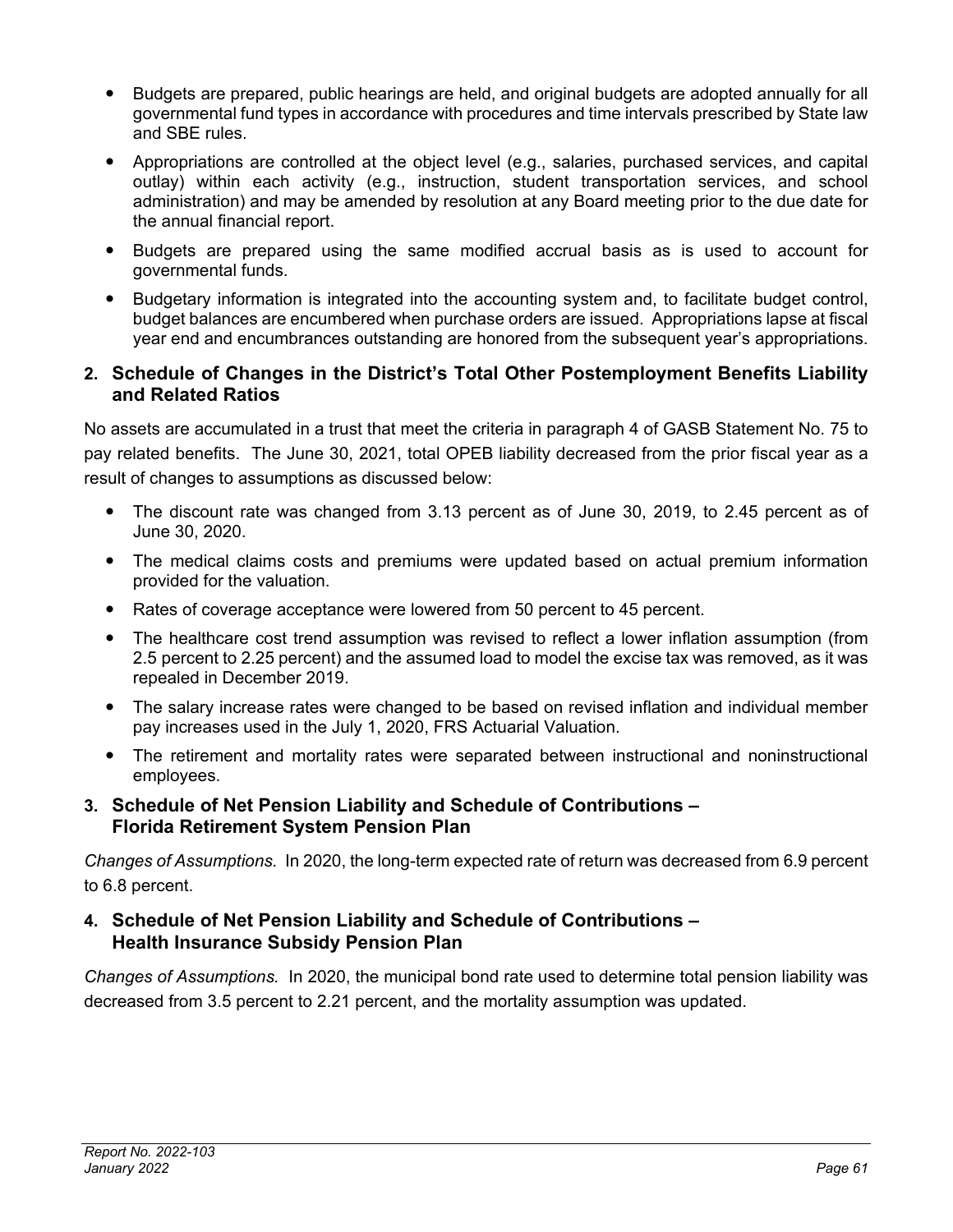## *SCHEDULE OF EXPENDITURES OF FEDERAL AWARDS*

#### **Holmes County District School Board Schedule of Expenditures of Federal Awards For the Fiscal Year Ended June 30, 2021**

| Federal Grantor/Pass-Through Grantor/<br><b>Program or Cluster</b>                                                                                                                         | Federal<br><b>Assistance Listing</b><br><b>Number</b>      | Pass - Through<br><b>Entity Identifying</b><br><b>Number</b> | <b>Total</b><br><b>Expenditures</b>                           |
|--------------------------------------------------------------------------------------------------------------------------------------------------------------------------------------------|------------------------------------------------------------|--------------------------------------------------------------|---------------------------------------------------------------|
| <b>Clustered</b>                                                                                                                                                                           |                                                            |                                                              |                                                               |
| <b>Child Nutrition Cluster</b><br>United States Department of Agriculture:<br>Florida Department of Agriculture and Consumer Services:                                                     |                                                            |                                                              |                                                               |
| School Breakfast Program<br>National School Lunch Program<br>COVID-19 National School Lunch Program<br><b>Total National School Lunch Program</b>                                          | 10.553<br>10.555<br>COVID-19, 10.555<br>10.555             | 21002<br>21001, 21003<br>21001, 21003                        | \$<br>374,444.90<br>1,218,232.07<br>84,382.92<br>1,302,614.99 |
| <b>Total Child Nutrition Cluster</b>                                                                                                                                                       |                                                            |                                                              | 1,677,059.89                                                  |
| <b>Special Education Cluster</b><br>United States Department of Education:<br>Special Education - Grants to States:                                                                        | 84.027                                                     |                                                              |                                                               |
| Florida Department of Education<br>Washington County District School Board<br>Total Special Education - Grants to States                                                                   | 84.027                                                     | 263<br>None                                                  | 746,890.15<br>1,900.00<br>748,790.15                          |
| Special Education - Preschool Grants:<br>Florida Department of Education                                                                                                                   | 84.173                                                     | 267                                                          | 31,358.92                                                     |
| <b>Total Special Education Cluster</b>                                                                                                                                                     |                                                            |                                                              | 780,149.07                                                    |
| Child Care and Development Fund Cluster<br>United States Department of Health and Human Services:<br>Early Learning Center of Northwest Florida:<br>Child Care and Development Block Grant | COVID-19, 93.575                                           | None                                                         | 73,316.14                                                     |
| <b>Not Clustered</b>                                                                                                                                                                       |                                                            |                                                              |                                                               |
| <b>United States Department of Defense</b><br>Army Junior Reserve Officers Training Corps                                                                                                  | <b>12.UNK</b>                                              | <b>N/A</b>                                                   | 73,459.95                                                     |
| United States Department of Education<br>Florida Department of Education:                                                                                                                  |                                                            |                                                              |                                                               |
| Title I Grants to Local Educational Agencies<br>Career and Technical Education - Basic Grants to States                                                                                    | 84.010<br>84.048                                           | 212<br>161                                                   | 1,057,893.72<br>79,501.12                                     |
| Twenty-First Century Community Learning Centers<br><b>Rural Education</b><br>Supporting Effective Instruction State Grants                                                                 | 84.287<br>84.358<br>84.367                                 | 244<br>110<br>224                                            | 285,684.18<br>72,872.00<br>121,188.39                         |
| <b>Education Stabilization Fund:</b><br>Governor's Emergency Education Relief Fund<br>Elementary and Secondary School Emergency Relief Fund<br><b>Total Education Stabilization Fund</b>   | 84.425<br>COVID-19, 84.425C<br>COVID-19, 84.425D<br>84.425 | 123<br>124                                                   | 212,550.97<br>2,300,789.95<br>2,513,340.92                    |
| Student Support and Academic Enrichment Program:<br>Florida Department of Education<br>Washington County District School Board<br>Total Student Support and Academic Enrichment Program    | 84.424<br>84.424                                           | 241<br>None                                                  | 50,261.11<br>75.00<br>50,336.11                               |
| <b>Total United States Department of Education</b>                                                                                                                                         |                                                            |                                                              | 4,180,816.44                                                  |
| United States Department of Homeland Security                                                                                                                                              |                                                            |                                                              |                                                               |
| Florida Division of Emergency Management:<br>Disaster Grants - Public Assistance (Presidentially Declared Disasters)                                                                       | 97.036                                                     | Z0897                                                        | 230,473.23                                                    |
| <b>Total Expenditures of Federal Awards</b>                                                                                                                                                |                                                            |                                                              | \$7,015,274.72                                                |

The accompanying notes are an integral part of this Schedule.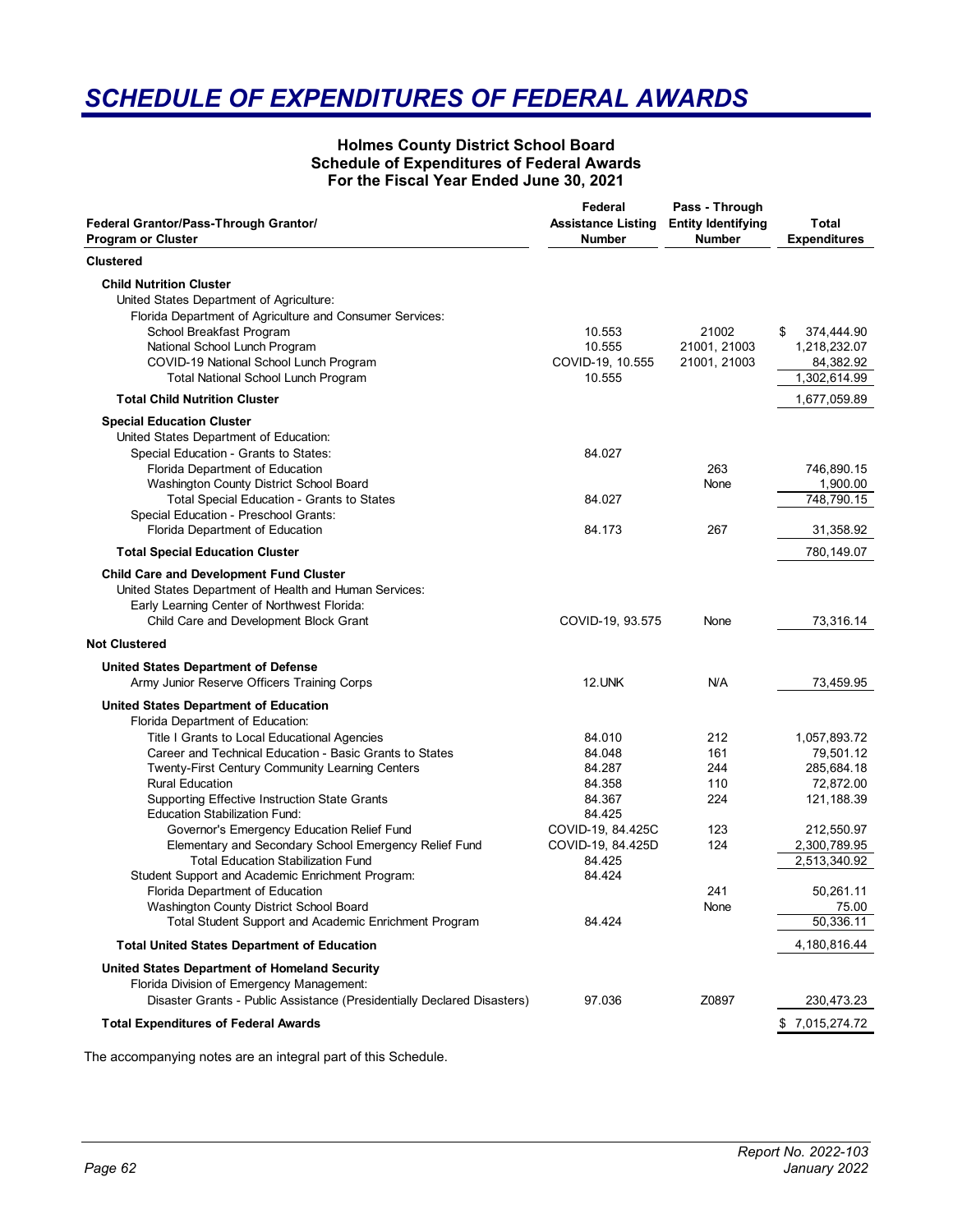- Notes: (1) Basis of Presentation. The accompanying Schedule of Expenditures of Federal Awards (Schedule) includes the Federal award activity of the Holmes County District School Board under programs of the Federal Government for the fiscal year ended June 30, 2021. The information in this Schedule is presented in accordance with the requirements of Title 2 U.S. *Code of Federal Regulations* Part 200, *Uniform Administrative Requirements, Cost Principles, and Audit Requirements for Federal Awards* (Uniform Guidance). Because the Schedule presents only a selected portion of the operations of the District, it is not intended to and does not present the financial position, changes in net position, or cash flows of the District.
	- (2) Summary of Significant Accounting Policies. Expenditures reported on the Schedule are reported on the modified accrual basis of accounting. Such expenditures are recognized following the cost principles contained in the Uniform Guidance, wherein certain types of expenditures are not allowable or are limited as to reimbursement.
	- (3) Indirect Cost Rate. The District has not elected to use the 10 percent de minimis cost rate allowed under the Uniform Guidance.
	- (4) Noncash Assistance National School Lunch Program. Includes \$87,305.75 of donated food received during the fiscal year. Donated foods are valued at fair value as determined at the time of donation.
	- (5) COVID-19 National School Lunch Program. The District incurred \$84,382.92 in expenditures for the National School Lunch Program grant in the 2019-20 fiscal year.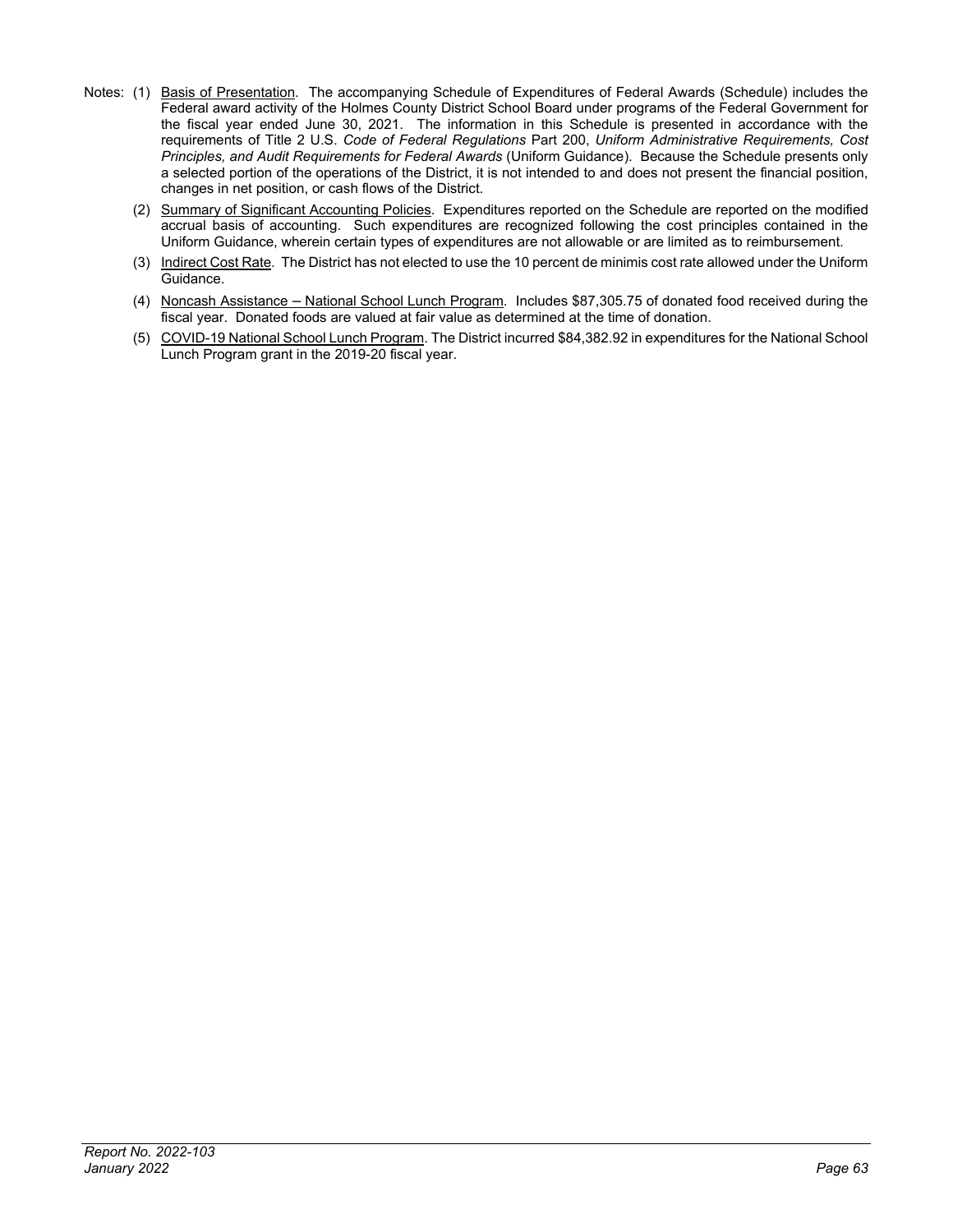

Sherrill F. Norman, CPA Auditor General

# **AUDITOR GENERAL STATE OF FLORIDA**

Claude Denson Pepper Building, Suite G74 111 West Madison Street Tallahassee, Florida 32399-1450



Phone: (850) 412-2722 Fax: (850) 488-6975

The President of the Senate, the Speaker of the House of Representatives, and the Legislative Auditing Committee

## **INDEPENDENT AUDITOR'S REPORT ON INTERNAL CONTROL OVER FINANCIAL REPORTING AND ON COMPLIANCE AND OTHER MATTERS BASED ON AN AUDIT OF FINANCIAL STATEMENTS PERFORMED IN ACCORDANCE WITH** *GOVERNMENT AUDITING STANDARDS*

We have audited, in accordance with the auditing standards generally accepted in the United States of America and the standards applicable to financial audits contained in *Government Auditing Standards* issued by the Comptroller General of the United States, the financial statements of the governmental activities, each major fund, and the aggregate remaining fund information of the Holmes County District School Board as of and for the fiscal year ended June 30, 2021, and the related notes to the financial statements, which collectively comprise the District's basic financial statements, and have issued our report thereon dated January 19, 2022, included under the heading **INDEPENDENT AUDITOR'S REPORT**. Our report includes a reference to other auditors who audited the financial statements of the school internal funds, as described in our report on the District's financial statements. This report does not include the results of the other auditors' testing of internal control over financial reporting or compliance and other matters that are reported on separately by those auditors.

#### **Internal Control Over Financial Reporting**

In planning and performing our audit of the financial statements, we considered the District's internal control over financial reporting (internal control) as a basis for designing audit procedures that are appropriate in the circumstances for the purpose of expressing our opinions on the financial statements, but not for the purpose of expressing an opinion on the effectiveness of the District's internal control. Accordingly, we do not express an opinion on the effectiveness of the District's internal control.

A *deficiency in internal control* exists when the design or operation of a control does not allow management or employees, in the normal course of performing their assigned functions, to prevent, or detect and correct, misstatements on a timely basis. A *material weakness* is a deficiency, or a combination of deficiencies, in internal control such that there is a reasonable possibility that a material misstatement of the District's financial statements will not be prevented, or detected and corrected on a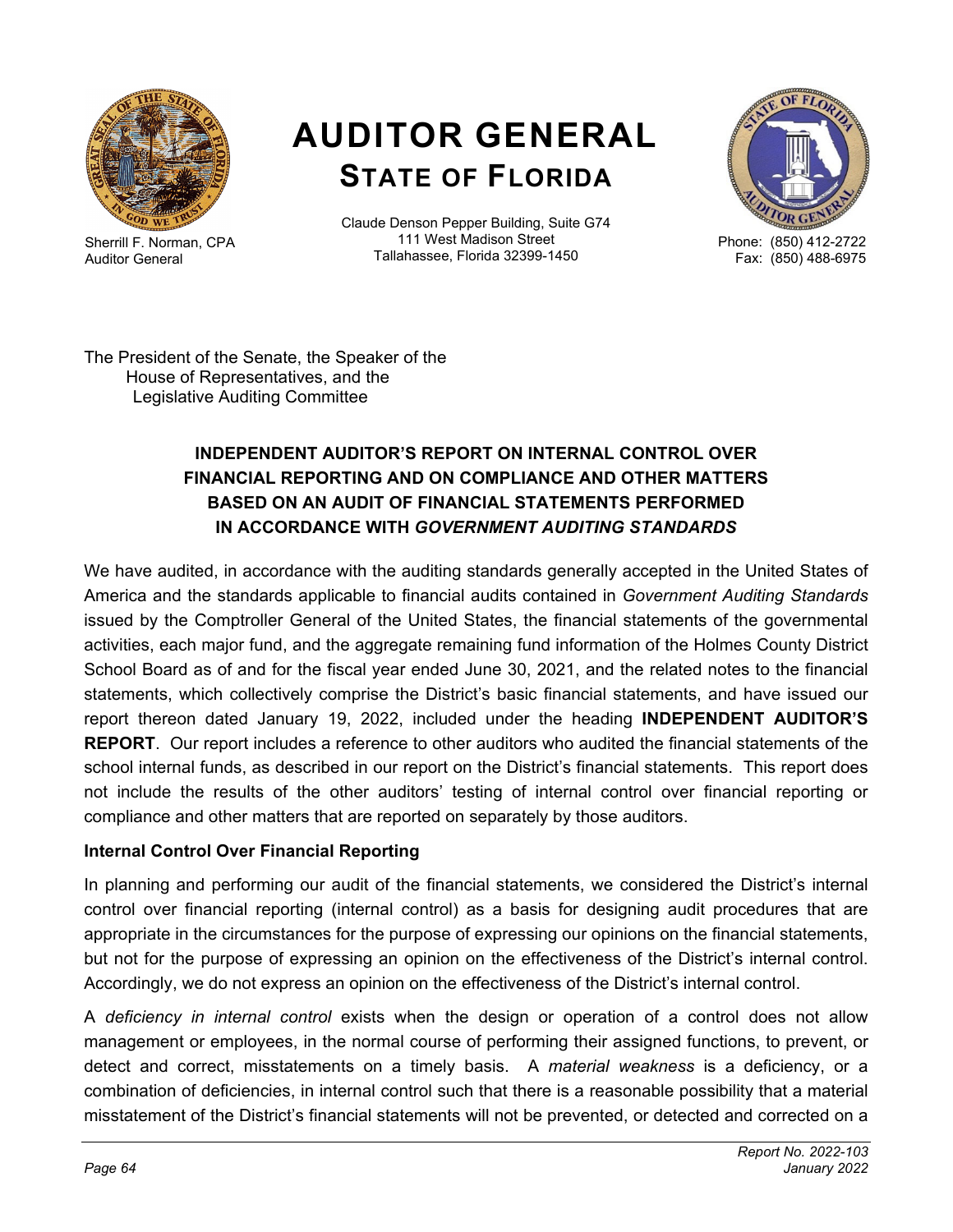timely basis. A *significant deficiency* is a deficiency, or a combination of deficiencies, in internal control that is less severe than a material weakness, yet important enough to merit attention by those charged with governance.

Our consideration of internal control was for the limited purpose described in the first paragraph of this section and was not designed to identify all deficiencies in internal control that might be material weaknesses or significant deficiencies. Given these limitations, during our audit we did not identify any deficiencies in internal control that we consider to be material weaknesses. However, material weaknesses may exist that have not been identified.

#### **Compliance and Other Matters**

As part of obtaining reasonable assurance about whether the District's financial statements are free from material misstatement, we performed tests of its compliance with certain provisions of laws, rules, regulations, contracts, and grant agreements, noncompliance with which could have a direct and material effect on the financial statements. However, providing an opinion on compliance with those provisions was not an objective of our audit and, accordingly, we do not express such an opinion. The results of our tests disclosed no instances of noncompliance or other matters that are required to be reported under *Government Auditing Standards*.

#### **Purpose of this Report**

The purpose of this report is solely to describe the scope of our testing of internal control and compliance and the results of that testing, and not to provide an opinion on the effectiveness of the District's internal control or on compliance. This report is an integral part of an audit performed in accordance with *Government Auditing Standards* in considering the District's internal control and compliance. Accordingly, this communication is not suitable for any other purpose.

Respectfully submitted,

Sherrill F. Norman, CPA Tallahassee, Florida January 19, 2022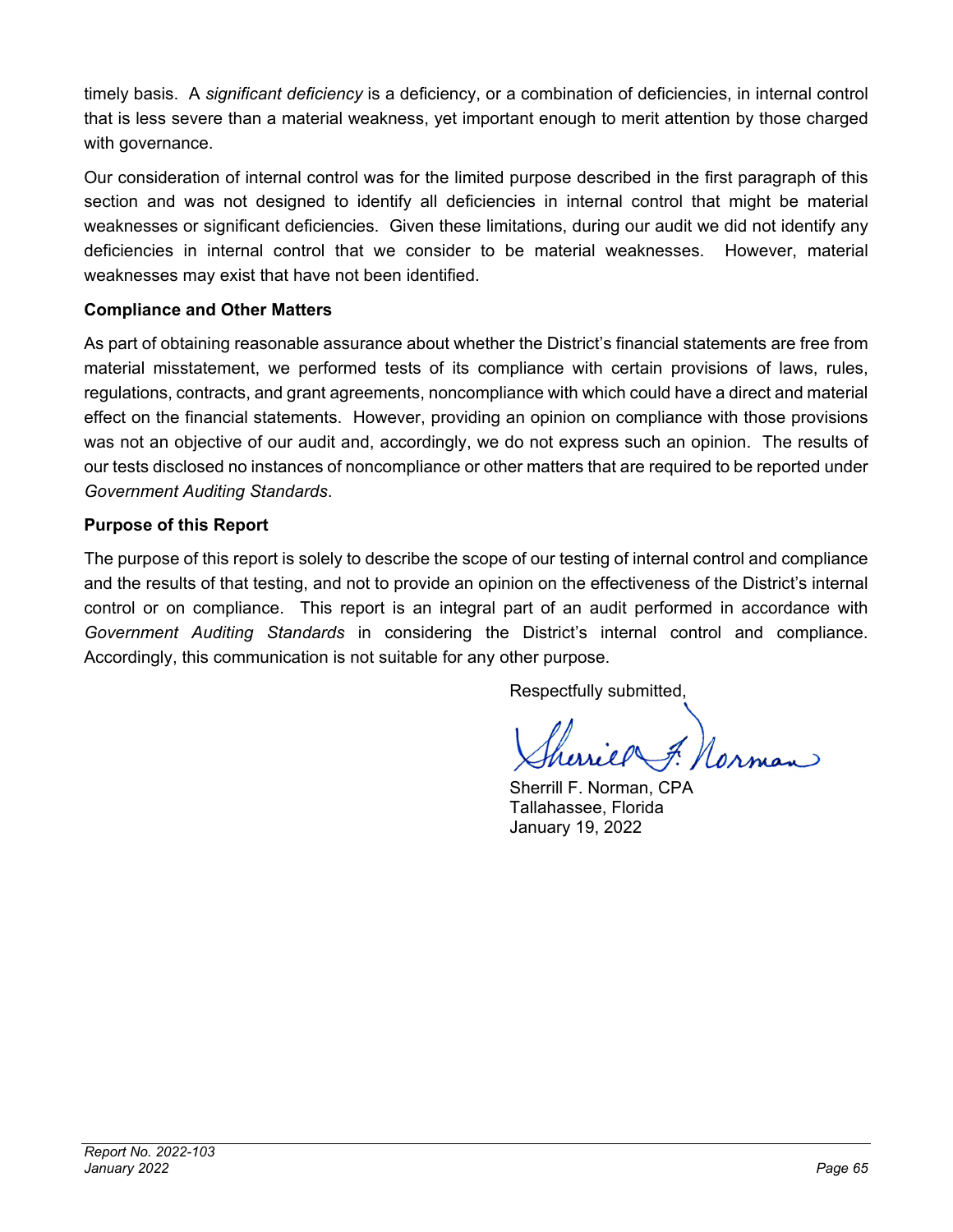

Sherrill F. Norman, CPA Auditor General

# **AUDITOR GENERAL STATE OF FLORIDA**

Claude Denson Pepper Building, Suite G74 111 West Madison Street Tallahassee, Florida 32399-1450



Phone: (850) 412-2722 Fax: (850) 488-6975

The President of the Senate, the Speaker of the House of Representatives, and the Legislative Auditing Committee

## **INDEPENDENT AUDITOR'S REPORT ON COMPLIANCE FOR EACH MAJOR FEDERAL PROGRAM AND REPORT ON INTERNAL CONTROL OVER COMPLIANCE REQUIRED BY THE UNIFORM GUIDANCE**

#### **Report on Compliance for Each Major Federal Program**

We have audited the Holmes County District School Board's compliance with the types of compliance requirements described in the *OMB Compliance Supplement* that could have a direct and material effect on each of the District's major Federal programs for the fiscal year ended June 30, 2021. The District's major Federal programs are identified in **SECTION I – SUMMARY OF AUDITOR'S RESULTS** of the accompanying **SCHEDULE OF FINDINGS AND QUESTIONED COSTS**.

#### *Management's Responsibility*

Management is responsible for compliance with Federal statutes, regulations, and the terms and conditions of its Federal awards applicable to its Federal programs.

#### *Auditor's Responsibility*

Our responsibility is to express an opinion on compliance for each of the District's major Federal programs based on our audit of the types of compliance requirements referred to above. We conducted our audit of compliance in accordance with auditing standards generally accepted in the United States of America; the standards applicable to financial audits contained in *Government Auditing Standards*, issued by the Comptroller General of the United States; and the audit requirements of Title 2 U.S. *Code of Federal Regulations* Part 200, *Uniform Administrative Requirements, Cost Principles, and Audit Requirements for Federal Awards* (Uniform Guidance). Those standards and the Uniform Guidance require that we plan and perform the audit to obtain reasonable assurance about whether noncompliance with the types of compliance requirements referred to above that could have a direct and material effect on a major Federal program occurred. An audit includes examining, on a test basis, evidence about the District's compliance with those requirements and performing such other procedures as we considered necessary in the circumstances.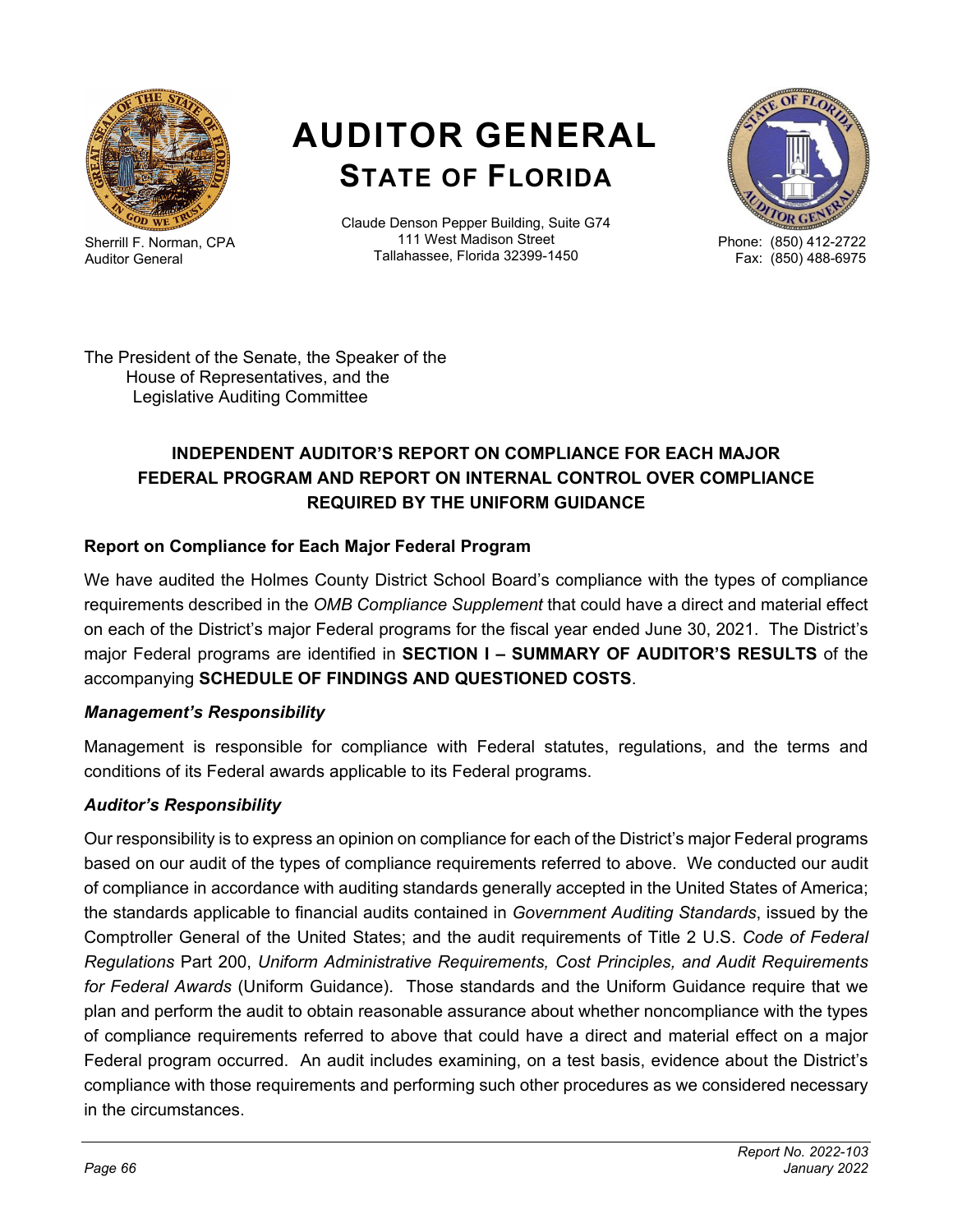We believe that our audit provides a reasonable basis for our opinion on compliance for each major Federal program. However, our audit does not provide a legal determination of the District's compliance.

### *Opinion on Each Major Federal Program*

In our opinion, the District complied, in all material respects, with the types of compliance requirements referred to above that could have a direct and material effect on each of its major Federal programs for the fiscal year ended June 30, 2021.

### **Report on Internal Control Over Compliance**

District management is responsible for establishing and maintaining effective internal control over compliance with the types of compliance requirements referred to above. In planning and performing our audit of compliance, we considered the District's internal control over compliance with the types of requirements that could have a direct and material effect on each major Federal program to determine the auditing procedures that are appropriate in the circumstances for the purpose of expressing an opinion on compliance for each major Federal program and to test and report on internal control over compliance in accordance with the Uniform Guidance, but not for the purpose of expressing an opinion on the effectiveness of internal control over compliance. Accordingly, we do not express an opinion on the effectiveness of the District's internal control over compliance.

A *deficiency in internal control over compliance* exists when the design or operation of a control over compliance does not allow management or employees, in the normal course of performing their assigned functions, to prevent, or detect and correct, noncompliance with a type of compliance requirement of a Federal program on a timely basis. A *material weakness in internal control over compliance* is a deficiency, or a combination of deficiencies, in internal control over compliance, such that there is a reasonable possibility that material noncompliance with a type of compliance requirement of a Federal program will not be prevented, or detected and corrected, on a timely basis. A *significant deficiency in internal control over compliance* is a deficiency, or a combination of deficiencies, in internal control over compliance with a type of compliance requirement of a Federal program that is less severe than a material weakness in internal control over compliance, yet important enough to merit attention by those charged with governance.

Our consideration of internal control over compliance was for the limited purpose described in the first paragraph of this section and was not designed to identify all deficiencies in internal control over compliance that might be material weaknesses or significant deficiencies. We did not identify any deficiencies in internal control over compliance that we consider to be material weaknesses. However, material weaknesses may exist that have not been identified.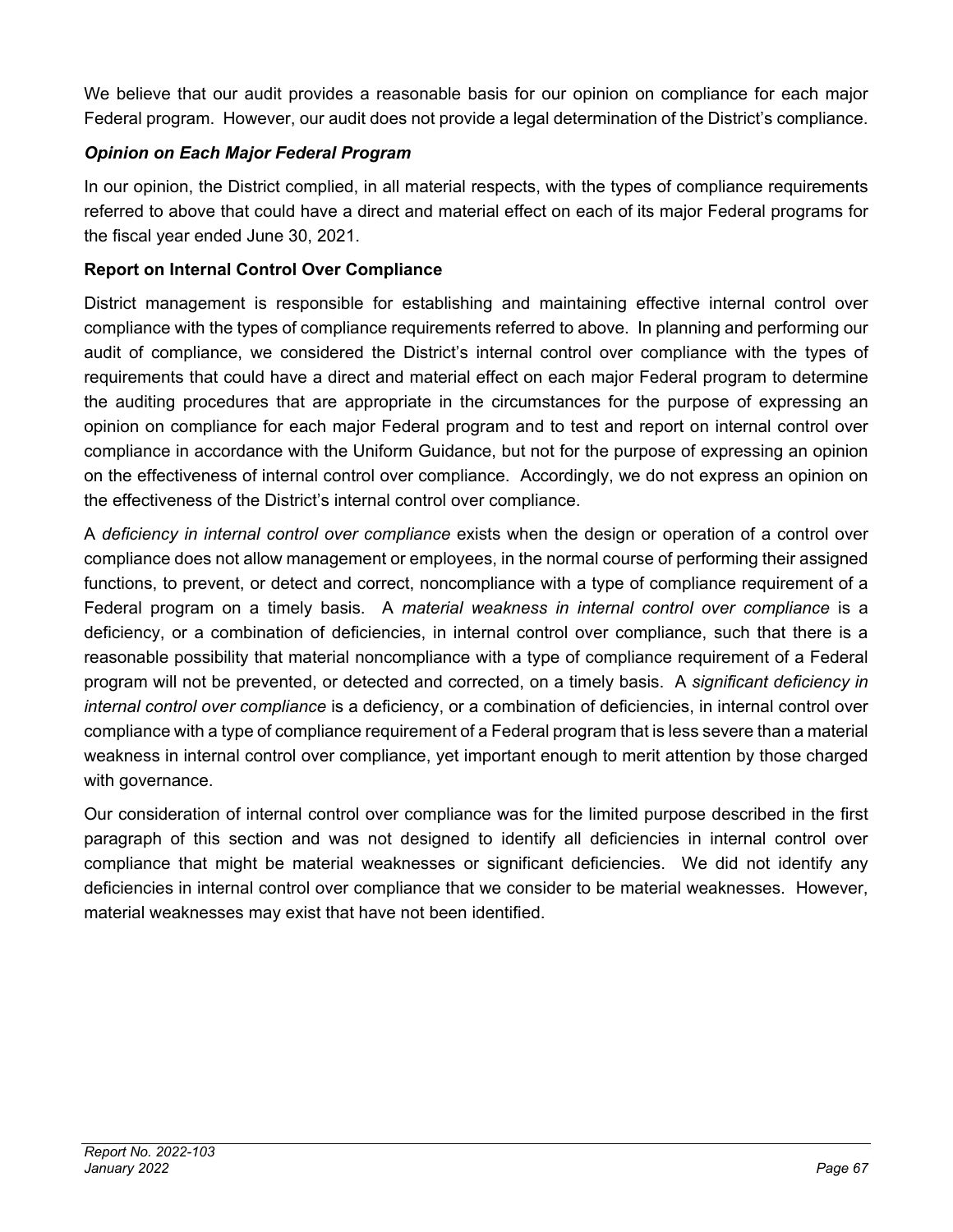The purpose of this report on internal control over compliance is solely to describe the scope of our testing of internal control over compliance and the results of that testing based on the requirements of the Uniform Guidance. Accordingly, this report is not suitable for any other purpose.

Respectfully submitted,

F. Norman

Sherrill F. Norman, CPA Tallahassee, Florida January 19, 2022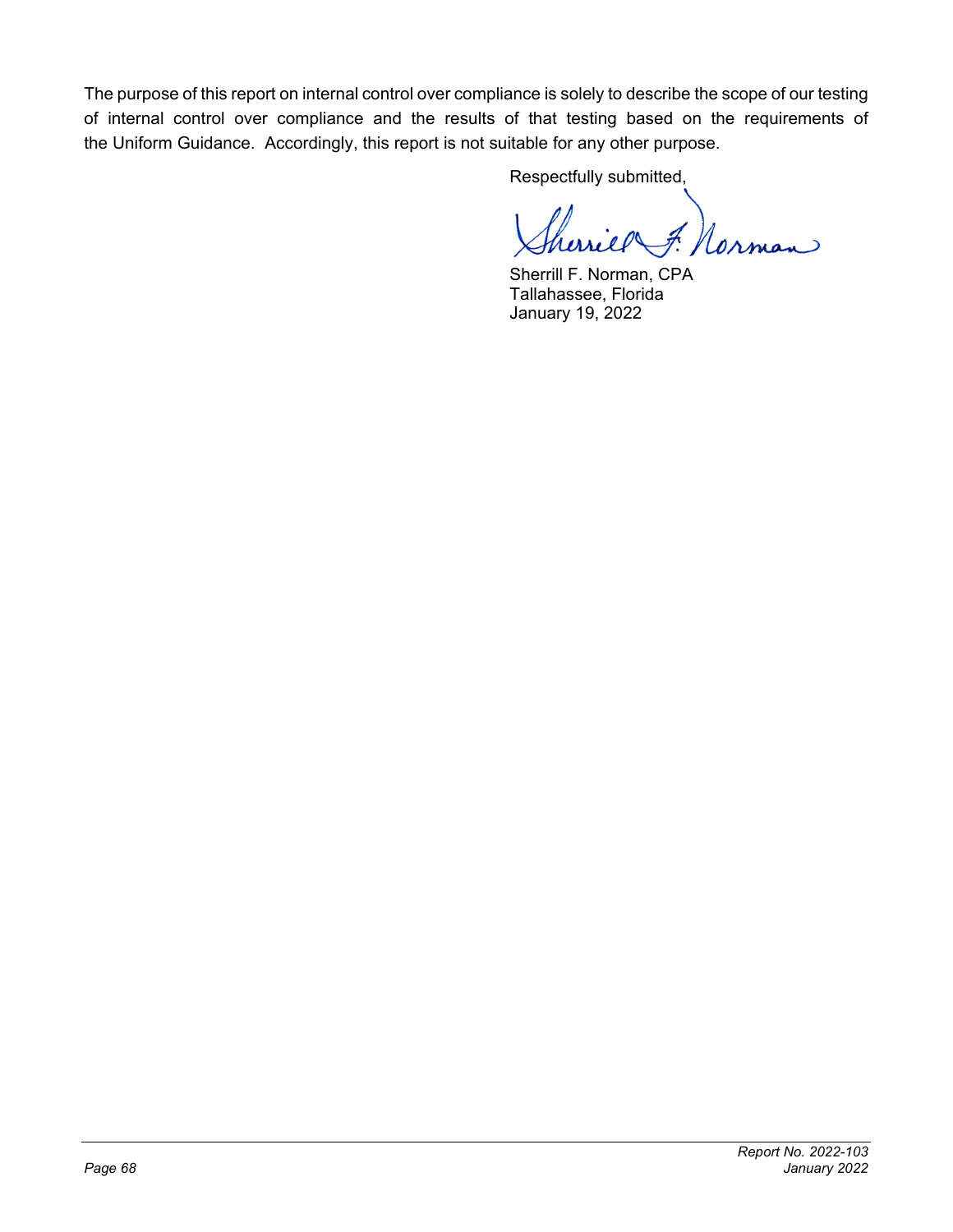# *SCHEDULE OF FINDINGS AND QUESTIONED COSTS*

## SECTION I – SUMMARY OF AUDITOR'S RESULTS

#### **Financial Statements**

| Type of auditor's report issued on whether the financial<br>statements audited were prepared in accordance with<br>GAAP: | Unmodified                          |
|--------------------------------------------------------------------------------------------------------------------------|-------------------------------------|
| Internal control over financial reporting:                                                                               |                                     |
| Material weakness(es) identified?                                                                                        | No                                  |
| Significant deficiency(ies) identified?                                                                                  | None reported                       |
| Noncompliance material to financial statements noted?                                                                    | No                                  |
| <b>Federal Awards</b>                                                                                                    |                                     |
| Internal control over major Federal programs:                                                                            |                                     |
| Material weakness(es) identified?                                                                                        | No                                  |
| Significant deficiency(ies) identified?                                                                                  | None reported                       |
| Type of auditor's report issued on compliance for major<br>Federal programs:                                             | Unmodified                          |
| Any audit findings disclosed that are required to be<br>reported in accordance with 2 CFR 200.516(a)?                    | No                                  |
| Identification of major Federal programs:                                                                                |                                     |
| <b>Assistance Listing Numbers:</b>                                                                                       | Name of Federal Program or Cluster: |
| 84,027 and 84,173                                                                                                        | <b>Special Education Cluster</b>    |
| 84.425                                                                                                                   | <b>Education Stabilization Fund</b> |
| Dollar threshold used to distinguish between<br>type A and type B programs:                                              | \$750,000                           |
| Auditee qualified as low risk auditee?                                                                                   | Yes                                 |

## SECTION II – FINANCIAL STATEMENT FINDINGS

No matters are reported.

### SECTION III – FEDERAL AWARD FINDINGS AND QUESTIONED COSTS

No matters are reported.